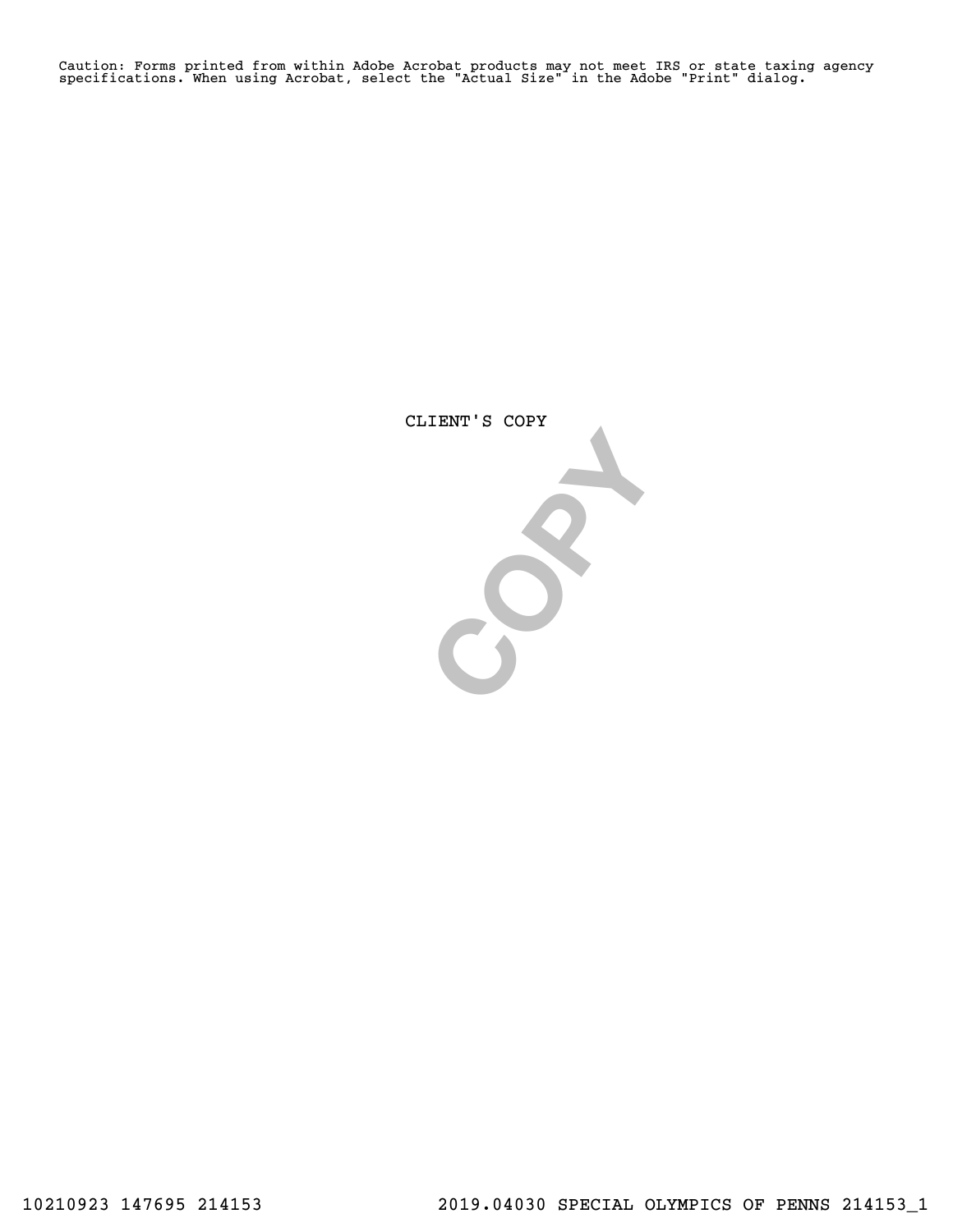# **EXTENSION FILING INSTRUCTIONS**

FORM 8868 FOR FORM 990

### **FOR THE YEAR ENDING**

December 31, 2019

## **Prepared For:**

Special Olympics of Pennsylvania Inc 2750 Blvd of the Generals No. 124 Norristown, PA 19403

## **Prepared By:**

Wipfli LLP 170 North Radnor-Chester Road, Suite 200 Radnor, PA 19087

## **Amount Due:**

| Not applicable                                |  |
|-----------------------------------------------|--|
| <b>Mail Check Payable To:</b>                 |  |
| Not applicable                                |  |
| Mail Extension And (Check If Applicable) To:  |  |
| Not applicable                                |  |
| <b>Extension Must Be Mailed On Or Before:</b> |  |
| Not applicable                                |  |
| <b>Special Instructions:</b>                  |  |

### **Special Instructions:**

The extension for Form 990 has qualified for electronic filing. Form 8868 extends the due date of the organization's Form 990 return until November 16, 2020. The extension has been transmitted electronically to the IRS and no further action is required.

Internal Revenue Code Section 6104(d) requires that Form 990 should be made available for public inspection during regular business hours at the organization's principal office. The return must also be available for public inspection at any regional or district offices having three or more employees. Inspection of this return must be allowed for three years from the due date specified above. The inspection requirement applies to all portions of the return except for the names and addresses of any contributors to the organization. The inspection requirement also applies to your organization's application for tax-exempt status (Form 1023 or 1024) and the Internal Revenue Service determination letter approving exempt status.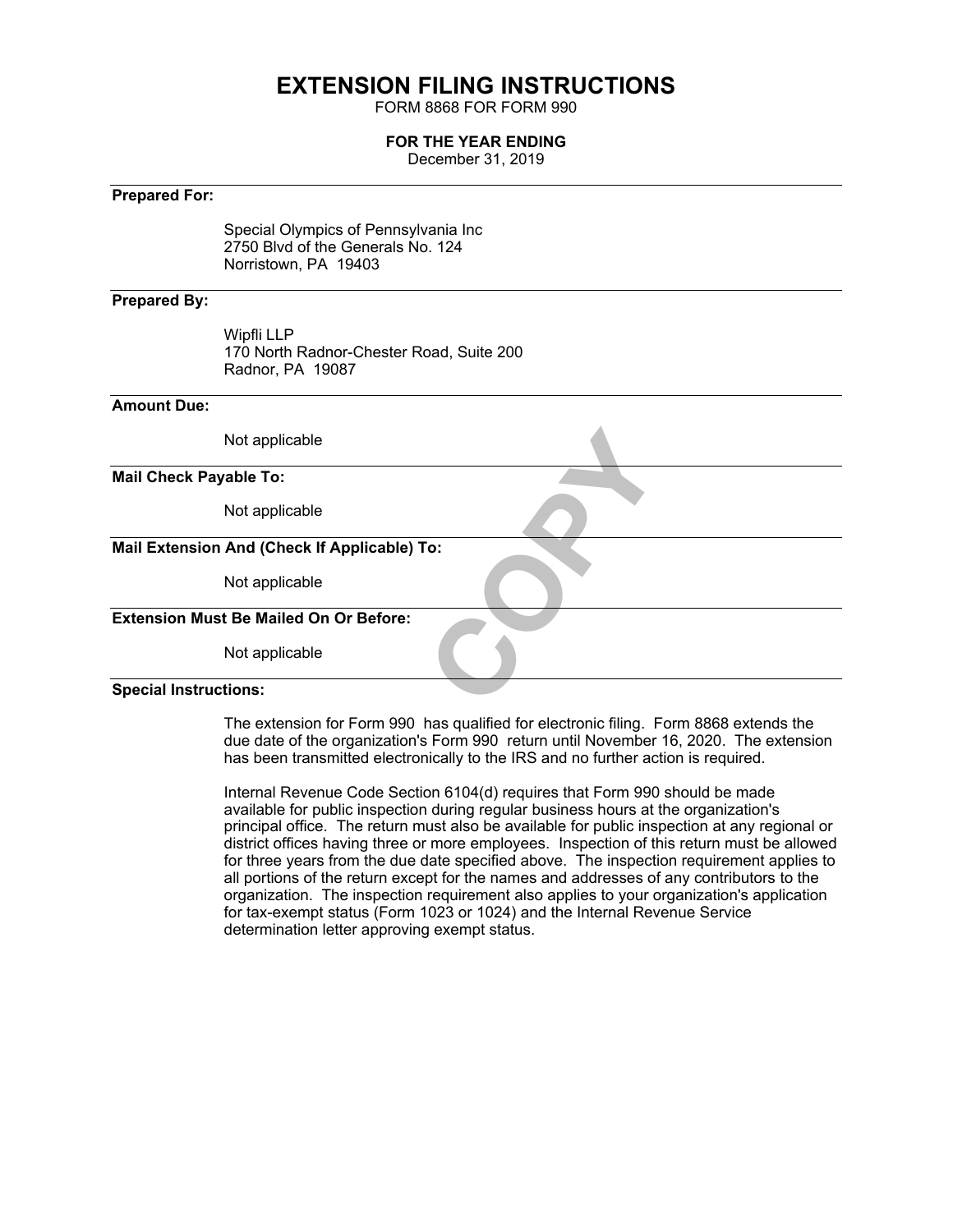| Form 8879-EO |  |  |
|--------------|--|--|
|              |  |  |

## **IRS e-file Signature Authorization for an Exempt Organization**

**| Do not send to the IRS. Keep for your records. | Go to www.irs.gov/Form8879EO for the latest information.**

For calendar year 2019, or fiscal year beginning and the state of the state of 2019, and ending calendary permu

Department of the Treasury Internal Revenue Service

Name of exempt organization

**2019**

**Employer identification number**

#### SPECIAL OLYMPICS OF PENNSYLVANIA INC 23-2078543

Name and title of officer

PRESIDENT & CEO MATTHEW B. AARON

**Part I** | Type of Return and Return Information (Whole Dollars Only)

on line **1a, 2a, 3a, 4a,** or **5a,** below, and the amount on that line for the return being filed with this form was blank, then leave line **1b, 2b, 3b, 4b,** or **5b,** whichever is applicable, blank (do not enter -0-). But, if you entered -0- on the return, then enter -0- on the applicable line below. **Do not** complete more Check the box for the return for which you are using this Form 8879-EO and enter the applicable amount, if any, from the return. If you check the box than one line in Part I.

| <b>1a</b> Form 990 check here $\blacktriangleright$ $\boxed{\text{X}}$<br><b>b Total revenue,</b> if any (Form 990, Part VIII, column (A), line 12) | 1b | 8,478,363. |
|-----------------------------------------------------------------------------------------------------------------------------------------------------|----|------------|
| 2a Form 990-EZ check here $\blacktriangleright$<br><b>b</b> Total revenue, if any (Form 990-EZ, line 9) $\ldots$ $\ldots$ $\ldots$ $\ldots$         | 2b |            |
| 3a Form 1120-POL check here                                                                                                                         | 3b |            |
| 4a Form 990-PF check here $\blacktriangleright$<br><b>b</b> Tax based on investment income (Form 990-PF, Part VI, line 5) 4b                        |    |            |
| 5a Form 8868 check here $\blacktriangleright$                                                                                                       | 5b |            |
|                                                                                                                                                     |    |            |

#### **Part II Declaration and Signature Authorization of Officer**

**(a)** an acknowledgement of receipt or reason for rejection of the transmission, (b) the reason for any delay in processing the return or refund, and (c) Under penalties of perjury, I declare that I am an officer of the above organization and that I have examined a copy of the organization's 2019 electronic return and accompanying schedules and statements and to the best of my knowledge and belief, they are true, correct, and complete. I further declare that the amount in Part I above is the amount shown on the copy of the organization's electronic return. I consent to allow my intermediate service provider, transmitter, or electronic return originator (ERO) to send the organization's return to the IRS and to receive from the IRS the date of any refund. If applicable, I authorize the U.S. Treasury and its designated Financial Agent to initiate an electronic funds withdrawal (direct debit) entry to the financial institution account indicated in the tax preparation software for payment of the organization's federal taxes owed on this return, and the financial institution to debit the entry to this account. To revoke a payment, I must contact the U.S. Treasury Financial Agent at 1-888-353-4537 no later than 2 business days prior to the payment (settlement) date. I also authorize the financial institutions involved in the processing of the electronic payment of taxes to receive confidential information necessary to answer inquiries and resolve issues related to the payment. I have selected a personal identification number (PIN) as my signature for the organization's electronic return and, if applicable, the organization's consent to electronic funds withdrawal. **COPY AND THE CONSUMER CONSUMED THE CONSUMED CONSUMED CONSUMED CONSUMIDED**<br> **COPY** COPY AND COPY AND COPY AND CONSUMED A CONSUMED A CONSUMED TO SAFET A CONSUMED TO SET A CONSUMED TO SET A COPY AND THAT A COPY AND INTERPRET

#### **Officer's PIN: check one box only**

| lauthorize WIPFLI LLP<br>$\vert$ X $\vert$                                                                                                                                                                                                                                                                                                             | 23207<br>to enter my PIN                                                                                                                                                                                                                                                                              |
|--------------------------------------------------------------------------------------------------------------------------------------------------------------------------------------------------------------------------------------------------------------------------------------------------------------------------------------------------------|-------------------------------------------------------------------------------------------------------------------------------------------------------------------------------------------------------------------------------------------------------------------------------------------------------|
| <b>ERO</b> firm name                                                                                                                                                                                                                                                                                                                                   | Enter five numbers, but<br>do not enter all zeros                                                                                                                                                                                                                                                     |
| enter my PIN on the return's disclosure consent screen.                                                                                                                                                                                                                                                                                                | as my signature on the organization's tax year 2019 electronically filed return. If I have indicated within this return that a copy of the return<br>is being filed with a state agency(ies) regulating charities as part of the IRS Fed/State program, I also authorize the aforementioned ERO to    |
| program, I will enter my PIN on the return's disclosure consent screen.                                                                                                                                                                                                                                                                                | As an officer of the organization, I will enter my PIN as my signature on the organization's tax year 2019 electronically filed return. If I have<br>indicated within this return that a copy of the return is being filed with a state agency(ies) regulating charities as part of the IRS Fed/State |
| Officer's signature $\blacktriangleright$                                                                                                                                                                                                                                                                                                              | Date $\blacktriangleright$                                                                                                                                                                                                                                                                            |
| <b>Certification and Authentication</b><br>Part III                                                                                                                                                                                                                                                                                                    |                                                                                                                                                                                                                                                                                                       |
| <b>ERO's EFIN/PIN.</b> Enter your six-digit electronic filing identification                                                                                                                                                                                                                                                                           |                                                                                                                                                                                                                                                                                                       |
| number (EFIN) followed by your five-digit self-selected PIN.                                                                                                                                                                                                                                                                                           | 24314654403<br>Do not enter all zeros                                                                                                                                                                                                                                                                 |
| I certify that the above numeric entry is my PIN, which is my signature on the 2019 electronically filed return for the organization indicated above. I<br>confirm that I am submitting this return in accordance with the requirements of Pub. 4163. Modernized e-File (MeF) Information for Authorized IRS<br>e-file Providers for Business Returns. |                                                                                                                                                                                                                                                                                                       |
| ERO's signature $\blacktriangleright$                                                                                                                                                                                                                                                                                                                  | Date $\triangleright$ 09/14/20                                                                                                                                                                                                                                                                        |
| <b>ERO Must Retain This Form - See Instructions</b>                                                                                                                                                                                                                                                                                                    |                                                                                                                                                                                                                                                                                                       |
| Do Not Submit This Form to the IRS Unless Requested To Do So                                                                                                                                                                                                                                                                                           |                                                                                                                                                                                                                                                                                                       |
| LHA For Paperwork Reduction Act Notice, see instructions.                                                                                                                                                                                                                                                                                              | Form 8879-EO (2019)                                                                                                                                                                                                                                                                                   |
| 923051 10-03-19                                                                                                                                                                                                                                                                                                                                        |                                                                                                                                                                                                                                                                                                       |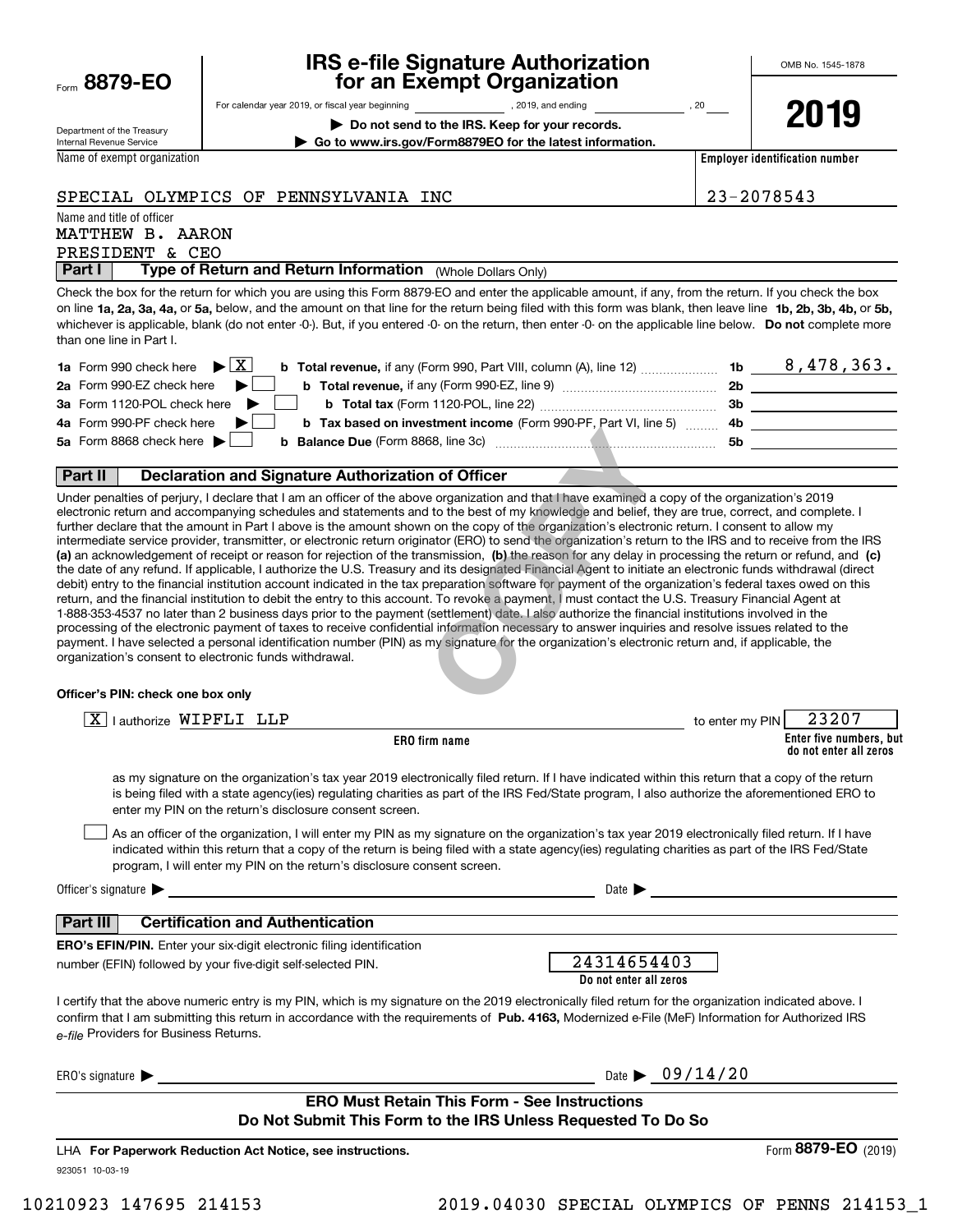|                                                        | EXTENDED TO NOVEMBER 16, 2020<br><b>Return of Organization Exempt From Income Tax</b>                                                                                |                             |            |                                                                                                                  | OMB No. 1545-0047                          |
|--------------------------------------------------------|----------------------------------------------------------------------------------------------------------------------------------------------------------------------|-----------------------------|------------|------------------------------------------------------------------------------------------------------------------|--------------------------------------------|
| Form                                                   | Under section 501(c), 527, or 4947(a)(1) of the Internal Revenue Code (except private foundations)                                                                   |                             |            |                                                                                                                  |                                            |
| (Rev. January 2020)                                    | Do not enter social security numbers on this form as it may be made public.                                                                                          |                             |            |                                                                                                                  | <b>Open to Public</b>                      |
| Department of the Treasury<br>Internal Revenue Service | Go to www.irs.gov/Form990 for instructions and the latest information.                                                                                               |                             |            |                                                                                                                  | Inspection                                 |
|                                                        | A For the 2019 calendar year, or tax year beginning                                                                                                                  |                             | and ending |                                                                                                                  |                                            |
| Check if<br>applicable:                                | C Name of organization                                                                                                                                               |                             |            | D Employer identification number                                                                                 |                                            |
| Address                                                |                                                                                                                                                                      |                             |            |                                                                                                                  |                                            |
| change<br>Name                                         | SPECIAL OLYMPICS OF PENNSYLVANIA INC                                                                                                                                 |                             |            |                                                                                                                  |                                            |
| change<br>Initial                                      | SAME AS ABOVE<br>Doing business as                                                                                                                                   |                             |            | 23-2078543                                                                                                       |                                            |
| return<br>Final                                        | Number and street (or P.O. box if mail is not delivered to street address)                                                                                           |                             | Room/suite | E Telephone number                                                                                               |                                            |
| return/<br>termin-                                     | 2750 BLVD OF THE GENERALS                                                                                                                                            |                             | 124        | $610 - 630 - 9450$                                                                                               |                                            |
| ated<br>Amended                                        | City or town, state or province, country, and ZIP or foreign postal code                                                                                             |                             |            | G Gross receipts \$                                                                                              | 9,379,493.                                 |
| return<br>Applica-                                     | NORRISTOWN, PA 19403                                                                                                                                                 |                             |            | H(a) Is this a group return                                                                                      | $\sqrt{}$ Yes $\sqrt{}$ X $\sqrt{}$ No     |
| tion<br>pending                                        | F Name and address of principal officer: MATTHEW B. AARON<br>SAME AS C ABOVE                                                                                         |                             |            | for subordinates?                                                                                                |                                            |
|                                                        | Tax-exempt status: $\boxed{\mathbf{X}}$ 501(c)(3)                                                                                                                    |                             |            | $H(b)$ Are all subordinates included? $\Box$ Yes                                                                 |                                            |
|                                                        | $501(c)$ (<br>$\sqrt{\frac{1}{1}}$ (insert no.)<br>J Website: WWW.SPECIALOLYMPICSPA.ORG                                                                              | $4947(a)(1)$ or             | 527        |                                                                                                                  | If "No," attach a list. (see instructions) |
|                                                        | K Form of organization: $\boxed{\mathbf{X}}$ Corporation<br>Trust<br>Association                                                                                     | Other $\blacktriangleright$ |            | $H(c)$ Group exemption number $\blacktriangleright$<br>L Year of formation: 1970   M State of legal domicile: PA |                                            |
| Part I                                                 | <b>Summary</b>                                                                                                                                                       |                             |            |                                                                                                                  |                                            |
|                                                        | Briefly describe the organization's mission or most significant activities: SEE SCHEDULE O.                                                                          |                             |            |                                                                                                                  |                                            |
| 1.                                                     |                                                                                                                                                                      |                             |            |                                                                                                                  |                                            |
|                                                        |                                                                                                                                                                      |                             |            |                                                                                                                  |                                            |
| 2                                                      | Check this box $\blacktriangleright$ $\Box$ if the organization discontinued its operations or disposed of more than 25% of its net assets.                          |                             |            | 3                                                                                                                |                                            |
| з                                                      | Number of voting members of the governing body (Part VI, line 1a)                                                                                                    |                             |            | $\overline{\mathbf{4}}$                                                                                          |                                            |
|                                                        | Number of independent voting members of the governing body (Part VI, line 1b)<br>Total number of individuals employed in calendar year 2019 (Part V, line 2a) [2010] |                             |            | 5                                                                                                                |                                            |
|                                                        |                                                                                                                                                                      |                             |            | 6                                                                                                                | 30000                                      |
| Activities & Governance                                | 7 a Total unrelated business revenue from Part VIII, column (C), line 12                                                                                             |                             |            | 7a                                                                                                               |                                            |
|                                                        |                                                                                                                                                                      |                             |            | 7b                                                                                                               |                                            |
|                                                        |                                                                                                                                                                      |                             |            | <b>Prior Year</b>                                                                                                | <b>Current Year</b>                        |
| 8                                                      | Contributions and grants (Part VIII, line 1h)                                                                                                                        |                             |            | 9, 252, 891.                                                                                                     | 8,957,418.                                 |
| Revenue<br>9                                           | Program service revenue (Part VIII, line 2g)                                                                                                                         |                             |            | 25,232.                                                                                                          | 610.                                       |
| 10                                                     | Investment income (Part VIII, column (A), lines 3, 4, and 7d)                                                                                                        |                             |            | 130,815.                                                                                                         | 107,075.                                   |
| 11                                                     | Other revenue (Part VIII, column (A), lines 5, 6d, 8c, 9c, 10c, and 11e) <i>[[[[[[[[[[[[[[[]]]]</i>                                                                  |                             |            | $-694,572.$                                                                                                      | $-586,740.$                                |
| 12                                                     | Total revenue - add lines 8 through 11 (must equal Part VIII, column (A), line 12)                                                                                   |                             |            | 8,714,366.                                                                                                       | 8,478,363.                                 |
| 13                                                     | Grants and similar amounts paid (Part IX, column (A), lines 1-3)                                                                                                     |                             |            | $0$ .                                                                                                            |                                            |
|                                                        | Benefits paid to or for members (Part IX, column (A), line 4)                                                                                                        |                             |            | $\overline{0}$ .                                                                                                 |                                            |
|                                                        | 15 Salaries, other compensation, employee benefits (Part IX, column (A), lines 5-10)                                                                                 |                             |            | 2,839,112.                                                                                                       | 3,075,828.                                 |
| 14                                                     |                                                                                                                                                                      |                             |            |                                                                                                                  |                                            |
|                                                        |                                                                                                                                                                      |                             |            |                                                                                                                  |                                            |
|                                                        |                                                                                                                                                                      |                             |            | 229,382.                                                                                                         |                                            |
| Expenses                                               |                                                                                                                                                                      |                             |            |                                                                                                                  | 224, 295.                                  |
|                                                        |                                                                                                                                                                      |                             |            | 5,000,316.                                                                                                       |                                            |
| 18                                                     | Total expenses. Add lines 13-17 (must equal Part IX, column (A), line 25)                                                                                            |                             |            | 8,068,810.                                                                                                       |                                            |
| 19                                                     | Revenue less expenses. Subtract line 18 from line 12                                                                                                                 |                             |            | 645,556.                                                                                                         | 5,085,788.<br>8,385,911.<br>92,452.        |
|                                                        |                                                                                                                                                                      |                             |            | <b>Beginning of Current Year</b>                                                                                 | <b>End of Year</b>                         |
| 20                                                     | Total assets (Part X, line 16)                                                                                                                                       |                             |            | $\overline{9,760,831}$ .                                                                                         | 10,779,579.                                |
| Net Assets or<br>Fund Balances<br>21<br>22             | Total liabilities (Part X, line 26)                                                                                                                                  |                             |            | 854,477.<br>8,906,354.                                                                                           | 1,251,301.<br>9,528,278.                   |

| Sign<br>Here | Signature of officer<br>AARON, PRESIDENT & CEO<br>MATTHEW<br>в.<br>Type or print name and title |                                                  | Date                                                                  |
|--------------|-------------------------------------------------------------------------------------------------|--------------------------------------------------|-----------------------------------------------------------------------|
| Paid         | Print/Type preparer's name<br>UOHN J NIHILL, CPA                                                | Preparer's signature<br>J NIHILL.<br>CPA<br>UOHN | Date<br><b>PTIN</b><br>Check<br>P00844252<br>$09/14/20$ self-employed |
| Preparer     | NIPFLI LLP<br>Firm's name                                                                       |                                                  | $1$ Firm's EIN $\triangleright$ 39 - 0758449                          |
| Use Only     | Firm's address 170 NORTH RADNOR-CHESTER ROAD, SUITE 200<br><b>RADNOR, PA 19087</b>              |                                                  | Phone no. $610 - 565 - 3930$                                          |
|              | May the IRS discuss this return with the preparer shown above? (see instructions)               |                                                  | x<br><b>Yes</b><br>No<br>$000 \times 10^{1}$<br>-                     |

932001 01-20-20 **For Paperwork Reduction Act Notice, see the separate instructions.** LHA Form (2019)

**990**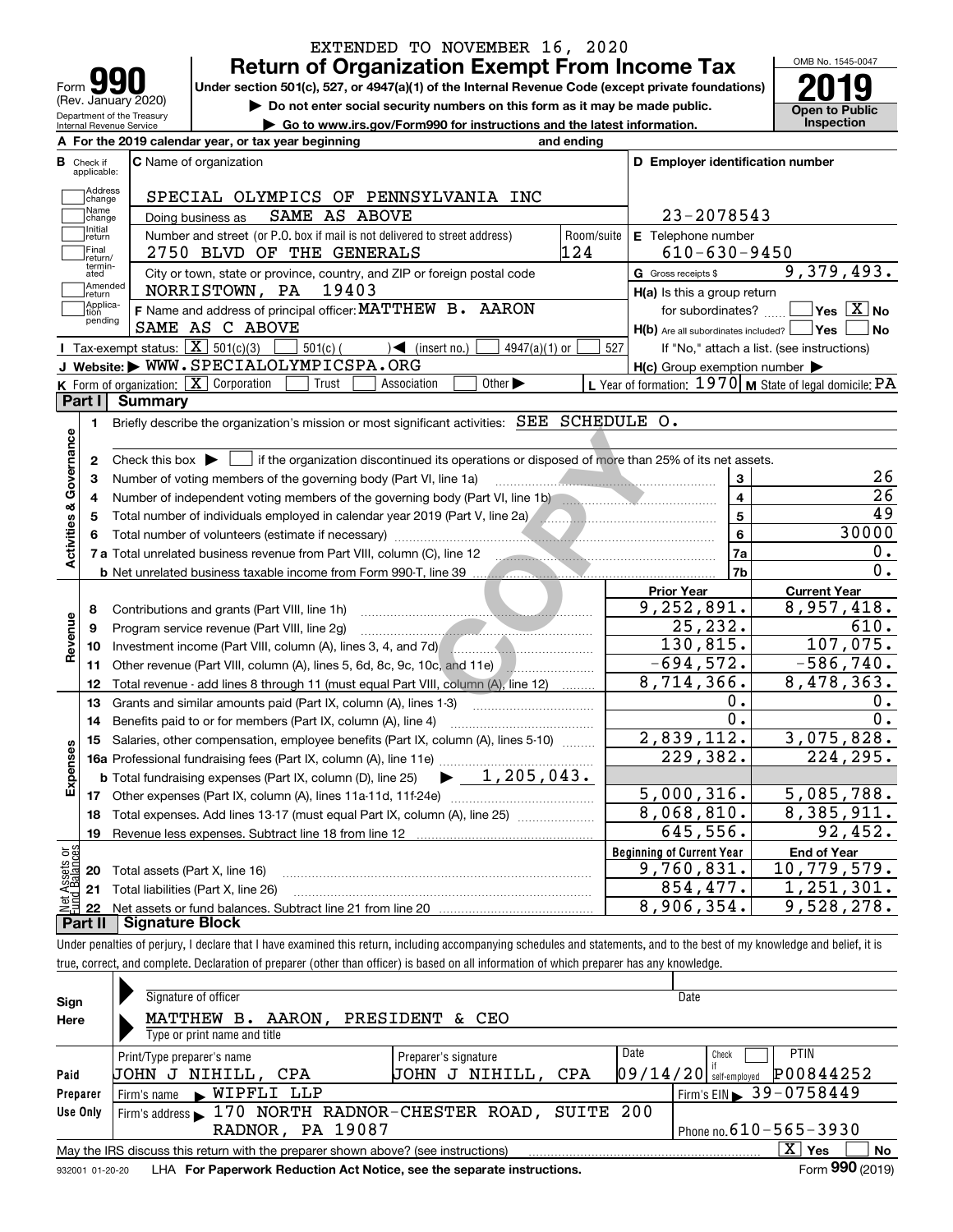| 1  | $\overline{\mathbf{X}}$<br>Briefly describe the organization's mission:                                                                                         |
|----|-----------------------------------------------------------------------------------------------------------------------------------------------------------------|
|    | SEE SCHEDULE O.                                                                                                                                                 |
|    |                                                                                                                                                                 |
|    |                                                                                                                                                                 |
|    |                                                                                                                                                                 |
| 2  | Did the organization undertake any significant program services during the year which were not listed on the                                                    |
|    | $\sqrt{}$ Yes $\sqrt{X}$ No                                                                                                                                     |
|    | If "Yes," describe these new services on Schedule O.<br>$\overline{\mathsf{Yes} \mathrel{\overline{X}}$ No                                                      |
| 3  | Did the organization cease conducting, or make significant changes in how it conducts, any program services?<br>If "Yes," describe these changes on Schedule O. |
| 4  | Describe the organization's program service accomplishments for each of its three largest program services, as measured by expenses.                            |
|    | Section 501(c)(3) and 501(c)(4) organizations are required to report the amount of grants and allocations to others, the total expenses, and                    |
|    | revenue, if any, for each program service reported.                                                                                                             |
| 4a | 6,402,781. including grants of \$<br>1,987.<br>) (Expenses \$<br>) (Revenue \$<br>(Code:                                                                        |
|    | SPORTS TRAINING AND COMPETITION: SPECIAL OLYMPICS PENNSYLVANIA<br>(SOPA)                                                                                        |
|    | OFFERS MORE THAN 616 TRADITIONAL AND UNIFIED COMPETITIONS IN 54 LOCAL                                                                                           |
|    | PROGRAMS WITH 30,000+ VOLUNTEERS. COMPETITION IS OFFERED IN 21<br>OLYMPIC-TYPE SPORTS AND 2 EMERGING SPORTS FOR ATHLETES 8 YEARS OR                             |
|    | OLDER. YOUNG ATHLETES IS A UNIQUE SPORT AND PLAY PROGRAM FOR CHILDREN                                                                                           |
|    | AGES 2 TO 7 WITH INTELLECTUAL DISABILITIES. THE FOCUS IS ON FUN                                                                                                 |
|    | ACTIVITIES THAT ARE IMPORTANT TO MENTAL AND PHYSICAL GROWTH.<br>ALL                                                                                             |
|    | TRAINING AND COMPETITION OPPORTUNITIES ARE PROVIDED FREE OF CHARGE TO                                                                                           |
|    | THE ATHLETES AND THEIR FAMILIES, ENABLING EVERYONE TO EXPERIENCE THE                                                                                            |
|    | BENEFITS OF SPECIAL OLYMPICS THAT EXTEND WELL BEYOND THE PLAYING FIELD.                                                                                         |
|    | THE SPECIAL OLYMPICS EXPERIENCE FILLS A CRITICAL NEED IN THE LIVES OF                                                                                           |
|    | PEOPLE WITH INTELLECTUAL DISABILITIES BY PROVIDING OPPORTUNITIES FOR                                                                                            |
| 4b | ) (Expenses \$<br>) (Revenue \$<br>including grants of \$<br>(Code:                                                                                             |
|    | SPECIAL OLYMPICS UNIFIED SPORTS CREATES AN OPPORTUNITY FOR INDIVIDUALS<br>WITH AND WITHOUT INTELLECTUAL DISABILITIES TO TRAIN AND COMPETE                       |
|    | TOGETHER AS TEAMMATES. IN 2019, SOPA HOSTED 294 UNIFIED COMPETITIONS.                                                                                           |
|    | INTERSCHOLASTIC UNIFIED SPORTS IS A SCHOOL-BASED UNIFIED SPORTS PROGRAM                                                                                         |
|    | WHERE STUDENTS WITH AND WITHOUT INTELLECTUAL DISABILITIES ARE COMBINED                                                                                          |
|    | FOR SCHOOL ACTIVITIES, YOUTH LEADERSHIP PROGRAMS, AND ATHLETIC                                                                                                  |
|    | COMPETITIONS. AT COMPLETION OF THE 2018-2019 SCHOOL YEAR, SOPA WAS IN                                                                                           |
|    | SOPA'S GOAL IS TO EXPAND TO AT LEAST 180 SCHOOLS BY THE<br>159 SCHOOLS.                                                                                         |
|    | END OF 2020.                                                                                                                                                    |
|    |                                                                                                                                                                 |
|    |                                                                                                                                                                 |
| 4c | ) (Expenses \$<br>) (Revenue \$<br>(Code:<br>including grants of \$                                                                                             |
|    | HEALTHY ATHLETES IS DEDICATED TO PROVIDING HEALTH SERVICES AND                                                                                                  |
|    | EDUCATION TO SPECIAL OLYMPICS ATHLETES, AND CHANGING THE WAY HEALTH                                                                                             |
|    | SYSTEMS INTERACT WITH PEOPLE WITH INTELLECTUAL DISABILITIES. VOLUNTEER                                                                                          |
|    | HEALTH CARE PROFESSIONALS PROVIDE FREE HEALTH SCREENINGS AND EDUCATION                                                                                          |
|    | TO OUR ATHLETES IN THE FORM OF EYE, EAR, DENTAL AND PODIATRY CARE, AS                                                                                           |
|    | WELL AS PHYSICAL THERAPY AND HEALTH PROMOTION. SOPA CONDUCTED 2,122<br>HEALTHY ATHLETE DISCIPLINES IN 2019.                                                     |
|    |                                                                                                                                                                 |
|    |                                                                                                                                                                 |
|    |                                                                                                                                                                 |
|    |                                                                                                                                                                 |
|    |                                                                                                                                                                 |
|    | 4d Other program services (Describe on Schedule O.)                                                                                                             |
|    | (Expenses \$<br>including grants of \$<br>(Revenue \$                                                                                                           |
|    | 6,402,781.<br>4e Total program service expenses                                                                                                                 |
|    | Form 990 (2019)                                                                                                                                                 |
|    | SEE SCHEDULE O FOR CONTINUATION(S)<br>932002 01-20-20                                                                                                           |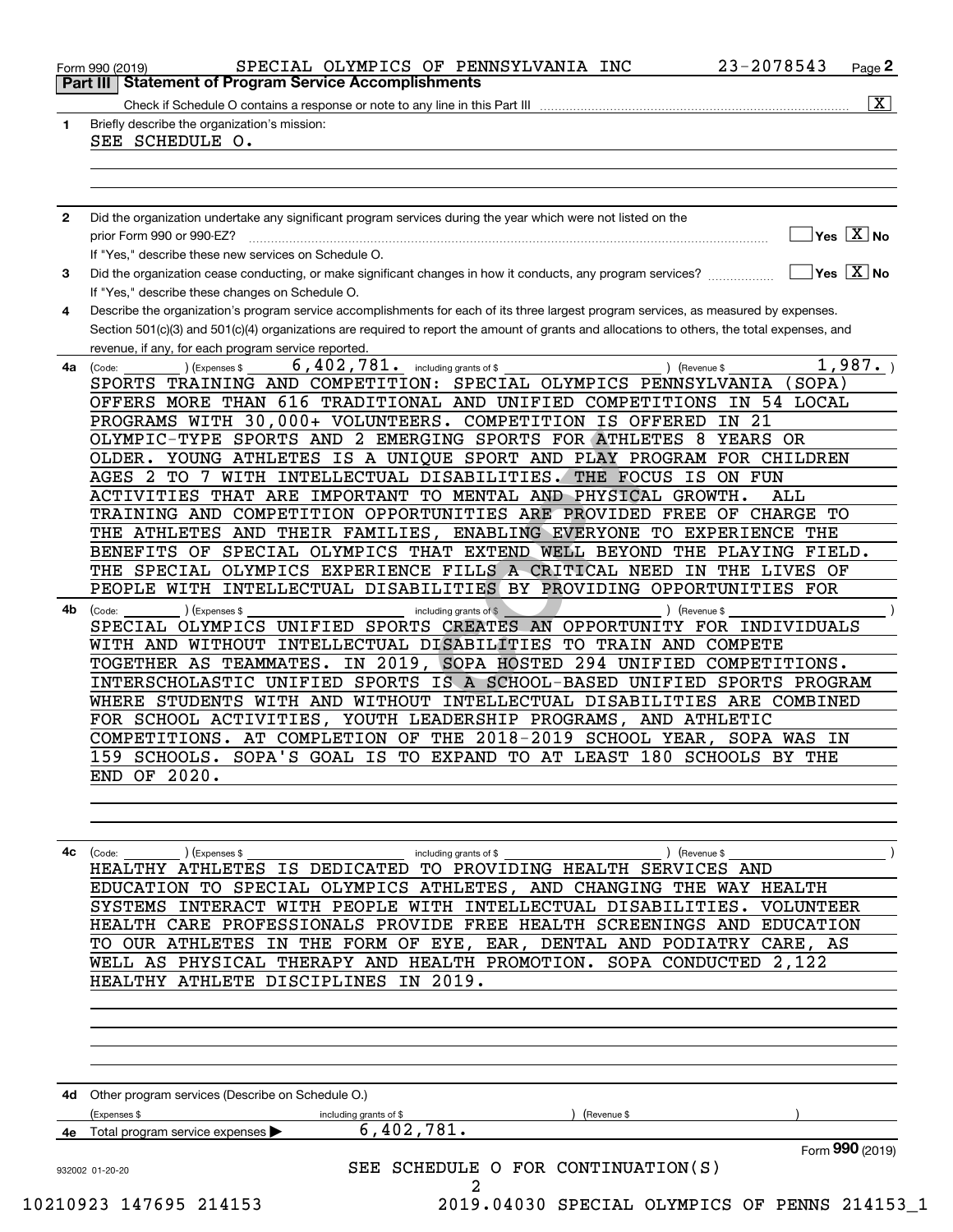|  | Form 990 (2019) |  |
|--|-----------------|--|

|     |                                                                                                                                  |                 | Yes         | No              |
|-----|----------------------------------------------------------------------------------------------------------------------------------|-----------------|-------------|-----------------|
| 1   | Is the organization described in section $501(c)(3)$ or $4947(a)(1)$ (other than a private foundation)?                          |                 |             |                 |
|     |                                                                                                                                  | 1.              | X           |                 |
| 2   |                                                                                                                                  | $\mathbf{2}$    | $\mathbf X$ |                 |
| 3   | Did the organization engage in direct or indirect political campaign activities on behalf of or in opposition to candidates for  |                 |             |                 |
|     |                                                                                                                                  | 3               |             | x               |
| 4   | Section 501(c)(3) organizations. Did the organization engage in lobbying activities, or have a section 501(h) election in effect |                 |             |                 |
|     |                                                                                                                                  | 4               | X           |                 |
| 5.  | Is the organization a section 501(c)(4), 501(c)(5), or 501(c)(6) organization that receives membership dues, assessments, or     |                 |             |                 |
|     |                                                                                                                                  | 5               |             | x               |
| 6   | Did the organization maintain any donor advised funds or any similar funds or accounts for which donors have the right to        |                 |             |                 |
|     | provide advice on the distribution or investment of amounts in such funds or accounts? If "Yes," complete Schedule D, Part I     | 6               |             | x               |
| 7   | Did the organization receive or hold a conservation easement, including easements to preserve open space,                        |                 |             |                 |
|     |                                                                                                                                  | $\overline{7}$  |             | x               |
| 8   | Did the organization maintain collections of works of art, historical treasures, or other similar assets? If "Yes," complete     |                 |             |                 |
|     |                                                                                                                                  | 8               |             | x               |
| 9   | Did the organization report an amount in Part X, line 21, for escrow or custodial account liability, serve as a custodian for    |                 |             |                 |
|     | amounts not listed in Part X; or provide credit counseling, debt management, credit repair, or debt negotiation services?        |                 |             |                 |
|     |                                                                                                                                  | 9               |             | x               |
| 10  | Did the organization, directly or through a related organization, hold assets in donor-restricted endowments                     |                 |             |                 |
|     |                                                                                                                                  | 10              | X           |                 |
| 11  | If the organization's answer to any of the following questions is "Yes," then complete Schedule D, Parts VI, VII, VIII, IX, or X |                 |             |                 |
|     | as applicable.                                                                                                                   |                 |             |                 |
| a   | Did the organization report an amount for land, buildings, and equipment in Part X, line 10? If "Yes," complete Schedule D.      |                 | X           |                 |
|     | Did the organization report an amount for investments - other securities in Part X, line 12, that is 5% or more of its total     | 11a             |             |                 |
| b   |                                                                                                                                  | 11 <sub>b</sub> |             | x               |
| c   | Did the organization report an amount for investments - program related in Part X, line 13, that is 5% or more of its total      |                 |             |                 |
|     | assets reported in Part X, line 16? If "Yes," complete Schedule D, Part VIII [[[[[[[[[[[[[[[[[[[[[[[[[[[[]]]]]                   | 11c             |             | x               |
|     | d Did the organization report an amount for other assets in Part X, line 15, that is 5% or more of its total assets reported in  |                 |             |                 |
|     |                                                                                                                                  | 11d             |             | x               |
|     | Did the organization report an amount for other liabilities in Part X, line 25? If "Yes," complete Schedule D, Part X            | <b>11e</b>      |             | $\mathbf X$     |
| f   | Did the organization's separate or consolidated financial statements for the tax year include a footnote that addresses          |                 |             |                 |
|     | the organization's liability for uncertain tax positions under FIN 48 (ASC 740)? If "Yes," complete Schedule D, Part X           | 11f             | X           |                 |
|     | 12a Did the organization obtain separate, independent audited financial statements for the tax year? If "Yes," complete          |                 |             |                 |
|     |                                                                                                                                  | 12a             | X           |                 |
|     | <b>b</b> Was the organization included in consolidated, independent audited financial statements for the tax year?               |                 |             |                 |
|     | If "Yes," and if the organization answered "No" to line 12a, then completing Schedule D, Parts XI and XII is optional            | 12 <sub>b</sub> |             | ▵               |
| 13  |                                                                                                                                  | 13              |             | X               |
| 14a | Did the organization maintain an office, employees, or agents outside of the United States?                                      | 14a             |             | X               |
| b   | Did the organization have aggregate revenues or expenses of more than \$10,000 from grantmaking, fundraising, business,          |                 |             |                 |
|     | investment, and program service activities outside the United States, or aggregate foreign investments valued at \$100,000       |                 |             |                 |
|     |                                                                                                                                  | 14b             |             | x               |
| 15  | Did the organization report on Part IX, column (A), line 3, more than \$5,000 of grants or other assistance to or for any        |                 |             |                 |
|     |                                                                                                                                  | 15              |             | x               |
| 16  | Did the organization report on Part IX, column (A), line 3, more than \$5,000 of aggregate grants or other assistance to         |                 |             |                 |
|     |                                                                                                                                  | 16              |             | x               |
| 17  | Did the organization report a total of more than \$15,000 of expenses for professional fundraising services on Part IX,          |                 |             |                 |
|     |                                                                                                                                  | 17              | х           |                 |
| 18  | Did the organization report more than \$15,000 total of fundraising event gross income and contributions on Part VIII, lines     |                 |             |                 |
|     |                                                                                                                                  | 18              | х           |                 |
| 19  | Did the organization report more than \$15,000 of gross income from gaming activities on Part VIII, line 9a? If "Yes."           |                 |             |                 |
|     |                                                                                                                                  | 19              | х           |                 |
| 20a |                                                                                                                                  | <b>20a</b>      |             | X               |
|     | b If "Yes" to line 20a, did the organization attach a copy of its audited financial statements to this return?                   | 20 <sub>b</sub> |             |                 |
| 21  | Did the organization report more than \$5,000 of grants or other assistance to any domestic organization or                      |                 |             |                 |
|     |                                                                                                                                  | 21              |             | x               |
|     | 932003 01-20-20                                                                                                                  |                 |             | Form 990 (2019) |

932003 01-20-20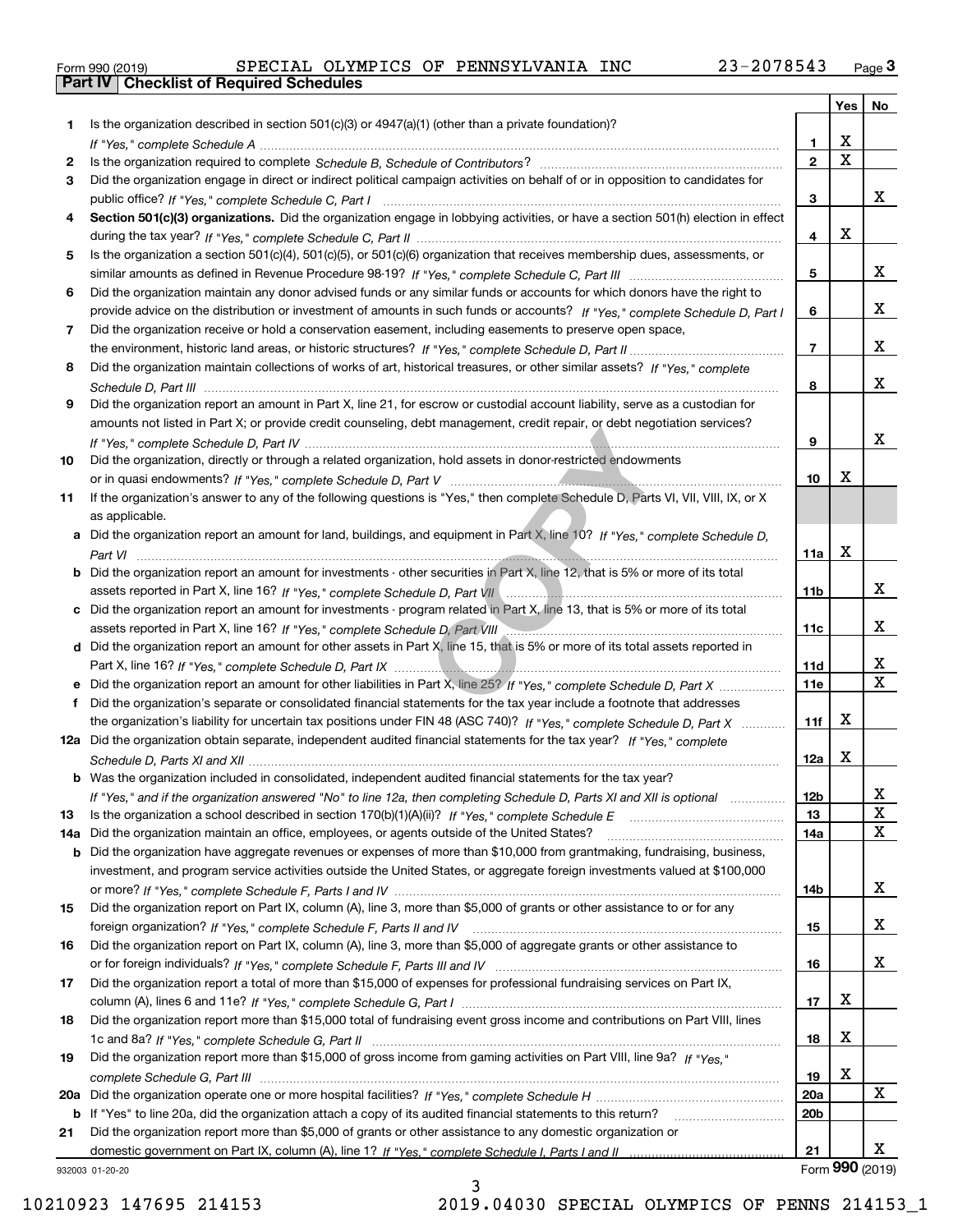|  | Form 990 (2019) |  |
|--|-----------------|--|
|  |                 |  |

*(continued)*

|               |                                                                                                                                                                                                 |                 | Yes | No              |
|---------------|-------------------------------------------------------------------------------------------------------------------------------------------------------------------------------------------------|-----------------|-----|-----------------|
| 22            | Did the organization report more than \$5,000 of grants or other assistance to or for domestic individuals on                                                                                   |                 |     |                 |
|               |                                                                                                                                                                                                 | 22              |     | x               |
| 23            | Did the organization answer "Yes" to Part VII, Section A, line 3, 4, or 5 about compensation of the organization's current                                                                      |                 |     |                 |
|               | and former officers, directors, trustees, key employees, and highest compensated employees? If "Yes," complete                                                                                  |                 |     |                 |
|               |                                                                                                                                                                                                 | 23              | X   |                 |
|               | 24a Did the organization have a tax-exempt bond issue with an outstanding principal amount of more than \$100,000 as of the                                                                     |                 |     |                 |
|               | last day of the year, that was issued after December 31, 2002? If "Yes," answer lines 24b through 24d and complete                                                                              |                 |     |                 |
|               |                                                                                                                                                                                                 | 24a             |     | x               |
|               |                                                                                                                                                                                                 |                 |     |                 |
|               | b Did the organization invest any proceeds of tax-exempt bonds beyond a temporary period exception?                                                                                             | 24b             |     |                 |
|               | c Did the organization maintain an escrow account other than a refunding escrow at any time during the year to defease                                                                          |                 |     |                 |
|               | any tax-exempt bonds?                                                                                                                                                                           | 24c             |     |                 |
|               |                                                                                                                                                                                                 | 24d             |     |                 |
|               | 25a Section 501(c)(3), 501(c)(4), and 501(c)(29) organizations. Did the organization engage in an excess benefit                                                                                |                 |     |                 |
|               |                                                                                                                                                                                                 | 25a             |     | x               |
|               | b Is the organization aware that it engaged in an excess benefit transaction with a disqualified person in a prior year, and                                                                    |                 |     |                 |
|               | that the transaction has not been reported on any of the organization's prior Forms 990 or 990-EZ? If "Yes." complete                                                                           |                 |     |                 |
|               | Schedule L. Part I                                                                                                                                                                              | 25b             |     | x               |
| 26            | Did the organization report any amount on Part X, line 5 or 22, for receivables from or payables to any current                                                                                 |                 |     |                 |
|               | or former officer, director, trustee, key employee, creator or founder, substantial contributor, or 35%                                                                                         |                 |     |                 |
|               | controlled entity or family member of any of these persons? If "Yes," complete Schedule L, Part II multimarrow multimarrow multimarrow of these persons? If "Yes," complete Schedule L, Part II | 26              |     | x               |
| 27            | Did the organization provide a grant or other assistance to any current or former officer, director, trustee, key employee,                                                                     |                 |     |                 |
|               |                                                                                                                                                                                                 |                 |     |                 |
|               | creator or founder, substantial contributor or employee thereof, a grant selection committee member, or to a 35% controlled                                                                     |                 |     | x               |
|               | entity (including an employee thereof) or family member of any of these persons? If "Yes," complete Schedule L, Part III                                                                        | 27              |     |                 |
| 28            | Was the organization a party to a business transaction with one of the following parties (see Schedule L, Part IV                                                                               |                 |     |                 |
|               | instructions, for applicable filing thresholds, conditions, and exceptions):                                                                                                                    |                 |     |                 |
|               | a A current or former officer, director, trustee, key employee, creator or founder, or substantial contributor? If                                                                              |                 |     |                 |
|               |                                                                                                                                                                                                 | 28a             |     | х               |
|               |                                                                                                                                                                                                 | 28 <sub>b</sub> |     | X               |
|               | c A 35% controlled entity of one or more individuals and/or organizations described in lines 28a or 28b? If                                                                                     |                 |     |                 |
|               |                                                                                                                                                                                                 | 28c             |     | х               |
| 29            |                                                                                                                                                                                                 | 29              | X   |                 |
| 30            | Did the organization receive contributions of art, historical treasures, or other similar assets, or qualified conservation                                                                     |                 |     |                 |
|               |                                                                                                                                                                                                 | 30              |     | x               |
| 31            | Did the organization liquidate, terminate, or dissolve and cease operations? If "Yes," complete Schedule N, Part I                                                                              | 31              |     | $\mathbf x$     |
| 32            | Did the organization sell, exchange, dispose of, or transfer more than 25% of its net assets? If "Yes," complete                                                                                |                 |     |                 |
|               |                                                                                                                                                                                                 | 32              |     | х               |
|               | Schedule N. Part II                                                                                                                                                                             |                 |     |                 |
| 33            | Did the organization own 100% of an entity disregarded as separate from the organization under Regulations                                                                                      |                 |     |                 |
|               |                                                                                                                                                                                                 | 33              |     | х               |
| 34            | Was the organization related to any tax-exempt or taxable entity? If "Yes," complete Schedule R, Part II, III, or IV, and                                                                       |                 |     |                 |
|               |                                                                                                                                                                                                 | 34              |     | X               |
|               | 35a Did the organization have a controlled entity within the meaning of section 512(b)(13)?                                                                                                     | 35a             |     | х               |
|               | b If "Yes" to line 35a, did the organization receive any payment from or engage in any transaction with a controlled entity                                                                     |                 |     |                 |
|               |                                                                                                                                                                                                 | 35 <sub>b</sub> |     |                 |
| 36            | Section 501(c)(3) organizations. Did the organization make any transfers to an exempt non-charitable related organization?                                                                      |                 |     |                 |
|               |                                                                                                                                                                                                 | 36              |     | x               |
| 37            | Did the organization conduct more than 5% of its activities through an entity that is not a related organization                                                                                |                 |     |                 |
|               |                                                                                                                                                                                                 | 37              |     | x               |
| 38            | Did the organization complete Schedule O and provide explanations in Schedule O for Part VI, lines 11b and 19?                                                                                  |                 |     |                 |
|               | Note: All Form 990 filers are required to complete Schedule O                                                                                                                                   | 38              | х   |                 |
| <b>Part V</b> | <b>Statements Regarding Other IRS Filings and Tax Compliance</b>                                                                                                                                |                 |     |                 |
|               | Check if Schedule O contains a response or note to any line in this Part V                                                                                                                      |                 |     |                 |
|               |                                                                                                                                                                                                 |                 |     |                 |
|               |                                                                                                                                                                                                 |                 | Yes | No              |
|               | 22<br>1a Enter the number reported in Box 3 of Form 1096. Enter -0- if not applicable<br>1a                                                                                                     |                 |     |                 |
|               | 0<br><b>b</b> Enter the number of Forms W-2G included in line 1a. Enter -0- if not applicable <i>manumumumum</i><br>1b                                                                          |                 |     |                 |
|               | c Did the organization comply with backup withholding rules for reportable payments to vendors and reportable gaming                                                                            |                 |     |                 |
|               | (gambling) winnings to prize winners?                                                                                                                                                           | 1c              | х   |                 |
|               | 932004 01-20-20                                                                                                                                                                                 |                 |     | Form 990 (2019) |
|               |                                                                                                                                                                                                 |                 |     |                 |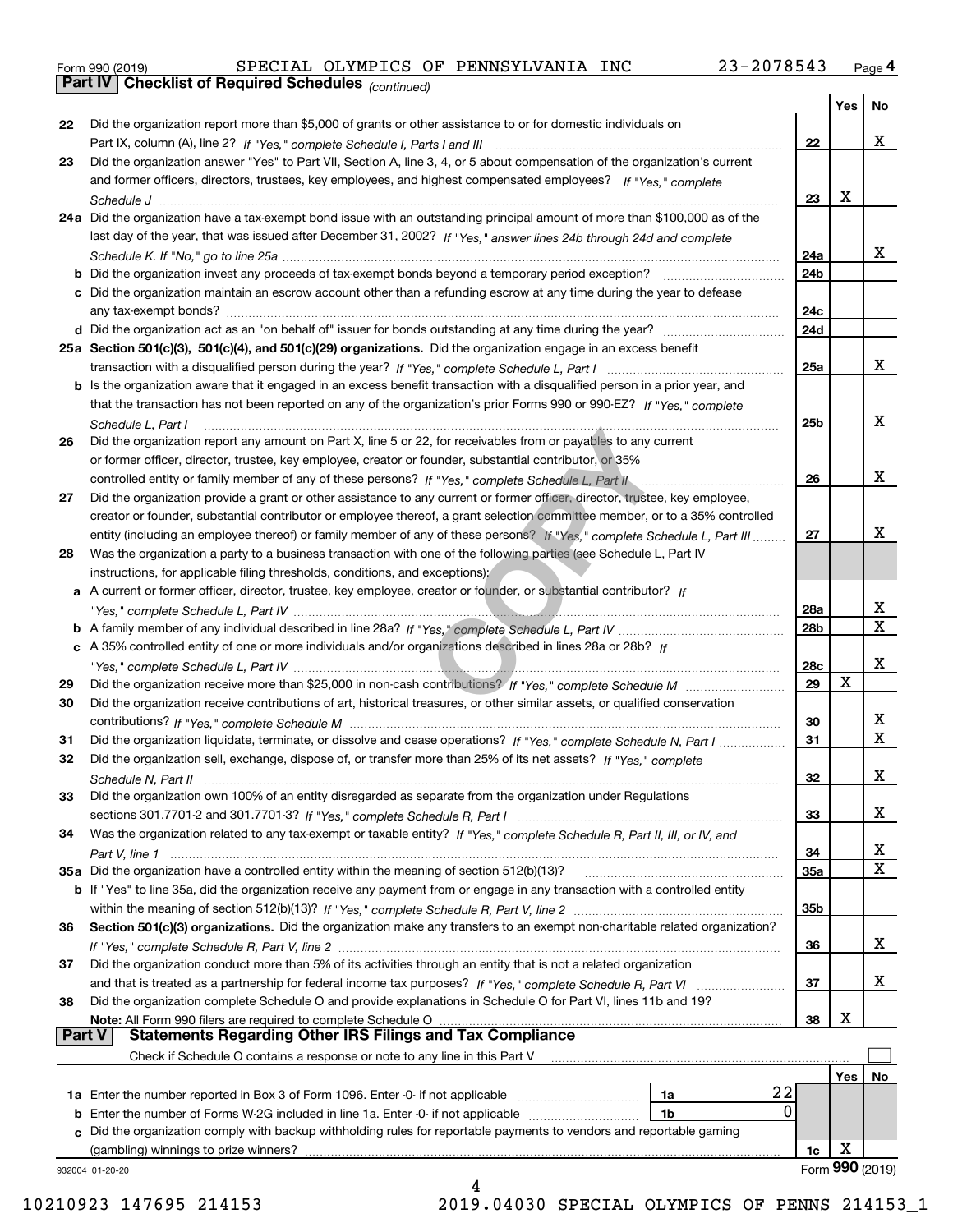|               | 23-2078543<br>SPECIAL OLYMPICS OF PENNSYLVANIA INC<br>Form 990 (2019)                                                                                                      |     |     | $_{\text{Page}}$ 5 |
|---------------|----------------------------------------------------------------------------------------------------------------------------------------------------------------------------|-----|-----|--------------------|
| <b>Part V</b> | Statements Regarding Other IRS Filings and Tax Compliance (continued)                                                                                                      |     |     |                    |
|               |                                                                                                                                                                            |     | Yes | No                 |
|               | 2a Enter the number of employees reported on Form W-3, Transmittal of Wage and Tax Statements,                                                                             |     |     |                    |
|               | 49<br>filed for the calendar year ending with or within the year covered by this return<br>2a                                                                              |     |     |                    |
|               |                                                                                                                                                                            | 2b  | х   |                    |
|               |                                                                                                                                                                            |     |     |                    |
|               | 3a Did the organization have unrelated business gross income of \$1,000 or more during the year?                                                                           | 3a  |     | x                  |
|               |                                                                                                                                                                            | 3b  |     |                    |
|               | 4a At any time during the calendar year, did the organization have an interest in, or a signature or other authority over, a                                               |     |     |                    |
|               |                                                                                                                                                                            | 4a  |     | x                  |
|               | <b>b</b> If "Yes," enter the name of the foreign country $\blacktriangleright$                                                                                             |     |     |                    |
|               | See instructions for filing requirements for FinCEN Form 114, Report of Foreign Bank and Financial Accounts (FBAR).                                                        |     |     |                    |
|               |                                                                                                                                                                            | 5a  |     | х                  |
| b             |                                                                                                                                                                            | 5b  |     | X                  |
| c             |                                                                                                                                                                            | 5c  |     |                    |
|               | 6a Does the organization have annual gross receipts that are normally greater than \$100,000, and did the organization solicit                                             |     |     |                    |
|               |                                                                                                                                                                            | 6a  |     | х                  |
|               | <b>b</b> If "Yes," did the organization include with every solicitation an express statement that such contributions or gifts                                              |     |     |                    |
|               | were not tax deductible?                                                                                                                                                   | 6b  |     |                    |
| 7             | Organizations that may receive deductible contributions under section 170(c).                                                                                              |     |     |                    |
| а             | Did the organization receive a payment in excess of \$75 made partly as a contribution and partly for goods and services provided to the payor?                            | 7a  | х   |                    |
| b             | If "Yes," did the organization notify the donor of the value of the goods or services provided?                                                                            | 7b  | х   |                    |
|               | c Did the organization sell, exchange, or otherwise dispose of tangible personal property for which it was required                                                        |     |     |                    |
|               |                                                                                                                                                                            | 7c  |     | х                  |
|               | 7d  <br>d If "Yes," indicate the number of Forms 8282 filed during the year [11] [11] Manuscription of the New York of                                                     |     |     |                    |
| е             |                                                                                                                                                                            | 7e  |     |                    |
| f             | Did the organization, during the year, pay premiums, directly or indirectly, on a personal benefit contract?                                                               | 7f  |     |                    |
| g             | If the organization received a contribution of qualified intellectual property, did the organization file Form 8899 as required?                                           | 7g  |     |                    |
| h.            | If the organization received a contribution of cars, boats, airplanes, or other vehicles, did the organization file a Form 1098-C?                                         | 7h  |     |                    |
| 8             | Sponsoring organizations maintaining donor advised funds. Did a donor advised fund maintained by the                                                                       |     |     |                    |
|               | sponsoring organization have excess business holdings at any time during the year?                                                                                         | 8   |     |                    |
| 9             | Sponsoring organizations maintaining donor advised funds.                                                                                                                  |     |     |                    |
| а             | Did the sponsoring organization make any taxable distributions under section 4966?                                                                                         | 9а  |     |                    |
| b             | Did the sponsoring organization make a distribution to a donor, donor advisor, or related person?                                                                          | 9b  |     |                    |
| 10            | Section 501(c)(7) organizations. Enter:                                                                                                                                    |     |     |                    |
|               | 10a<br>a Initiation fees and capital contributions included on Part VIII, line 12 [111] [11] [11] Initiation fees and capital contributions included on Part VIII, line 12 |     |     |                    |
|               | 10 <sub>b</sub>  <br>Gross receipts, included on Form 990, Part VIII, line 12, for public use of club facilities                                                           |     |     |                    |
| 11            | Section 501(c)(12) organizations. Enter:                                                                                                                                   |     |     |                    |
| a             | 11a                                                                                                                                                                        |     |     |                    |
|               | b Gross income from other sources (Do not net amounts due or paid to other sources against                                                                                 |     |     |                    |
|               | <b>11b</b>                                                                                                                                                                 |     |     |                    |
|               | 12a Section 4947(a)(1) non-exempt charitable trusts. Is the organization filing Form 990 in lieu of Form 1041?                                                             | 12a |     |                    |
|               | 12b<br><b>b</b> If "Yes," enter the amount of tax-exempt interest received or accrued during the year <i>manument</i>                                                      |     |     |                    |
| 13            | Section 501(c)(29) qualified nonprofit health insurance issuers.                                                                                                           |     |     |                    |
|               | a Is the organization licensed to issue qualified health plans in more than one state?                                                                                     | 13a |     |                    |
|               | Note: See the instructions for additional information the organization must report on Schedule O.                                                                          |     |     |                    |
|               | <b>b</b> Enter the amount of reserves the organization is required to maintain by the states in which the                                                                  |     |     |                    |
|               | 13b                                                                                                                                                                        |     |     |                    |
|               | 13с                                                                                                                                                                        |     |     |                    |
| 14a           | Did the organization receive any payments for indoor tanning services during the tax year?                                                                                 | 14a |     | х                  |
|               | <b>b</b> If "Yes," has it filed a Form 720 to report these payments? If "No," provide an explanation on Schedule O                                                         | 14b |     |                    |
| 15            | Is the organization subject to the section 4960 tax on payment(s) of more than \$1,000,000 in remuneration or                                                              |     |     |                    |
|               |                                                                                                                                                                            | 15  |     | x                  |
|               | If "Yes," see instructions and file Form 4720, Schedule N.                                                                                                                 |     |     |                    |
| 16            | Is the organization an educational institution subject to the section 4968 excise tax on net investment income?                                                            | 16  |     | х                  |
|               | If "Yes," complete Form 4720, Schedule O.                                                                                                                                  |     |     |                    |

Form (2019) **990**

932005 01-20-20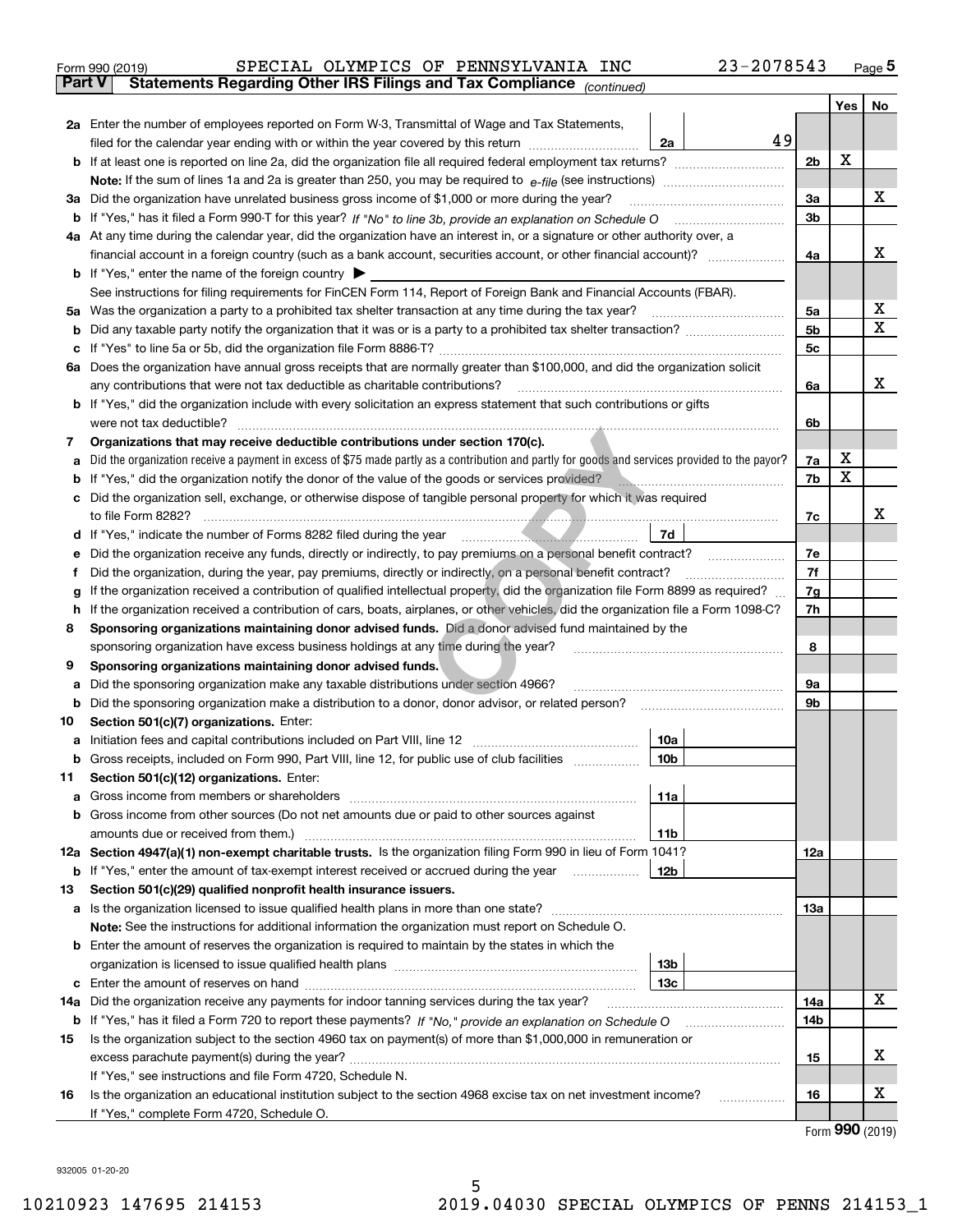|  | Form 990 (2019) |  |
|--|-----------------|--|
|  |                 |  |

*For each "Yes" response to lines 2 through 7b below, and for a "No" response to line 8a, 8b, or 10b below, describe the circumstances, processes, or changes on Schedule O. See instructions.* Form 990 (2019) **CONTERN SEPECIAL OLYMPICS OF PENNSYLVANIA INC** 23-2078543 Page 6<br>**Part VI Governance, Management, and Disclosure** For each "Yes" response to lines 2 through 7b below, and for a "No" response

|              |                                                                                                                                                                            |    |       |    |                 | Yes   No    |                 |
|--------------|----------------------------------------------------------------------------------------------------------------------------------------------------------------------------|----|-------|----|-----------------|-------------|-----------------|
|              | <b>1a</b> Enter the number of voting members of the governing body at the end of the tax year <i>manumum</i>                                                               | 1a |       | 26 |                 |             |                 |
|              | If there are material differences in voting rights among members of the governing body, or if the governing                                                                |    |       |    |                 |             |                 |
|              | body delegated broad authority to an executive committee or similar committee, explain on Schedule O.                                                                      |    |       |    |                 |             |                 |
|              |                                                                                                                                                                            | 1b |       | 26 |                 |             |                 |
| $\mathbf{2}$ | Did any officer, director, trustee, or key employee have a family relationship or a business relationship with any other                                                   |    |       |    |                 |             |                 |
|              | officer, director, trustee, or key employee?                                                                                                                               |    |       |    | $\mathbf{2}$    |             | X               |
| 3            | Did the organization delegate control over management duties customarily performed by or under the direct supervision                                                      |    |       |    |                 |             |                 |
|              |                                                                                                                                                                            |    |       |    | 3               |             | X               |
| 4            | Did the organization make any significant changes to its governing documents since the prior Form 990 was filed?                                                           |    |       |    | 4               |             | $\mathbf X$     |
| 5            |                                                                                                                                                                            |    |       |    | 5               |             | $\mathbf X$     |
| 6            | Did the organization have members or stockholders?                                                                                                                         |    |       |    | 6               |             | X               |
|              | 7a Did the organization have members, stockholders, or other persons who had the power to elect or appoint one or                                                          |    |       |    |                 |             |                 |
|              |                                                                                                                                                                            |    |       |    | 7a              |             | X               |
|              | <b>b</b> Are any governance decisions of the organization reserved to (or subject to approval by) members, stockholders, or                                                |    |       |    |                 |             |                 |
|              | persons other than the governing body?                                                                                                                                     |    |       |    | 7b              |             | Х               |
| 8            | Did the organization contemporaneously document the meetings held or written actions undertaken during the year by the following:                                          |    |       |    |                 |             |                 |
| a            |                                                                                                                                                                            |    |       |    | 8а              | X           |                 |
|              |                                                                                                                                                                            |    |       |    | 8b              | $\mathbf X$ |                 |
| 9            | Is there any officer, director, trustee, or key employee listed in Part VII, Section A, who cannot be reached at the                                                       |    |       |    |                 |             |                 |
|              |                                                                                                                                                                            |    |       |    | 9               |             | X               |
|              | Section B. Policies (This Section B requests information about policies not required by the Internal Revenue Code.)                                                        |    |       |    |                 |             |                 |
|              |                                                                                                                                                                            |    |       |    |                 | Yes         | No              |
|              |                                                                                                                                                                            |    |       |    | 10a             | $\mathbf X$ |                 |
|              | b If "Yes," did the organization have written policies and procedures governing the activities of such chapters, affiliates,                                               |    |       |    |                 |             |                 |
|              |                                                                                                                                                                            |    |       |    | 10 <sub>b</sub> | X           |                 |
|              | 11a Has the organization provided a complete copy of this Form 990 to all members of its governing body before filing the form?                                            |    |       |    | 11a             | $\mathbf X$ |                 |
|              | <b>b</b> Describe in Schedule O the process, if any, used by the organization to review this Form 990.                                                                     |    |       |    |                 |             |                 |
|              |                                                                                                                                                                            |    |       |    | 12a             | X           |                 |
| b            |                                                                                                                                                                            |    |       |    | 12 <sub>b</sub> | X           |                 |
|              | c Did the organization regularly and consistently monitor and enforce compliance with the policy? If "Yes," describe                                                       |    |       |    |                 |             |                 |
|              | in Schedule O how this was done www.communication.com/www.communications.com/www.communications.com/                                                                       |    |       |    | 12c             | X           |                 |
| 13           |                                                                                                                                                                            |    |       |    | 13              |             | X               |
| 14           | Did the organization have a written document retention and destruction policy? manufactured and the organization have a written document retention and destruction policy? |    |       |    | 14              | $\mathbf X$ |                 |
| 15           | Did the process for determining compensation of the following persons include a review and approval by independent                                                         |    |       |    |                 |             |                 |
|              | persons, comparability data, and contemporaneous substantiation of the deliberation and decision?                                                                          |    |       |    |                 |             |                 |
|              |                                                                                                                                                                            |    |       |    | 15a             | X           |                 |
|              | <b>b</b> Other officers or key employees of the organization                                                                                                               |    |       |    | 15b             | X           |                 |
|              | If "Yes" to line 15a or 15b, describe the process in Schedule O (see instructions).                                                                                        |    |       |    |                 |             |                 |
|              | 16a Did the organization invest in, contribute assets to, or participate in a joint venture or similar arrangement with a                                                  |    |       |    |                 |             |                 |
|              | taxable entity during the year?                                                                                                                                            |    |       |    | 16a             |             | X               |
|              | b If "Yes," did the organization follow a written policy or procedure requiring the organization to evaluate its participation                                             |    |       |    |                 |             |                 |
|              | in joint venture arrangements under applicable federal tax law, and take steps to safeguard the organization's                                                             |    |       |    |                 |             |                 |
|              | exempt status with respect to such arrangements?                                                                                                                           |    |       |    | <b>16b</b>      |             |                 |
|              | <b>Section C. Disclosure</b>                                                                                                                                               |    |       |    |                 |             |                 |
| 17           | List the states with which a copy of this Form 990 is required to be filed $\blacktriangleright$ PA                                                                        |    |       |    |                 |             |                 |
| 18           | Section 6104 requires an organization to make its Forms 1023 (1024 or 1024-A, if applicable), 990, and 990-T (Section 501(c)(3)s only) available                           |    |       |    |                 |             |                 |
|              | for public inspection. Indicate how you made these available. Check all that apply.                                                                                        |    |       |    |                 |             |                 |
|              | $X$ Upon request<br>$ X $ Own website<br>$X$ Another's website<br>Other (explain on Schedule O)                                                                            |    |       |    |                 |             |                 |
| 19           | Describe on Schedule O whether (and if so, how) the organization made its governing documents, conflict of interest policy, and financial                                  |    |       |    |                 |             |                 |
|              | statements available to the public during the tax year.                                                                                                                    |    |       |    |                 |             |                 |
| 20           | State the name, address, and telephone number of the person who possesses the organization's books and records                                                             |    |       |    |                 |             |                 |
|              | THE ORGANIZATION - 610-630-9450                                                                                                                                            |    |       |    |                 |             |                 |
|              | 2750 BLVD OF THE GENERALS, NO. 124, NORRISTOWN, PA                                                                                                                         |    | 19403 |    |                 |             |                 |
|              |                                                                                                                                                                            |    |       |    |                 |             | Form 990 (2019) |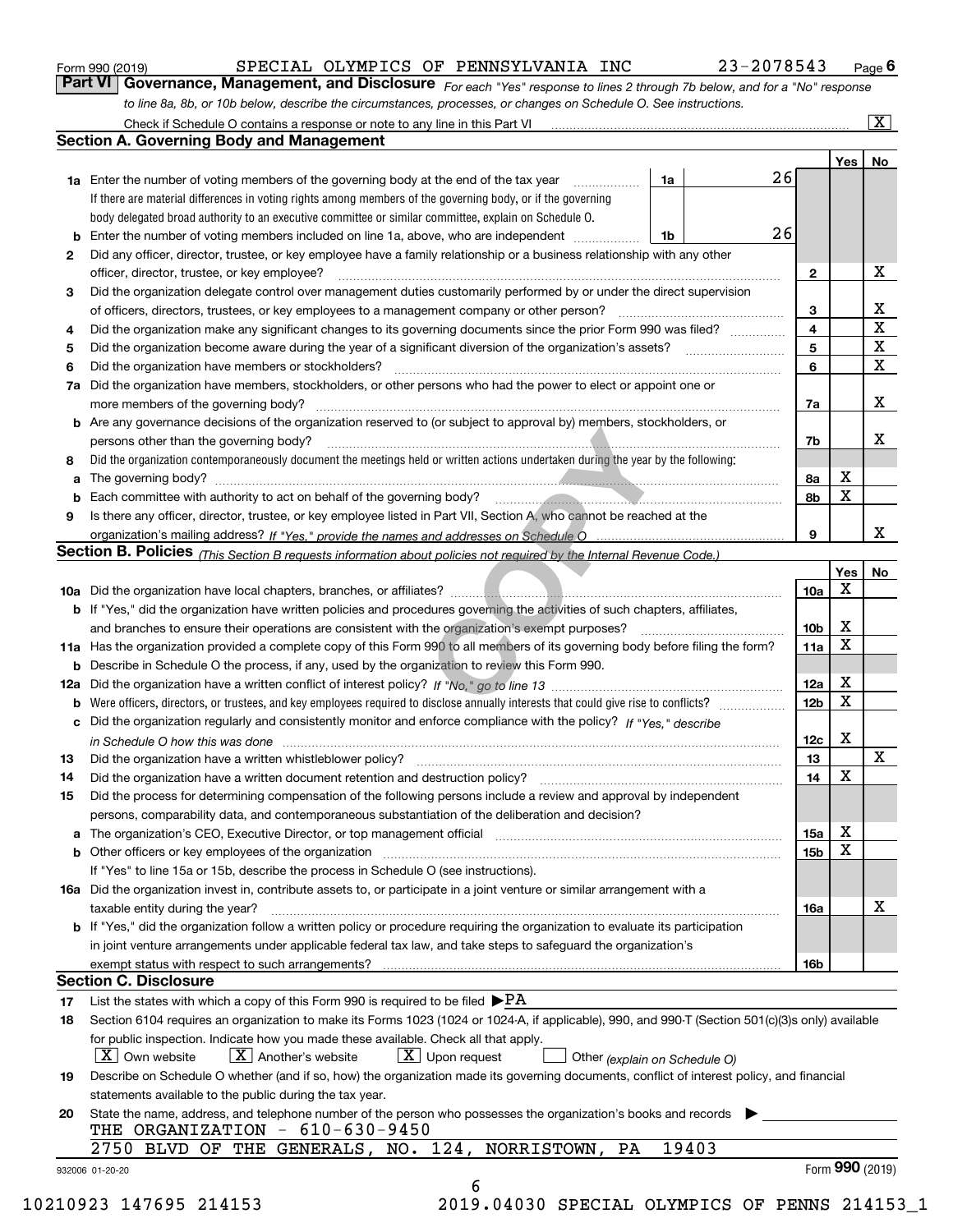$\mathcal{L}^{\text{max}}$ 

| Form 990 (2019) |                                                                                            | SPECIAL OLYMPICS OF PENNSYLVANIA INC |  | 23-2078543 | Page $7$ |
|-----------------|--------------------------------------------------------------------------------------------|--------------------------------------|--|------------|----------|
|                 | Part VII Compensation of Officers, Directors, Trustees, Key Employees, Highest Compensated |                                      |  |            |          |
|                 | <b>Employees, and Independent Contractors</b>                                              |                                      |  |            |          |

Check if Schedule O contains a response or note to any line in this Part VII

**Section A. Officers, Directors, Trustees, Key Employees, and Highest Compensated Employees**

**1a**  Complete this table for all persons required to be listed. Report compensation for the calendar year ending with or within the organization's tax year. **•** List all of the organization's current officers, directors, trustees (whether individuals or organizations), regardless of amount of compensation.

Enter -0- in columns (D), (E), and (F) if no compensation was paid.

 $\bullet$  List all of the organization's  $\,$ current key employees, if any. See instructions for definition of "key employee."

**•** List the organization's five current highest compensated employees (other than an officer, director, trustee, or key employee) who received reportable compensation (Box 5 of Form W-2 and/or Box 7 of Form 1099-MISC) of more than \$100,000 from the organization and any related organizations.

**•** List all of the organization's former officers, key employees, and highest compensated employees who received more than \$100,000 of reportable compensation from the organization and any related organizations.

**former directors or trustees**  ¥ List all of the organization's that received, in the capacity as a former director or trustee of the organization, more than \$10,000 of reportable compensation from the organization and any related organizations.

See instructions for the order in which to list the persons above.

Check this box if neither the organization nor any related organization compensated any current officer, director, or trustee.  $\mathcal{L}^{\text{max}}$ 

| (A)                        | (B)                                                                  |                               |                      | (C)                     |              |                                                                                                 |        | (D)                                    | (E)                                        | (F)                                                                      |
|----------------------------|----------------------------------------------------------------------|-------------------------------|----------------------|-------------------------|--------------|-------------------------------------------------------------------------------------------------|--------|----------------------------------------|--------------------------------------------|--------------------------------------------------------------------------|
| Name and title             | Average<br>hours per<br>week                                         |                               |                      | Position                |              | (do not check more than one<br>box, unless person is both an<br>officer and a director/trustee) |        | Reportable<br>compensation<br>from     | Reportable<br>compensation<br>from related | Estimated<br>amount of<br>other                                          |
|                            | (list any<br>hours for<br>related<br>organizations<br>below<br>line) | ndividual trustee or director | nstitutional trustee | Officer                 | Key employee | Highest compensated<br>employee                                                                 | Former | the<br>organization<br>(W-2/1099-MISC) | organizations<br>(W-2/1099-MISC)           | compensation<br>from the<br>organization<br>and related<br>organizations |
| (1)<br><b>JAMES WENNER</b> | $\overline{5.00}$                                                    |                               |                      |                         |              |                                                                                                 |        |                                        |                                            |                                                                          |
| CHAIRMAN                   | 0.00                                                                 | $\mathbf X$                   |                      | $\mathbf X$             |              |                                                                                                 |        | 0.                                     | 0.                                         | $0_{.}$                                                                  |
| (2)<br><b>BOB LOPEZ</b>    | 5.00                                                                 |                               |                      |                         |              |                                                                                                 |        |                                        |                                            |                                                                          |
| VICE CHAIR                 | 0.00                                                                 | $\overline{\textbf{X}}$       |                      | $\overline{\textbf{X}}$ |              |                                                                                                 |        | 0.                                     | 0.                                         | $\mathbf 0$ .                                                            |
| (3)<br>TOM HINDMAN         | $\overline{5.00}$                                                    |                               |                      |                         |              |                                                                                                 |        |                                        |                                            |                                                                          |
| <b>TREASURER</b>           | 0.00                                                                 | $\mathbf X$                   |                      | X                       |              |                                                                                                 |        | $\mathbf 0$ .                          | 0.                                         | $\mathbf 0$ .                                                            |
| JOHANNA SCHOENECK<br>(4)   | 5.00                                                                 |                               |                      |                         |              |                                                                                                 |        |                                        |                                            |                                                                          |
| <b>SECRETARY</b>           | 0.00                                                                 | $\overline{\mathbf{X}}$       |                      | $\rm X$                 |              |                                                                                                 |        | 0.                                     | $\mathbf 0$ .                              | $\mathbf 0$ .                                                            |
| CINDY ALVEAR<br>(5)        | $\overline{5.00}$                                                    |                               |                      |                         |              |                                                                                                 |        |                                        |                                            |                                                                          |
| <b>BOARD MEMBER</b>        | 0.00                                                                 | $\overline{\mathbf{X}}$       |                      |                         |              |                                                                                                 |        | 0.                                     | $\mathbf 0$ .                              | $\mathbf 0$ .                                                            |
| C SHANNON BARRY<br>(6)     | 5.00                                                                 |                               |                      |                         |              |                                                                                                 |        |                                        |                                            |                                                                          |
| BOARD MEMBER               | 0.00                                                                 | $\overline{\textbf{X}}$       |                      |                         |              |                                                                                                 |        | 0.                                     | 0.                                         | $\mathbf 0$ .                                                            |
| KRISTI BOCCELLA<br>(7)     | 5.00                                                                 |                               |                      |                         |              |                                                                                                 |        |                                        |                                            |                                                                          |
| <b>BOARD MEMBER</b>        | 0.00                                                                 | $\overline{\textbf{X}}$       |                      |                         |              |                                                                                                 |        | 0.                                     | $\mathbf 0$ .                              | $\mathbf 0$ .                                                            |
| MARC BRUNO<br>(8)          | 5.00                                                                 |                               |                      |                         |              |                                                                                                 |        |                                        |                                            |                                                                          |
| BOARD MEMBER               | 0.00                                                                 | $\overline{\textbf{X}}$       |                      |                         |              |                                                                                                 |        | 0.                                     | 0.                                         | $\mathbf 0$ .                                                            |
| CARL BURGESS<br>(9)        | 5.00                                                                 |                               |                      |                         |              |                                                                                                 |        |                                        |                                            |                                                                          |
| <b>BOARD MEMBER</b>        | 0.00                                                                 | $\overline{\textbf{X}}$       |                      |                         |              |                                                                                                 |        | 0.                                     | 0.                                         | $\boldsymbol{0}$ .                                                       |
| (10) BRAD CAVEN            | 5.00                                                                 |                               |                      |                         |              |                                                                                                 |        |                                        |                                            |                                                                          |
| <b>BOARD MEMBER</b>        | 0.00                                                                 | $\bar{X}$                     |                      |                         |              |                                                                                                 |        | $\mathbf{0}$ .                         | $\mathbf{0}$ .                             | $\mathbf 0$ .                                                            |
| (11) CARRIE COLLINS        | 5.00                                                                 |                               |                      |                         |              |                                                                                                 |        |                                        |                                            |                                                                          |
| <b>BOARD MEMBER</b>        | 0.00                                                                 | $\overline{\textbf{X}}$       |                      |                         |              |                                                                                                 |        | 0.                                     | 0.                                         | $\mathbf 0$ .                                                            |
| (12) TERRILL DRAKE         | 5.00                                                                 |                               |                      |                         |              |                                                                                                 |        |                                        |                                            |                                                                          |
| <b>BOARD MEMBER</b>        | 0.00                                                                 | $\overline{\textbf{X}}$       |                      |                         |              |                                                                                                 |        | 0.                                     | 0.                                         | 0.                                                                       |
| (13) TONY GILLESPIE        | 5.00                                                                 |                               |                      |                         |              |                                                                                                 |        |                                        |                                            |                                                                          |
| BOARD MEMBER               | 0.00                                                                 | $\overline{\textbf{X}}$       |                      |                         |              |                                                                                                 |        | 0.                                     | 0.                                         | $\mathbf 0$ .                                                            |
| (14) ALICIA HICKOK         | 5.00                                                                 |                               |                      |                         |              |                                                                                                 |        |                                        |                                            |                                                                          |
| <b>BOARD MEMBER</b>        | 0.00                                                                 | $\overline{\text{X}}$         |                      |                         |              |                                                                                                 |        | 0.                                     | 0.                                         | 0.                                                                       |
| (15) TANYA JARRETT         | 5.00                                                                 |                               |                      |                         |              |                                                                                                 |        |                                        |                                            |                                                                          |
| <b>BOARD MEMBER</b>        | 0.00                                                                 | $\overline{\textbf{X}}$       |                      |                         |              |                                                                                                 |        | 0.                                     | 0.                                         | $\mathbf 0$ .                                                            |
| (16) JIM LAUGHMAN          | 5.00                                                                 |                               |                      |                         |              |                                                                                                 |        |                                        |                                            |                                                                          |
| <b>BOARD MEMBER</b>        | 0.00                                                                 | $\overline{\textbf{X}}$       |                      |                         |              |                                                                                                 |        | 0.                                     | 0.                                         | $\mathbf 0$ .                                                            |
| (17) MARY MEDER            | 5.00                                                                 |                               |                      |                         |              |                                                                                                 |        |                                        |                                            |                                                                          |
| <b>BOARD MEMBER</b>        | 0.00                                                                 | $\overline{\mathbf{X}}$       |                      |                         |              |                                                                                                 |        | 0.                                     | 0.                                         | $\mathbf 0$ .                                                            |

932007 01-20-20

Form (2019) **990**

7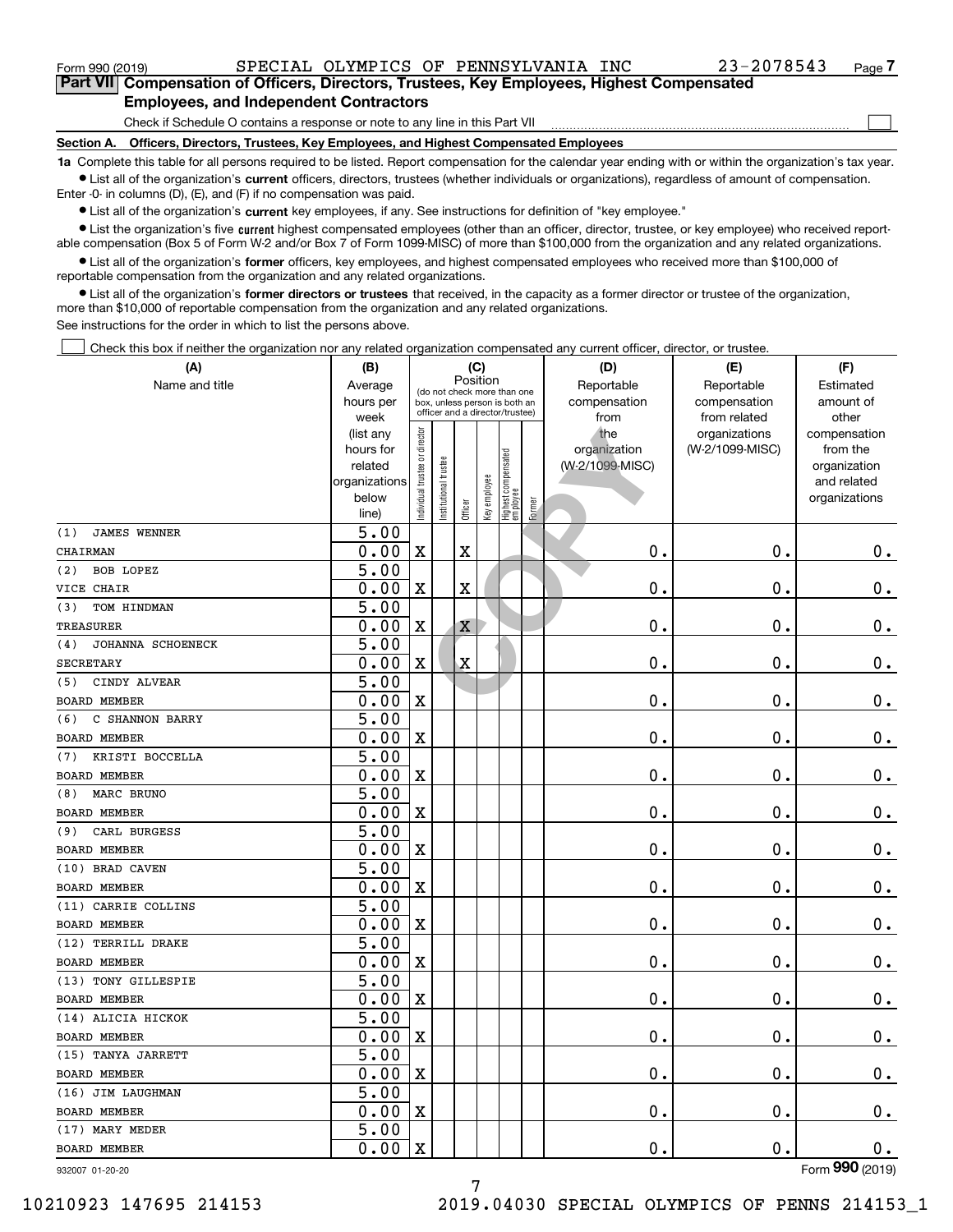| Form 990 (2019) |  | SPECIAL OLYMPICS OF PENNSYLVANIA INC | 23-2078543 | Page 8 |
|-----------------|--|--------------------------------------|------------|--------|
|                 |  |                                      |            |        |

| Part VII  <br>Section A. Officers, Directors, Trustees, Key Employees, and Highest Compensated Employees (continued)                         |                           |                                |                       |          |              |                                  |        |                         |                 |                  |                             |                  |
|----------------------------------------------------------------------------------------------------------------------------------------------|---------------------------|--------------------------------|-----------------------|----------|--------------|----------------------------------|--------|-------------------------|-----------------|------------------|-----------------------------|------------------|
| (A)                                                                                                                                          | (B)                       |                                |                       |          | (C)          |                                  |        | (D)                     | (E)             |                  | (F)                         |                  |
| Name and title                                                                                                                               | Average                   |                                |                       | Position |              | (do not check more than one      |        | Reportable              | Reportable      |                  | Estimated                   |                  |
|                                                                                                                                              | hours per                 |                                |                       |          |              | box, unless person is both an    |        | compensation            | compensation    |                  | amount of                   |                  |
|                                                                                                                                              | week                      |                                |                       |          |              | officer and a director/trustee)  |        | from                    | from related    |                  | other                       |                  |
|                                                                                                                                              | (list any<br>hours for    |                                |                       |          |              |                                  |        | the                     | organizations   |                  | compensation                |                  |
|                                                                                                                                              | related                   |                                |                       |          |              |                                  |        | organization            | (W-2/1099-MISC) |                  | from the                    |                  |
|                                                                                                                                              | organizations             |                                |                       |          |              |                                  |        | (W-2/1099-MISC)         |                 |                  | organization<br>and related |                  |
|                                                                                                                                              | below                     | Individual trustee or director | Institutional trustee |          |              |                                  |        |                         |                 |                  | organizations               |                  |
|                                                                                                                                              | line)                     |                                |                       | Officer  | Key employee | Highest compensated<br> employee | Former |                         |                 |                  |                             |                  |
| (18) SUE PATERNO                                                                                                                             | 5.00                      |                                |                       |          |              |                                  |        |                         |                 |                  |                             |                  |
| <b>BOARD MEMBER</b>                                                                                                                          | 0.00                      | $\mathbf X$                    |                       |          |              |                                  |        | 0.                      |                 | 0.               |                             | 0.               |
| (19) JOHN PAPAZOGLOU                                                                                                                         | 5.00                      |                                |                       |          |              |                                  |        |                         |                 |                  |                             |                  |
| BOARD MEMBER                                                                                                                                 | 0.00                      | $\mathbf X$                    |                       |          |              |                                  |        | 0.                      |                 | 0.               |                             | 0.               |
| (20) JAMES PETERS                                                                                                                            | $\overline{5.00}$         |                                |                       |          |              |                                  |        |                         |                 |                  |                             |                  |
| BOARD MEMBER                                                                                                                                 | 0.00                      | $\mathbf X$                    |                       |          |              |                                  |        | 0.                      |                 | 0.               |                             | 0.               |
| (21) ERNIE ROUNDTREE                                                                                                                         | $\overline{5.00}$         |                                |                       |          |              |                                  |        |                         |                 |                  |                             |                  |
| BOARD MEMBER                                                                                                                                 | 0.00<br>$\overline{5.00}$ | $\mathbf X$                    |                       |          |              |                                  |        | 0.                      |                 | 0.               |                             | 0.               |
| (22) SCOTT SCHUBERT<br>BOARD MEMBER                                                                                                          | 0.00                      | X                              |                       |          |              |                                  |        | 0.                      |                 | 0.               |                             | 0.               |
| (23) PETER SEIDENBERG, MD                                                                                                                    | $\overline{5.00}$         |                                |                       |          |              |                                  |        |                         |                 |                  |                             |                  |
| <b>BOARD MEMBER</b>                                                                                                                          | 0.00                      | X                              |                       |          |              |                                  |        | 0.                      |                 | 0.               |                             | 0.               |
| (24) DAVID SIMONETTI                                                                                                                         | $\overline{5.00}$         |                                |                       |          |              |                                  |        |                         |                 |                  |                             |                  |
| BOARD MEMBER                                                                                                                                 | 0.00                      | X                              |                       |          |              |                                  |        | 0.                      |                 | 0.               |                             | 0.               |
| (25) MICHAEL TRETTEL                                                                                                                         | 5.00                      |                                |                       |          |              |                                  |        |                         |                 |                  |                             |                  |
| BOARD MEMBER                                                                                                                                 | 0.00                      | X                              |                       |          |              |                                  |        | 0.                      |                 | 0.               |                             | 0.               |
| (26) DENNIS WILSON                                                                                                                           | 5.00                      |                                |                       |          |              |                                  |        |                         |                 |                  |                             |                  |
| BOARD MEMBER                                                                                                                                 | 0.00                      | $\mathbf X$                    |                       |          |              |                                  |        | 0.                      |                 | 0.               |                             | 0.               |
| 1b Subtotal                                                                                                                                  |                           |                                |                       |          |              |                                  |        | 0.                      |                 | $\overline{0}$ . |                             | $\overline{0}$ . |
|                                                                                                                                              |                           |                                |                       |          |              |                                  |        | 541,554.                |                 | $0$ .            | 89,958.                     |                  |
|                                                                                                                                              |                           |                                |                       |          |              |                                  |        | 541,554.                |                 | $\overline{0}$ . | 89,958.                     |                  |
| Total number of individuals (including but not limited to those listed above) who received more than \$100,000 of reportable<br>$\mathbf{2}$ |                           |                                |                       |          |              |                                  |        |                         |                 |                  |                             |                  |
| compensation from the organization $\blacktriangleright$                                                                                     |                           |                                |                       |          |              |                                  |        |                         |                 |                  |                             | 4                |
|                                                                                                                                              |                           |                                |                       |          |              |                                  |        |                         |                 |                  | Yes                         | No               |
| Did the organization list any former officer, director, trustee, key employee, or highest compensated employee on<br>3                       |                           |                                |                       |          |              |                                  |        |                         |                 |                  |                             | $\mathbf X$      |
| line 1a? If "Yes," complete Schedule J for such individual                                                                                   |                           |                                |                       |          |              |                                  |        |                         |                 |                  | 3                           |                  |
| For any individual listed on line 1a, is the sum of reportable compensation and other compensation from the organization<br>4                |                           |                                |                       |          |              |                                  |        |                         |                 |                  | X<br>4                      |                  |
| Did any person listed on line 1a receive or accrue compensation from any unrelated organization or individual for services<br>5              |                           |                                |                       |          |              |                                  |        |                         |                 |                  |                             |                  |
|                                                                                                                                              |                           |                                |                       |          |              |                                  |        |                         |                 |                  | 5                           | X                |
| <b>Section B. Independent Contractors</b>                                                                                                    |                           |                                |                       |          |              |                                  |        |                         |                 |                  |                             |                  |
| Complete this table for your five highest compensated independent contractors that received more than \$100,000 of compensation from<br>1.   |                           |                                |                       |          |              |                                  |        |                         |                 |                  |                             |                  |
| the organization. Report compensation for the calendar year ending with or within the organization's tax year.                               |                           |                                |                       |          |              |                                  |        |                         |                 |                  |                             |                  |
| (A)                                                                                                                                          |                           |                                |                       |          |              |                                  |        | (B)                     |                 |                  | (C)                         |                  |
| Name and business address                                                                                                                    |                           |                                |                       |          |              |                                  |        | Description of services |                 |                  | Compensation                |                  |
| THE HERITAGE COMPANY                                                                                                                         |                           |                                |                       |          |              |                                  |        | TELEMARKETING           |                 |                  |                             |                  |
| 2402 WILDWOOD AVE, LITTLE ROCK, AR 72120                                                                                                     |                           |                                |                       |          |              |                                  |        | SERVICES & EDUCATION    |                 |                  | 108,926.                    |                  |
|                                                                                                                                              |                           |                                |                       |          |              |                                  |        |                         |                 |                  |                             |                  |
|                                                                                                                                              |                           |                                |                       |          |              |                                  |        |                         |                 |                  |                             |                  |
|                                                                                                                                              |                           |                                |                       |          |              |                                  |        |                         |                 |                  |                             |                  |
|                                                                                                                                              |                           |                                |                       |          |              |                                  |        |                         |                 |                  |                             |                  |
|                                                                                                                                              |                           |                                |                       |          |              |                                  |        |                         |                 |                  |                             |                  |
|                                                                                                                                              |                           |                                |                       |          |              |                                  |        |                         |                 |                  |                             |                  |
|                                                                                                                                              |                           |                                |                       |          |              |                                  |        |                         |                 |                  |                             |                  |
| Total number of independent contractors (including but not limited to those listed above) who received more than<br>2                        |                           |                                |                       |          |              |                                  |        |                         |                 |                  |                             |                  |
| \$100,000 of compensation from the organization                                                                                              |                           |                                |                       |          |              |                                  |        |                         |                 |                  |                             |                  |
| SEE PART VII, SECTION A CONTINUATION SHEETS                                                                                                  |                           |                                |                       |          |              |                                  |        |                         |                 |                  | Form 990 (2019)             |                  |

932008 01-20-20

8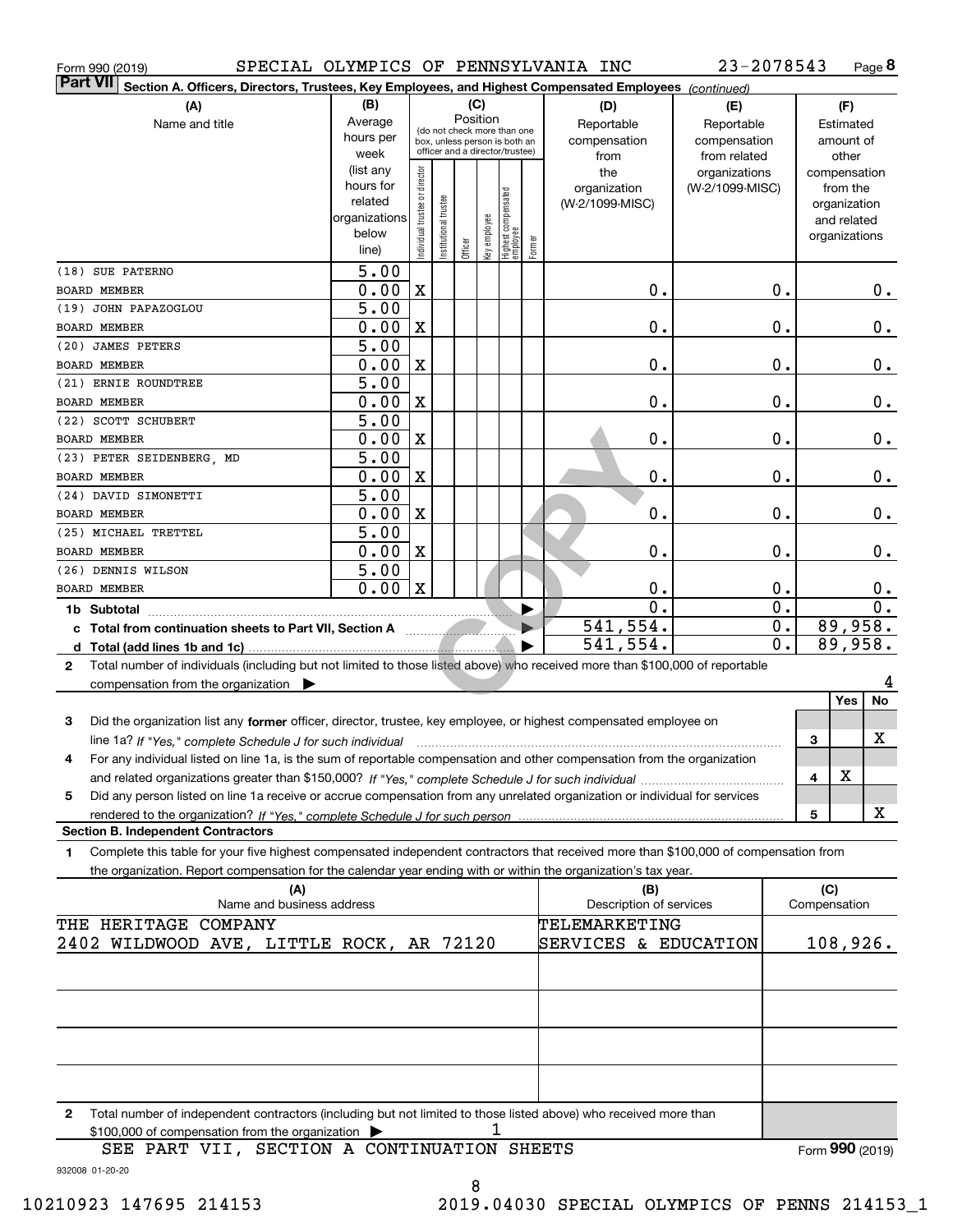| SPECIAL OLYMPICS OF PENNSYLVANIA INC<br>Form 990                                                                             |                        |                                |                       |         |              |                              |        |                 | 23-2078543                    |                       |
|------------------------------------------------------------------------------------------------------------------------------|------------------------|--------------------------------|-----------------------|---------|--------------|------------------------------|--------|-----------------|-------------------------------|-----------------------|
| <b>Part VII</b><br>Officers, Directors, Trustees, Key Employees, and Highest Compensated Employees (continued)<br>Section A. |                        |                                |                       |         |              |                              |        |                 |                               |                       |
| (A)                                                                                                                          | (B)                    |                                |                       |         | (C)          |                              |        | (D)             | (E)                           | (F)                   |
| Name and title                                                                                                               | Average                |                                |                       |         | Position     |                              |        | Reportable      | Reportable                    | Estimated             |
|                                                                                                                              | hours                  |                                |                       |         |              | (check all that apply)       |        | compensation    | compensation                  | amount of             |
|                                                                                                                              | per<br>week            |                                |                       |         |              |                              |        | from<br>the     | from related<br>organizations | other<br>compensation |
|                                                                                                                              | (list any              |                                |                       |         |              |                              |        | organization    | (W-2/1099-MISC)               | from the              |
|                                                                                                                              | hours for              |                                |                       |         |              |                              |        | (W-2/1099-MISC) |                               | organization          |
|                                                                                                                              | related                |                                |                       |         |              |                              |        |                 |                               | and related           |
|                                                                                                                              | organizations<br>below |                                |                       |         |              |                              |        |                 |                               | organizations         |
|                                                                                                                              | line)                  | Individual trustee or director | Institutional trustee | Officer | Key employee | Highest compensated employee | Former |                 |                               |                       |
| (27) MATTHEW B. AARON                                                                                                        | 40.00                  |                                |                       |         |              |                              |        |                 |                               |                       |
| PRESIDENT & CEO                                                                                                              | 0.00                   |                                |                       | X       |              |                              |        | 200,394.        | $0$ .                         | 34,580.               |
| (28) CLARE WALSH MILLER                                                                                                      | 40.00                  |                                |                       |         |              |                              |        |                 |                               |                       |
| CHIEF PROGRAM OFFICER                                                                                                        | 0.00                   |                                |                       |         |              | X                            |        | 115,930.        | $0$ .                         | 18,645.               |
| (29) SUSAN WYLAND                                                                                                            | 40.00                  |                                |                       |         |              |                              |        |                 |                               |                       |
| CHIEF FINANCIAL OFFICER                                                                                                      | 0.00                   |                                |                       |         |              | $\mathbf X$                  |        | 121,249.        | 0.                            | 17,755.               |
| (30) TIM KERRIHARD                                                                                                           | 40.00                  |                                |                       |         |              |                              |        |                 |                               |                       |
| CHIEF DEVELOPMENT OFFICER                                                                                                    | 0.00                   |                                |                       |         |              | $\mathbf X$                  |        | 103,981.        | $\mathbf 0$ .                 | 18,978.               |
|                                                                                                                              |                        |                                |                       |         |              |                              |        |                 |                               |                       |
|                                                                                                                              |                        |                                |                       |         |              |                              |        |                 |                               |                       |
|                                                                                                                              |                        |                                |                       |         |              |                              |        |                 |                               |                       |
|                                                                                                                              |                        |                                |                       |         |              |                              |        |                 |                               |                       |
|                                                                                                                              |                        |                                |                       |         |              |                              |        |                 |                               |                       |
|                                                                                                                              |                        |                                |                       |         |              |                              |        |                 |                               |                       |
|                                                                                                                              |                        |                                |                       |         |              |                              |        |                 |                               |                       |
|                                                                                                                              |                        |                                |                       |         |              |                              |        |                 |                               |                       |
|                                                                                                                              |                        |                                |                       |         |              |                              |        |                 |                               |                       |
|                                                                                                                              |                        |                                |                       |         |              |                              |        |                 |                               |                       |
|                                                                                                                              |                        |                                |                       |         |              |                              |        |                 |                               |                       |
|                                                                                                                              |                        |                                |                       |         |              |                              |        |                 |                               |                       |
|                                                                                                                              |                        |                                |                       |         |              |                              |        |                 |                               |                       |
|                                                                                                                              |                        |                                |                       |         |              |                              |        |                 |                               |                       |
|                                                                                                                              |                        |                                |                       |         |              |                              |        |                 |                               |                       |
|                                                                                                                              |                        |                                |                       |         |              |                              |        |                 |                               |                       |
|                                                                                                                              |                        |                                |                       |         |              |                              |        |                 |                               |                       |
|                                                                                                                              |                        |                                |                       |         |              |                              |        |                 |                               |                       |
|                                                                                                                              |                        |                                |                       |         |              |                              |        |                 |                               |                       |
|                                                                                                                              |                        |                                |                       |         |              |                              |        |                 |                               |                       |
|                                                                                                                              |                        |                                |                       |         |              |                              |        |                 |                               |                       |
|                                                                                                                              |                        |                                |                       |         |              |                              |        |                 |                               |                       |
|                                                                                                                              |                        |                                |                       |         |              |                              |        |                 |                               |                       |
|                                                                                                                              |                        |                                |                       |         |              |                              |        |                 |                               |                       |
| Total to Part VII, Section A, line 1c                                                                                        |                        |                                |                       |         |              |                              |        | 541,554.        |                               | 89,958.               |

932201 04-01-19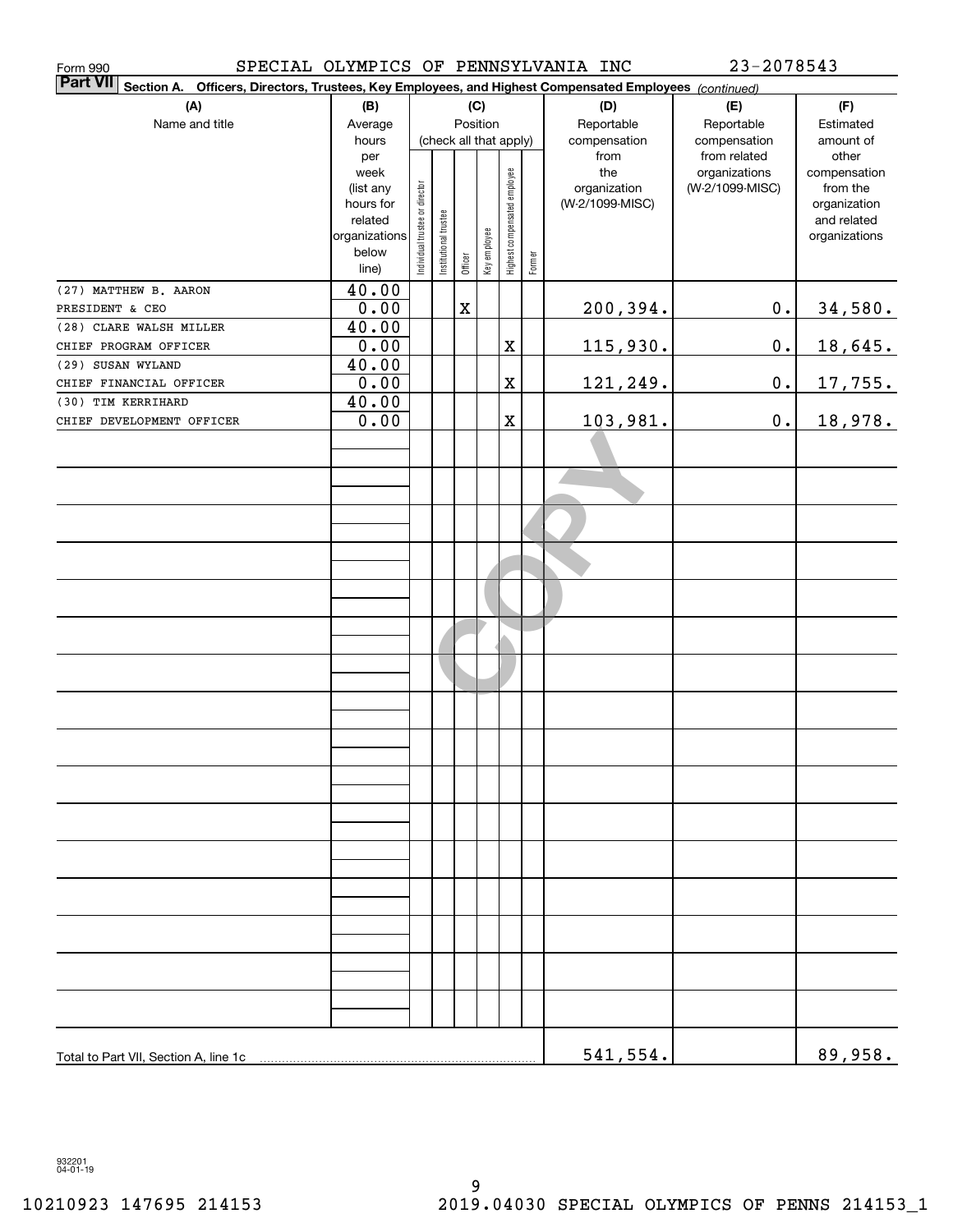| <b>Part VIII</b><br>Contributions, Gifts, Grants<br>and Other Similar Amounts<br>е<br>a<br>2 a<br>Program Service<br>Revenue<br>b<br>с<br>d<br>е<br>f<br>a<br>3<br>4<br>5<br>6а<br>c<br>evenue<br>Œ | <b>Statement of Revenue</b><br>Check if Schedule O contains a response or note to any line in this Part VIII<br>1a<br>1 a Federated campaigns<br>1 <sub>b</sub><br>Membership dues<br>b<br>1 <sub>c</sub><br>c Fundraising events<br>1 <sub>d</sub><br>d Related organizations<br>1e<br>Government grants (contributions)<br>All other contributions, gifts, grants, and<br>similar amounts not included above<br>1f<br>$1g$ \$<br>Noncash contributions included in lines 1a-1f<br>REGISTRATION<br><u> 1989 - Johann Stein, marwolaethau a bhann an t-Amhainn an t-Amhainn an t-Amhainn an t-Amhainn an t-Amhainn an</u><br>the contract of the contract of the contract of the contract of the contract of<br><u> 1989 - Johann Barn, amerikansk politiker (</u><br>All other program service revenue <i></i><br>Investment income (including dividends, interest, and<br>Income from investment of tax-exempt bond proceeds | 150,255.<br>2,526,414.<br>6,280,749.<br>110,258.<br><b>Business Code</b><br>900099 | (A)<br>Total revenue<br>8,957,418.<br>610.<br>610.<br>124,887. | $\begin{array}{c c c c c c c} \hline \text{ } & \text{(B)} & \text{ } & \text{(C)} & \text{ } \end{array}$<br>Related or exempt<br>function revenue<br>610. | Unrelated<br>lbusiness revenue | (D)<br>Revenue excluded<br>from tax under<br>sections 512 - 514 |
|-----------------------------------------------------------------------------------------------------------------------------------------------------------------------------------------------------|--------------------------------------------------------------------------------------------------------------------------------------------------------------------------------------------------------------------------------------------------------------------------------------------------------------------------------------------------------------------------------------------------------------------------------------------------------------------------------------------------------------------------------------------------------------------------------------------------------------------------------------------------------------------------------------------------------------------------------------------------------------------------------------------------------------------------------------------------------------------------------------------------------------------------------|------------------------------------------------------------------------------------|----------------------------------------------------------------|-------------------------------------------------------------------------------------------------------------------------------------------------------------|--------------------------------|-----------------------------------------------------------------|
|                                                                                                                                                                                                     |                                                                                                                                                                                                                                                                                                                                                                                                                                                                                                                                                                                                                                                                                                                                                                                                                                                                                                                                |                                                                                    |                                                                |                                                                                                                                                             |                                |                                                                 |
|                                                                                                                                                                                                     |                                                                                                                                                                                                                                                                                                                                                                                                                                                                                                                                                                                                                                                                                                                                                                                                                                                                                                                                |                                                                                    |                                                                |                                                                                                                                                             |                                |                                                                 |
|                                                                                                                                                                                                     |                                                                                                                                                                                                                                                                                                                                                                                                                                                                                                                                                                                                                                                                                                                                                                                                                                                                                                                                |                                                                                    |                                                                |                                                                                                                                                             |                                |                                                                 |
|                                                                                                                                                                                                     |                                                                                                                                                                                                                                                                                                                                                                                                                                                                                                                                                                                                                                                                                                                                                                                                                                                                                                                                |                                                                                    |                                                                |                                                                                                                                                             |                                |                                                                 |
|                                                                                                                                                                                                     |                                                                                                                                                                                                                                                                                                                                                                                                                                                                                                                                                                                                                                                                                                                                                                                                                                                                                                                                |                                                                                    |                                                                |                                                                                                                                                             |                                |                                                                 |
|                                                                                                                                                                                                     |                                                                                                                                                                                                                                                                                                                                                                                                                                                                                                                                                                                                                                                                                                                                                                                                                                                                                                                                |                                                                                    |                                                                |                                                                                                                                                             |                                |                                                                 |
|                                                                                                                                                                                                     |                                                                                                                                                                                                                                                                                                                                                                                                                                                                                                                                                                                                                                                                                                                                                                                                                                                                                                                                |                                                                                    |                                                                |                                                                                                                                                             |                                |                                                                 |
|                                                                                                                                                                                                     |                                                                                                                                                                                                                                                                                                                                                                                                                                                                                                                                                                                                                                                                                                                                                                                                                                                                                                                                |                                                                                    |                                                                |                                                                                                                                                             |                                |                                                                 |
|                                                                                                                                                                                                     |                                                                                                                                                                                                                                                                                                                                                                                                                                                                                                                                                                                                                                                                                                                                                                                                                                                                                                                                |                                                                                    |                                                                |                                                                                                                                                             |                                |                                                                 |
|                                                                                                                                                                                                     |                                                                                                                                                                                                                                                                                                                                                                                                                                                                                                                                                                                                                                                                                                                                                                                                                                                                                                                                |                                                                                    |                                                                |                                                                                                                                                             |                                |                                                                 |
|                                                                                                                                                                                                     |                                                                                                                                                                                                                                                                                                                                                                                                                                                                                                                                                                                                                                                                                                                                                                                                                                                                                                                                |                                                                                    |                                                                |                                                                                                                                                             |                                |                                                                 |
|                                                                                                                                                                                                     |                                                                                                                                                                                                                                                                                                                                                                                                                                                                                                                                                                                                                                                                                                                                                                                                                                                                                                                                |                                                                                    |                                                                |                                                                                                                                                             |                                |                                                                 |
|                                                                                                                                                                                                     |                                                                                                                                                                                                                                                                                                                                                                                                                                                                                                                                                                                                                                                                                                                                                                                                                                                                                                                                |                                                                                    |                                                                |                                                                                                                                                             |                                |                                                                 |
|                                                                                                                                                                                                     |                                                                                                                                                                                                                                                                                                                                                                                                                                                                                                                                                                                                                                                                                                                                                                                                                                                                                                                                |                                                                                    |                                                                |                                                                                                                                                             |                                |                                                                 |
|                                                                                                                                                                                                     |                                                                                                                                                                                                                                                                                                                                                                                                                                                                                                                                                                                                                                                                                                                                                                                                                                                                                                                                |                                                                                    |                                                                |                                                                                                                                                             |                                |                                                                 |
|                                                                                                                                                                                                     |                                                                                                                                                                                                                                                                                                                                                                                                                                                                                                                                                                                                                                                                                                                                                                                                                                                                                                                                |                                                                                    |                                                                |                                                                                                                                                             |                                |                                                                 |
|                                                                                                                                                                                                     |                                                                                                                                                                                                                                                                                                                                                                                                                                                                                                                                                                                                                                                                                                                                                                                                                                                                                                                                |                                                                                    |                                                                |                                                                                                                                                             |                                |                                                                 |
|                                                                                                                                                                                                     |                                                                                                                                                                                                                                                                                                                                                                                                                                                                                                                                                                                                                                                                                                                                                                                                                                                                                                                                |                                                                                    |                                                                |                                                                                                                                                             |                                |                                                                 |
|                                                                                                                                                                                                     |                                                                                                                                                                                                                                                                                                                                                                                                                                                                                                                                                                                                                                                                                                                                                                                                                                                                                                                                |                                                                                    |                                                                |                                                                                                                                                             |                                |                                                                 |
|                                                                                                                                                                                                     |                                                                                                                                                                                                                                                                                                                                                                                                                                                                                                                                                                                                                                                                                                                                                                                                                                                                                                                                |                                                                                    |                                                                |                                                                                                                                                             |                                |                                                                 |
|                                                                                                                                                                                                     |                                                                                                                                                                                                                                                                                                                                                                                                                                                                                                                                                                                                                                                                                                                                                                                                                                                                                                                                |                                                                                    |                                                                |                                                                                                                                                             |                                |                                                                 |
|                                                                                                                                                                                                     |                                                                                                                                                                                                                                                                                                                                                                                                                                                                                                                                                                                                                                                                                                                                                                                                                                                                                                                                |                                                                                    |                                                                |                                                                                                                                                             |                                | 124,887.                                                        |
|                                                                                                                                                                                                     |                                                                                                                                                                                                                                                                                                                                                                                                                                                                                                                                                                                                                                                                                                                                                                                                                                                                                                                                |                                                                                    |                                                                |                                                                                                                                                             |                                |                                                                 |
|                                                                                                                                                                                                     |                                                                                                                                                                                                                                                                                                                                                                                                                                                                                                                                                                                                                                                                                                                                                                                                                                                                                                                                |                                                                                    |                                                                |                                                                                                                                                             |                                |                                                                 |
|                                                                                                                                                                                                     | (i) Real                                                                                                                                                                                                                                                                                                                                                                                                                                                                                                                                                                                                                                                                                                                                                                                                                                                                                                                       | (ii) Personal                                                                      |                                                                |                                                                                                                                                             |                                |                                                                 |
|                                                                                                                                                                                                     | Gross rents<br>  6a                                                                                                                                                                                                                                                                                                                                                                                                                                                                                                                                                                                                                                                                                                                                                                                                                                                                                                            |                                                                                    |                                                                |                                                                                                                                                             |                                |                                                                 |
|                                                                                                                                                                                                     | 6 <sub>b</sub><br>Less: rental expenses<br>b                                                                                                                                                                                                                                                                                                                                                                                                                                                                                                                                                                                                                                                                                                                                                                                                                                                                                   |                                                                                    |                                                                |                                                                                                                                                             |                                |                                                                 |
|                                                                                                                                                                                                     | 6c<br>Rental income or (loss)                                                                                                                                                                                                                                                                                                                                                                                                                                                                                                                                                                                                                                                                                                                                                                                                                                                                                                  |                                                                                    |                                                                |                                                                                                                                                             |                                |                                                                 |
|                                                                                                                                                                                                     | d Net rental income or (loss)                                                                                                                                                                                                                                                                                                                                                                                                                                                                                                                                                                                                                                                                                                                                                                                                                                                                                                  |                                                                                    |                                                                |                                                                                                                                                             |                                |                                                                 |
|                                                                                                                                                                                                     | (i) Securities<br>7 a Gross amount from sales of                                                                                                                                                                                                                                                                                                                                                                                                                                                                                                                                                                                                                                                                                                                                                                                                                                                                               | (ii) Other                                                                         |                                                                |                                                                                                                                                             |                                |                                                                 |
|                                                                                                                                                                                                     | 29,249.<br>assets other than inventory<br>7a                                                                                                                                                                                                                                                                                                                                                                                                                                                                                                                                                                                                                                                                                                                                                                                                                                                                                   |                                                                                    |                                                                |                                                                                                                                                             |                                |                                                                 |
|                                                                                                                                                                                                     | <b>b</b> Less: cost or other basis                                                                                                                                                                                                                                                                                                                                                                                                                                                                                                                                                                                                                                                                                                                                                                                                                                                                                             |                                                                                    |                                                                |                                                                                                                                                             |                                |                                                                 |
|                                                                                                                                                                                                     | 47,061.<br>7 <sub>b</sub><br>and sales expenses                                                                                                                                                                                                                                                                                                                                                                                                                                                                                                                                                                                                                                                                                                                                                                                                                                                                                |                                                                                    |                                                                |                                                                                                                                                             |                                |                                                                 |
|                                                                                                                                                                                                     | 7c<br>$-17,812.$<br>c Gain or (loss)                                                                                                                                                                                                                                                                                                                                                                                                                                                                                                                                                                                                                                                                                                                                                                                                                                                                                           |                                                                                    |                                                                |                                                                                                                                                             |                                |                                                                 |
|                                                                                                                                                                                                     |                                                                                                                                                                                                                                                                                                                                                                                                                                                                                                                                                                                                                                                                                                                                                                                                                                                                                                                                |                                                                                    | $-17,812.$                                                     |                                                                                                                                                             |                                | $-17,812.$                                                      |
|                                                                                                                                                                                                     | 8 a Gross income from fundraising events (not                                                                                                                                                                                                                                                                                                                                                                                                                                                                                                                                                                                                                                                                                                                                                                                                                                                                                  |                                                                                    |                                                                |                                                                                                                                                             |                                |                                                                 |
| Other                                                                                                                                                                                               | including $$$ 2,526,414. of                                                                                                                                                                                                                                                                                                                                                                                                                                                                                                                                                                                                                                                                                                                                                                                                                                                                                                    |                                                                                    |                                                                |                                                                                                                                                             |                                |                                                                 |
|                                                                                                                                                                                                     | contributions reported on line 1c). See                                                                                                                                                                                                                                                                                                                                                                                                                                                                                                                                                                                                                                                                                                                                                                                                                                                                                        |                                                                                    |                                                                |                                                                                                                                                             |                                |                                                                 |
|                                                                                                                                                                                                     | 8a                                                                                                                                                                                                                                                                                                                                                                                                                                                                                                                                                                                                                                                                                                                                                                                                                                                                                                                             | 86,501.                                                                            |                                                                |                                                                                                                                                             |                                |                                                                 |
|                                                                                                                                                                                                     | 8b                                                                                                                                                                                                                                                                                                                                                                                                                                                                                                                                                                                                                                                                                                                                                                                                                                                                                                                             | 756,143.                                                                           |                                                                |                                                                                                                                                             |                                |                                                                 |
|                                                                                                                                                                                                     | c Net income or (loss) from fundraising events                                                                                                                                                                                                                                                                                                                                                                                                                                                                                                                                                                                                                                                                                                                                                                                                                                                                                 | ▶                                                                                  | $-669,642.$                                                    |                                                                                                                                                             |                                | $-669,642.$                                                     |
|                                                                                                                                                                                                     | 9 a Gross income from gaming activities. See                                                                                                                                                                                                                                                                                                                                                                                                                                                                                                                                                                                                                                                                                                                                                                                                                                                                                   |                                                                                    |                                                                |                                                                                                                                                             |                                |                                                                 |
|                                                                                                                                                                                                     | 9a                                                                                                                                                                                                                                                                                                                                                                                                                                                                                                                                                                                                                                                                                                                                                                                                                                                                                                                             | 85,190.                                                                            |                                                                |                                                                                                                                                             |                                |                                                                 |
|                                                                                                                                                                                                     | 9 <sub>b</sub>                                                                                                                                                                                                                                                                                                                                                                                                                                                                                                                                                                                                                                                                                                                                                                                                                                                                                                                 | 22,351.                                                                            |                                                                |                                                                                                                                                             |                                |                                                                 |
|                                                                                                                                                                                                     | c Net income or (loss) from gaming activities                                                                                                                                                                                                                                                                                                                                                                                                                                                                                                                                                                                                                                                                                                                                                                                                                                                                                  | ▶                                                                                  | 62,839.                                                        |                                                                                                                                                             |                                | 62,839.                                                         |
|                                                                                                                                                                                                     | 10 a Gross sales of inventory, less returns                                                                                                                                                                                                                                                                                                                                                                                                                                                                                                                                                                                                                                                                                                                                                                                                                                                                                    |                                                                                    |                                                                |                                                                                                                                                             |                                |                                                                 |
|                                                                                                                                                                                                     | 10al                                                                                                                                                                                                                                                                                                                                                                                                                                                                                                                                                                                                                                                                                                                                                                                                                                                                                                                           | 94,261.                                                                            |                                                                |                                                                                                                                                             |                                |                                                                 |
|                                                                                                                                                                                                     | 10b<br><b>b</b> Less: cost of goods sold                                                                                                                                                                                                                                                                                                                                                                                                                                                                                                                                                                                                                                                                                                                                                                                                                                                                                       | 75,575.                                                                            |                                                                |                                                                                                                                                             |                                |                                                                 |
|                                                                                                                                                                                                     | c Net income or (loss) from sales of inventory                                                                                                                                                                                                                                                                                                                                                                                                                                                                                                                                                                                                                                                                                                                                                                                                                                                                                 |                                                                                    | 18,686.                                                        |                                                                                                                                                             |                                | 18,686.                                                         |
|                                                                                                                                                                                                     |                                                                                                                                                                                                                                                                                                                                                                                                                                                                                                                                                                                                                                                                                                                                                                                                                                                                                                                                | <b>Business Code</b>                                                               |                                                                |                                                                                                                                                             |                                |                                                                 |
|                                                                                                                                                                                                     | 11 a OTHER INCOME                                                                                                                                                                                                                                                                                                                                                                                                                                                                                                                                                                                                                                                                                                                                                                                                                                                                                                              | 900099                                                                             | 1,377.                                                         | 1,377.                                                                                                                                                      |                                |                                                                 |
| Revenue                                                                                                                                                                                             |                                                                                                                                                                                                                                                                                                                                                                                                                                                                                                                                                                                                                                                                                                                                                                                                                                                                                                                                |                                                                                    |                                                                |                                                                                                                                                             |                                |                                                                 |
|                                                                                                                                                                                                     |                                                                                                                                                                                                                                                                                                                                                                                                                                                                                                                                                                                                                                                                                                                                                                                                                                                                                                                                |                                                                                    |                                                                |                                                                                                                                                             |                                |                                                                 |
|                                                                                                                                                                                                     | b                                                                                                                                                                                                                                                                                                                                                                                                                                                                                                                                                                                                                                                                                                                                                                                                                                                                                                                              |                                                                                    |                                                                |                                                                                                                                                             |                                |                                                                 |
| Miscellaneous                                                                                                                                                                                       | c                                                                                                                                                                                                                                                                                                                                                                                                                                                                                                                                                                                                                                                                                                                                                                                                                                                                                                                              |                                                                                    |                                                                |                                                                                                                                                             |                                |                                                                 |
|                                                                                                                                                                                                     |                                                                                                                                                                                                                                                                                                                                                                                                                                                                                                                                                                                                                                                                                                                                                                                                                                                                                                                                |                                                                                    |                                                                |                                                                                                                                                             |                                | $-481,042.$                                                     |
| 12<br>932009 01-20-20                                                                                                                                                                               |                                                                                                                                                                                                                                                                                                                                                                                                                                                                                                                                                                                                                                                                                                                                                                                                                                                                                                                                | ▶                                                                                  | 1,377.<br>8,478,363.                                           | 1,987.                                                                                                                                                      | 0.                             |                                                                 |

10

932009 01-20-20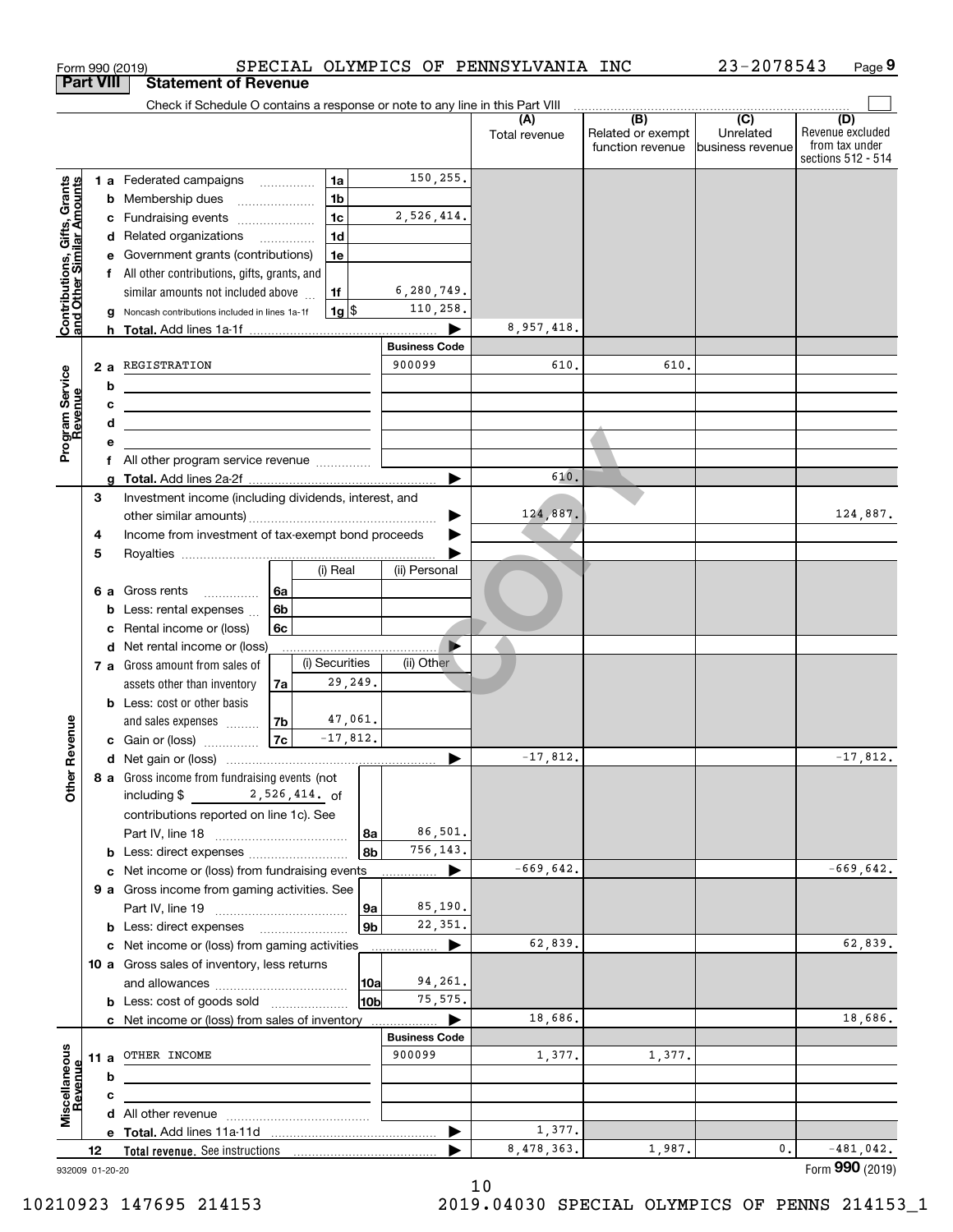Form 990 (2019) Page **Part IX Statement of Functional Expenses** SPECIAL OLYMPICS OF PENNSYLVANIA INC 23-2078543

*Section 501(c)(3) and 501(c)(4) organizations must complete all columns. All other organizations must complete column (A).*

|              | Do not include amounts reported on lines 6b,<br>7b, 8b, 9b, and 10b of Part VIII.                                                                                                                          | (A)<br>Total expenses | (B)<br>Program service<br>expenses | (C)<br>Management and<br>general expenses | (D)<br>Fundraising<br>expenses |
|--------------|------------------------------------------------------------------------------------------------------------------------------------------------------------------------------------------------------------|-----------------------|------------------------------------|-------------------------------------------|--------------------------------|
| 1.           | Grants and other assistance to domestic organizations                                                                                                                                                      |                       |                                    |                                           |                                |
|              | and domestic governments. See Part IV, line 21                                                                                                                                                             |                       |                                    |                                           |                                |
| $\mathbf{2}$ | Grants and other assistance to domestic                                                                                                                                                                    |                       |                                    |                                           |                                |
|              | individuals. See Part IV, line 22                                                                                                                                                                          |                       |                                    |                                           |                                |
| 3            | Grants and other assistance to foreign                                                                                                                                                                     |                       |                                    |                                           |                                |
|              | organizations, foreign governments, and foreign                                                                                                                                                            |                       |                                    |                                           |                                |
|              | individuals. See Part IV, lines 15 and 16                                                                                                                                                                  |                       |                                    |                                           |                                |
| 4            | Benefits paid to or for members                                                                                                                                                                            |                       |                                    |                                           |                                |
| 5            | Compensation of current officers, directors,                                                                                                                                                               |                       |                                    |                                           |                                |
|              |                                                                                                                                                                                                            | 234,974.              | 154,347.                           | 35,591.                                   | 45,036.                        |
| 6            | Compensation not included above to disqualified                                                                                                                                                            |                       |                                    |                                           |                                |
|              | persons (as defined under section 4958(f)(1)) and                                                                                                                                                          |                       |                                    |                                           |                                |
|              | persons described in section $4958(c)(3)(B)$<br>$\sim$                                                                                                                                                     |                       |                                    |                                           |                                |
| 7            |                                                                                                                                                                                                            | 2,347,488.            | 1,554,201.                         | 399, 318.                                 | 393,969.                       |
| 8            | Pension plan accruals and contributions (include                                                                                                                                                           |                       |                                    |                                           |                                |
|              | section 401(k) and 403(b) employer contributions)                                                                                                                                                          | 96,352.               | 71, 715.                           | $\frac{7,101.}{16,681.}$                  | 17,536.                        |
| 9            |                                                                                                                                                                                                            | 226, 349.             | 168, 472.                          |                                           | 41, 196.                       |
| 10           |                                                                                                                                                                                                            | 170,665.              | 127,027.                           | 12,577.                                   | 31,061.                        |
| 11           | Fees for services (nonemployees):                                                                                                                                                                          |                       |                                    |                                           |                                |
| a            |                                                                                                                                                                                                            |                       |                                    |                                           |                                |
| b            |                                                                                                                                                                                                            |                       |                                    |                                           |                                |
| c            |                                                                                                                                                                                                            |                       |                                    |                                           |                                |
| d            |                                                                                                                                                                                                            | 60,000.               |                                    |                                           | 60,000.                        |
| е            | Professional fundraising services. See Part IV, line 17                                                                                                                                                    | 224,295.              |                                    |                                           | $\overline{224,295}$ .         |
| f            | Investment management fees                                                                                                                                                                                 |                       |                                    |                                           |                                |
| g            | Other. (If line 11g amount exceeds 10% of line 25,                                                                                                                                                         |                       |                                    |                                           |                                |
|              | column (A) amount, list line 11g expenses on Sch 0.)                                                                                                                                                       | 617, 100.             | 449,312.                           | 23,724.                                   | 144,064.                       |
| 12           |                                                                                                                                                                                                            | 6,864.                | 90.                                | 6,774.                                    |                                |
| 13           |                                                                                                                                                                                                            | 417,818.              | 301, 511.                          | 89,036.                                   | 27,271.                        |
| 14           |                                                                                                                                                                                                            | 35,801.               | 18,739.                            | 7,875.                                    | 9,187.                         |
| 15           |                                                                                                                                                                                                            |                       |                                    |                                           |                                |
| 16           |                                                                                                                                                                                                            | 706,683.              | 607,837.                           | 71, 154.                                  | 27,692.                        |
| 17           | Travel                                                                                                                                                                                                     | 1,523,962.            | 1,456,048.                         | 42,286.                                   | 25,628.                        |
| 18           | Payments of travel or entertainment expenses                                                                                                                                                               |                       |                                    |                                           |                                |
|              | for any federal, state, or local public officials                                                                                                                                                          |                       |                                    |                                           |                                |
| 19           | Conferences, conventions, and meetings                                                                                                                                                                     |                       |                                    |                                           |                                |
| 20           | Interest                                                                                                                                                                                                   |                       |                                    |                                           |                                |
| 21           |                                                                                                                                                                                                            | 112,723.              | 101,329.                           | 11,394.                                   |                                |
| 22           | Depreciation, depletion, and amortization                                                                                                                                                                  | 72, 244.              | 39,069.                            | 22, 345.                                  | 10,830.                        |
| 23           | Insurance                                                                                                                                                                                                  | 125,569.              | 90,668.                            | 10,709.                                   | $\overline{24,192.}$           |
| 24           | Other expenses. Itemize expenses not covered<br>above (List miscellaneous expenses on line 24e. If<br>line 24e amount exceeds 10% of line 25, column (A)<br>amount, list line 24e expenses on Schedule 0.) |                       |                                    |                                           |                                |
|              | a EDUCATION MATERIALS                                                                                                                                                                                      | 417,040.              | 416,920.                           |                                           | 120.                           |
| b            | <b>UNIFORMS</b>                                                                                                                                                                                            | 378,798.              | 368,487.                           | 3,379.                                    | 6,932.                         |
| c.           | SPORTS EQUIPMENT                                                                                                                                                                                           | 110,925.              | 94,122.                            |                                           | 16,803.                        |
| d            | <b>REGISTRATION</b>                                                                                                                                                                                        | 104,811.              | 56,079.                            | $\overline{761}$ .                        | 47,971.                        |
|              | e All other expenses                                                                                                                                                                                       | 395,450.              | 326,808.                           | 17,382.                                   | 51, 260.                       |
| 25           | Total functional expenses. Add lines 1 through 24e                                                                                                                                                         | 8,385,911.            | 6,402,781.                         | 778,087.                                  | $\overline{1,205}$ , 043.      |
| 26           | Joint costs. Complete this line only if the organization                                                                                                                                                   |                       |                                    |                                           |                                |
|              | reported in column (B) joint costs from a combined                                                                                                                                                         |                       |                                    |                                           |                                |
|              | educational campaign and fundraising solicitation.                                                                                                                                                         |                       |                                    |                                           |                                |
|              | Check here $\blacktriangleright \boxed{\textbf{X}}$ if following SOP 98-2 (ASC 958-720)                                                                                                                    | 641,233.              | 416,818.                           | 0.                                        | 224, 415.                      |

932010 01-20-20

11

Form (2019) **990**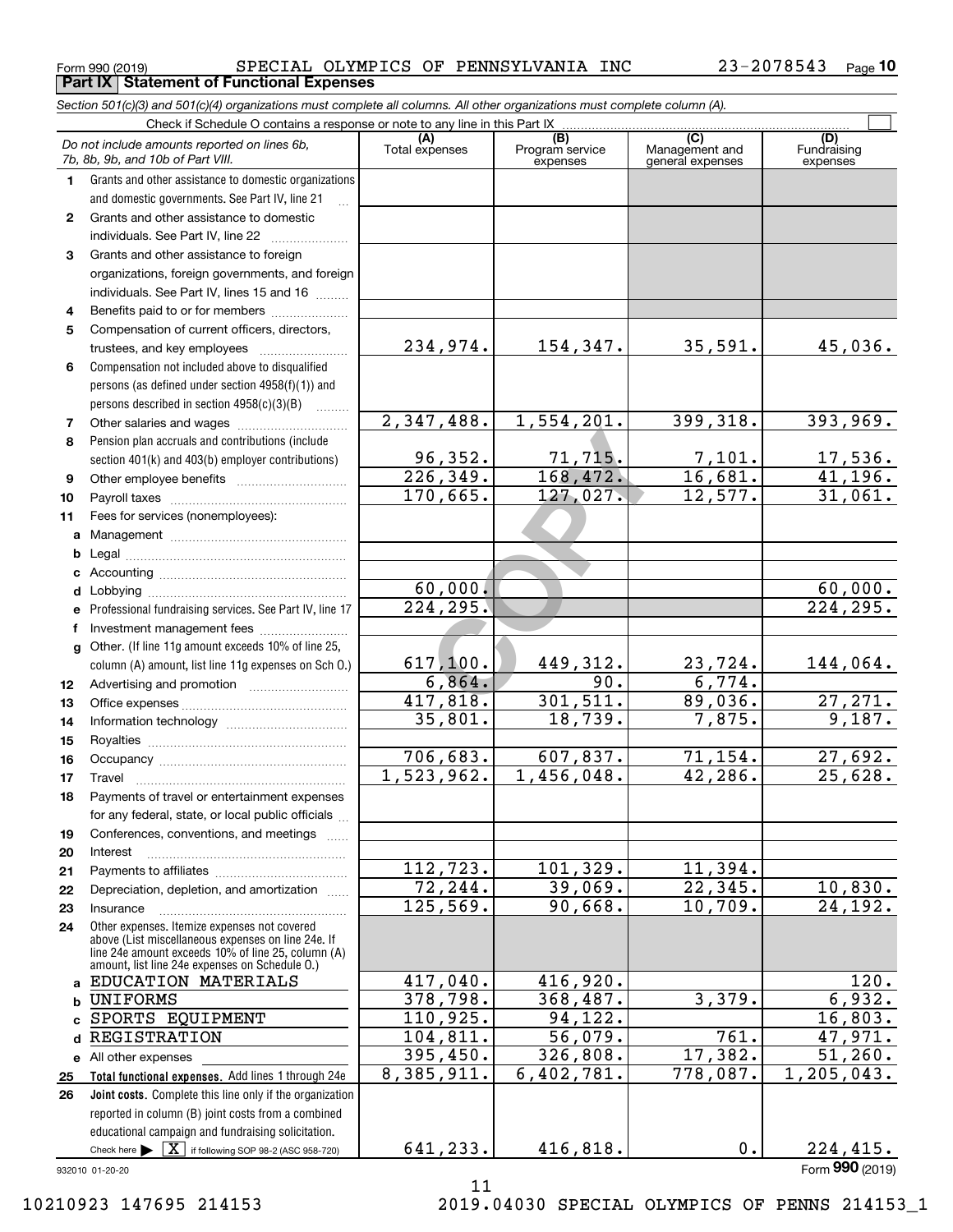## Form 990 (2019) SPECIAL OLYMPICS OF PENNSYLVANIA INC 23-2078543  $_{\sf Page}$

**11**

|                             |    | Check if Schedule O contains a response or note to any line in this Part X                                                   |                 |                                |                          |                 | $\overline{\mathbf{X}}$       |
|-----------------------------|----|------------------------------------------------------------------------------------------------------------------------------|-----------------|--------------------------------|--------------------------|-----------------|-------------------------------|
|                             |    |                                                                                                                              |                 |                                | (A)<br>Beginning of year |                 | (B)<br>End of year            |
|                             | 1  |                                                                                                                              |                 |                                | 3,308,582.               | $\mathbf{1}$    | 3, 278, 444.                  |
|                             | 2  |                                                                                                                              |                 |                                | 2,769,868.               | $\overline{2}$  | 2,563,893.                    |
|                             | з  |                                                                                                                              |                 |                                |                          | 3               |                               |
|                             | 4  |                                                                                                                              |                 |                                | 668,540.                 | $\overline{4}$  | 982,952.                      |
|                             | 5  | Loans and other receivables from any current or former officer, director,                                                    |                 |                                |                          |                 |                               |
|                             |    | trustee, key employee, creator or founder, substantial contributor, or 35%                                                   |                 |                                |                          |                 |                               |
|                             |    | controlled entity or family member of any of these persons                                                                   |                 |                                |                          | 5               |                               |
|                             | 6  | Loans and other receivables from other disqualified persons (as defined                                                      |                 |                                |                          |                 |                               |
|                             |    | under section $4958(f)(1)$ , and persons described in section $4958(c)(3)(B)$                                                |                 | $\ldots$                       |                          | 6               |                               |
|                             | 7  |                                                                                                                              |                 |                                |                          | $\overline{7}$  |                               |
| Assets                      | 8  |                                                                                                                              |                 |                                | 80, 367.                 | 8               | 75, 151.                      |
|                             | 9  | Prepaid expenses and deferred charges                                                                                        |                 |                                | 45,584.                  | 9               | 32, 368.                      |
|                             |    | <b>10a</b> Land, buildings, and equipment: cost or other                                                                     |                 |                                |                          |                 |                               |
|                             |    | basis. Complete Part VI of Schedule D  10a                                                                                   |                 | 674,035.                       |                          |                 |                               |
|                             |    | <b>b</b> Less: accumulated depreciation                                                                                      | 10 <sub>b</sub> | 599,604.                       | 100, 301.                | 10 <sub>c</sub> | $\frac{74,431}{3,772,340}$    |
|                             | 11 |                                                                                                                              |                 |                                | 2,787,589.               | 11              |                               |
|                             | 12 |                                                                                                                              |                 |                                |                          | 12              |                               |
|                             | 13 | Investments - program-related. See Part IV, line 11                                                                          |                 |                                |                          | 13              |                               |
|                             | 14 |                                                                                                                              |                 |                                |                          | 14              |                               |
|                             | 15 |                                                                                                                              |                 |                                |                          | 15              |                               |
|                             | 16 |                                                                                                                              |                 |                                | 9,760,831.               | 16              | 10,779,579.                   |
|                             | 17 |                                                                                                                              |                 |                                | 854, 477.                | 17              | 1,251,301.                    |
|                             | 18 |                                                                                                                              |                 |                                |                          | 18              |                               |
|                             | 19 |                                                                                                                              |                 |                                |                          | 19              |                               |
|                             | 20 |                                                                                                                              |                 |                                |                          | 20              |                               |
|                             | 21 | Escrow or custodial account liability. Complete Part IV of Schedule D                                                        |                 | the property of the control of |                          | 21              |                               |
|                             | 22 | Loans and other payables to any current or former officer, director,                                                         |                 |                                |                          |                 |                               |
| Liabilities                 |    | trustee, key employee, creator or founder, substantial contributor, or 35%                                                   |                 |                                |                          |                 |                               |
|                             |    | controlled entity or family member of any of these persons                                                                   |                 |                                |                          | 22              |                               |
|                             | 23 | Secured mortgages and notes payable to unrelated third parties                                                               |                 |                                |                          | 23              |                               |
|                             | 24 | Unsecured notes and loans payable to unrelated third parties                                                                 |                 |                                |                          | 24              |                               |
|                             | 25 | Other liabilities (including federal income tax, payables to related third                                                   |                 |                                |                          |                 |                               |
|                             |    | parties, and other liabilities not included on lines 17-24). Complete Part X                                                 |                 |                                |                          |                 |                               |
|                             |    | of Schedule D<br>Total liabilities. Add lines 17 through 25                                                                  |                 |                                | $\overline{854, 477.}$   | 25              | $\overline{1,251,301.}$       |
|                             | 26 |                                                                                                                              |                 |                                |                          | 26              |                               |
|                             |    | Organizations that follow FASB ASC 958, check here $\blacktriangleright \boxed{X}$<br>and complete lines 27, 28, 32, and 33. |                 |                                |                          |                 |                               |
|                             | 27 | Net assets without donor restrictions                                                                                        |                 |                                | 8,409,932.               | 27              |                               |
|                             | 28 |                                                                                                                              |                 |                                | 496,422.                 | 28              | $\frac{8,972,167.}{556,111.}$ |
|                             |    | Organizations that do not follow FASB ASC 958, check here $\blacktriangleright$                                              |                 |                                |                          |                 |                               |
|                             |    | and complete lines 29 through 33.                                                                                            |                 |                                |                          |                 |                               |
|                             | 29 |                                                                                                                              |                 |                                |                          | 29              |                               |
|                             | 30 | Paid-in or capital surplus, or land, building, or equipment fund                                                             |                 |                                |                          | 30              |                               |
|                             | 31 | Retained earnings, endowment, accumulated income, or other funds                                                             |                 |                                |                          | 31              |                               |
| Net Assets or Fund Balances | 32 |                                                                                                                              |                 |                                | 8,906,354.               | 32              | 9,528,278.                    |
|                             | 33 |                                                                                                                              |                 |                                | 9,760,831.               | 33              | 10,779,579.                   |
|                             |    |                                                                                                                              |                 |                                |                          |                 |                               |

Form (2019) **990**

**Part X Balance Sheet**<br>**Part X Balance Sheet**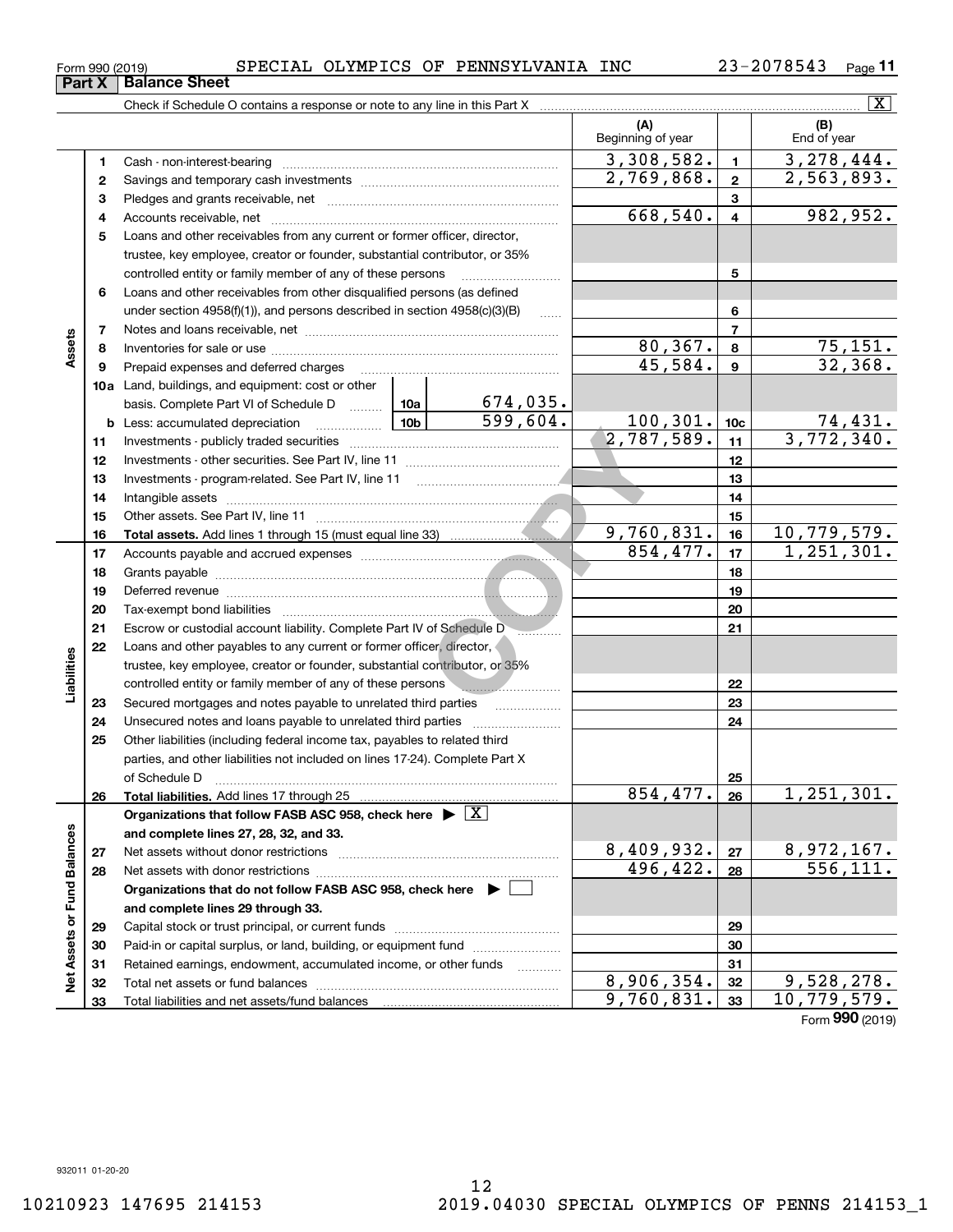| Part XI<br><b>Reconciliation of Net Assets</b>                                                                                                                                                                                           |      |                  |
|------------------------------------------------------------------------------------------------------------------------------------------------------------------------------------------------------------------------------------------|------|------------------|
|                                                                                                                                                                                                                                          |      |                  |
|                                                                                                                                                                                                                                          |      |                  |
|                                                                                                                                                                                                                                          |      |                  |
| 8,478,363.<br>1.<br>1                                                                                                                                                                                                                    |      |                  |
| 8,385,911.<br>$\overline{2}$<br>2                                                                                                                                                                                                        |      |                  |
| 3<br>Revenue less expenses. Subtract line 2 from line 1<br>3                                                                                                                                                                             |      | 92,452.          |
| 8,906,354.<br>$\overline{\mathbf{4}}$<br>4                                                                                                                                                                                               |      |                  |
| 5<br>5                                                                                                                                                                                                                                   |      | 529,472.         |
| 6<br>Donated services and use of facilities [111] matter contracts and the service of facilities [11] matter contracts and use of facilities [11] matter contracts and the service of facilities [11] matter contracts and the serv<br>6 |      |                  |
| $\overline{7}$<br>7<br>Investment expenses www.communication.com/www.communication.com/www.communication.com/www.com                                                                                                                     |      |                  |
| 8<br>Prior period adjustments www.communication.communication.com/news/communication.com/news/communication.com/new<br>8                                                                                                                 |      |                  |
| 9<br>Other changes in net assets or fund balances (explain on Schedule O)<br>9                                                                                                                                                           |      | $\overline{0}$ . |
| Net assets or fund balances at end of year. Combine lines 3 through 9 (must equal Part X, line 32,<br>10                                                                                                                                 |      |                  |
| 9,528,278.<br>10                                                                                                                                                                                                                         |      |                  |
| Part XII Financial Statements and Reporting                                                                                                                                                                                              |      |                  |
|                                                                                                                                                                                                                                          |      |                  |
|                                                                                                                                                                                                                                          | Yes  | No               |
| $\boxed{\mathbf{X}}$ Accrual<br>Accounting method used to prepare the Form 990: <u>June</u> Cash<br>Other<br>$\mathbf{1}$<br>1                                                                                                           |      |                  |
| If the organization changed its method of accounting from a prior year or checked "Other," explain in Schedule O.                                                                                                                        |      |                  |
| 2a Were the organization's financial statements compiled or reviewed by an independent accountant?<br>2a                                                                                                                                 |      | $\mathbf X$      |
| If "Yes," check a box below to indicate whether the financial statements for the year were compiled or reviewed on a                                                                                                                     |      |                  |
| separate basis, consolidated basis, or both:                                                                                                                                                                                             |      |                  |
| Separate basis<br><b>Consolidated basis</b><br>Both consolidated and separate basis                                                                                                                                                      |      |                  |
| <b>b</b> Were the organization's financial statements audited by an independent accountant?<br>2 <sub>b</sub>                                                                                                                            | х    |                  |
| If "Yes," check a box below to indicate whether the financial statements for the year were audited on a separate basis,                                                                                                                  |      |                  |
| consolidated basis, or both:                                                                                                                                                                                                             |      |                  |
| $\lfloor x \rfloor$ Separate basis<br>Consolidated basis<br>Both consolidated and separate basis                                                                                                                                         |      |                  |
| c If "Yes" to line 2a or 2b, does the organization have a committee that assumes responsibility for oversight of the audit,                                                                                                              |      |                  |
| 2c                                                                                                                                                                                                                                       | х    |                  |
| If the organization changed either its oversight process or selection process during the tax year, explain on Schedule O.                                                                                                                |      |                  |
| 3a As a result of a federal award, was the organization required to undergo an audit or audits as set forth in the Single Audit                                                                                                          |      |                  |
| 3a                                                                                                                                                                                                                                       |      | x                |
| b If "Yes," did the organization undergo the required audit or audits? If the organization did not undergo the required audit                                                                                                            |      |                  |
| 3b                                                                                                                                                                                                                                       | nnn. |                  |

Form (2019) **990**

932012 01-20-20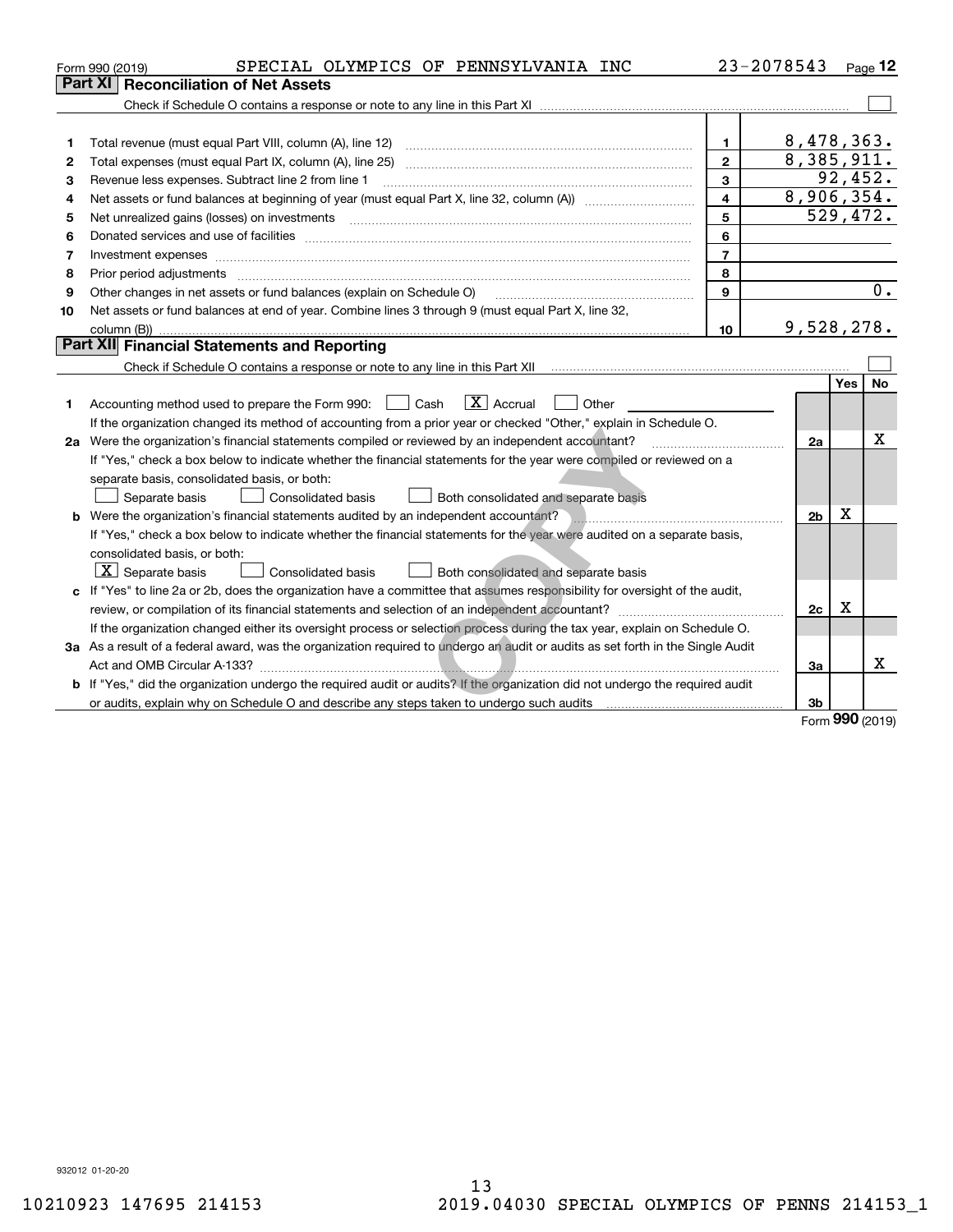| <b>SCHEDULE A</b> |
|-------------------|
|-------------------|

Department of the Treasury

**(Form 990 or 990-EZ)**

# **Public Charity Status and Public Support**

**Complete if the organization is a section 501(c)(3) organization or a section 4947(a)(1) nonexempt charitable trust. | Attach to Form 990 or Form 990-EZ.** 

| OMB No. 1545-0047            |
|------------------------------|
| 2019                         |
| Open to Public<br>Inspection |

|        |                                                                                                                            | Internal Revenue Service                                                                         |                                             |                                                                        | $\blacktriangleright$ Go to www.irs.gov/Form990 for instructions and the latest information.                                                  |     |                                                                |                            |            | <b>Inspection</b>                     |
|--------|----------------------------------------------------------------------------------------------------------------------------|--------------------------------------------------------------------------------------------------|---------------------------------------------|------------------------------------------------------------------------|-----------------------------------------------------------------------------------------------------------------------------------------------|-----|----------------------------------------------------------------|----------------------------|------------|---------------------------------------|
|        |                                                                                                                            | Name of the organization                                                                         |                                             |                                                                        |                                                                                                                                               |     |                                                                |                            |            | <b>Employer identification number</b> |
|        |                                                                                                                            |                                                                                                  |                                             |                                                                        | SPECIAL OLYMPICS OF PENNSYLVANIA INC                                                                                                          |     |                                                                |                            | 23-2078543 |                                       |
| Part I |                                                                                                                            |                                                                                                  |                                             |                                                                        | Reason for Public Charity Status (All organizations must complete this part.) See instructions.                                               |     |                                                                |                            |            |                                       |
|        |                                                                                                                            |                                                                                                  |                                             |                                                                        | The organization is not a private foundation because it is: (For lines 1 through 12, check only one box.)                                     |     |                                                                |                            |            |                                       |
| 1.     |                                                                                                                            |                                                                                                  |                                             |                                                                        | A church, convention of churches, or association of churches described in section 170(b)(1)(A)(i).                                            |     |                                                                |                            |            |                                       |
| 2      |                                                                                                                            |                                                                                                  |                                             |                                                                        | A school described in section 170(b)(1)(A)(ii). (Attach Schedule E (Form 990 or 990-EZ).)                                                     |     |                                                                |                            |            |                                       |
| 3      |                                                                                                                            |                                                                                                  |                                             |                                                                        | A hospital or a cooperative hospital service organization described in section 170(b)(1)(A)(iii).                                             |     |                                                                |                            |            |                                       |
| 4      |                                                                                                                            |                                                                                                  |                                             |                                                                        | A medical research organization operated in conjunction with a hospital described in section 170(b)(1)(A)(iii). Enter the hospital's name,    |     |                                                                |                            |            |                                       |
|        |                                                                                                                            | city, and state:                                                                                 |                                             |                                                                        |                                                                                                                                               |     |                                                                |                            |            |                                       |
| 5      |                                                                                                                            |                                                                                                  |                                             |                                                                        | An organization operated for the benefit of a college or university owned or operated by a governmental unit described in                     |     |                                                                |                            |            |                                       |
|        |                                                                                                                            |                                                                                                  |                                             | section 170(b)(1)(A)(iv). (Complete Part II.)                          |                                                                                                                                               |     |                                                                |                            |            |                                       |
| 6      |                                                                                                                            | A federal, state, or local government or governmental unit described in section 170(b)(1)(A)(v). |                                             |                                                                        |                                                                                                                                               |     |                                                                |                            |            |                                       |
| 7      | $\lfloor x \rfloor$                                                                                                        |                                                                                                  |                                             |                                                                        | An organization that normally receives a substantial part of its support from a governmental unit or from the general public described in     |     |                                                                |                            |            |                                       |
|        |                                                                                                                            |                                                                                                  |                                             | section 170(b)(1)(A)(vi). (Complete Part II.)                          |                                                                                                                                               |     |                                                                |                            |            |                                       |
| 8      |                                                                                                                            |                                                                                                  |                                             |                                                                        | A community trust described in section 170(b)(1)(A)(vi). (Complete Part II.)                                                                  |     |                                                                |                            |            |                                       |
| 9      |                                                                                                                            |                                                                                                  |                                             |                                                                        | An agricultural research organization described in section 170(b)(1)(A)(ix) operated in conjunction with a land-grant college                 |     |                                                                |                            |            |                                       |
|        |                                                                                                                            |                                                                                                  |                                             |                                                                        | or university or a non-land-grant college of agriculture (see instructions). Enter the name, city, and state of the college or                |     |                                                                |                            |            |                                       |
|        |                                                                                                                            | university:                                                                                      |                                             |                                                                        |                                                                                                                                               |     |                                                                |                            |            |                                       |
| 10     |                                                                                                                            |                                                                                                  |                                             |                                                                        | An organization that normally receives: (1) more than 33 1/3% of its support from contributions, membership fees, and gross receipts from     |     |                                                                |                            |            |                                       |
|        |                                                                                                                            |                                                                                                  |                                             |                                                                        | activities related to its exempt functions - subject to certain exceptions, and (2) no more than 33 1/3% of its support from gross investment |     |                                                                |                            |            |                                       |
|        |                                                                                                                            |                                                                                                  |                                             |                                                                        | income and unrelated business taxable income (less section 511 tax) from businesses acquired by the organization after June 30, 1975.         |     |                                                                |                            |            |                                       |
|        |                                                                                                                            |                                                                                                  |                                             | See section 509(a)(2). (Complete Part III.)                            |                                                                                                                                               |     |                                                                |                            |            |                                       |
| 11     |                                                                                                                            |                                                                                                  |                                             |                                                                        | An organization organized and operated exclusively to test for public safety. See section 509(a)(4).                                          |     |                                                                |                            |            |                                       |
| 12     |                                                                                                                            |                                                                                                  |                                             |                                                                        | An organization organized and operated exclusively for the benefit of, to perform the functions of, or to carry out the purposes of one or    |     |                                                                |                            |            |                                       |
|        |                                                                                                                            |                                                                                                  |                                             |                                                                        | more publicly supported organizations described in section 509(a)(1) or section 509(a)(2). See section 509(a)(3). Check the box in            |     |                                                                |                            |            |                                       |
|        |                                                                                                                            |                                                                                                  |                                             |                                                                        | lines 12a through 12d that describes the type of supporting organization and complete lines 12e, 12f, and 12g.                                |     |                                                                |                            |            |                                       |
| a      |                                                                                                                            |                                                                                                  |                                             |                                                                        | Type I. A supporting organization operated, supervised, or controlled by its supported organization(s), typically by giving                   |     |                                                                |                            |            |                                       |
|        |                                                                                                                            |                                                                                                  |                                             |                                                                        | the supported organization(s) the power to regularly appoint or elect a majority of the directors or trustees of the supporting               |     |                                                                |                            |            |                                       |
|        |                                                                                                                            |                                                                                                  |                                             | organization. You must complete Part IV, Sections A and B.             |                                                                                                                                               |     |                                                                |                            |            |                                       |
| b      |                                                                                                                            |                                                                                                  |                                             |                                                                        | Type II. A supporting organization supervised or controlled in connection with its supported organization(s), by having                       |     |                                                                |                            |            |                                       |
|        |                                                                                                                            |                                                                                                  |                                             |                                                                        | control or management of the supporting organization vested in the same persons that control or manage the supported                          |     |                                                                |                            |            |                                       |
|        |                                                                                                                            |                                                                                                  |                                             | organization(s). You must complete Part IV, Sections A and C.          |                                                                                                                                               |     |                                                                |                            |            |                                       |
| с      | Type III functionally integrated. A supporting organization operated in connection with, and functionally integrated with, |                                                                                                  |                                             |                                                                        |                                                                                                                                               |     |                                                                |                            |            |                                       |
|        |                                                                                                                            |                                                                                                  |                                             |                                                                        | its supported organization(s) (see instructions). You must complete Part IV, Sections A, D, and E.                                            |     |                                                                |                            |            |                                       |
| d      |                                                                                                                            |                                                                                                  |                                             |                                                                        | Type III non-functionally integrated. A supporting organization operated in connection with its supported organization(s)                     |     |                                                                |                            |            |                                       |
|        |                                                                                                                            |                                                                                                  |                                             |                                                                        | that is not functionally integrated. The organization generally must satisfy a distribution requirement and an attentiveness                  |     |                                                                |                            |            |                                       |
|        |                                                                                                                            |                                                                                                  |                                             |                                                                        | requirement (see instructions). You must complete Part IV, Sections A and D, and Part V.                                                      |     |                                                                |                            |            |                                       |
| е      |                                                                                                                            |                                                                                                  |                                             |                                                                        | Check this box if the organization received a written determination from the IRS that it is a Type I, Type II, Type III                       |     |                                                                |                            |            |                                       |
|        |                                                                                                                            |                                                                                                  |                                             |                                                                        | functionally integrated, or Type III non-functionally integrated supporting organization.                                                     |     |                                                                |                            |            |                                       |
| f      |                                                                                                                            |                                                                                                  | Enter the number of supported organizations |                                                                        |                                                                                                                                               |     |                                                                |                            |            |                                       |
|        |                                                                                                                            |                                                                                                  |                                             | Provide the following information about the supported organization(s). |                                                                                                                                               |     |                                                                |                            |            |                                       |
|        |                                                                                                                            | (i) Name of supported                                                                            |                                             | (ii) EIN                                                               | (iii) Type of organization<br>(described on lines 1-10                                                                                        |     | (iv) Is the organization listed<br>in your governing document? | (v) Amount of monetary     |            | (vi) Amount of other                  |
|        |                                                                                                                            | organization                                                                                     |                                             |                                                                        | above (see instructions))                                                                                                                     | Yes | No                                                             | support (see instructions) |            | support (see instructions)            |
|        |                                                                                                                            |                                                                                                  |                                             |                                                                        |                                                                                                                                               |     |                                                                |                            |            |                                       |
|        |                                                                                                                            |                                                                                                  |                                             |                                                                        |                                                                                                                                               |     |                                                                |                            |            |                                       |
|        |                                                                                                                            |                                                                                                  |                                             |                                                                        |                                                                                                                                               |     |                                                                |                            |            |                                       |
|        |                                                                                                                            |                                                                                                  |                                             |                                                                        |                                                                                                                                               |     |                                                                |                            |            |                                       |
|        |                                                                                                                            |                                                                                                  |                                             |                                                                        |                                                                                                                                               |     |                                                                |                            |            |                                       |
|        |                                                                                                                            |                                                                                                  |                                             |                                                                        |                                                                                                                                               |     |                                                                |                            |            |                                       |
|        |                                                                                                                            |                                                                                                  |                                             |                                                                        |                                                                                                                                               |     |                                                                |                            |            |                                       |
|        |                                                                                                                            |                                                                                                  |                                             |                                                                        |                                                                                                                                               |     |                                                                |                            |            |                                       |
|        |                                                                                                                            |                                                                                                  |                                             |                                                                        |                                                                                                                                               |     |                                                                |                            |            |                                       |
|        |                                                                                                                            |                                                                                                  |                                             |                                                                        |                                                                                                                                               |     |                                                                |                            |            |                                       |
| Total  |                                                                                                                            |                                                                                                  |                                             |                                                                        |                                                                                                                                               |     |                                                                |                            |            |                                       |

LHA For Paperwork Reduction Act Notice, see the Instructions for Form 990 or 990-EZ. 932021 09-25-19 Schedule A (Form 990 or 990-EZ) 2019 14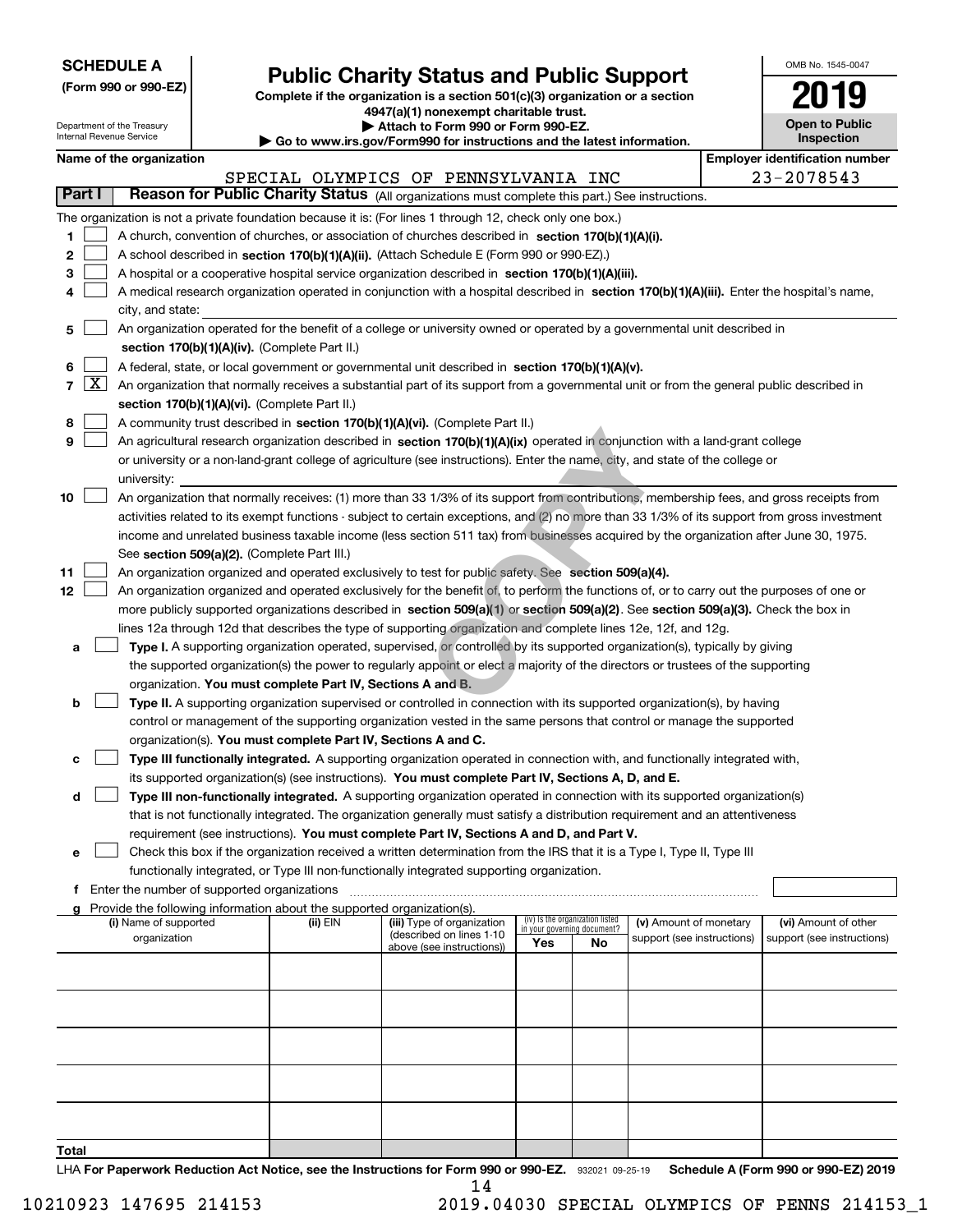#### 23-2078543 Page 2 Schedule A (Form 990 or 990-EZ) 2019  ${\tt SPECIAL}$   ${\tt OLYMPICS}$   ${\tt OF}$   ${\tt PENNSYLVANIA}$   ${\tt INC}$   $23$  –  $2078543$   ${\tt Page}$ **Part II Support Schedule for Organizations Described in Sections 170(b)(1)(A)(iv) and 170(b)(1)(A)(vi)**

(Complete only if you checked the box on line 5, 7, or 8 of Part I or if the organization failed to qualify under Part III. If the organization fails to qualify under the tests listed below, please complete Part III.)

|    | <b>Section A. Public Support</b>                                                                                                                                                                                                                             |          |            |            |            |          |                                         |
|----|--------------------------------------------------------------------------------------------------------------------------------------------------------------------------------------------------------------------------------------------------------------|----------|------------|------------|------------|----------|-----------------------------------------|
|    | Calendar year (or fiscal year beginning in)                                                                                                                                                                                                                  | (a) 2015 | $(b)$ 2016 | $(c)$ 2017 | $(d)$ 2018 | (e) 2019 | (f) Total                               |
|    | 1 Gifts, grants, contributions, and                                                                                                                                                                                                                          |          |            |            |            |          |                                         |
|    | membership fees received. (Do not                                                                                                                                                                                                                            |          |            |            |            |          |                                         |
|    | include any "unusual grants.")                                                                                                                                                                                                                               | 7190484. | 8015479.   | 7627352.   | 9252891.   |          | 8957418.41043624.                       |
|    | 2 Tax revenues levied for the organ-                                                                                                                                                                                                                         |          |            |            |            |          |                                         |
|    | ization's benefit and either paid to                                                                                                                                                                                                                         |          |            |            |            |          |                                         |
|    | or expended on its behalf                                                                                                                                                                                                                                    |          |            |            |            |          |                                         |
|    | 3 The value of services or facilities                                                                                                                                                                                                                        |          |            |            |            |          |                                         |
|    | furnished by a governmental unit to                                                                                                                                                                                                                          |          |            |            |            |          |                                         |
|    | the organization without charge                                                                                                                                                                                                                              |          |            |            |            |          |                                         |
|    | 4 Total. Add lines 1 through 3                                                                                                                                                                                                                               | 7190484. | 8015479.   | 7627352.   | 9252891.   |          | 8957418.41043624.                       |
|    | 5 The portion of total contributions                                                                                                                                                                                                                         |          |            |            |            |          |                                         |
|    | by each person (other than a                                                                                                                                                                                                                                 |          |            |            |            |          |                                         |
|    | governmental unit or publicly                                                                                                                                                                                                                                |          |            |            |            |          |                                         |
|    | supported organization) included                                                                                                                                                                                                                             |          |            |            |            |          |                                         |
|    | on line 1 that exceeds 2% of the                                                                                                                                                                                                                             |          |            |            |            |          |                                         |
|    | amount shown on line 11,                                                                                                                                                                                                                                     |          |            |            |            |          |                                         |
|    | column (f)                                                                                                                                                                                                                                                   |          |            |            |            |          | 1816622.                                |
|    | 6 Public support. Subtract line 5 from line 4.                                                                                                                                                                                                               |          |            |            |            |          | 39227002.                               |
|    | <b>Section B. Total Support</b>                                                                                                                                                                                                                              |          |            |            |            |          |                                         |
|    | Calendar year (or fiscal year beginning in)                                                                                                                                                                                                                  | (a) 2015 | (b) 2016   | (c) 2017   | $(d)$ 2018 | (e) 2019 | (f) Total                               |
|    | <b>7</b> Amounts from line 4                                                                                                                                                                                                                                 | 7190484. | 8015479.   | 7627352.   | 9252891.   |          | 8957418.41043624.                       |
| 8  | Gross income from interest,                                                                                                                                                                                                                                  |          |            |            |            |          |                                         |
|    | dividends, payments received on                                                                                                                                                                                                                              |          |            |            |            |          |                                         |
|    | securities loans, rents, royalties,                                                                                                                                                                                                                          |          |            |            |            |          |                                         |
|    | and income from similar sources                                                                                                                                                                                                                              | 30,757.  | 32,374.    | 75,250.    | 94,394.    | 124,887. | 357,662.                                |
|    | <b>9</b> Net income from unrelated business                                                                                                                                                                                                                  |          |            |            |            |          |                                         |
|    | activities, whether or not the                                                                                                                                                                                                                               |          |            |            |            |          |                                         |
|    | business is regularly carried on                                                                                                                                                                                                                             |          |            |            |            |          |                                         |
|    | 10 Other income. Do not include gain                                                                                                                                                                                                                         |          |            |            |            |          |                                         |
|    | or loss from the sale of capital                                                                                                                                                                                                                             |          |            |            |            |          |                                         |
|    | assets (Explain in Part VI.)                                                                                                                                                                                                                                 | 179.     | 104.       | 5,375.     | 3,548.     | 1,377.   | 10,583.                                 |
|    | 11 Total support. Add lines 7 through 10                                                                                                                                                                                                                     |          |            |            |            |          | 41411869.                               |
|    | 12 Gross receipts from related activities, etc. (see instructions)                                                                                                                                                                                           |          |            |            |            | 12       | 1,045,570.                              |
|    | 13 First five years. If the Form 990 is for the organization's first, second, third, fourth, or fifth tax year as a section 501(c)(3)                                                                                                                        |          |            |            |            |          |                                         |
|    | organization, check this box and stop here                                                                                                                                                                                                                   |          |            |            |            |          |                                         |
|    | <b>Section C. Computation of Public Support Percentage</b>                                                                                                                                                                                                   |          |            |            |            |          |                                         |
|    | 14 Public support percentage for 2019 (line 6, column (f) divided by line 11, column (f) <i>mummumumum</i>                                                                                                                                                   |          |            |            |            | 14       | 94.72<br>$\frac{9}{6}$                  |
|    |                                                                                                                                                                                                                                                              |          |            |            |            | 15       | 94.03<br>%                              |
|    | 16a 33 1/3% support test - 2019. If the organization did not check the box on line 13, and line 14 is 33 1/3% or more, check this box and                                                                                                                    |          |            |            |            |          |                                         |
|    | stop here. The organization qualifies as a publicly supported organization                                                                                                                                                                                   |          |            |            |            |          | $\blacktriangleright$ $\vert$ X $\vert$ |
|    | b 33 1/3% support test - 2018. If the organization did not check a box on line 13 or 16a, and line 15 is 33 1/3% or more, check this box                                                                                                                     |          |            |            |            |          |                                         |
|    |                                                                                                                                                                                                                                                              |          |            |            |            |          |                                         |
|    | 17a 10% -facts-and-circumstances test - 2019. If the organization did not check a box on line 13, 16a, or 16b, and line 14 is 10% or more,                                                                                                                   |          |            |            |            |          |                                         |
|    | and if the organization meets the "facts-and-circumstances" test, check this box and stop here. Explain in Part VI how the organization                                                                                                                      |          |            |            |            |          |                                         |
|    | meets the "facts-and-circumstances" test. The organization qualifies as a publicly supported organization                                                                                                                                                    |          |            |            |            |          |                                         |
|    | <b>b 10% -facts-and-circumstances test - 2018.</b> If the organization did not check a box on line 13, 16a, 16b, or 17a, and line 15 is 10% or                                                                                                               |          |            |            |            |          |                                         |
|    | more, and if the organization meets the "facts-and-circumstances" test, check this box and stop here. Explain in Part VI how the                                                                                                                             |          |            |            |            |          |                                         |
| 18 | organization meets the "facts-and-circumstances" test. The organization qualifies as a publicly supported organization<br>Private foundation. If the organization did not check a box on line 13, 16a, 16b, 17a, or 17b, check this box and see instructions |          |            |            |            |          |                                         |
|    |                                                                                                                                                                                                                                                              |          |            |            |            |          | Schedule A (Form 990 or 990-EZ) 2019    |

**Schedule A (Form 990 or 990-EZ) 2019**

932022 09-25-19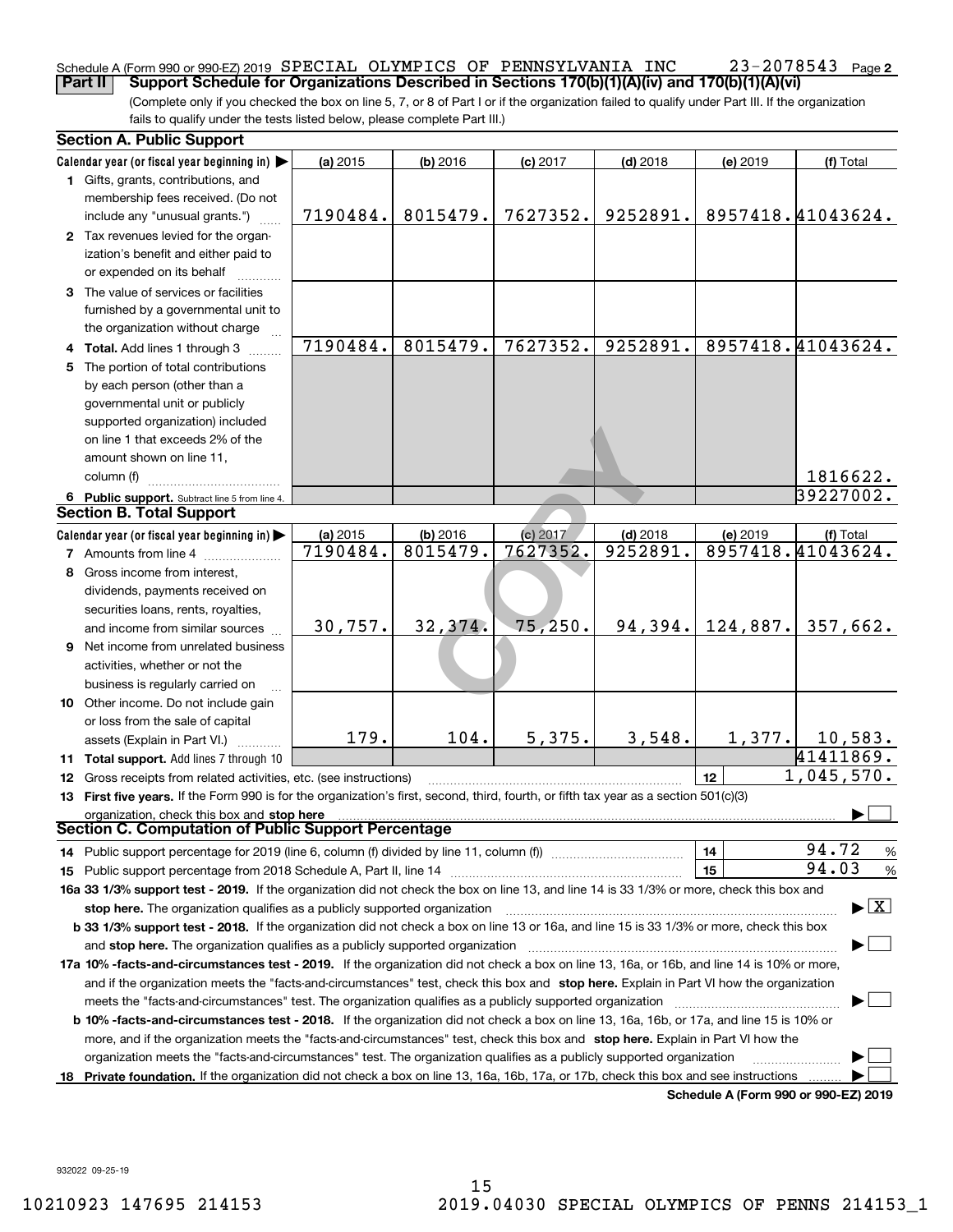### Schedule A (Form 990 or 990-EZ) 2019  ${\tt SPECIAL}$   ${\tt OLYMPICS}$   ${\tt OF}$   ${\tt PENNSYLVANIA}$   ${\tt INC}$   $23$  –  $2078543$   ${\tt Page}$ **Part III | Support Schedule for Organizations Described in Section 509(a)(2)**

(Complete only if you checked the box on line 10 of Part I or if the organization failed to qualify under Part II. If the organization fails to qualify under the tests listed below, please complete Part II.)

|     | <b>Section A. Public Support</b>                                                                                                                                                                                               |          |            |            |            |            |                                      |
|-----|--------------------------------------------------------------------------------------------------------------------------------------------------------------------------------------------------------------------------------|----------|------------|------------|------------|------------|--------------------------------------|
|     | Calendar year (or fiscal year beginning in) $\blacktriangleright$                                                                                                                                                              | (a) 2015 | $(b)$ 2016 | $(c)$ 2017 | $(d)$ 2018 | $(e)$ 2019 | (f) Total                            |
|     | 1 Gifts, grants, contributions, and                                                                                                                                                                                            |          |            |            |            |            |                                      |
|     | membership fees received. (Do not                                                                                                                                                                                              |          |            |            |            |            |                                      |
|     | include any "unusual grants.")                                                                                                                                                                                                 |          |            |            |            |            |                                      |
|     | <b>2</b> Gross receipts from admissions,<br>merchandise sold or services per-<br>formed, or facilities furnished in<br>any activity that is related to the<br>organization's tax-exempt purpose                                |          |            |            |            |            |                                      |
|     | 3 Gross receipts from activities that<br>are not an unrelated trade or bus-                                                                                                                                                    |          |            |            |            |            |                                      |
|     | iness under section 513                                                                                                                                                                                                        |          |            |            |            |            |                                      |
|     | 4 Tax revenues levied for the organ-                                                                                                                                                                                           |          |            |            |            |            |                                      |
|     | ization's benefit and either paid to<br>or expended on its behalf<br>.                                                                                                                                                         |          |            |            |            |            |                                      |
|     | 5 The value of services or facilities                                                                                                                                                                                          |          |            |            |            |            |                                      |
|     | furnished by a governmental unit to                                                                                                                                                                                            |          |            |            |            |            |                                      |
|     | the organization without charge                                                                                                                                                                                                |          |            |            |            |            |                                      |
|     | <b>6 Total.</b> Add lines 1 through 5                                                                                                                                                                                          |          |            |            |            |            |                                      |
|     | 7a Amounts included on lines 1, 2, and                                                                                                                                                                                         |          |            |            |            |            |                                      |
|     | 3 received from disqualified persons                                                                                                                                                                                           |          |            |            |            |            |                                      |
|     | <b>b</b> Amounts included on lines 2 and 3 received<br>from other than disqualified persons that<br>exceed the greater of \$5,000 or 1% of the<br>amount on line 13 for the year                                               |          |            |            |            |            |                                      |
|     | c Add lines 7a and 7b                                                                                                                                                                                                          |          |            |            |            |            |                                      |
|     | 8 Public support. (Subtract line 7c from line 6.)                                                                                                                                                                              |          |            |            |            |            |                                      |
|     | <b>Section B. Total Support</b>                                                                                                                                                                                                |          |            |            |            |            |                                      |
|     | Calendar year (or fiscal year beginning in)                                                                                                                                                                                    | (a) 2015 | $(b)$ 2016 | $(c)$ 2017 | $(d)$ 2018 | (e) 2019   | (f) Total                            |
|     | 9 Amounts from line 6                                                                                                                                                                                                          |          |            |            |            |            |                                      |
|     | <b>10a</b> Gross income from interest,<br>dividends, payments received on<br>securities loans, rents, royalties,<br>and income from similar sources                                                                            |          |            |            |            |            |                                      |
|     | <b>b</b> Unrelated business taxable income                                                                                                                                                                                     |          |            |            |            |            |                                      |
|     | (less section 511 taxes) from businesses                                                                                                                                                                                       |          |            |            |            |            |                                      |
|     | acquired after June 30, 1975<br>1.1.1.1.1.1.1.1.1.1                                                                                                                                                                            |          |            |            |            |            |                                      |
|     | c Add lines 10a and 10b                                                                                                                                                                                                        |          |            |            |            |            |                                      |
|     | 11 Net income from unrelated business<br>activities not included in line 10b.<br>whether or not the business is<br>regularly carried on                                                                                        |          |            |            |            |            |                                      |
|     | <b>12</b> Other income. Do not include gain<br>or loss from the sale of capital<br>assets (Explain in Part VI.)                                                                                                                |          |            |            |            |            |                                      |
|     | <b>13</b> Total support. (Add lines 9, 10c, 11, and 12.)                                                                                                                                                                       |          |            |            |            |            |                                      |
|     | 14 First five years. If the Form 990 is for the organization's first, second, third, fourth, or fifth tax year as a section 501(c)(3) organization,                                                                            |          |            |            |            |            |                                      |
|     | check this box and stop here measurements and the control of the control of the control of the control of the control of the control of the control of the control of the control of the control of the control of the control |          |            |            |            |            |                                      |
|     | <b>Section C. Computation of Public Support Percentage</b>                                                                                                                                                                     |          |            |            |            |            |                                      |
|     | 15 Public support percentage for 2019 (line 8, column (f), divided by line 13, column (f))                                                                                                                                     |          |            |            |            | 15         | %                                    |
| 16. | Public support percentage from 2018 Schedule A, Part III, line 15                                                                                                                                                              |          |            |            |            | 16         | %                                    |
|     | <b>Section D. Computation of Investment Income Percentage</b>                                                                                                                                                                  |          |            |            |            |            |                                      |
|     | 17 Investment income percentage for 2019 (line 10c, column (f), divided by line 13, column (f))                                                                                                                                |          |            |            |            | 17         | %                                    |
|     | 18 Investment income percentage from 2018 Schedule A, Part III, line 17                                                                                                                                                        |          |            |            |            | 18         | %                                    |
|     | 19a 33 1/3% support tests - 2019. If the organization did not check the box on line 14, and line 15 is more than 33 1/3%, and line 17 is not                                                                                   |          |            |            |            |            |                                      |
|     | more than 33 1/3%, check this box and stop here. The organization qualifies as a publicly supported organization                                                                                                               |          |            |            |            |            | ▶                                    |
|     | b 33 1/3% support tests - 2018. If the organization did not check a box on line 14 or line 19a, and line 16 is more than 33 1/3%, and                                                                                          |          |            |            |            |            |                                      |
|     | line 18 is not more than 33 1/3%, check this box and stop here. The organization qualifies as a publicly supported organization                                                                                                |          |            |            |            |            |                                      |
|     | 20 Private foundation. If the organization did not check a box on line 14, 19a, or 19b, check this box and see instructions                                                                                                    |          |            |            |            |            | .                                    |
|     | 932023 09-25-19                                                                                                                                                                                                                |          | 16         |            |            |            | Schedule A (Form 990 or 990-EZ) 2019 |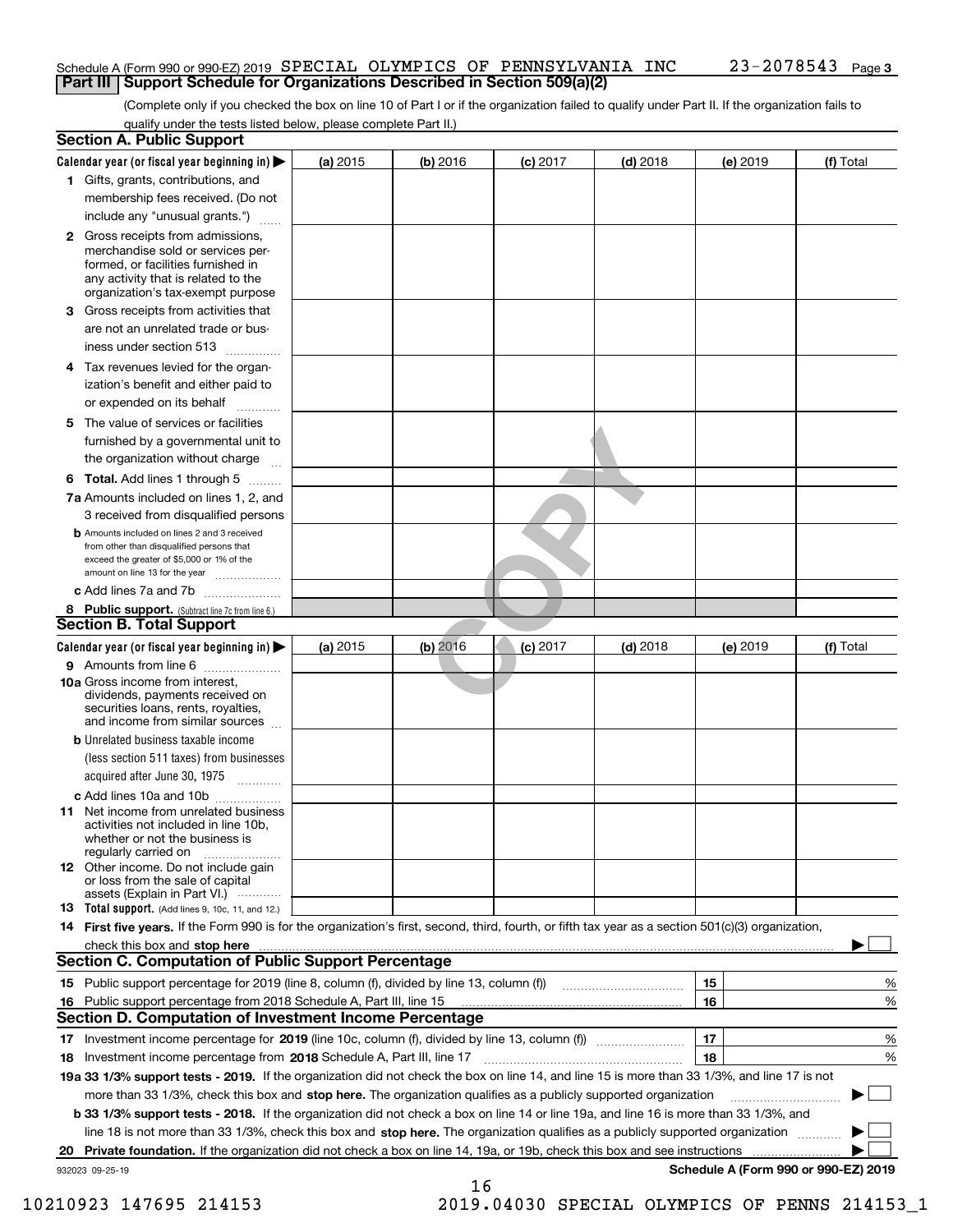**1**

**YesNo**

## **Part IV Supporting Organizations**

(Complete only if you checked a box in line 12 on Part I. If you checked 12a of Part I, complete Sections A and B. If you checked 12b of Part I, complete Sections A and C. If you checked 12c of Part I, complete Sections A, D, and E. If you checked 12d of Part I, complete Sections A and D, and complete Part V.)

### **Section A. All Supporting Organizations**

- **1** Are all of the organization's supported organizations listed by name in the organization's governing documents? If "No," describe in **Part VI** how the supported organizations are designated. If designated by *class or purpose, describe the designation. If historic and continuing relationship, explain.*
- **2** Did the organization have any supported organization that does not have an IRS determination of status under section 509(a)(1) or (2)? If "Yes," explain in Part VI how the organization determined that the supported *organization was described in section 509(a)(1) or (2).*
- **3a** Did the organization have a supported organization described in section 501(c)(4), (5), or (6)? If "Yes," answer *(b) and (c) below.*
- **b** Did the organization confirm that each supported organization qualified under section 501(c)(4), (5), or (6) and satisfied the public support tests under section 509(a)(2)? If "Yes," describe in **Part VI** when and how the *organization made the determination.*
- **c**Did the organization ensure that all support to such organizations was used exclusively for section 170(c)(2)(B) purposes? If "Yes," explain in **Part VI** what controls the organization put in place to ensure such use.
- **4a***If* Was any supported organization not organized in the United States ("foreign supported organization")? *"Yes," and if you checked 12a or 12b in Part I, answer (b) and (c) below.*
- **b** Did the organization have ultimate control and discretion in deciding whether to make grants to the foreign supported organization? If "Yes," describe in **Part VI** how the organization had such control and discretion *despite being controlled or supervised by or in connection with its supported organizations.*
- **c** Did the organization support any foreign supported organization that does not have an IRS determination under sections 501(c)(3) and 509(a)(1) or (2)? If "Yes," explain in **Part VI** what controls the organization used *to ensure that all support to the foreign supported organization was used exclusively for section 170(c)(2)(B) purposes.*
- **5a** Did the organization add, substitute, or remove any supported organizations during the tax year? If "Yes," answer (b) and (c) below (if applicable). Also, provide detail in **Part VI,** including (i) the names and EIN *numbers of the supported organizations added, substituted, or removed; (ii) the reasons for each such action; (iii) the authority under the organization's organizing document authorizing such action; and (iv) how the action was accomplished (such as by amendment to the organizing document).* Inization put in place to ensure such use.<br>
States ("foreign supported organization")?<br>
If (c) below.<br>
deciding whether to make grants to the fore<br>
e organization had such control and discreti<br>
th its supported organizatio
- **b** Type I or Type II only. Was any added or substituted supported organization part of a class already designated in the organization's organizing document?
- **cSubstitutions only.**  Was the substitution the result of an event beyond the organization's control?
- **6** Did the organization provide support (whether in the form of grants or the provision of services or facilities) to **Part VI.** *If "Yes," provide detail in* support or benefit one or more of the filing organization's supported organizations? anyone other than (i) its supported organizations, (ii) individuals that are part of the charitable class benefited by one or more of its supported organizations, or (iii) other supporting organizations that also
- **7**Did the organization provide a grant, loan, compensation, or other similar payment to a substantial contributor *If "Yes," complete Part I of Schedule L (Form 990 or 990-EZ).* regard to a substantial contributor? (as defined in section 4958(c)(3)(C)), a family member of a substantial contributor, or a 35% controlled entity with
- **8** Did the organization make a loan to a disqualified person (as defined in section 4958) not described in line 7? *If "Yes," complete Part I of Schedule L (Form 990 or 990-EZ).*
- **9a** Was the organization controlled directly or indirectly at any time during the tax year by one or more in section 509(a)(1) or (2))? If "Yes," *provide detail in* <code>Part VI.</code> disqualified persons as defined in section 4946 (other than foundation managers and organizations described
- **b** Did one or more disqualified persons (as defined in line 9a) hold a controlling interest in any entity in which the supporting organization had an interest? If "Yes," provide detail in P**art VI**.
- **c**Did a disqualified person (as defined in line 9a) have an ownership interest in, or derive any personal benefit from, assets in which the supporting organization also had an interest? If "Yes," provide detail in P**art VI.**
- **10a** Was the organization subject to the excess business holdings rules of section 4943 because of section supporting organizations)? If "Yes," answer 10b below. 4943(f) (regarding certain Type II supporting organizations, and all Type III non-functionally integrated
- **b** Did the organization have any excess business holdings in the tax year? (Use Schedule C, Form 4720, to *determine whether the organization had excess business holdings.)*

17

932024 09-25-19



**Schedule A (Form 990 or 990-EZ) 2019**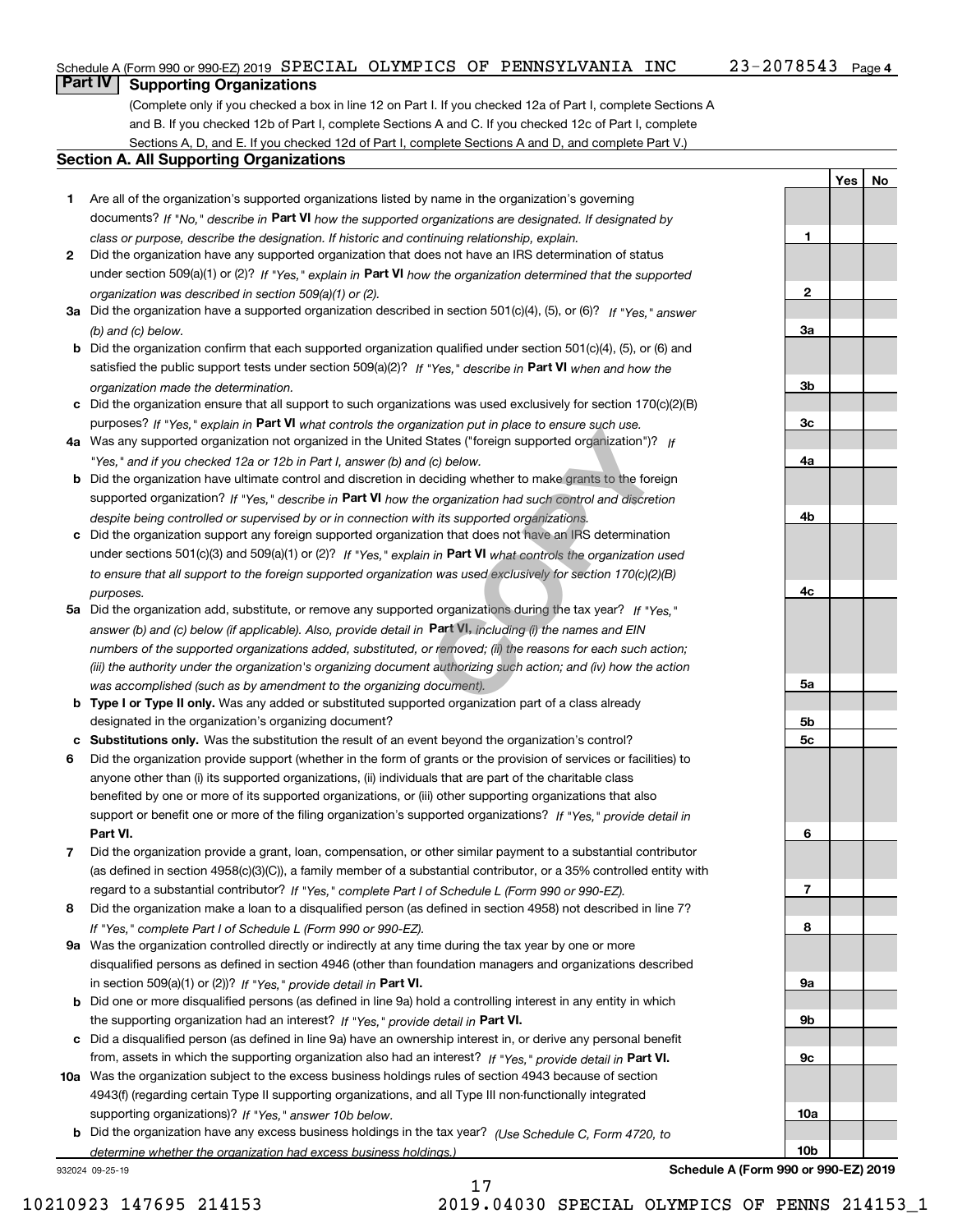## Schedule A (Form 990 or 990-EZ) 2019  ${\tt SPECIAL}$   ${\tt OLYMPICS}$   ${\tt OF}$   ${\tt PENNSYLVANIA}$   ${\tt INC}$   $23-2078543$   ${\tt Page}$  5 **Part IV Supporting Organizations** *(continued)*

|    |                                                                                                                                                                                                                      |     | <b>Yes</b> | No |
|----|----------------------------------------------------------------------------------------------------------------------------------------------------------------------------------------------------------------------|-----|------------|----|
| 11 | Has the organization accepted a gift or contribution from any of the following persons?                                                                                                                              |     |            |    |
|    | a A person who directly or indirectly controls, either alone or together with persons described in (b) and (c)                                                                                                       |     |            |    |
|    | below, the governing body of a supported organization?                                                                                                                                                               | 11a |            |    |
|    | <b>b</b> A family member of a person described in (a) above?                                                                                                                                                         | 11b |            |    |
|    | c A 35% controlled entity of a person described in (a) or (b) above? If "Yes" to a, b, or c, provide detail in Part VI.                                                                                              | 11c |            |    |
|    | <b>Section B. Type I Supporting Organizations</b>                                                                                                                                                                    |     |            |    |
|    |                                                                                                                                                                                                                      |     | Yes        | No |
| 1  | Did the directors, trustees, or membership of one or more supported organizations have the power to                                                                                                                  |     |            |    |
|    | regularly appoint or elect at least a majority of the organization's directors or trustees at all times during the                                                                                                   |     |            |    |
|    | tax year? If "No," describe in Part VI how the supported organization(s) effectively operated, supervised, or                                                                                                        |     |            |    |
|    | controlled the organization's activities. If the organization had more than one supported organization,                                                                                                              |     |            |    |
|    | describe how the powers to appoint and/or remove directors or trustees were allocated among the supported                                                                                                            |     |            |    |
|    | organizations and what conditions or restrictions, if any, applied to such powers during the tax year.                                                                                                               | 1   |            |    |
| 2  | Did the organization operate for the benefit of any supported organization other than the supported                                                                                                                  |     |            |    |
|    | organization(s) that operated, supervised, or controlled the supporting organization? If "Yes," explain in                                                                                                           |     |            |    |
|    | Part VI how providing such benefit carried out the purposes of the supported organization(s) that operated,                                                                                                          |     |            |    |
|    | supervised, or controlled the supporting organization.                                                                                                                                                               | 2   |            |    |
|    | <b>Section C. Type II Supporting Organizations</b>                                                                                                                                                                   |     |            |    |
|    |                                                                                                                                                                                                                      |     | Yes        | No |
| 1. | Were a majority of the organization's directors or trustees during the tax year also a majority of the directors                                                                                                     |     |            |    |
|    | or trustees of each of the organization's supported organization(s)? If "No," describe in Part VI how control                                                                                                        |     |            |    |
|    | or management of the supporting organization was vested in the same persons that controlled or managed                                                                                                               |     |            |    |
|    | the supported organization(s).                                                                                                                                                                                       | 1   |            |    |
|    | <b>Section D. All Type III Supporting Organizations</b>                                                                                                                                                              |     |            |    |
|    |                                                                                                                                                                                                                      |     | Yes        | No |
| 1  | Did the organization provide to each of its supported organizations, by the last day of the fifth month of the                                                                                                       |     |            |    |
|    | organization's tax year, (i) a written notice describing the type and amount of support provided during the prior tax                                                                                                |     |            |    |
|    | year, (ii) a copy of the Form 990 that was most recently filed as of the date of notification, and (iii) copies of the                                                                                               |     |            |    |
|    | organization's governing documents in effect on the date of notification, to the extent not previously provided?                                                                                                     | 1   |            |    |
| 2  | Were any of the organization's officers, directors, or trustees either (i) appointed or elected by the supported                                                                                                     |     |            |    |
|    | organization(s) or (ii) serving on the governing body of a supported organization? If "No," explain in Part VI how                                                                                                   | 2   |            |    |
| 3  | the organization maintained a close and continuous working relationship with the supported organization(s).<br>By reason of the relationship described in (2), did the organization's supported organizations have a |     |            |    |
|    | significant voice in the organization's investment policies and in directing the use of the organization's                                                                                                           |     |            |    |
|    | income or assets at all times during the tax year? If "Yes," describe in Part VI the role the organization's                                                                                                         |     |            |    |
|    | supported organizations played in this regard.                                                                                                                                                                       | з   |            |    |
|    | Section E. Type III Functionally Integrated Supporting Organizations                                                                                                                                                 |     |            |    |
| 1  | Check the box next to the method that the organization used to satisfy the Integral Part Test during the year (see instructions).                                                                                    |     |            |    |
| a  | The organization satisfied the Activities Test. Complete line 2 below.                                                                                                                                               |     |            |    |
| b  | The organization is the parent of each of its supported organizations. Complete line 3 below.                                                                                                                        |     |            |    |
| c  | The organization supported a governmental entity. Describe in Part VI how you supported a government entity (see instructions).                                                                                      |     |            |    |
| 2  | Activities Test. Answer (a) and (b) below.                                                                                                                                                                           |     | Yes        | No |
| а  | Did substantially all of the organization's activities during the tax year directly further the exempt purposes of                                                                                                   |     |            |    |
|    | the supported organization(s) to which the organization was responsive? If "Yes," then in Part VI identify                                                                                                           |     |            |    |
|    | those supported organizations and explain how these activities directly furthered their exempt purposes,                                                                                                             |     |            |    |
|    | how the organization was responsive to those supported organizations, and how the organization determined                                                                                                            |     |            |    |
|    | that these activities constituted substantially all of its activities.                                                                                                                                               | 2a  |            |    |
|    | <b>b</b> Did the activities described in (a) constitute activities that, but for the organization's involvement, one or more                                                                                         |     |            |    |
|    | of the organization's supported organization(s) would have been engaged in? If "Yes," explain in Part VI the                                                                                                         |     |            |    |
|    | reasons for the organization's position that its supported organization(s) would have engaged in these                                                                                                               |     |            |    |
|    | activities but for the organization's involvement.                                                                                                                                                                   | 2b  |            |    |
| з  | Parent of Supported Organizations. Answer (a) and (b) below.                                                                                                                                                         |     |            |    |
|    | a Did the organization have the power to regularly appoint or elect a majority of the officers, directors, or                                                                                                        |     |            |    |
|    | trustees of each of the supported organizations? Provide details in Part VI.                                                                                                                                         | За  |            |    |
|    | <b>b</b> Did the organization exercise a substantial degree of direction over the policies, programs, and activities of each                                                                                         |     |            |    |
|    | of its supported organizations? If "Yes," describe in Part VI the role played by the organization in this regard.                                                                                                    | 3b  |            |    |

18

932025 09-25-19

**Schedule A (Form 990 or 990-EZ) 2019**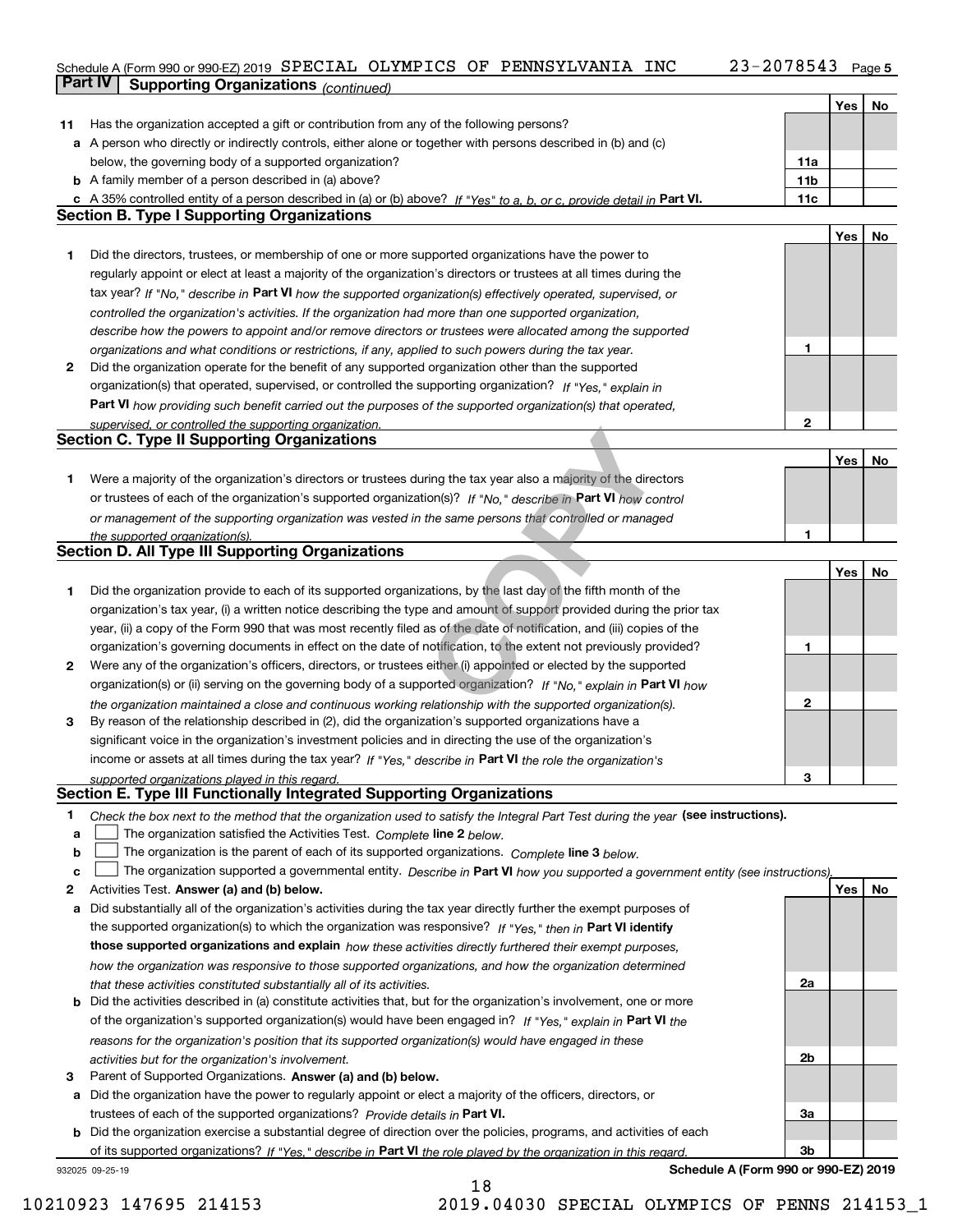| <b>Part V</b>            | Schedule A (Form 990 or 990-EZ) 2019 SPECIAL OLYMPICS OF PENNSYLVANIA INC<br>Type III Non-Functionally Integrated 509(a)(3) Supporting Organizations |                         |                | $23 - 2078543$ Page 6          |
|--------------------------|------------------------------------------------------------------------------------------------------------------------------------------------------|-------------------------|----------------|--------------------------------|
| 1                        | Check here if the organization satisfied the Integral Part Test as a qualifying trust on Nov. 20, 1970 (explain in Part VI). See instructions. All   |                         |                |                                |
|                          | other Type III non-functionally integrated supporting organizations must complete Sections A through E.                                              |                         |                |                                |
|                          | Section A - Adjusted Net Income                                                                                                                      |                         | (A) Prior Year | (B) Current Year<br>(optional) |
| 1                        | Net short-term capital gain                                                                                                                          | 1.                      |                |                                |
| 2                        | Recoveries of prior-year distributions                                                                                                               | $\mathbf{2}$            |                |                                |
| З                        | Other gross income (see instructions)                                                                                                                | 3                       |                |                                |
| 4                        | Add lines 1 through 3.                                                                                                                               | 4                       |                |                                |
| 5                        | Depreciation and depletion                                                                                                                           | 5                       |                |                                |
| 6                        | Portion of operating expenses paid or incurred for production or                                                                                     |                         |                |                                |
|                          | collection of gross income or for management, conservation, or                                                                                       |                         |                |                                |
|                          | maintenance of property held for production of income (see instructions)                                                                             | 6                       |                |                                |
| $\mathbf{7}$             | Other expenses (see instructions)                                                                                                                    | $\overline{7}$          |                |                                |
| 8                        | Adjusted Net Income (subtract lines 5, 6, and 7 from line 4)                                                                                         | 8                       |                |                                |
|                          | <b>Section B - Minimum Asset Amount</b>                                                                                                              |                         | (A) Prior Year | (B) Current Year<br>(optional) |
| 1                        | Aggregate fair market value of all non-exempt-use assets (see                                                                                        |                         |                |                                |
|                          | instructions for short tax year or assets held for part of year):                                                                                    |                         |                |                                |
|                          | <b>a</b> Average monthly value of securities                                                                                                         | 1a                      |                |                                |
|                          | <b>b</b> Average monthly cash balances                                                                                                               | 1b                      |                |                                |
|                          | c Fair market value of other non-exempt-use assets                                                                                                   | 1 <sub>c</sub>          |                |                                |
|                          | <b>d</b> Total (add lines 1a, 1b, and 1c)                                                                                                            | 1d                      |                |                                |
|                          | <b>e</b> Discount claimed for blockage or other                                                                                                      |                         |                |                                |
|                          | factors (explain in detail in Part VI):                                                                                                              |                         |                |                                |
| 2                        | Acquisition indebtedness applicable to non-exempt-use assets                                                                                         | $\overline{2}$          |                |                                |
| 3                        | Subtract line 2 from line 1d.                                                                                                                        | $\overline{\mathbf{3}}$ |                |                                |
| 4                        | Cash deemed held for exempt use. Enter 1-1/2% of line 3 (for greater amount,                                                                         |                         |                |                                |
|                          | see instructions).                                                                                                                                   | 4                       |                |                                |
| 5                        | Net value of non-exempt-use assets (subtract line 4 from line 3)                                                                                     | 5                       |                |                                |
| 6                        | Multiply line 5 by .035.                                                                                                                             | 6                       |                |                                |
| 7                        | Recoveries of prior-year distributions                                                                                                               | $\overline{7}$          |                |                                |
| 8                        | Minimum Asset Amount (add line 7 to line 6)                                                                                                          | 8                       |                |                                |
|                          | <b>Section C - Distributable Amount</b>                                                                                                              |                         |                | <b>Current Year</b>            |
|                          | Adjusted net income for prior year (from Section A, line 8, Column A)                                                                                | 1                       |                |                                |
|                          | Enter 85% of line 1.                                                                                                                                 | 2                       |                |                                |
| 3.                       | Minimum asset amount for prior year (from Section B, line 8, Column A)                                                                               | 3                       |                |                                |
| 4                        | Enter greater of line 2 or line 3.                                                                                                                   | 4                       |                |                                |
| 5                        | Income tax imposed in prior year                                                                                                                     | 5                       |                |                                |
| 6                        | <b>Distributable Amount.</b> Subtract line 5 from line 4, unless subject to                                                                          |                         |                |                                |
|                          | emergency temporary reduction (see instructions).                                                                                                    | 6                       |                |                                |
| $\overline{\phantom{a}}$ | Check here if the current year is the organization's first as a non-functionally integrated Type III supporting organization (see                    |                         |                |                                |

instructions).

**Schedule A (Form 990 or 990-EZ) 2019**

932026 09-25-19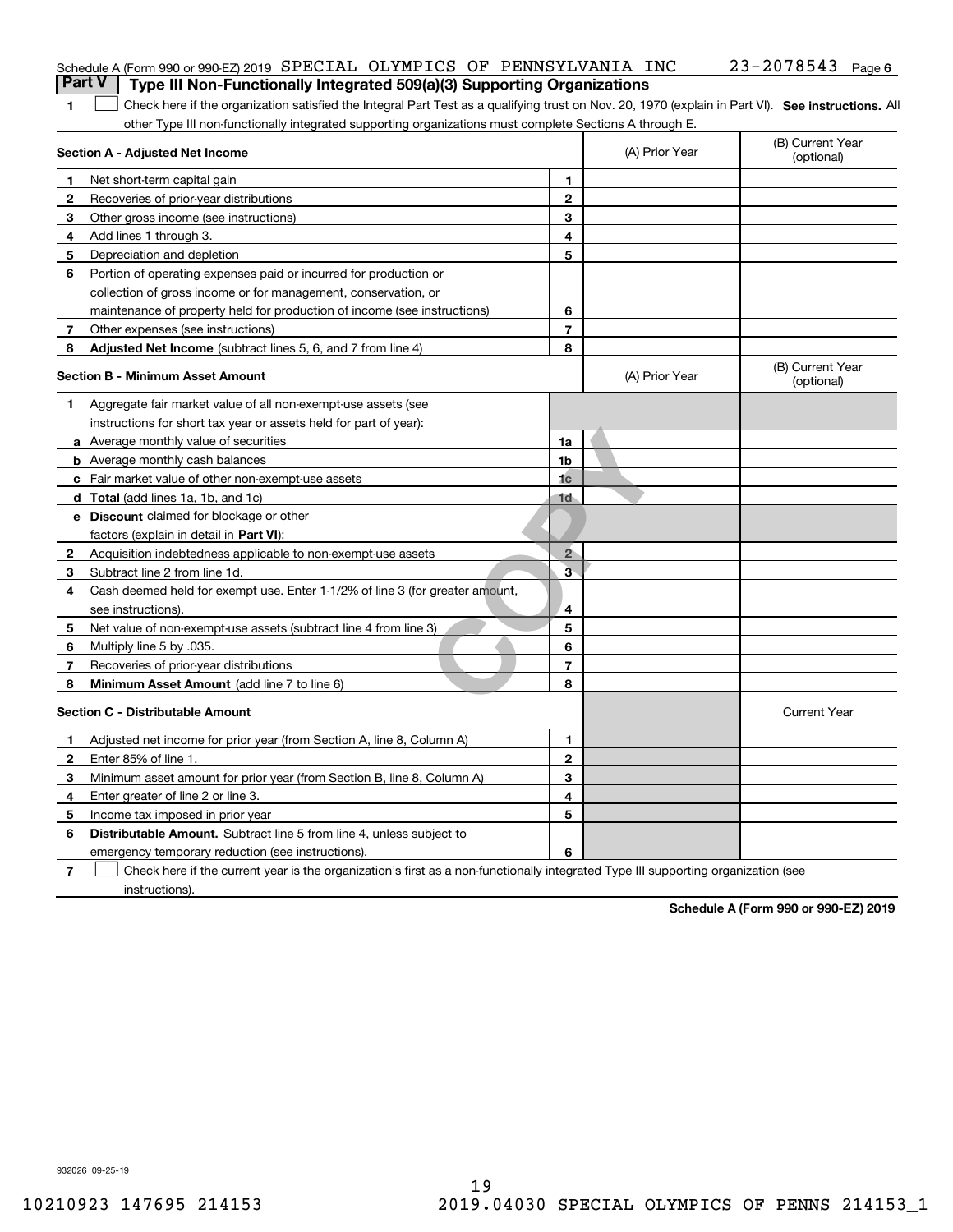#### Schedule A (Form 990 or 990-EZ) 2019 SPECIAL OLYMPICS OF PENNSYLVANIA INC 23-2078543 Page SPECIAL OLYMPICS OF PENNSYLVANIA INC 23-2078543

| <b>Part V</b> | Type III Non-Functionally Integrated 509(a)(3) Supporting Organizations                    |                                    | (continued)                                    |                                                  |  |  |  |  |  |
|---------------|--------------------------------------------------------------------------------------------|------------------------------------|------------------------------------------------|--------------------------------------------------|--|--|--|--|--|
|               | <b>Section D - Distributions</b>                                                           |                                    |                                                | <b>Current Year</b>                              |  |  |  |  |  |
| 1             | Amounts paid to supported organizations to accomplish exempt purposes                      |                                    |                                                |                                                  |  |  |  |  |  |
| 2             | Amounts paid to perform activity that directly furthers exempt purposes of supported       |                                    |                                                |                                                  |  |  |  |  |  |
|               | organizations, in excess of income from activity                                           |                                    |                                                |                                                  |  |  |  |  |  |
| 3             | Administrative expenses paid to accomplish exempt purposes of supported organizations      |                                    |                                                |                                                  |  |  |  |  |  |
| 4             | Amounts paid to acquire exempt-use assets                                                  |                                    |                                                |                                                  |  |  |  |  |  |
| 5             | Qualified set-aside amounts (prior IRS approval required)                                  |                                    |                                                |                                                  |  |  |  |  |  |
| 6             | Other distributions (describe in Part VI). See instructions.                               |                                    |                                                |                                                  |  |  |  |  |  |
| 7             | Total annual distributions. Add lines 1 through 6.                                         |                                    |                                                |                                                  |  |  |  |  |  |
| 8             | Distributions to attentive supported organizations to which the organization is responsive |                                    |                                                |                                                  |  |  |  |  |  |
|               | (provide details in Part VI). See instructions.                                            |                                    |                                                |                                                  |  |  |  |  |  |
| 9             | Distributable amount for 2019 from Section C, line 6                                       |                                    |                                                |                                                  |  |  |  |  |  |
| 10            | Line 8 amount divided by line 9 amount                                                     |                                    |                                                |                                                  |  |  |  |  |  |
|               | <b>Section E - Distribution Allocations</b> (see instructions)                             | (i)<br><b>Excess Distributions</b> | (iii)<br><b>Underdistributions</b><br>Pre-2019 | (iii)<br><b>Distributable</b><br>Amount for 2019 |  |  |  |  |  |
| 1.            | Distributable amount for 2019 from Section C, line 6                                       |                                    |                                                |                                                  |  |  |  |  |  |
| 2             | Underdistributions, if any, for years prior to 2019 (reason-                               |                                    |                                                |                                                  |  |  |  |  |  |
|               | able cause required-explain in Part VI). See instructions.                                 |                                    |                                                |                                                  |  |  |  |  |  |
| з             | Excess distributions carryover, if any, to 2019                                            |                                    |                                                |                                                  |  |  |  |  |  |
|               | <b>a</b> From 2014                                                                         |                                    |                                                |                                                  |  |  |  |  |  |
|               | <b>b</b> From 2015                                                                         |                                    |                                                |                                                  |  |  |  |  |  |
|               | $c$ From 2016                                                                              |                                    |                                                |                                                  |  |  |  |  |  |
|               | d From 2017                                                                                |                                    |                                                |                                                  |  |  |  |  |  |
|               | e From 2018                                                                                |                                    |                                                |                                                  |  |  |  |  |  |
|               | <b>Total</b> of lines 3a through e                                                         |                                    |                                                |                                                  |  |  |  |  |  |
|               | <b>g</b> Applied to underdistributions of prior years                                      |                                    |                                                |                                                  |  |  |  |  |  |
|               | <b>h</b> Applied to 2019 distributable amount                                              |                                    |                                                |                                                  |  |  |  |  |  |
|               | Carryover from 2014 not applied (see instructions)                                         |                                    |                                                |                                                  |  |  |  |  |  |
|               | Remainder. Subtract lines 3g, 3h, and 3i from 3f.                                          |                                    |                                                |                                                  |  |  |  |  |  |
| 4             | Distributions for 2019 from Section D,                                                     |                                    |                                                |                                                  |  |  |  |  |  |
|               | line $7:$                                                                                  |                                    |                                                |                                                  |  |  |  |  |  |
|               | <b>a</b> Applied to underdistributions of prior years                                      |                                    |                                                |                                                  |  |  |  |  |  |
|               | <b>b</b> Applied to 2019 distributable amount                                              |                                    |                                                |                                                  |  |  |  |  |  |
|               | c Remainder. Subtract lines 4a and 4b from 4.                                              |                                    |                                                |                                                  |  |  |  |  |  |
| 5             | Remaining underdistributions for years prior to 2019, if                                   |                                    |                                                |                                                  |  |  |  |  |  |
|               | any. Subtract lines 3g and 4a from line 2. For result greater                              |                                    |                                                |                                                  |  |  |  |  |  |
|               | than zero, explain in Part VI. See instructions.                                           |                                    |                                                |                                                  |  |  |  |  |  |
| 6             | Remaining underdistributions for 2019. Subtract lines 3h                                   |                                    |                                                |                                                  |  |  |  |  |  |
|               | and 4b from line 1. For result greater than zero, explain in                               |                                    |                                                |                                                  |  |  |  |  |  |
|               | Part VI. See instructions.                                                                 |                                    |                                                |                                                  |  |  |  |  |  |
| 7             | Excess distributions carryover to 2020. Add lines 3j                                       |                                    |                                                |                                                  |  |  |  |  |  |
|               | and 4c.                                                                                    |                                    |                                                |                                                  |  |  |  |  |  |
| 8             | Breakdown of line 7:                                                                       |                                    |                                                |                                                  |  |  |  |  |  |
|               | a Excess from 2015                                                                         |                                    |                                                |                                                  |  |  |  |  |  |
|               | <b>b</b> Excess from 2016                                                                  |                                    |                                                |                                                  |  |  |  |  |  |
|               | c Excess from 2017                                                                         |                                    |                                                |                                                  |  |  |  |  |  |
|               | d Excess from 2018                                                                         |                                    |                                                |                                                  |  |  |  |  |  |
|               | e Excess from 2019                                                                         |                                    |                                                |                                                  |  |  |  |  |  |

**Schedule A (Form 990 or 990-EZ) 2019**

932027 09-25-19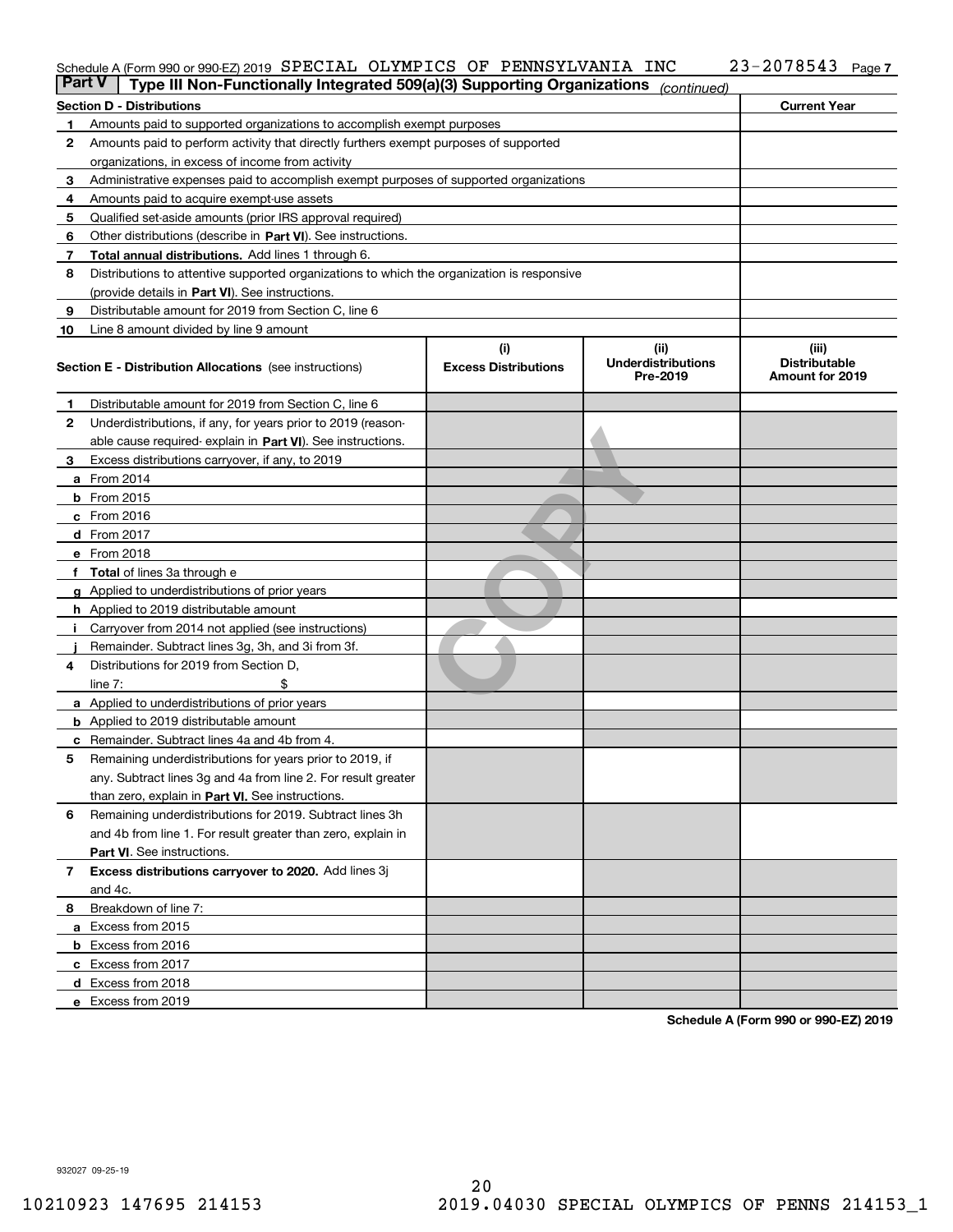|                 | Schedule A (Form 990 or 990-EZ) 2019 SPECIAL OLYMPICS OF PENNSYLVANIA INC |  |  |    |  |  | 23-2078543 Page 8                                                                                                                                                                                                                                                                                                                                                                                                                                                                                                                                                    |
|-----------------|---------------------------------------------------------------------------|--|--|----|--|--|----------------------------------------------------------------------------------------------------------------------------------------------------------------------------------------------------------------------------------------------------------------------------------------------------------------------------------------------------------------------------------------------------------------------------------------------------------------------------------------------------------------------------------------------------------------------|
| <b>Part VI</b>  |                                                                           |  |  |    |  |  | Supplemental Information. Provide the explanations required by Part II, line 10; Part II, line 17a or 17b; Part III, line 12;<br>Part IV, Section A, lines 1, 2, 3b, 3c, 4b, 4c, 5a, 6, 9a, 9b, 9c, 11a, 11b, and 11c; Part IV, Section B, lines 1 and 2; Part IV, Section C,<br>line 1; Part IV, Section D, lines 2 and 3; Part IV, Section E, lines 1c, 2a, 2b, 3a, and 3b; Part V, line 1; Part V, Section B, line 1e; Part V,<br>Section D, lines 5, 6, and 8; and Part V, Section E, lines 2, 5, and 6. Also complete this part for any additional information. |
|                 | (See instructions.)                                                       |  |  |    |  |  |                                                                                                                                                                                                                                                                                                                                                                                                                                                                                                                                                                      |
|                 |                                                                           |  |  |    |  |  |                                                                                                                                                                                                                                                                                                                                                                                                                                                                                                                                                                      |
|                 |                                                                           |  |  |    |  |  |                                                                                                                                                                                                                                                                                                                                                                                                                                                                                                                                                                      |
|                 |                                                                           |  |  |    |  |  |                                                                                                                                                                                                                                                                                                                                                                                                                                                                                                                                                                      |
|                 |                                                                           |  |  |    |  |  |                                                                                                                                                                                                                                                                                                                                                                                                                                                                                                                                                                      |
|                 |                                                                           |  |  |    |  |  |                                                                                                                                                                                                                                                                                                                                                                                                                                                                                                                                                                      |
|                 |                                                                           |  |  |    |  |  |                                                                                                                                                                                                                                                                                                                                                                                                                                                                                                                                                                      |
|                 |                                                                           |  |  |    |  |  |                                                                                                                                                                                                                                                                                                                                                                                                                                                                                                                                                                      |
|                 |                                                                           |  |  |    |  |  |                                                                                                                                                                                                                                                                                                                                                                                                                                                                                                                                                                      |
|                 |                                                                           |  |  |    |  |  |                                                                                                                                                                                                                                                                                                                                                                                                                                                                                                                                                                      |
|                 |                                                                           |  |  |    |  |  |                                                                                                                                                                                                                                                                                                                                                                                                                                                                                                                                                                      |
|                 |                                                                           |  |  |    |  |  |                                                                                                                                                                                                                                                                                                                                                                                                                                                                                                                                                                      |
|                 |                                                                           |  |  |    |  |  |                                                                                                                                                                                                                                                                                                                                                                                                                                                                                                                                                                      |
|                 |                                                                           |  |  |    |  |  |                                                                                                                                                                                                                                                                                                                                                                                                                                                                                                                                                                      |
|                 |                                                                           |  |  |    |  |  |                                                                                                                                                                                                                                                                                                                                                                                                                                                                                                                                                                      |
|                 |                                                                           |  |  |    |  |  |                                                                                                                                                                                                                                                                                                                                                                                                                                                                                                                                                                      |
|                 |                                                                           |  |  |    |  |  |                                                                                                                                                                                                                                                                                                                                                                                                                                                                                                                                                                      |
|                 |                                                                           |  |  |    |  |  |                                                                                                                                                                                                                                                                                                                                                                                                                                                                                                                                                                      |
|                 |                                                                           |  |  |    |  |  |                                                                                                                                                                                                                                                                                                                                                                                                                                                                                                                                                                      |
|                 |                                                                           |  |  |    |  |  |                                                                                                                                                                                                                                                                                                                                                                                                                                                                                                                                                                      |
|                 |                                                                           |  |  |    |  |  |                                                                                                                                                                                                                                                                                                                                                                                                                                                                                                                                                                      |
|                 |                                                                           |  |  |    |  |  |                                                                                                                                                                                                                                                                                                                                                                                                                                                                                                                                                                      |
|                 |                                                                           |  |  |    |  |  |                                                                                                                                                                                                                                                                                                                                                                                                                                                                                                                                                                      |
|                 |                                                                           |  |  |    |  |  |                                                                                                                                                                                                                                                                                                                                                                                                                                                                                                                                                                      |
|                 |                                                                           |  |  |    |  |  |                                                                                                                                                                                                                                                                                                                                                                                                                                                                                                                                                                      |
|                 |                                                                           |  |  |    |  |  |                                                                                                                                                                                                                                                                                                                                                                                                                                                                                                                                                                      |
|                 |                                                                           |  |  |    |  |  |                                                                                                                                                                                                                                                                                                                                                                                                                                                                                                                                                                      |
|                 |                                                                           |  |  |    |  |  |                                                                                                                                                                                                                                                                                                                                                                                                                                                                                                                                                                      |
|                 |                                                                           |  |  |    |  |  |                                                                                                                                                                                                                                                                                                                                                                                                                                                                                                                                                                      |
|                 |                                                                           |  |  |    |  |  |                                                                                                                                                                                                                                                                                                                                                                                                                                                                                                                                                                      |
|                 |                                                                           |  |  |    |  |  |                                                                                                                                                                                                                                                                                                                                                                                                                                                                                                                                                                      |
| 932028 09-25-19 |                                                                           |  |  |    |  |  | Schedule A (Form 990 or 990-EZ) 2019                                                                                                                                                                                                                                                                                                                                                                                                                                                                                                                                 |
|                 |                                                                           |  |  | 21 |  |  |                                                                                                                                                                                                                                                                                                                                                                                                                                                                                                                                                                      |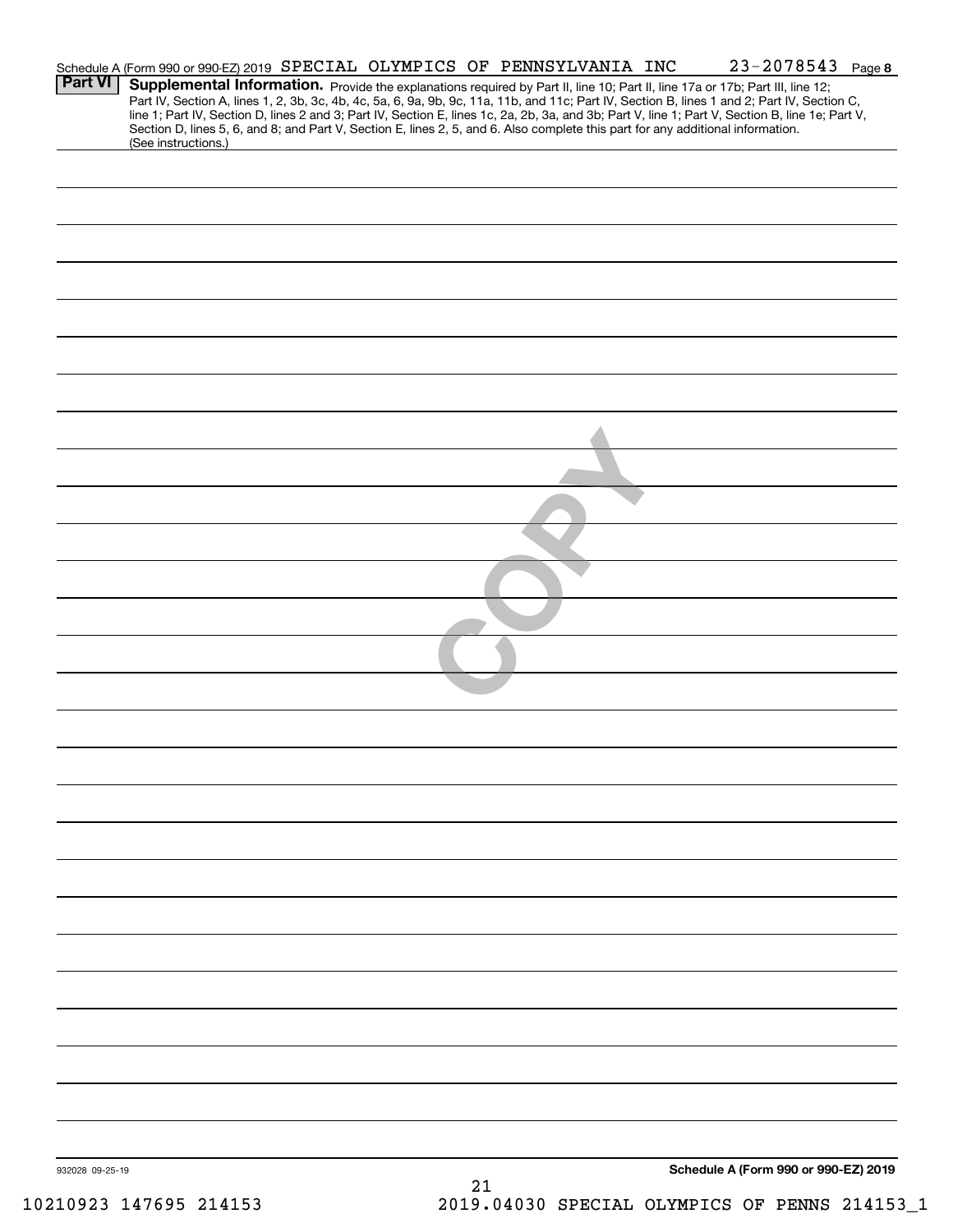# **Identification of Excess Contributions Included on Part II, Line 5 Schedule A 2019**

## **\*\* Do Not File \*\* \*\*\* Not Open to Public Inspection \*\*\***

| <b>Contributor's Name</b>                                 | <b>Total</b><br>Contributions | <b>Excess</b><br><b>Contributions</b> |
|-----------------------------------------------------------|-------------------------------|---------------------------------------|
| SHEETZ, INC.                                              | <u>2,193,843.</u>             | 1,365,606.                            |
| WAWA, INC.                                                | 1,279,253.                    | 451,016.                              |
|                                                           |                               |                                       |
|                                                           |                               |                                       |
|                                                           |                               |                                       |
|                                                           |                               |                                       |
|                                                           |                               |                                       |
|                                                           |                               |                                       |
|                                                           |                               |                                       |
|                                                           |                               |                                       |
|                                                           |                               |                                       |
|                                                           |                               |                                       |
|                                                           |                               |                                       |
|                                                           |                               |                                       |
|                                                           |                               |                                       |
|                                                           |                               |                                       |
|                                                           |                               |                                       |
|                                                           |                               |                                       |
|                                                           |                               |                                       |
|                                                           |                               |                                       |
|                                                           |                               |                                       |
|                                                           |                               |                                       |
|                                                           |                               |                                       |
| Total Excess Contributions to Schedule A, Part II, Line 5 |                               | 1,816,622.                            |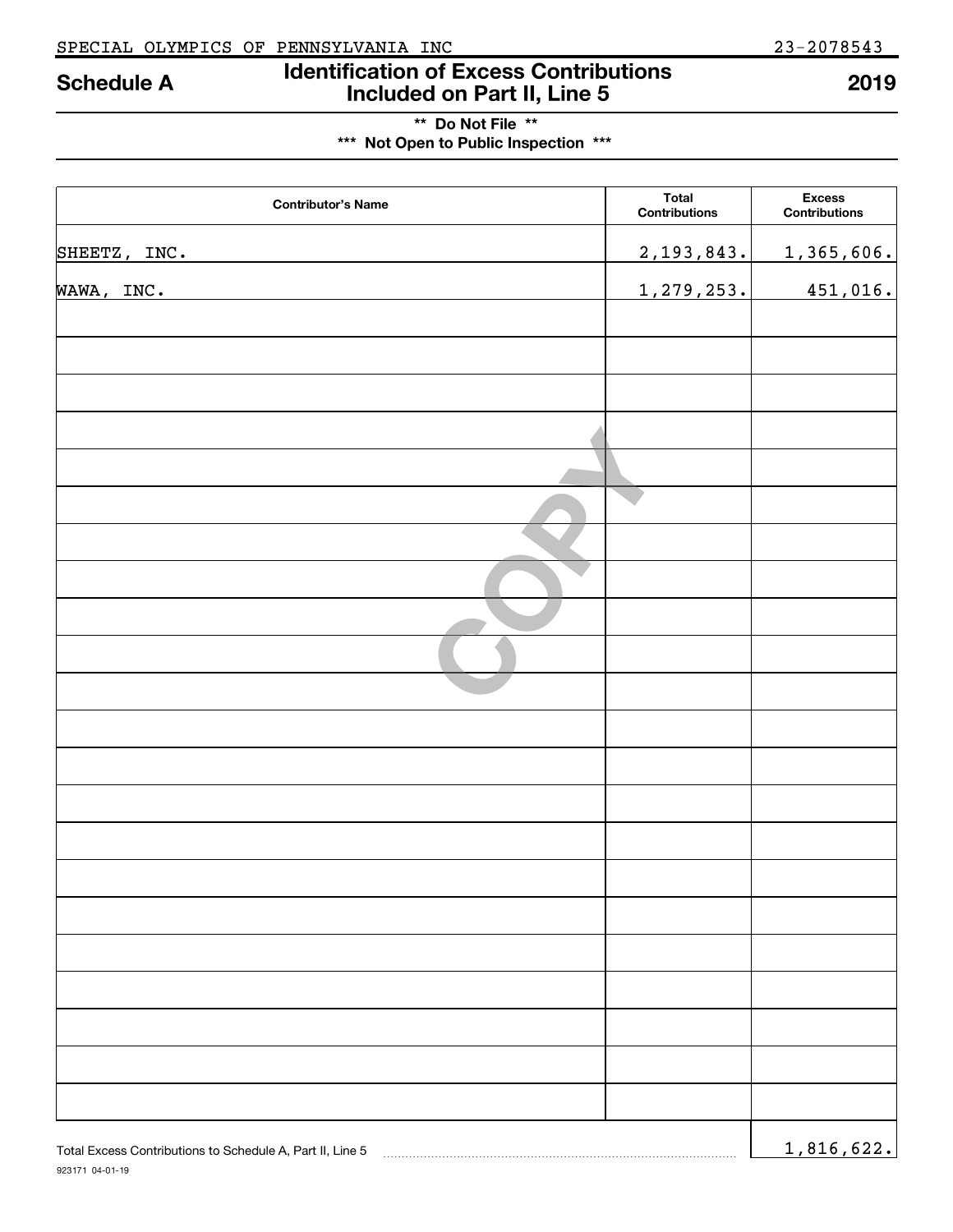Department of the Treasury Internal Revenue Service **(Form 990, 990-EZ, or 990-PF)** Name of the organization

# **Schedule B Schedule of Contributors**

**| Attach to Form 990, Form 990-EZ, or Form 990-PF. | Go to www.irs.gov/Form990 for the latest information.** OMB No. 1545-0047

**2019**

**Employer identification number**

| $-2078$ |
|---------|
|---------|

|                                | 23-2078543<br>SPECIAL OLYMPICS OF PENNSYLVANIA INC                                                                                                                                                                                                                          |
|--------------------------------|-----------------------------------------------------------------------------------------------------------------------------------------------------------------------------------------------------------------------------------------------------------------------------|
| Organization type (check one): |                                                                                                                                                                                                                                                                             |
| Filers of:                     | Section:                                                                                                                                                                                                                                                                    |
| Form 990 or 990-EZ             | $\lfloor x \rfloor$ 501(c)( 3) (enter number) organization                                                                                                                                                                                                                  |
|                                | $4947(a)(1)$ nonexempt charitable trust not treated as a private foundation                                                                                                                                                                                                 |
|                                | 527 political organization                                                                                                                                                                                                                                                  |
| Form 990-PF                    | 501(c)(3) exempt private foundation                                                                                                                                                                                                                                         |
|                                | 4947(a)(1) nonexempt charitable trust treated as a private foundation                                                                                                                                                                                                       |
|                                | 501(c)(3) taxable private foundation                                                                                                                                                                                                                                        |
|                                | Check if your organization is covered by the General Rule or a Special Rule.                                                                                                                                                                                                |
|                                | Note: Only a section 501(c)(7), (8), or (10) organization can check boxes for both the General Rule and a Special Rule. See instructions.                                                                                                                                   |
| <b>General Rule</b>            |                                                                                                                                                                                                                                                                             |
|                                | For an organization filing Form 990, 990-EZ, or 990-PF that received, during the year, contributions totaling \$5,000 or more (in mon<br>property) from any one contributor. Complete Parts I and II. See instructions for determining a contributor's total contributions. |
|                                |                                                                                                                                                                                                                                                                             |
| <b>Special Rules</b>           |                                                                                                                                                                                                                                                                             |
| x                              | For an organization described in section 501(c)(3) filing Form 990 or 990-EZ that met the 33 1/3% support test of the regulations ur                                                                                                                                        |

#### **General Rule**

#### **Special Rules**

any one contributor, during the year, total contributions of the greater of  $\,$  (1) \$5,000; or **(2)** 2% of the amount on (i) Form 990, Part VIII, line 1h;  $\boxed{\textbf{X}}$  For an organization described in section 501(c)(3) filing Form 990 or 990-EZ that met the 33 1/3% support test of the regulations under sections 509(a)(1) and 170(b)(1)(A)(vi), that checked Schedule A (Form 990 or 990-EZ), Part II, line 13, 16a, or 16b, and that received from or (ii) Form 990-EZ, line 1. Complete Parts I and II.

year, total contributions of more than \$1,000 *exclusively* for religious, charitable, scientific, literary, or educational purposes, or for the For an organization described in section 501(c)(7), (8), or (10) filing Form 990 or 990-EZ that received from any one contributor, during the prevention of cruelty to children or animals. Complete Parts I, II, and III.  $\mathcal{L}^{\text{max}}$ 

purpose. Don't complete any of the parts unless the **General Rule** applies to this organization because it received *nonexclusively* year, contributions <sub>exclusively</sub> for religious, charitable, etc., purposes, but no such contributions totaled more than \$1,000. If this box is checked, enter here the total contributions that were received during the year for an  $\;$ exclusively religious, charitable, etc., For an organization described in section 501(c)(7), (8), or (10) filing Form 990 or 990-EZ that received from any one contributor, during the religious, charitable, etc., contributions totaling \$5,000 or more during the year  $\Box$ — $\Box$   $\Box$  $\mathcal{L}^{\text{max}}$ 

**Caution:**  An organization that isn't covered by the General Rule and/or the Special Rules doesn't file Schedule B (Form 990, 990-EZ, or 990-PF),  **must** but it answer "No" on Part IV, line 2, of its Form 990; or check the box on line H of its Form 990-EZ or on its Form 990-PF, Part I, line 2, to certify that it doesn't meet the filing requirements of Schedule B (Form 990, 990-EZ, or 990-PF).

**For Paperwork Reduction Act Notice, see the instructions for Form 990, 990-EZ, or 990-PF. Schedule B (Form 990, 990-EZ, or 990-PF) (2019)** LHA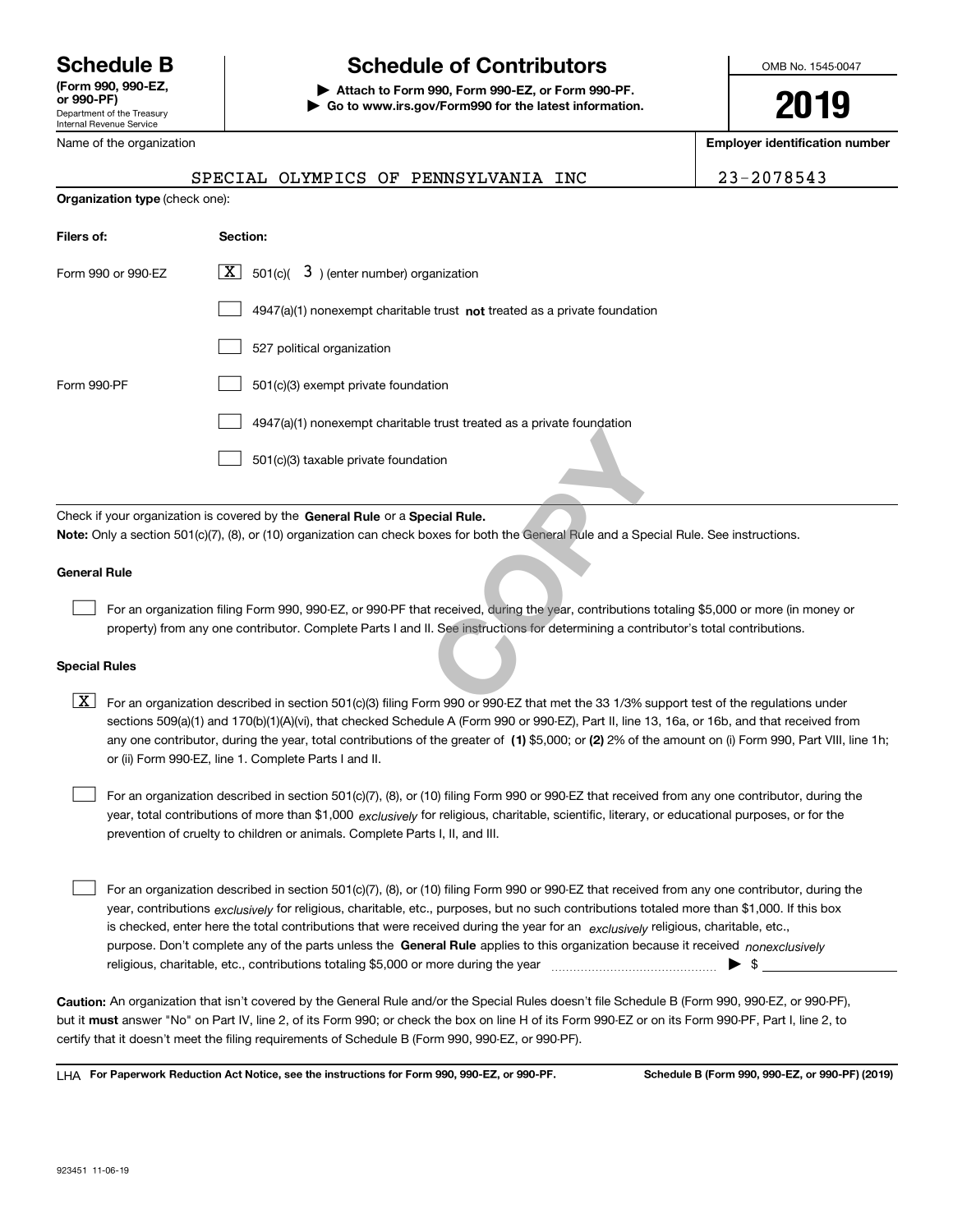| Schedule B (Form 990, 990-EZ, or 990-PF) (2019) | Page |
|-------------------------------------------------|------|
|-------------------------------------------------|------|

**Employer identification number**

## SPECIAL OLYMPICS OF PENNSYLVANIA INC 23-2078543

(schedule B (Form 990, 990-EZ, or 990-PF) (2019)<br> **23-2078543**<br> **23-2078543**<br> **23-2078543**<br> **23-2078543**<br> **23-2078543** 

| (a)                    | (b)                                                | (c)                               | (d)                                                                                                                                                         |
|------------------------|----------------------------------------------------|-----------------------------------|-------------------------------------------------------------------------------------------------------------------------------------------------------------|
| No.                    | Name, address, and ZIP + 4                         | <b>Total contributions</b>        | Type of contribution                                                                                                                                        |
| 1                      | SHEETZ, INC.<br>5700 6TH AVE<br>ALTOONA, PA 16602  | 463,871.<br>\$                    | $\boxed{\text{X}}$<br>Person<br>Payroll<br>Noncash<br>(Complete Part II for<br>noncash contributions.)                                                      |
| (a)<br>No.             | (b)<br>Name, address, and ZIP + 4                  | (c)<br><b>Total contributions</b> | (d)<br>Type of contribution                                                                                                                                 |
| 2                      | WAWA, INC.<br>260 W BALTIMORE PK<br>WAWA, PA 19063 | 307,836.<br>\$                    | $\boxed{\text{X}}$<br>Person<br>Payroll<br>Noncash<br>(Complete Part II for<br>noncash contributions.)                                                      |
| (a)<br>No.             | (b)<br>Name, address, and ZIP + 4                  | (c)<br><b>Total contributions</b> | (d)<br>Type of contribution                                                                                                                                 |
|                        |                                                    | \$                                | Person<br>Payroll<br>Noncash<br>(Complete Part II for<br>noncash contributions.)                                                                            |
| (a)<br>No.             | (b)<br>Name, address, and ZIP + 4                  | (c)<br><b>Total contributions</b> | (d)<br>Type of contribution                                                                                                                                 |
|                        |                                                    | \$                                | Person<br>Payroll<br>Noncash<br>(Complete Part II for<br>noncash contributions.)                                                                            |
| (a)<br>No.             | (b)<br>Name, address, and ZIP + 4                  | (c)<br><b>Total contributions</b> | (d)<br>Type of contribution                                                                                                                                 |
|                        |                                                    | \$                                | Person<br>Payroll<br>Noncash<br>(Complete Part II for<br>noncash contributions.)                                                                            |
| (a)                    | (b)                                                | (c)<br><b>Total contributions</b> | (d)                                                                                                                                                         |
| No.<br>923452 11-06-19 | Name, address, and ZIP + 4                         | \$                                | Type of contribution<br>Person<br>Payroll<br>Noncash<br>(Complete Part II for<br>noncash contributions.)<br>Schedule B (Form 990, 990-EZ, or 990-PF) (2019) |

24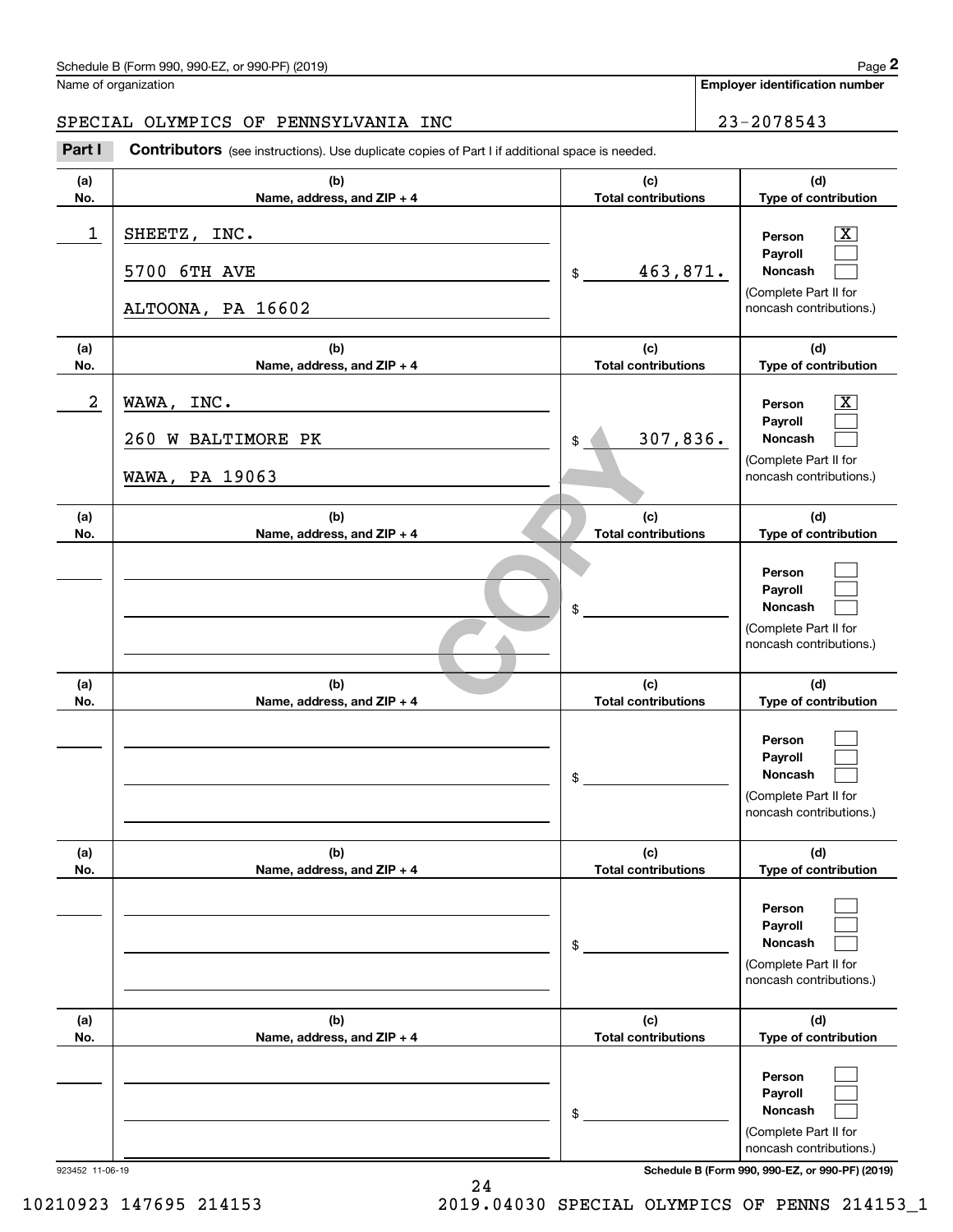Name of organization

#### **Employer identification number**

## SPECIAL OLYMPICS OF PENNSYLVANIA INC 23-2078543

(see instructions). Use duplicate copies of Part II if additional space is needed.<br> **23-2078543**<br> **23-2078543**<br> **Part II Noncash Property** (see instructions). Use duplicate copies of Part II if additional space is needed

| (a)<br>No.<br>from<br>Part I | (b)<br>Description of noncash property given | (c)<br>FMV (or estimate)<br>(See instructions.) | (d)<br>Date received                            |
|------------------------------|----------------------------------------------|-------------------------------------------------|-------------------------------------------------|
|                              |                                              | $\frac{1}{2}$                                   |                                                 |
| (a)<br>No.<br>from<br>Part I | (b)<br>Description of noncash property given | (c)<br>FMV (or estimate)<br>(See instructions.) | (d)<br>Date received                            |
|                              |                                              | $$\mathbb{S}$$                                  |                                                 |
| (a)<br>No.<br>from<br>Part I | (b)<br>Description of noncash property given | (c)<br>FMV (or estimate)<br>(See instructions.) | (d)<br>Date received                            |
|                              |                                              | \$                                              |                                                 |
| (a)<br>No.<br>from<br>Part I | (b)<br>Description of noncash property given | (c)<br>FMV (or estimate)<br>(See instructions.) | (d)<br>Date received                            |
|                              |                                              | \$                                              |                                                 |
| (a)<br>No.<br>from<br>Part I | (b)<br>Description of noncash property given | (c)<br>FMV (or estimate)<br>(See instructions.) | (d)<br>Date received                            |
|                              |                                              | \$                                              |                                                 |
| (a)<br>No.<br>from<br>Part I | (b)<br>Description of noncash property given | (c)<br>FMV (or estimate)<br>(See instructions.) | (d)<br>Date received                            |
|                              |                                              | \$                                              |                                                 |
| 923453 11-06-19              |                                              |                                                 | Schedule B (Form 990, 990-EZ, or 990-PF) (2019) |

25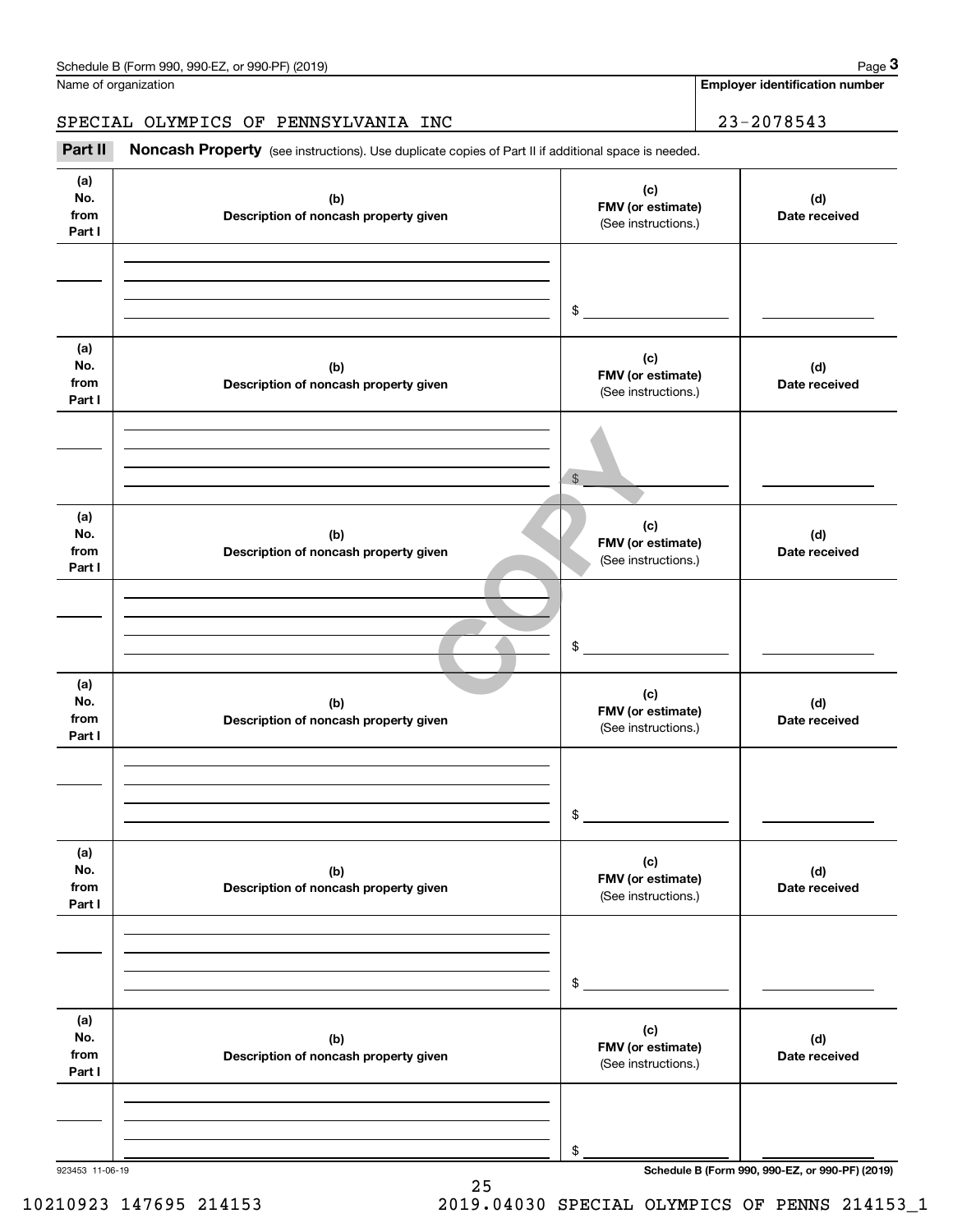| <b>Employer identification number</b><br>Name of organization<br>23-2078543<br>SPECIAL OLYMPICS OF PENNSYLVANIA INC<br>Part III<br>Exclusively religious, charitable, etc., contributions to organizations described in section 501(c)(7), (8), or (10) that total more than \$1,000 for the year<br>from any one contributor. Complete columns (a) through (e) and the following line entry. For organizations<br>completing Part III, enter the total of exclusively religious, charitable, etc., contributions of \$1,000 or less for the year. (Enter this info. once.) $\blacktriangleright$ \$<br>Use duplicate copies of Part III if additional space is needed.<br>$(a)$ No.<br>from<br>(b) Purpose of gift<br>(c) Use of gift<br>(d) Description of how gift is held<br>Part I<br>(e) Transfer of gift<br>Transferee's name, address, and ZIP + 4<br>Relationship of transferor to transferee<br>(a) No.<br>from<br>(b) Purpose of gift<br>(c) Use of gift<br>(d) Description of how gift is held<br>Part I<br>(e) Transfer of gift<br>Transferee's name, address, and ZIP + 4<br>Relationship of transferor to transferee<br>(a) No.<br>from<br>(b) Purpose of gift<br>(c) Use of gift<br>(d) Description of how gift is held<br>Part I<br>(e) Transfer of gift<br>Transferee's name, address, and ZIP + 4<br>Relationship of transferor to transferee<br>(a) No.<br>from<br>(b) Purpose of gift<br>(c) Use of gift<br>(d) Description of how gift is held<br>Part I<br>(e) Transfer of gift<br>Transferee's name, address, and ZIP + 4<br>Relationship of transferor to transferee<br>Schedule B (Form 990, 990-EZ, or 990-PF) (2019)<br>923454 11-06-19<br>26 | Schedule B (Form 990, 990-EZ, or 990-PF) (2019) |  | Page 4 |  |  |  |  |  |
|---------------------------------------------------------------------------------------------------------------------------------------------------------------------------------------------------------------------------------------------------------------------------------------------------------------------------------------------------------------------------------------------------------------------------------------------------------------------------------------------------------------------------------------------------------------------------------------------------------------------------------------------------------------------------------------------------------------------------------------------------------------------------------------------------------------------------------------------------------------------------------------------------------------------------------------------------------------------------------------------------------------------------------------------------------------------------------------------------------------------------------------------------------------------------------------------------------------------------------------------------------------------------------------------------------------------------------------------------------------------------------------------------------------------------------------------------------------------------------------------------------------------------------------------------------------------------------------------------------------------------------------------------------------------------|-------------------------------------------------|--|--------|--|--|--|--|--|
|                                                                                                                                                                                                                                                                                                                                                                                                                                                                                                                                                                                                                                                                                                                                                                                                                                                                                                                                                                                                                                                                                                                                                                                                                                                                                                                                                                                                                                                                                                                                                                                                                                                                           |                                                 |  |        |  |  |  |  |  |
|                                                                                                                                                                                                                                                                                                                                                                                                                                                                                                                                                                                                                                                                                                                                                                                                                                                                                                                                                                                                                                                                                                                                                                                                                                                                                                                                                                                                                                                                                                                                                                                                                                                                           |                                                 |  |        |  |  |  |  |  |
|                                                                                                                                                                                                                                                                                                                                                                                                                                                                                                                                                                                                                                                                                                                                                                                                                                                                                                                                                                                                                                                                                                                                                                                                                                                                                                                                                                                                                                                                                                                                                                                                                                                                           |                                                 |  |        |  |  |  |  |  |
|                                                                                                                                                                                                                                                                                                                                                                                                                                                                                                                                                                                                                                                                                                                                                                                                                                                                                                                                                                                                                                                                                                                                                                                                                                                                                                                                                                                                                                                                                                                                                                                                                                                                           |                                                 |  |        |  |  |  |  |  |
|                                                                                                                                                                                                                                                                                                                                                                                                                                                                                                                                                                                                                                                                                                                                                                                                                                                                                                                                                                                                                                                                                                                                                                                                                                                                                                                                                                                                                                                                                                                                                                                                                                                                           |                                                 |  |        |  |  |  |  |  |
|                                                                                                                                                                                                                                                                                                                                                                                                                                                                                                                                                                                                                                                                                                                                                                                                                                                                                                                                                                                                                                                                                                                                                                                                                                                                                                                                                                                                                                                                                                                                                                                                                                                                           |                                                 |  |        |  |  |  |  |  |
|                                                                                                                                                                                                                                                                                                                                                                                                                                                                                                                                                                                                                                                                                                                                                                                                                                                                                                                                                                                                                                                                                                                                                                                                                                                                                                                                                                                                                                                                                                                                                                                                                                                                           |                                                 |  |        |  |  |  |  |  |
|                                                                                                                                                                                                                                                                                                                                                                                                                                                                                                                                                                                                                                                                                                                                                                                                                                                                                                                                                                                                                                                                                                                                                                                                                                                                                                                                                                                                                                                                                                                                                                                                                                                                           |                                                 |  |        |  |  |  |  |  |
|                                                                                                                                                                                                                                                                                                                                                                                                                                                                                                                                                                                                                                                                                                                                                                                                                                                                                                                                                                                                                                                                                                                                                                                                                                                                                                                                                                                                                                                                                                                                                                                                                                                                           |                                                 |  |        |  |  |  |  |  |
|                                                                                                                                                                                                                                                                                                                                                                                                                                                                                                                                                                                                                                                                                                                                                                                                                                                                                                                                                                                                                                                                                                                                                                                                                                                                                                                                                                                                                                                                                                                                                                                                                                                                           |                                                 |  |        |  |  |  |  |  |
|                                                                                                                                                                                                                                                                                                                                                                                                                                                                                                                                                                                                                                                                                                                                                                                                                                                                                                                                                                                                                                                                                                                                                                                                                                                                                                                                                                                                                                                                                                                                                                                                                                                                           |                                                 |  |        |  |  |  |  |  |
|                                                                                                                                                                                                                                                                                                                                                                                                                                                                                                                                                                                                                                                                                                                                                                                                                                                                                                                                                                                                                                                                                                                                                                                                                                                                                                                                                                                                                                                                                                                                                                                                                                                                           |                                                 |  |        |  |  |  |  |  |
|                                                                                                                                                                                                                                                                                                                                                                                                                                                                                                                                                                                                                                                                                                                                                                                                                                                                                                                                                                                                                                                                                                                                                                                                                                                                                                                                                                                                                                                                                                                                                                                                                                                                           |                                                 |  |        |  |  |  |  |  |
|                                                                                                                                                                                                                                                                                                                                                                                                                                                                                                                                                                                                                                                                                                                                                                                                                                                                                                                                                                                                                                                                                                                                                                                                                                                                                                                                                                                                                                                                                                                                                                                                                                                                           |                                                 |  |        |  |  |  |  |  |
|                                                                                                                                                                                                                                                                                                                                                                                                                                                                                                                                                                                                                                                                                                                                                                                                                                                                                                                                                                                                                                                                                                                                                                                                                                                                                                                                                                                                                                                                                                                                                                                                                                                                           |                                                 |  |        |  |  |  |  |  |
|                                                                                                                                                                                                                                                                                                                                                                                                                                                                                                                                                                                                                                                                                                                                                                                                                                                                                                                                                                                                                                                                                                                                                                                                                                                                                                                                                                                                                                                                                                                                                                                                                                                                           |                                                 |  |        |  |  |  |  |  |
|                                                                                                                                                                                                                                                                                                                                                                                                                                                                                                                                                                                                                                                                                                                                                                                                                                                                                                                                                                                                                                                                                                                                                                                                                                                                                                                                                                                                                                                                                                                                                                                                                                                                           |                                                 |  |        |  |  |  |  |  |
|                                                                                                                                                                                                                                                                                                                                                                                                                                                                                                                                                                                                                                                                                                                                                                                                                                                                                                                                                                                                                                                                                                                                                                                                                                                                                                                                                                                                                                                                                                                                                                                                                                                                           |                                                 |  |        |  |  |  |  |  |
|                                                                                                                                                                                                                                                                                                                                                                                                                                                                                                                                                                                                                                                                                                                                                                                                                                                                                                                                                                                                                                                                                                                                                                                                                                                                                                                                                                                                                                                                                                                                                                                                                                                                           |                                                 |  |        |  |  |  |  |  |
|                                                                                                                                                                                                                                                                                                                                                                                                                                                                                                                                                                                                                                                                                                                                                                                                                                                                                                                                                                                                                                                                                                                                                                                                                                                                                                                                                                                                                                                                                                                                                                                                                                                                           |                                                 |  |        |  |  |  |  |  |
|                                                                                                                                                                                                                                                                                                                                                                                                                                                                                                                                                                                                                                                                                                                                                                                                                                                                                                                                                                                                                                                                                                                                                                                                                                                                                                                                                                                                                                                                                                                                                                                                                                                                           |                                                 |  |        |  |  |  |  |  |
|                                                                                                                                                                                                                                                                                                                                                                                                                                                                                                                                                                                                                                                                                                                                                                                                                                                                                                                                                                                                                                                                                                                                                                                                                                                                                                                                                                                                                                                                                                                                                                                                                                                                           |                                                 |  |        |  |  |  |  |  |
|                                                                                                                                                                                                                                                                                                                                                                                                                                                                                                                                                                                                                                                                                                                                                                                                                                                                                                                                                                                                                                                                                                                                                                                                                                                                                                                                                                                                                                                                                                                                                                                                                                                                           |                                                 |  |        |  |  |  |  |  |
|                                                                                                                                                                                                                                                                                                                                                                                                                                                                                                                                                                                                                                                                                                                                                                                                                                                                                                                                                                                                                                                                                                                                                                                                                                                                                                                                                                                                                                                                                                                                                                                                                                                                           |                                                 |  |        |  |  |  |  |  |
|                                                                                                                                                                                                                                                                                                                                                                                                                                                                                                                                                                                                                                                                                                                                                                                                                                                                                                                                                                                                                                                                                                                                                                                                                                                                                                                                                                                                                                                                                                                                                                                                                                                                           |                                                 |  |        |  |  |  |  |  |
|                                                                                                                                                                                                                                                                                                                                                                                                                                                                                                                                                                                                                                                                                                                                                                                                                                                                                                                                                                                                                                                                                                                                                                                                                                                                                                                                                                                                                                                                                                                                                                                                                                                                           |                                                 |  |        |  |  |  |  |  |
|                                                                                                                                                                                                                                                                                                                                                                                                                                                                                                                                                                                                                                                                                                                                                                                                                                                                                                                                                                                                                                                                                                                                                                                                                                                                                                                                                                                                                                                                                                                                                                                                                                                                           |                                                 |  |        |  |  |  |  |  |
|                                                                                                                                                                                                                                                                                                                                                                                                                                                                                                                                                                                                                                                                                                                                                                                                                                                                                                                                                                                                                                                                                                                                                                                                                                                                                                                                                                                                                                                                                                                                                                                                                                                                           |                                                 |  |        |  |  |  |  |  |
|                                                                                                                                                                                                                                                                                                                                                                                                                                                                                                                                                                                                                                                                                                                                                                                                                                                                                                                                                                                                                                                                                                                                                                                                                                                                                                                                                                                                                                                                                                                                                                                                                                                                           |                                                 |  |        |  |  |  |  |  |
|                                                                                                                                                                                                                                                                                                                                                                                                                                                                                                                                                                                                                                                                                                                                                                                                                                                                                                                                                                                                                                                                                                                                                                                                                                                                                                                                                                                                                                                                                                                                                                                                                                                                           |                                                 |  |        |  |  |  |  |  |
|                                                                                                                                                                                                                                                                                                                                                                                                                                                                                                                                                                                                                                                                                                                                                                                                                                                                                                                                                                                                                                                                                                                                                                                                                                                                                                                                                                                                                                                                                                                                                                                                                                                                           |                                                 |  |        |  |  |  |  |  |
|                                                                                                                                                                                                                                                                                                                                                                                                                                                                                                                                                                                                                                                                                                                                                                                                                                                                                                                                                                                                                                                                                                                                                                                                                                                                                                                                                                                                                                                                                                                                                                                                                                                                           |                                                 |  |        |  |  |  |  |  |
|                                                                                                                                                                                                                                                                                                                                                                                                                                                                                                                                                                                                                                                                                                                                                                                                                                                                                                                                                                                                                                                                                                                                                                                                                                                                                                                                                                                                                                                                                                                                                                                                                                                                           |                                                 |  |        |  |  |  |  |  |
|                                                                                                                                                                                                                                                                                                                                                                                                                                                                                                                                                                                                                                                                                                                                                                                                                                                                                                                                                                                                                                                                                                                                                                                                                                                                                                                                                                                                                                                                                                                                                                                                                                                                           |                                                 |  |        |  |  |  |  |  |
|                                                                                                                                                                                                                                                                                                                                                                                                                                                                                                                                                                                                                                                                                                                                                                                                                                                                                                                                                                                                                                                                                                                                                                                                                                                                                                                                                                                                                                                                                                                                                                                                                                                                           |                                                 |  |        |  |  |  |  |  |
|                                                                                                                                                                                                                                                                                                                                                                                                                                                                                                                                                                                                                                                                                                                                                                                                                                                                                                                                                                                                                                                                                                                                                                                                                                                                                                                                                                                                                                                                                                                                                                                                                                                                           |                                                 |  |        |  |  |  |  |  |
|                                                                                                                                                                                                                                                                                                                                                                                                                                                                                                                                                                                                                                                                                                                                                                                                                                                                                                                                                                                                                                                                                                                                                                                                                                                                                                                                                                                                                                                                                                                                                                                                                                                                           |                                                 |  |        |  |  |  |  |  |
|                                                                                                                                                                                                                                                                                                                                                                                                                                                                                                                                                                                                                                                                                                                                                                                                                                                                                                                                                                                                                                                                                                                                                                                                                                                                                                                                                                                                                                                                                                                                                                                                                                                                           |                                                 |  |        |  |  |  |  |  |
|                                                                                                                                                                                                                                                                                                                                                                                                                                                                                                                                                                                                                                                                                                                                                                                                                                                                                                                                                                                                                                                                                                                                                                                                                                                                                                                                                                                                                                                                                                                                                                                                                                                                           |                                                 |  |        |  |  |  |  |  |
|                                                                                                                                                                                                                                                                                                                                                                                                                                                                                                                                                                                                                                                                                                                                                                                                                                                                                                                                                                                                                                                                                                                                                                                                                                                                                                                                                                                                                                                                                                                                                                                                                                                                           |                                                 |  |        |  |  |  |  |  |
|                                                                                                                                                                                                                                                                                                                                                                                                                                                                                                                                                                                                                                                                                                                                                                                                                                                                                                                                                                                                                                                                                                                                                                                                                                                                                                                                                                                                                                                                                                                                                                                                                                                                           |                                                 |  |        |  |  |  |  |  |
|                                                                                                                                                                                                                                                                                                                                                                                                                                                                                                                                                                                                                                                                                                                                                                                                                                                                                                                                                                                                                                                                                                                                                                                                                                                                                                                                                                                                                                                                                                                                                                                                                                                                           |                                                 |  |        |  |  |  |  |  |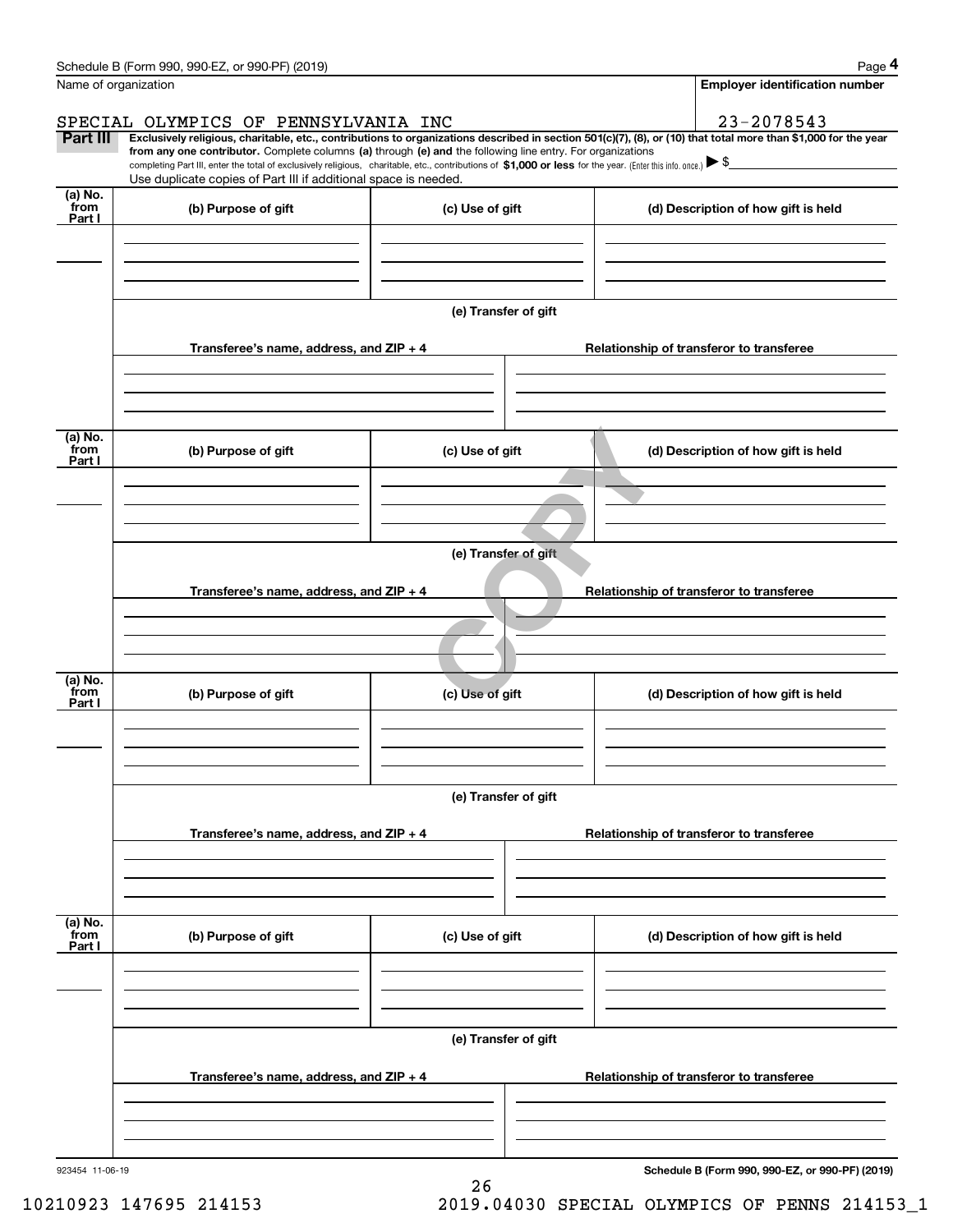| <b>SCHEDULE C</b>                                                                                                                                              | <b>Political Campaign and Lobbying Activities</b> | OMB No. 1545-0047                                                                                                                                                                                                                                                                                                                                                                                                                                                                                                                                                                                                                                                                                                                                                                                                                                                                                                                                                                                                                                                                                                                                                                                                                              |           |                                                                             |                                                                                                                                                             |
|----------------------------------------------------------------------------------------------------------------------------------------------------------------|---------------------------------------------------|------------------------------------------------------------------------------------------------------------------------------------------------------------------------------------------------------------------------------------------------------------------------------------------------------------------------------------------------------------------------------------------------------------------------------------------------------------------------------------------------------------------------------------------------------------------------------------------------------------------------------------------------------------------------------------------------------------------------------------------------------------------------------------------------------------------------------------------------------------------------------------------------------------------------------------------------------------------------------------------------------------------------------------------------------------------------------------------------------------------------------------------------------------------------------------------------------------------------------------------------|-----------|-----------------------------------------------------------------------------|-------------------------------------------------------------------------------------------------------------------------------------------------------------|
| (Form 990 or 990-EZ)                                                                                                                                           |                                                   | For Organizations Exempt From Income Tax Under section 501(c) and section 527                                                                                                                                                                                                                                                                                                                                                                                                                                                                                                                                                                                                                                                                                                                                                                                                                                                                                                                                                                                                                                                                                                                                                                  | 2019      |                                                                             |                                                                                                                                                             |
|                                                                                                                                                                |                                                   | Complete if the organization is described below. Attach to Form 990 or Form 990-EZ.                                                                                                                                                                                                                                                                                                                                                                                                                                                                                                                                                                                                                                                                                                                                                                                                                                                                                                                                                                                                                                                                                                                                                            |           |                                                                             |                                                                                                                                                             |
| Department of the Treasury                                                                                                                                     |                                                   |                                                                                                                                                                                                                                                                                                                                                                                                                                                                                                                                                                                                                                                                                                                                                                                                                                                                                                                                                                                                                                                                                                                                                                                                                                                |           |                                                                             | <b>Open to Public</b>                                                                                                                                       |
| Internal Revenue Service<br>• Section 527 organizations: Complete Part I-A only.<br>Tax) (see separate instructions), then<br>Name of organization<br>Part I-A |                                                   | Go to www.irs.gov/Form990 for instructions and the latest information.<br>If the organization answered "Yes," on Form 990, Part IV, line 3, or Form 990-EZ, Part V, line 46 (Political Campaign Activities), then<br>• Section 501(c)(3) organizations: Complete Parts I-A and B. Do not complete Part I-C.<br>● Section 501(c) (other than section 501(c)(3)) organizations: Complete Parts I-A and C below. Do not complete Part I-B.<br>If the organization answered "Yes," on Form 990, Part IV, line 4, or Form 990-EZ, Part VI, line 47 (Lobbying Activities), then<br>• Section 501(c)(3) organizations that have filed Form 5768 (election under section 501(h)): Complete Part II-A. Do not complete Part II-B.<br>• Section 501(c)(3) organizations that have NOT filed Form 5768 (election under section 501(h)): Complete Part II-B. Do not complete Part II-A.<br>If the organization answered "Yes," on Form 990, Part IV, line 5 (Proxy Tax) (see separate instructions) or Form 990-EZ, Part V, line 35c (Proxy<br>• Section 501(c)(4), (5), or (6) organizations: Complete Part III.<br>SPECIAL OLYMPICS OF PENNSYLVANIA INC<br>Complete if the organization is exempt under section 501(c) or is a section 527 organization. |           |                                                                             | Inspection<br><b>Employer identification number</b><br>23-2078543                                                                                           |
| Political campaign activity expenditures<br>2<br>з                                                                                                             |                                                   | 1 Provide a description of the organization's direct and indirect political campaign activities in Part IV.                                                                                                                                                                                                                                                                                                                                                                                                                                                                                                                                                                                                                                                                                                                                                                                                                                                                                                                                                                                                                                                                                                                                    |           | $\blacktriangleright$ \$                                                    |                                                                                                                                                             |
|                                                                                                                                                                |                                                   |                                                                                                                                                                                                                                                                                                                                                                                                                                                                                                                                                                                                                                                                                                                                                                                                                                                                                                                                                                                                                                                                                                                                                                                                                                                |           |                                                                             |                                                                                                                                                             |
| Part I-B                                                                                                                                                       |                                                   | Complete if the organization is exempt under section 501(c)(3).                                                                                                                                                                                                                                                                                                                                                                                                                                                                                                                                                                                                                                                                                                                                                                                                                                                                                                                                                                                                                                                                                                                                                                                |           |                                                                             |                                                                                                                                                             |
| 1.                                                                                                                                                             |                                                   | Enter the amount of any excise tax incurred by the organization under section 4955                                                                                                                                                                                                                                                                                                                                                                                                                                                                                                                                                                                                                                                                                                                                                                                                                                                                                                                                                                                                                                                                                                                                                             |           |                                                                             |                                                                                                                                                             |
| 2                                                                                                                                                              |                                                   |                                                                                                                                                                                                                                                                                                                                                                                                                                                                                                                                                                                                                                                                                                                                                                                                                                                                                                                                                                                                                                                                                                                                                                                                                                                |           |                                                                             |                                                                                                                                                             |
| З                                                                                                                                                              |                                                   |                                                                                                                                                                                                                                                                                                                                                                                                                                                                                                                                                                                                                                                                                                                                                                                                                                                                                                                                                                                                                                                                                                                                                                                                                                                |           |                                                                             | Yes<br>No                                                                                                                                                   |
|                                                                                                                                                                |                                                   |                                                                                                                                                                                                                                                                                                                                                                                                                                                                                                                                                                                                                                                                                                                                                                                                                                                                                                                                                                                                                                                                                                                                                                                                                                                |           |                                                                             | <b>Yes</b><br>No                                                                                                                                            |
| <b>b</b> If "Yes," describe in Part IV.<br>Part I-C                                                                                                            |                                                   | Complete if the organization is exempt under section 501(c), except section 501(c)(3).                                                                                                                                                                                                                                                                                                                                                                                                                                                                                                                                                                                                                                                                                                                                                                                                                                                                                                                                                                                                                                                                                                                                                         |           |                                                                             |                                                                                                                                                             |
|                                                                                                                                                                |                                                   |                                                                                                                                                                                                                                                                                                                                                                                                                                                                                                                                                                                                                                                                                                                                                                                                                                                                                                                                                                                                                                                                                                                                                                                                                                                |           |                                                                             |                                                                                                                                                             |
|                                                                                                                                                                |                                                   | 1 Enter the amount directly expended by the filing organization for section 527 exempt function activities                                                                                                                                                                                                                                                                                                                                                                                                                                                                                                                                                                                                                                                                                                                                                                                                                                                                                                                                                                                                                                                                                                                                     |           | $\blacktriangleright$ \$                                                    |                                                                                                                                                             |
| 2                                                                                                                                                              |                                                   | Enter the amount of the filing organization's funds contributed to other organizations for section 527                                                                                                                                                                                                                                                                                                                                                                                                                                                                                                                                                                                                                                                                                                                                                                                                                                                                                                                                                                                                                                                                                                                                         |           |                                                                             |                                                                                                                                                             |
| exempt function activities<br>З.                                                                                                                               |                                                   | Total exempt function expenditures. Add lines 1 and 2. Enter here and on Form 1120-POL,                                                                                                                                                                                                                                                                                                                                                                                                                                                                                                                                                                                                                                                                                                                                                                                                                                                                                                                                                                                                                                                                                                                                                        |           | $\blacktriangleright$ \$                                                    |                                                                                                                                                             |
| line 17b                                                                                                                                                       |                                                   |                                                                                                                                                                                                                                                                                                                                                                                                                                                                                                                                                                                                                                                                                                                                                                                                                                                                                                                                                                                                                                                                                                                                                                                                                                                |           | $\blacktriangleright$ \$                                                    |                                                                                                                                                             |
|                                                                                                                                                                |                                                   |                                                                                                                                                                                                                                                                                                                                                                                                                                                                                                                                                                                                                                                                                                                                                                                                                                                                                                                                                                                                                                                                                                                                                                                                                                                |           |                                                                             | Yes<br><b>No</b>                                                                                                                                            |
|                                                                                                                                                                |                                                   | Enter the names, addresses and employer identification number (EIN) of all section 527 political organizations to which the filing organization                                                                                                                                                                                                                                                                                                                                                                                                                                                                                                                                                                                                                                                                                                                                                                                                                                                                                                                                                                                                                                                                                                |           |                                                                             |                                                                                                                                                             |
|                                                                                                                                                                |                                                   | made payments. For each organization listed, enter the amount paid from the filing organization's funds. Also enter the amount of political                                                                                                                                                                                                                                                                                                                                                                                                                                                                                                                                                                                                                                                                                                                                                                                                                                                                                                                                                                                                                                                                                                    |           |                                                                             |                                                                                                                                                             |
|                                                                                                                                                                |                                                   | contributions received that were promptly and directly delivered to a separate political organization, such as a separate segregated fund or a                                                                                                                                                                                                                                                                                                                                                                                                                                                                                                                                                                                                                                                                                                                                                                                                                                                                                                                                                                                                                                                                                                 |           |                                                                             |                                                                                                                                                             |
|                                                                                                                                                                |                                                   | political action committee (PAC). If additional space is needed, provide information in Part IV.                                                                                                                                                                                                                                                                                                                                                                                                                                                                                                                                                                                                                                                                                                                                                                                                                                                                                                                                                                                                                                                                                                                                               |           |                                                                             |                                                                                                                                                             |
| (a) Name                                                                                                                                                       |                                                   | (b) Address                                                                                                                                                                                                                                                                                                                                                                                                                                                                                                                                                                                                                                                                                                                                                                                                                                                                                                                                                                                                                                                                                                                                                                                                                                    | $(c)$ EIN | (d) Amount paid from<br>filing organization's<br>funds. If none, enter -0-. | (e) Amount of political<br>contributions received and<br>promptly and directly<br>delivered to a separate<br>political organization.<br>If none, enter -0-. |
|                                                                                                                                                                |                                                   |                                                                                                                                                                                                                                                                                                                                                                                                                                                                                                                                                                                                                                                                                                                                                                                                                                                                                                                                                                                                                                                                                                                                                                                                                                                |           |                                                                             |                                                                                                                                                             |
|                                                                                                                                                                |                                                   |                                                                                                                                                                                                                                                                                                                                                                                                                                                                                                                                                                                                                                                                                                                                                                                                                                                                                                                                                                                                                                                                                                                                                                                                                                                |           |                                                                             |                                                                                                                                                             |
|                                                                                                                                                                |                                                   |                                                                                                                                                                                                                                                                                                                                                                                                                                                                                                                                                                                                                                                                                                                                                                                                                                                                                                                                                                                                                                                                                                                                                                                                                                                |           |                                                                             |                                                                                                                                                             |
|                                                                                                                                                                |                                                   |                                                                                                                                                                                                                                                                                                                                                                                                                                                                                                                                                                                                                                                                                                                                                                                                                                                                                                                                                                                                                                                                                                                                                                                                                                                |           |                                                                             |                                                                                                                                                             |
|                                                                                                                                                                |                                                   |                                                                                                                                                                                                                                                                                                                                                                                                                                                                                                                                                                                                                                                                                                                                                                                                                                                                                                                                                                                                                                                                                                                                                                                                                                                |           |                                                                             |                                                                                                                                                             |
|                                                                                                                                                                |                                                   |                                                                                                                                                                                                                                                                                                                                                                                                                                                                                                                                                                                                                                                                                                                                                                                                                                                                                                                                                                                                                                                                                                                                                                                                                                                |           |                                                                             |                                                                                                                                                             |
|                                                                                                                                                                |                                                   |                                                                                                                                                                                                                                                                                                                                                                                                                                                                                                                                                                                                                                                                                                                                                                                                                                                                                                                                                                                                                                                                                                                                                                                                                                                |           |                                                                             |                                                                                                                                                             |
|                                                                                                                                                                |                                                   |                                                                                                                                                                                                                                                                                                                                                                                                                                                                                                                                                                                                                                                                                                                                                                                                                                                                                                                                                                                                                                                                                                                                                                                                                                                |           |                                                                             |                                                                                                                                                             |
|                                                                                                                                                                |                                                   |                                                                                                                                                                                                                                                                                                                                                                                                                                                                                                                                                                                                                                                                                                                                                                                                                                                                                                                                                                                                                                                                                                                                                                                                                                                |           |                                                                             |                                                                                                                                                             |
|                                                                                                                                                                |                                                   |                                                                                                                                                                                                                                                                                                                                                                                                                                                                                                                                                                                                                                                                                                                                                                                                                                                                                                                                                                                                                                                                                                                                                                                                                                                |           |                                                                             |                                                                                                                                                             |
|                                                                                                                                                                |                                                   | For Deparwork Reduction Act Notice, see the Instructions for Form 000 or 000-F7                                                                                                                                                                                                                                                                                                                                                                                                                                                                                                                                                                                                                                                                                                                                                                                                                                                                                                                                                                                                                                                                                                                                                                |           |                                                                             | Schodule C (Form 990 or 990-F7) 2019                                                                                                                        |

**For Paperwork Reduction Act Notice, see the Instructions for Form 990 or 990-EZ. Schedule C (Form 990 or 990-EZ) 2019** LHA

932041 11-26-19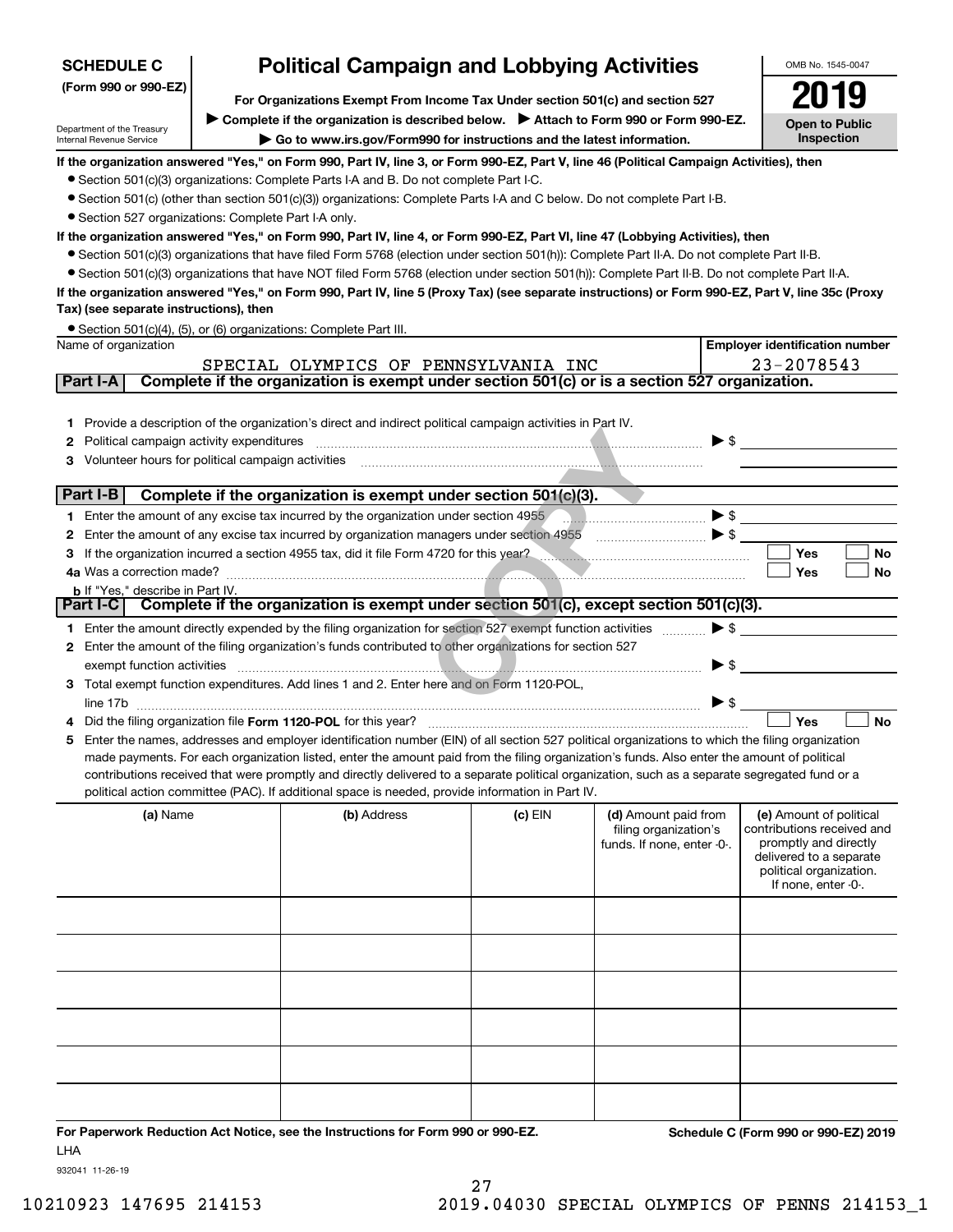| Schedule C (Form 990 or 990-EZ) 2019 SPECIAL OLYMPICS OF PENNSYLVANIA INC<br>Complete if the organization is exempt under section 501(c)(3) and filed Form 5768 (election under<br>Part II-A |                                                                                                 |                                                                                                                                   |            |                                        | 23-2078543 Page 2              |
|----------------------------------------------------------------------------------------------------------------------------------------------------------------------------------------------|-------------------------------------------------------------------------------------------------|-----------------------------------------------------------------------------------------------------------------------------------|------------|----------------------------------------|--------------------------------|
| section 501(h)).                                                                                                                                                                             |                                                                                                 |                                                                                                                                   |            |                                        |                                |
| A Check $\blacktriangleright$                                                                                                                                                                |                                                                                                 | if the filing organization belongs to an affiliated group (and list in Part IV each affiliated group member's name, address, EIN, |            |                                        |                                |
| expenses, and share of excess lobbying expenditures).                                                                                                                                        |                                                                                                 |                                                                                                                                   |            |                                        |                                |
| <b>B</b> Check $\blacktriangleright$                                                                                                                                                         |                                                                                                 | if the filing organization checked box A and "limited control" provisions apply.                                                  |            |                                        |                                |
|                                                                                                                                                                                              | <b>Limits on Lobbying Expenditures</b>                                                          | (The term "expenditures" means amounts paid or incurred.)                                                                         |            | (a) Filing<br>organization's<br>totals | (b) Affiliated group<br>totals |
| 1a Total lobbying expenditures to influence public opinion (grassroots lobbying)                                                                                                             |                                                                                                 |                                                                                                                                   |            |                                        |                                |
| <b>b</b> Total lobbying expenditures to influence a legislative body (direct lobbying)                                                                                                       |                                                                                                 |                                                                                                                                   |            |                                        |                                |
|                                                                                                                                                                                              |                                                                                                 |                                                                                                                                   |            |                                        |                                |
| Other exempt purpose expenditures<br>a                                                                                                                                                       |                                                                                                 |                                                                                                                                   |            |                                        |                                |
| е                                                                                                                                                                                            |                                                                                                 |                                                                                                                                   |            |                                        |                                |
| f Lobbying nontaxable amount. Enter the amount from the following table in both columns.                                                                                                     |                                                                                                 |                                                                                                                                   |            |                                        |                                |
| If the amount on line 1e, column $(a)$ or $(b)$ is:                                                                                                                                          |                                                                                                 | The lobbying nontaxable amount is:                                                                                                |            |                                        |                                |
| Not over \$500,000                                                                                                                                                                           |                                                                                                 | 20% of the amount on line 1e.                                                                                                     |            |                                        |                                |
| Over \$500,000 but not over \$1,000,000                                                                                                                                                      |                                                                                                 | \$100,000 plus 15% of the excess over \$500,000.                                                                                  |            |                                        |                                |
|                                                                                                                                                                                              | Over \$1,000,000 but not over \$1,500,000<br>\$175,000 plus 10% of the excess over \$1,000,000. |                                                                                                                                   |            |                                        |                                |
| Over \$1,500,000 but not over \$17,000,000<br>\$225,000 plus 5% of the excess over \$1,500,000.                                                                                              |                                                                                                 |                                                                                                                                   |            |                                        |                                |
| Over \$17,000,000                                                                                                                                                                            | \$1,000,000.                                                                                    |                                                                                                                                   |            |                                        |                                |
|                                                                                                                                                                                              |                                                                                                 |                                                                                                                                   |            |                                        |                                |
| g Grassroots nontaxable amount (enter 25% of line 1f)                                                                                                                                        |                                                                                                 |                                                                                                                                   |            |                                        |                                |
| h Subtract line 1g from line 1a. If zero or less, enter -0-                                                                                                                                  |                                                                                                 |                                                                                                                                   |            |                                        |                                |
| i Subtract line 1f from line 1c. If zero or less, enter 0                                                                                                                                    |                                                                                                 |                                                                                                                                   |            |                                        |                                |
| If there is an amount other than zero on either line 1h or line 1i, did the organization file Form 4720                                                                                      |                                                                                                 |                                                                                                                                   |            |                                        |                                |
| reporting section 4911 tax for this year?                                                                                                                                                    |                                                                                                 |                                                                                                                                   |            |                                        | Yes<br>No                      |
| (Some organizations that made a section 501(h) election do not have to complete all of the five columns below.                                                                               |                                                                                                 | 4-Year Averaging Period Under Section 501(h)<br>See the separate instructions for lines 2a through 2f.)                           |            |                                        |                                |
|                                                                                                                                                                                              |                                                                                                 | Lobbying Expenditures During 4-Year Averaging Period                                                                              |            |                                        |                                |
| Calendar year<br>(or fiscal year beginning in)                                                                                                                                               | (a) 2016                                                                                        | (b) 2017                                                                                                                          | $(c)$ 2018 | $(d)$ 2019                             | (e) Total                      |
| 2a Lobbying nontaxable amount                                                                                                                                                                |                                                                                                 |                                                                                                                                   |            |                                        |                                |
| <b>b</b> Lobbying ceiling amount<br>(150% of line 2a, column(e))                                                                                                                             |                                                                                                 |                                                                                                                                   |            |                                        |                                |
| c Total lobbying expenditures                                                                                                                                                                |                                                                                                 |                                                                                                                                   |            |                                        |                                |
| d Grassroots nontaxable amount                                                                                                                                                               |                                                                                                 |                                                                                                                                   |            |                                        |                                |
| e Grassroots ceiling amount                                                                                                                                                                  |                                                                                                 |                                                                                                                                   |            |                                        |                                |
| (150% of line 2d, column (e))                                                                                                                                                                |                                                                                                 |                                                                                                                                   |            |                                        |                                |
| f Grassroots lobbying expenditures                                                                                                                                                           |                                                                                                 |                                                                                                                                   |            |                                        |                                |

**Schedule C (Form 990 or 990-EZ) 2019**

932042 11-26-19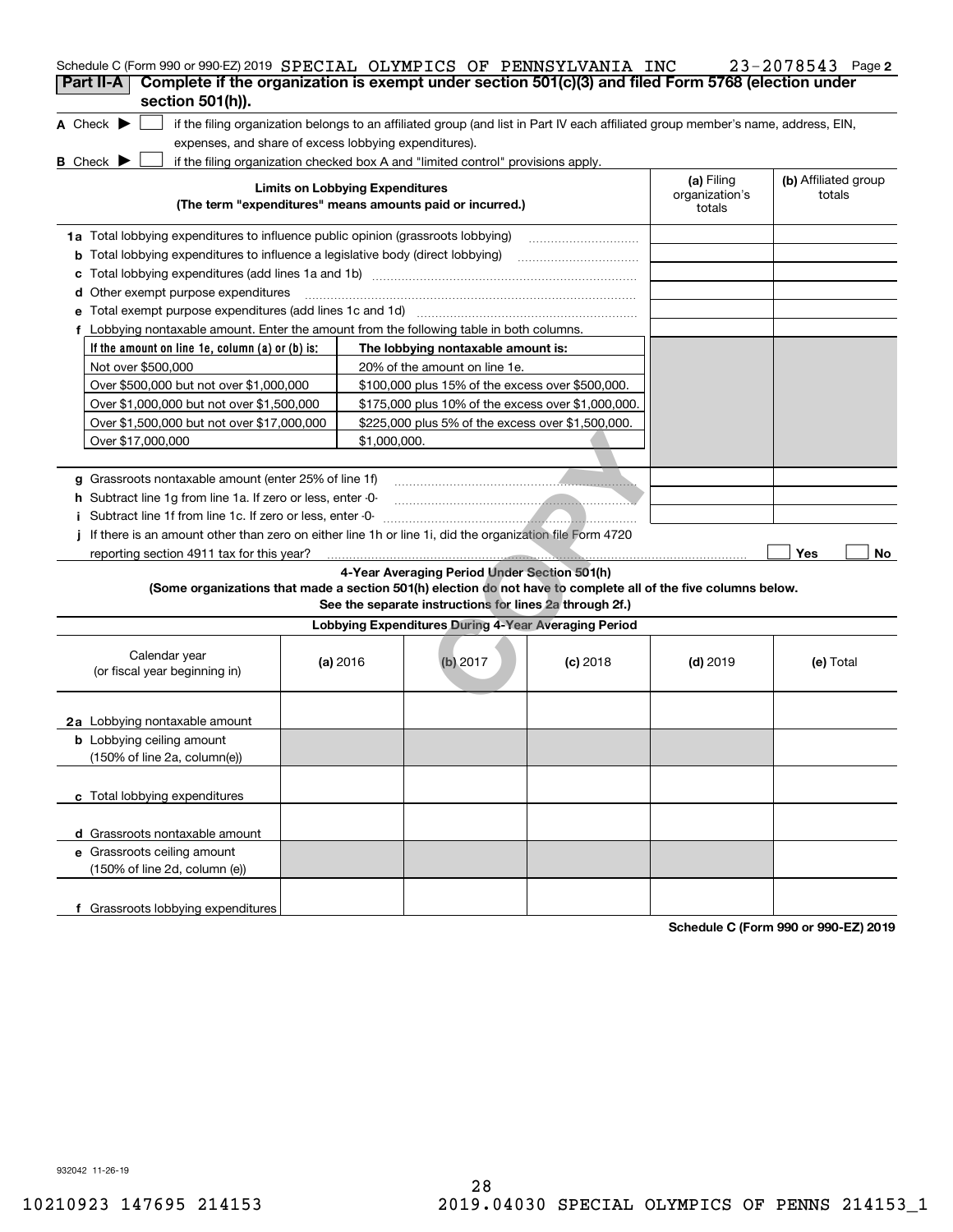#### **3** Schedule C (Form 990 or 990-EZ) 2019 Page SPECIAL OLYMPICS OF PENNSYLVANIA INC 23-2078543 **Part II-B Complete if the organization is exempt under section 501(c)(3) and has NOT filed Form 5768 (election under section 501(h)).**

| For each "Yes" response on lines 1a through 1i below, provide in Part IV a detailed description                                                                                                                            |     | (a)          | (b)    |         |
|----------------------------------------------------------------------------------------------------------------------------------------------------------------------------------------------------------------------------|-----|--------------|--------|---------|
| of the lobbying activity.                                                                                                                                                                                                  | Yes | No           | Amount |         |
| During the year, did the filing organization attempt to influence foreign, national, state, or<br>1                                                                                                                        |     |              |        |         |
| local legislation, including any attempt to influence public opinion on a legislative matter                                                                                                                               |     |              |        |         |
| or referendum, through the use of:                                                                                                                                                                                         |     |              |        |         |
|                                                                                                                                                                                                                            |     | х            |        |         |
| <b>b</b> Paid staff or management (include compensation in expenses reported on lines 1c through 1i)?<br>$\sim$                                                                                                            |     | X            |        |         |
|                                                                                                                                                                                                                            |     | X            |        |         |
|                                                                                                                                                                                                                            |     | X            |        |         |
| e Publications, or published or broadcast statements?                                                                                                                                                                      |     | X            |        |         |
| f Grants to other organizations for lobbying purposes?                                                                                                                                                                     |     | X<br>X       |        |         |
| Direct contact with legislators, their staffs, government officials, or a legislative body?<br>g<br>$\overline{\phantom{a}}$                                                                                               |     | $\mathbf X$  |        |         |
| h Rallies, demonstrations, seminars, conventions, speeches, lectures, or any similar means?                                                                                                                                | X   |              |        | 60,000. |
| <i>i</i> Other activities?                                                                                                                                                                                                 |     |              |        | 60,000. |
| 2a Did the activities in line 1 cause the organization to be not described in section 501(c)(3)?                                                                                                                           |     | X            |        |         |
|                                                                                                                                                                                                                            |     |              |        |         |
| c If "Yes," enter the amount of any tax incurred by organization managers under section 4912                                                                                                                               |     |              |        |         |
| d If the filing organization incurred a section 4912 tax, did it file Form 4720 for this year?                                                                                                                             |     |              |        |         |
| Complete if the organization is exempt under section $501(c)(4)$ , section $501(c)(5)$ , or section<br> Part III-A                                                                                                         |     |              |        |         |
| $501(c)(6)$ .                                                                                                                                                                                                              |     |              |        |         |
|                                                                                                                                                                                                                            |     |              | Yes    | No      |
| Were substantially all (90% or more) dues received nondeductible by members?<br>Were substantially all (90% or more) dues received nondeductible by members?<br>1.                                                         |     | $\mathbf{1}$ |        |         |
| Did the organization make only in-house lobbying expenditures of \$2,000 or less?<br><u> 1999 - Januar Alexandri, matematika menjadi peristiwa dan pertama di sebagai pertama dan pertama di sebagai p</u><br>$\mathbf{2}$ |     | $\mathbf{2}$ |        |         |
| Did the organization agree to carry over lobbying and political campaign activity expenditures from the prior year?<br>3                                                                                                   |     | 3            |        |         |
| Complete if the organization is exempt under section 501(c)(4), section 501(c)(5), or section<br> Part III-B                                                                                                               |     |              |        |         |
| 501(c)(6) and if either (a) BOTH Part III-A, lines 1 and 2, are answered "No" OR (b) Part III-A, line 3, is                                                                                                                |     |              |        |         |
| answered "Yes."                                                                                                                                                                                                            |     |              |        |         |
| 1                                                                                                                                                                                                                          |     | 1.           |        |         |
| Section 162(e) nondeductible lobbying and political expenditures (do not include amounts of political<br>2                                                                                                                 |     |              |        |         |
| expenses for which the section 527(f) tax was paid).                                                                                                                                                                       |     |              |        |         |
| <b>a</b> Current year                                                                                                                                                                                                      |     | 2a           |        |         |
| <b>b</b> Carryover from last year                                                                                                                                                                                          |     | 2b           |        |         |
|                                                                                                                                                                                                                            |     | 2c           |        |         |
| Aggregate amount reported in section 6033(e)(1)(A) notices of nondeductible section 162(e) dues                                                                                                                            |     | 3            |        |         |
| If notices were sent and the amount on line 2c exceeds the amount on line 3, what portion of the excess<br>4                                                                                                               |     |              |        |         |
| does the organization agree to carryover to the reasonable estimate of nondeductible lobbying and political<br>expenditure next year?                                                                                      |     | 4            |        |         |
| Taxable amount of lobbying and political expenditures (see instructions)<br>5                                                                                                                                              |     | 5            |        |         |
| <b>Part IV</b><br><b>Supplemental Information</b>                                                                                                                                                                          |     |              |        |         |
| Provide the descriptions required for Part I-A, line 1; Part I-B, line 4; Part I-C, line 5; Part II-A (affiliated group list); Part II-A, lines 1 and 2 (see                                                               |     |              |        |         |
| instructions); and Part II-B, line 1. Also, complete this part for any additional information.                                                                                                                             |     |              |        |         |
| PART II-B, LINE 1, LOBBYING ACTIVITIES:                                                                                                                                                                                    |     |              |        |         |
|                                                                                                                                                                                                                            |     |              |        |         |
| SPECIAL OLYMPICS PENNSYLVANIA ENTERED INTO AN AGREEMENT WITH KSA GROUP,                                                                                                                                                    |     |              |        |         |
| A CONSULTING AND LEGISLATIVE SERVICE FIRM, TO LOBBY ON BEHALF OF                                                                                                                                                           |     |              |        |         |
| SPECIAL OLYMPICS PENNSYLVANIA.                                                                                                                                                                                             |     |              |        |         |

**Schedule C (Form 990 or 990-EZ) 2019**

932043 11-26-19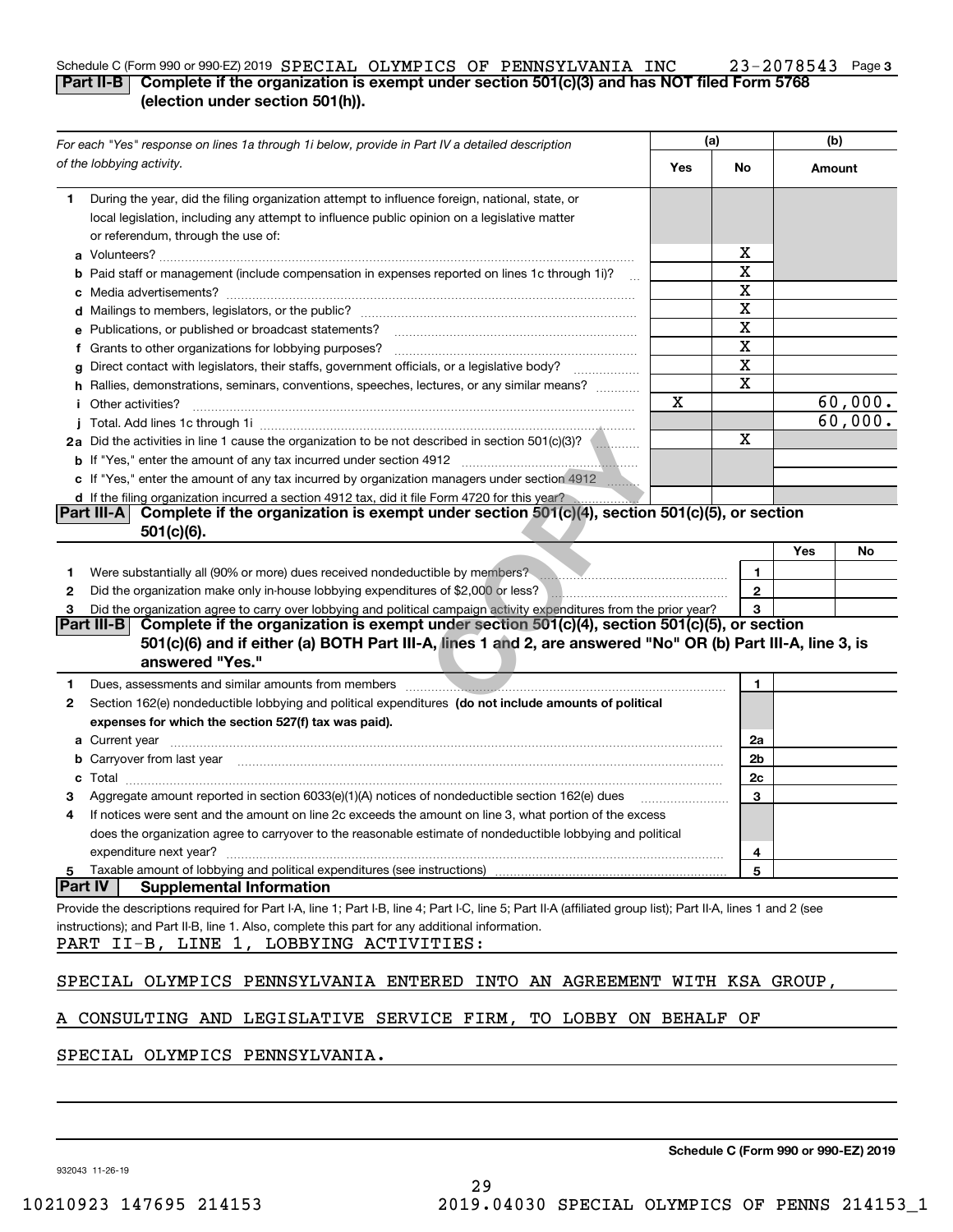| <b>SCHEDULE D</b> |  |
|-------------------|--|
|-------------------|--|

| (Form 990) |  |
|------------|--|
|------------|--|

# **Supplemental Financial Statements**

(Form 990)<br>
Pepartment of the Treasury<br>
Department of the Treasury<br>
Department of the Treasury<br>
Department of the Treasury<br> **Co to www.irs.gov/Form990 for instructions and the latest information.**<br> **Co to www.irs.gov/Form9** 



Department of the Treasury Internal Revenue Service

**Name of the organization Employer identification number Part I Organizations Maintaining Donor Advised Funds or Other Similar Funds or Accounts.**  SPECIAL OLYMPICS OF PENNSYLVANIA INC 23-2078543

| Part I  | Organizations Maintaining Donor Advised Funds or Other Similar Funds or Accounts. Complete if the                                                                        |                         |                                                    |
|---------|--------------------------------------------------------------------------------------------------------------------------------------------------------------------------|-------------------------|----------------------------------------------------|
|         | organization answered "Yes" on Form 990, Part IV, line 6.                                                                                                                |                         |                                                    |
|         |                                                                                                                                                                          | (a) Donor advised funds | (b) Funds and other accounts                       |
| 1       |                                                                                                                                                                          |                         |                                                    |
| 2       | Aggregate value of contributions to (during year)                                                                                                                        |                         |                                                    |
| з       | Aggregate value of grants from (during year)                                                                                                                             |                         |                                                    |
| 4       |                                                                                                                                                                          |                         |                                                    |
| 5       | Did the organization inform all donors and donor advisors in writing that the assets held in donor advised funds                                                         |                         |                                                    |
|         |                                                                                                                                                                          |                         | Yes<br>No                                          |
| 6       | Did the organization inform all grantees, donors, and donor advisors in writing that grant funds can be used only                                                        |                         |                                                    |
|         | for charitable purposes and not for the benefit of the donor or donor advisor, or for any other purpose conferring                                                       |                         |                                                    |
|         |                                                                                                                                                                          |                         | Yes<br>No                                          |
| Part II | Conservation Easements. Complete if the organization answered "Yes" on Form 990, Part IV, line 7.                                                                        |                         |                                                    |
| 1.      | Purpose(s) of conservation easements held by the organization (check all that apply).                                                                                    |                         |                                                    |
|         | Preservation of land for public use (for example, recreation or education)                                                                                               |                         | Preservation of a historically important land area |
|         | Protection of natural habitat                                                                                                                                            |                         | Preservation of a certified historic structure     |
|         | Preservation of open space                                                                                                                                               |                         |                                                    |
| 2       | Complete lines 2a through 2d if the organization held a qualified conservation contribution in the form of a conservation easement on the last                           |                         |                                                    |
|         | day of the tax year.                                                                                                                                                     |                         | Held at the End of the Tax Year                    |
| а       | Total number of conservation easements                                                                                                                                   |                         | 2a                                                 |
| b       | Total acreage restricted by conservation easements                                                                                                                       |                         | 2 <sub>b</sub>                                     |
| с       | Number of conservation easements on a certified historic structure included in (a)                                                                                       |                         | 2c                                                 |
| d       | Number of conservation easements included in (c) acquired after 7/25/06, and not on a historic structure                                                                 |                         |                                                    |
|         |                                                                                                                                                                          |                         | 2d                                                 |
| 3       | Number of conservation easements modified, transferred, released, extinguished, or terminated by the organization during the tax                                         |                         |                                                    |
|         | year                                                                                                                                                                     |                         |                                                    |
| 4       | Number of states where property subject to conservation easement is located >                                                                                            |                         |                                                    |
| 5       | Does the organization have a written policy regarding the periodic monitoring, inspection, handling of                                                                   |                         |                                                    |
|         | violations, and enforcement of the conservation easements it holds?                                                                                                      |                         | Yes<br>No                                          |
| 6       | Staff and volunteer hours devoted to monitoring, inspecting, handling of violations, and enforcing conservation easements during the year                                |                         |                                                    |
|         |                                                                                                                                                                          |                         |                                                    |
| 7       | Amount of expenses incurred in monitoring, inspecting, handling of violations, and enforcing conservation easements during the year                                      |                         |                                                    |
|         | ▶ \$                                                                                                                                                                     |                         |                                                    |
| 8       | Does each conservation easement reported on line 2(d) above satisfy the requirements of section 170(h)(4)(B)(i)                                                          |                         |                                                    |
|         |                                                                                                                                                                          |                         | Yes<br>No                                          |
| 9       | In Part XIII, describe how the organization reports conservation easements in its revenue and expense statement and                                                      |                         |                                                    |
|         | balance sheet, and include, if applicable, the text of the footnote to the organization's financial statements that describes the                                        |                         |                                                    |
|         | organization's accounting for conservation easements.<br>Organizations Maintaining Collections of Art, Historical Treasures, or Other Similar Assets.<br>Part III        |                         |                                                    |
|         | Complete if the organization answered "Yes" on Form 990, Part IV, line 8.                                                                                                |                         |                                                    |
|         |                                                                                                                                                                          |                         |                                                    |
|         | 1a If the organization elected, as permitted under FASB ASC 958, not to report in its revenue statement and balance sheet works                                          |                         |                                                    |
|         | of art, historical treasures, or other similar assets held for public exhibition, education, or research in furtherance of public                                        |                         |                                                    |
|         | service, provide in Part XIII the text of the footnote to its financial statements that describes these items.                                                           |                         |                                                    |
| b       | If the organization elected, as permitted under FASB ASC 958, to report in its revenue statement and balance sheet works of                                              |                         |                                                    |
|         | art, historical treasures, or other similar assets held for public exhibition, education, or research in furtherance of public service,                                  |                         |                                                    |
|         | provide the following amounts relating to these items:                                                                                                                   |                         |                                                    |
|         |                                                                                                                                                                          |                         |                                                    |
|         | (ii) Assets included in Form 990, Part X<br>If the organization received or held works of art, historical treasures, or other similar assets for financial gain, provide |                         |                                                    |
| 2       |                                                                                                                                                                          |                         |                                                    |
|         | the following amounts required to be reported under FASB ASC 958 relating to these items:                                                                                |                         |                                                    |
| а       |                                                                                                                                                                          |                         | \$<br>- \$                                         |
|         |                                                                                                                                                                          |                         |                                                    |
|         | LHA For Paperwork Reduction Act Notice, see the Instructions for Form 990.                                                                                               |                         | Schedule D (Form 990) 2019                         |
|         | 932051 10-02-19                                                                                                                                                          |                         |                                                    |

30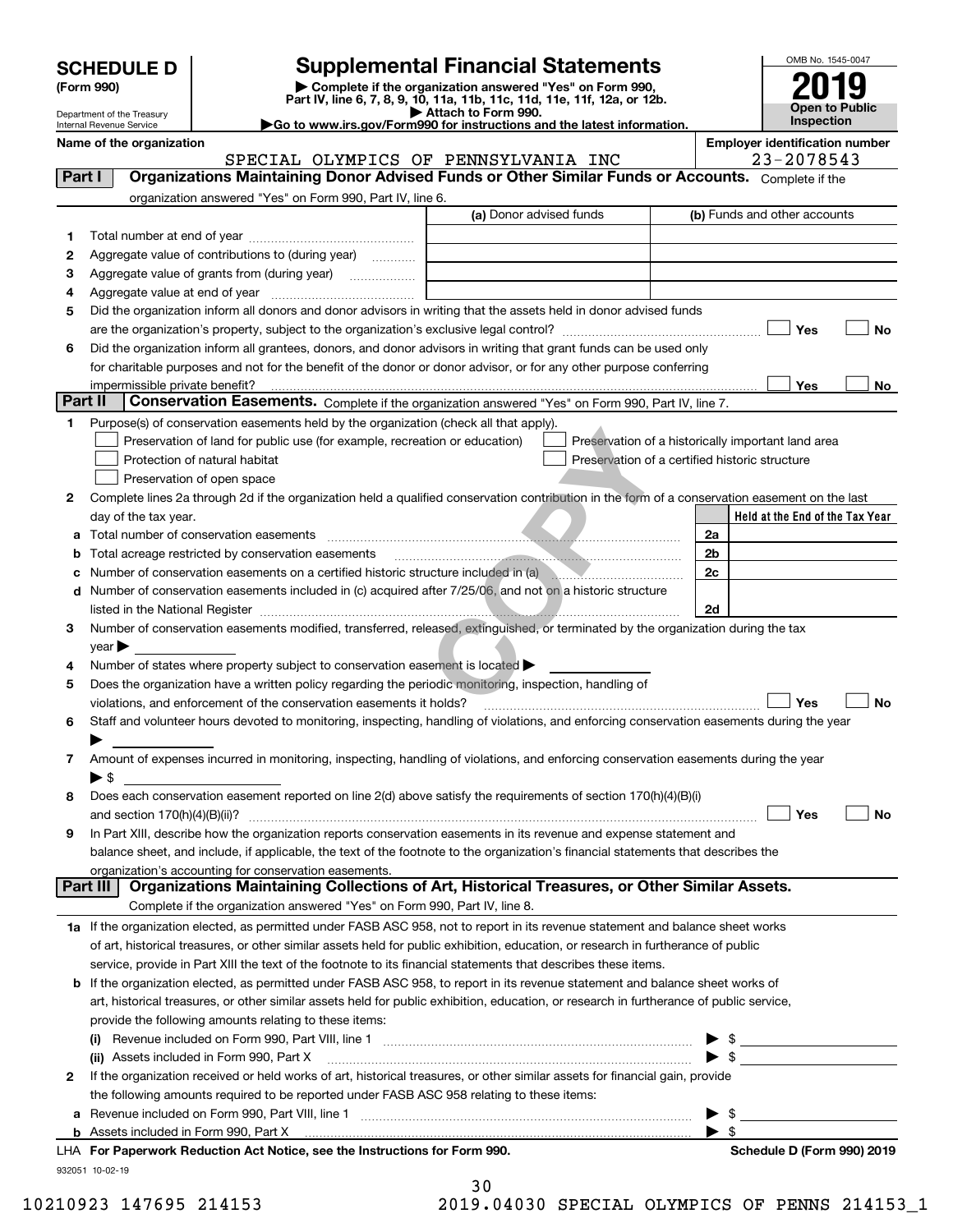| Organizations Maintaining Collections of Art, Historical Treasures, or Other Similar Assets<br>Part III<br>(continued)<br>Using the organization's acquisition, accession, and other records, check any of the following that make significant use of its<br>з<br>collection items (check all that apply):<br>Public exhibition<br>Loan or exchange program<br>a<br>Other and the control of the control of the control of the control of the control of the control of the control of the control of the control of the control of the control of the control of the control of the control of th<br>Scholarly research<br>b<br>Preservation for future generations<br>c<br>Provide a description of the organization's collections and explain how they further the organization's exempt purpose in Part XIII.<br>4<br>During the year, did the organization solicit or receive donations of art, historical treasures, or other similar assets<br>5<br>Yes<br>to be sold to raise funds rather than to be maintained as part of the organization's collection?<br>No<br><b>Part IV</b><br>Escrow and Custodial Arrangements. Complete if the organization answered "Yes" on Form 990, Part IV, line 9, or<br>reported an amount on Form 990, Part X, line 21.<br>1a Is the organization an agent, trustee, custodian or other intermediary for contributions or other assets not included<br>Yes<br>No<br>b If "Yes," explain the arrangement in Part XIII and complete the following table:<br>Amount<br>Beginning balance manufactured and contain an account of the state of the state of the state of the state of t<br>1c<br>c<br>1d<br>e Distributions during the year manufactured and an according to the year manufactured and the year manufactur<br>1e<br>1f<br>f.<br>2a Did the organization include an amount on Form 990, Part X, line 21, for escrow or custodial account liability?<br>Yes<br>No<br><b>b</b> If "Yes," explain the arrangement in Part XIII. Check here if the explanation has been provided on Part XIII<br>Part V<br>Endowment Funds. Complete if the organization answered "Yes" on Form 990, Part IV, line 10.<br>(c) Two years back<br>(a) Current year<br>(b) Prior year<br>(d) Three years back<br>(e) Four years back<br>2, 232, 103.<br>2,576,336.<br>2,433,273.<br>2,562,843.<br>2,479,427.<br>Beginning of year balance<br>1a<br>16,597.<br>25,365.<br>19,072.<br>$-6,965.$<br>247,877.<br>$-1,196.$<br>Net investment earnings, gains, and losses<br>e Other expenditures for facilities<br>1,889,943.<br>344, 233.<br>121, 411.<br>70,323.<br>95,523.<br>and programs<br>342, 160.<br>2, 232, 103.<br>2,576,336.<br>2,433,273.<br>2,479,427.<br>End of year balance<br>g<br>Provide the estimated percentage of the current year end balance (line 1g, column (a)) held as:<br>2<br>100.00<br>$\%$<br>Board designated or quasi-endowment<br>а<br>%<br>Permanent endowment<br>%<br><b>c</b> Term endowment $\blacktriangleright$<br>The percentages on lines 2a, 2b, and 2c should equal 100%.<br>3a Are there endowment funds not in the possession of the organization that are held and administered for the organization<br>Yes<br>No<br>by:<br>X<br>3a(i)<br>(i)<br>X<br>3a(ii)<br>3b<br>Describe in Part XIII the intended uses of the organization's endowment funds.<br>4<br>Land, Buildings, and Equipment.<br>Part VI<br>Complete if the organization answered "Yes" on Form 990, Part IV, line 11a. See Form 990, Part X, line 10.<br>Description of property<br>(a) Cost or other<br>(b) Cost or other<br>(c) Accumulated<br>(d) Book value<br>basis (investment)<br>basis (other)<br>depreciation<br>b<br>674,035.<br>599,604.<br>74,431.<br>74,431. | Schedule D (Form 990) 2019 | SPECIAL OLYMPICS OF PENNSYLVANIA INC |  |  | 23-2078543 |  |  | Page $2$ |
|--------------------------------------------------------------------------------------------------------------------------------------------------------------------------------------------------------------------------------------------------------------------------------------------------------------------------------------------------------------------------------------------------------------------------------------------------------------------------------------------------------------------------------------------------------------------------------------------------------------------------------------------------------------------------------------------------------------------------------------------------------------------------------------------------------------------------------------------------------------------------------------------------------------------------------------------------------------------------------------------------------------------------------------------------------------------------------------------------------------------------------------------------------------------------------------------------------------------------------------------------------------------------------------------------------------------------------------------------------------------------------------------------------------------------------------------------------------------------------------------------------------------------------------------------------------------------------------------------------------------------------------------------------------------------------------------------------------------------------------------------------------------------------------------------------------------------------------------------------------------------------------------------------------------------------------------------------------------------------------------------------------------------------------------------------------------------------------------------------------------------------------------------------------------------------------------------------------------------------------------------------------------------------------------------------------------------------------------------------------------------------------------------------------------------------------------------------------------------------------------------------------------------------------------------------------------------------------------------------------------------------------------------------------------------------------------------------------------------------------------------------------------------------------------------------------------------------------------------------------------------------------------------------------------------------------------------------------------------------------------------------------------------------------------------------------------------------------------------------------------------------------------------------------------------------------------------------------------------------------------------------------------------------------------------------------------------------------------------------------------------------------------------------------------------------------------------------------------------------------------------------------------------------------------------------------------------------------------------------------------------------------------------------------------------------------------------------------------|----------------------------|--------------------------------------|--|--|------------|--|--|----------|
|                                                                                                                                                                                                                                                                                                                                                                                                                                                                                                                                                                                                                                                                                                                                                                                                                                                                                                                                                                                                                                                                                                                                                                                                                                                                                                                                                                                                                                                                                                                                                                                                                                                                                                                                                                                                                                                                                                                                                                                                                                                                                                                                                                                                                                                                                                                                                                                                                                                                                                                                                                                                                                                                                                                                                                                                                                                                                                                                                                                                                                                                                                                                                                                                                                                                                                                                                                                                                                                                                                                                                                                                                                                                                                                    |                            |                                      |  |  |            |  |  |          |
|                                                                                                                                                                                                                                                                                                                                                                                                                                                                                                                                                                                                                                                                                                                                                                                                                                                                                                                                                                                                                                                                                                                                                                                                                                                                                                                                                                                                                                                                                                                                                                                                                                                                                                                                                                                                                                                                                                                                                                                                                                                                                                                                                                                                                                                                                                                                                                                                                                                                                                                                                                                                                                                                                                                                                                                                                                                                                                                                                                                                                                                                                                                                                                                                                                                                                                                                                                                                                                                                                                                                                                                                                                                                                                                    |                            |                                      |  |  |            |  |  |          |
|                                                                                                                                                                                                                                                                                                                                                                                                                                                                                                                                                                                                                                                                                                                                                                                                                                                                                                                                                                                                                                                                                                                                                                                                                                                                                                                                                                                                                                                                                                                                                                                                                                                                                                                                                                                                                                                                                                                                                                                                                                                                                                                                                                                                                                                                                                                                                                                                                                                                                                                                                                                                                                                                                                                                                                                                                                                                                                                                                                                                                                                                                                                                                                                                                                                                                                                                                                                                                                                                                                                                                                                                                                                                                                                    |                            |                                      |  |  |            |  |  |          |
|                                                                                                                                                                                                                                                                                                                                                                                                                                                                                                                                                                                                                                                                                                                                                                                                                                                                                                                                                                                                                                                                                                                                                                                                                                                                                                                                                                                                                                                                                                                                                                                                                                                                                                                                                                                                                                                                                                                                                                                                                                                                                                                                                                                                                                                                                                                                                                                                                                                                                                                                                                                                                                                                                                                                                                                                                                                                                                                                                                                                                                                                                                                                                                                                                                                                                                                                                                                                                                                                                                                                                                                                                                                                                                                    |                            |                                      |  |  |            |  |  |          |
|                                                                                                                                                                                                                                                                                                                                                                                                                                                                                                                                                                                                                                                                                                                                                                                                                                                                                                                                                                                                                                                                                                                                                                                                                                                                                                                                                                                                                                                                                                                                                                                                                                                                                                                                                                                                                                                                                                                                                                                                                                                                                                                                                                                                                                                                                                                                                                                                                                                                                                                                                                                                                                                                                                                                                                                                                                                                                                                                                                                                                                                                                                                                                                                                                                                                                                                                                                                                                                                                                                                                                                                                                                                                                                                    |                            |                                      |  |  |            |  |  |          |
|                                                                                                                                                                                                                                                                                                                                                                                                                                                                                                                                                                                                                                                                                                                                                                                                                                                                                                                                                                                                                                                                                                                                                                                                                                                                                                                                                                                                                                                                                                                                                                                                                                                                                                                                                                                                                                                                                                                                                                                                                                                                                                                                                                                                                                                                                                                                                                                                                                                                                                                                                                                                                                                                                                                                                                                                                                                                                                                                                                                                                                                                                                                                                                                                                                                                                                                                                                                                                                                                                                                                                                                                                                                                                                                    |                            |                                      |  |  |            |  |  |          |
|                                                                                                                                                                                                                                                                                                                                                                                                                                                                                                                                                                                                                                                                                                                                                                                                                                                                                                                                                                                                                                                                                                                                                                                                                                                                                                                                                                                                                                                                                                                                                                                                                                                                                                                                                                                                                                                                                                                                                                                                                                                                                                                                                                                                                                                                                                                                                                                                                                                                                                                                                                                                                                                                                                                                                                                                                                                                                                                                                                                                                                                                                                                                                                                                                                                                                                                                                                                                                                                                                                                                                                                                                                                                                                                    |                            |                                      |  |  |            |  |  |          |
|                                                                                                                                                                                                                                                                                                                                                                                                                                                                                                                                                                                                                                                                                                                                                                                                                                                                                                                                                                                                                                                                                                                                                                                                                                                                                                                                                                                                                                                                                                                                                                                                                                                                                                                                                                                                                                                                                                                                                                                                                                                                                                                                                                                                                                                                                                                                                                                                                                                                                                                                                                                                                                                                                                                                                                                                                                                                                                                                                                                                                                                                                                                                                                                                                                                                                                                                                                                                                                                                                                                                                                                                                                                                                                                    |                            |                                      |  |  |            |  |  |          |
|                                                                                                                                                                                                                                                                                                                                                                                                                                                                                                                                                                                                                                                                                                                                                                                                                                                                                                                                                                                                                                                                                                                                                                                                                                                                                                                                                                                                                                                                                                                                                                                                                                                                                                                                                                                                                                                                                                                                                                                                                                                                                                                                                                                                                                                                                                                                                                                                                                                                                                                                                                                                                                                                                                                                                                                                                                                                                                                                                                                                                                                                                                                                                                                                                                                                                                                                                                                                                                                                                                                                                                                                                                                                                                                    |                            |                                      |  |  |            |  |  |          |
|                                                                                                                                                                                                                                                                                                                                                                                                                                                                                                                                                                                                                                                                                                                                                                                                                                                                                                                                                                                                                                                                                                                                                                                                                                                                                                                                                                                                                                                                                                                                                                                                                                                                                                                                                                                                                                                                                                                                                                                                                                                                                                                                                                                                                                                                                                                                                                                                                                                                                                                                                                                                                                                                                                                                                                                                                                                                                                                                                                                                                                                                                                                                                                                                                                                                                                                                                                                                                                                                                                                                                                                                                                                                                                                    |                            |                                      |  |  |            |  |  |          |
|                                                                                                                                                                                                                                                                                                                                                                                                                                                                                                                                                                                                                                                                                                                                                                                                                                                                                                                                                                                                                                                                                                                                                                                                                                                                                                                                                                                                                                                                                                                                                                                                                                                                                                                                                                                                                                                                                                                                                                                                                                                                                                                                                                                                                                                                                                                                                                                                                                                                                                                                                                                                                                                                                                                                                                                                                                                                                                                                                                                                                                                                                                                                                                                                                                                                                                                                                                                                                                                                                                                                                                                                                                                                                                                    |                            |                                      |  |  |            |  |  |          |
|                                                                                                                                                                                                                                                                                                                                                                                                                                                                                                                                                                                                                                                                                                                                                                                                                                                                                                                                                                                                                                                                                                                                                                                                                                                                                                                                                                                                                                                                                                                                                                                                                                                                                                                                                                                                                                                                                                                                                                                                                                                                                                                                                                                                                                                                                                                                                                                                                                                                                                                                                                                                                                                                                                                                                                                                                                                                                                                                                                                                                                                                                                                                                                                                                                                                                                                                                                                                                                                                                                                                                                                                                                                                                                                    |                            |                                      |  |  |            |  |  |          |
|                                                                                                                                                                                                                                                                                                                                                                                                                                                                                                                                                                                                                                                                                                                                                                                                                                                                                                                                                                                                                                                                                                                                                                                                                                                                                                                                                                                                                                                                                                                                                                                                                                                                                                                                                                                                                                                                                                                                                                                                                                                                                                                                                                                                                                                                                                                                                                                                                                                                                                                                                                                                                                                                                                                                                                                                                                                                                                                                                                                                                                                                                                                                                                                                                                                                                                                                                                                                                                                                                                                                                                                                                                                                                                                    |                            |                                      |  |  |            |  |  |          |
|                                                                                                                                                                                                                                                                                                                                                                                                                                                                                                                                                                                                                                                                                                                                                                                                                                                                                                                                                                                                                                                                                                                                                                                                                                                                                                                                                                                                                                                                                                                                                                                                                                                                                                                                                                                                                                                                                                                                                                                                                                                                                                                                                                                                                                                                                                                                                                                                                                                                                                                                                                                                                                                                                                                                                                                                                                                                                                                                                                                                                                                                                                                                                                                                                                                                                                                                                                                                                                                                                                                                                                                                                                                                                                                    |                            |                                      |  |  |            |  |  |          |
|                                                                                                                                                                                                                                                                                                                                                                                                                                                                                                                                                                                                                                                                                                                                                                                                                                                                                                                                                                                                                                                                                                                                                                                                                                                                                                                                                                                                                                                                                                                                                                                                                                                                                                                                                                                                                                                                                                                                                                                                                                                                                                                                                                                                                                                                                                                                                                                                                                                                                                                                                                                                                                                                                                                                                                                                                                                                                                                                                                                                                                                                                                                                                                                                                                                                                                                                                                                                                                                                                                                                                                                                                                                                                                                    |                            |                                      |  |  |            |  |  |          |
|                                                                                                                                                                                                                                                                                                                                                                                                                                                                                                                                                                                                                                                                                                                                                                                                                                                                                                                                                                                                                                                                                                                                                                                                                                                                                                                                                                                                                                                                                                                                                                                                                                                                                                                                                                                                                                                                                                                                                                                                                                                                                                                                                                                                                                                                                                                                                                                                                                                                                                                                                                                                                                                                                                                                                                                                                                                                                                                                                                                                                                                                                                                                                                                                                                                                                                                                                                                                                                                                                                                                                                                                                                                                                                                    |                            |                                      |  |  |            |  |  |          |
|                                                                                                                                                                                                                                                                                                                                                                                                                                                                                                                                                                                                                                                                                                                                                                                                                                                                                                                                                                                                                                                                                                                                                                                                                                                                                                                                                                                                                                                                                                                                                                                                                                                                                                                                                                                                                                                                                                                                                                                                                                                                                                                                                                                                                                                                                                                                                                                                                                                                                                                                                                                                                                                                                                                                                                                                                                                                                                                                                                                                                                                                                                                                                                                                                                                                                                                                                                                                                                                                                                                                                                                                                                                                                                                    |                            |                                      |  |  |            |  |  |          |
|                                                                                                                                                                                                                                                                                                                                                                                                                                                                                                                                                                                                                                                                                                                                                                                                                                                                                                                                                                                                                                                                                                                                                                                                                                                                                                                                                                                                                                                                                                                                                                                                                                                                                                                                                                                                                                                                                                                                                                                                                                                                                                                                                                                                                                                                                                                                                                                                                                                                                                                                                                                                                                                                                                                                                                                                                                                                                                                                                                                                                                                                                                                                                                                                                                                                                                                                                                                                                                                                                                                                                                                                                                                                                                                    |                            |                                      |  |  |            |  |  |          |
|                                                                                                                                                                                                                                                                                                                                                                                                                                                                                                                                                                                                                                                                                                                                                                                                                                                                                                                                                                                                                                                                                                                                                                                                                                                                                                                                                                                                                                                                                                                                                                                                                                                                                                                                                                                                                                                                                                                                                                                                                                                                                                                                                                                                                                                                                                                                                                                                                                                                                                                                                                                                                                                                                                                                                                                                                                                                                                                                                                                                                                                                                                                                                                                                                                                                                                                                                                                                                                                                                                                                                                                                                                                                                                                    |                            |                                      |  |  |            |  |  |          |
|                                                                                                                                                                                                                                                                                                                                                                                                                                                                                                                                                                                                                                                                                                                                                                                                                                                                                                                                                                                                                                                                                                                                                                                                                                                                                                                                                                                                                                                                                                                                                                                                                                                                                                                                                                                                                                                                                                                                                                                                                                                                                                                                                                                                                                                                                                                                                                                                                                                                                                                                                                                                                                                                                                                                                                                                                                                                                                                                                                                                                                                                                                                                                                                                                                                                                                                                                                                                                                                                                                                                                                                                                                                                                                                    |                            |                                      |  |  |            |  |  |          |
|                                                                                                                                                                                                                                                                                                                                                                                                                                                                                                                                                                                                                                                                                                                                                                                                                                                                                                                                                                                                                                                                                                                                                                                                                                                                                                                                                                                                                                                                                                                                                                                                                                                                                                                                                                                                                                                                                                                                                                                                                                                                                                                                                                                                                                                                                                                                                                                                                                                                                                                                                                                                                                                                                                                                                                                                                                                                                                                                                                                                                                                                                                                                                                                                                                                                                                                                                                                                                                                                                                                                                                                                                                                                                                                    |                            |                                      |  |  |            |  |  |          |
|                                                                                                                                                                                                                                                                                                                                                                                                                                                                                                                                                                                                                                                                                                                                                                                                                                                                                                                                                                                                                                                                                                                                                                                                                                                                                                                                                                                                                                                                                                                                                                                                                                                                                                                                                                                                                                                                                                                                                                                                                                                                                                                                                                                                                                                                                                                                                                                                                                                                                                                                                                                                                                                                                                                                                                                                                                                                                                                                                                                                                                                                                                                                                                                                                                                                                                                                                                                                                                                                                                                                                                                                                                                                                                                    |                            |                                      |  |  |            |  |  |          |
|                                                                                                                                                                                                                                                                                                                                                                                                                                                                                                                                                                                                                                                                                                                                                                                                                                                                                                                                                                                                                                                                                                                                                                                                                                                                                                                                                                                                                                                                                                                                                                                                                                                                                                                                                                                                                                                                                                                                                                                                                                                                                                                                                                                                                                                                                                                                                                                                                                                                                                                                                                                                                                                                                                                                                                                                                                                                                                                                                                                                                                                                                                                                                                                                                                                                                                                                                                                                                                                                                                                                                                                                                                                                                                                    |                            |                                      |  |  |            |  |  |          |
|                                                                                                                                                                                                                                                                                                                                                                                                                                                                                                                                                                                                                                                                                                                                                                                                                                                                                                                                                                                                                                                                                                                                                                                                                                                                                                                                                                                                                                                                                                                                                                                                                                                                                                                                                                                                                                                                                                                                                                                                                                                                                                                                                                                                                                                                                                                                                                                                                                                                                                                                                                                                                                                                                                                                                                                                                                                                                                                                                                                                                                                                                                                                                                                                                                                                                                                                                                                                                                                                                                                                                                                                                                                                                                                    |                            |                                      |  |  |            |  |  |          |
|                                                                                                                                                                                                                                                                                                                                                                                                                                                                                                                                                                                                                                                                                                                                                                                                                                                                                                                                                                                                                                                                                                                                                                                                                                                                                                                                                                                                                                                                                                                                                                                                                                                                                                                                                                                                                                                                                                                                                                                                                                                                                                                                                                                                                                                                                                                                                                                                                                                                                                                                                                                                                                                                                                                                                                                                                                                                                                                                                                                                                                                                                                                                                                                                                                                                                                                                                                                                                                                                                                                                                                                                                                                                                                                    |                            |                                      |  |  |            |  |  |          |
|                                                                                                                                                                                                                                                                                                                                                                                                                                                                                                                                                                                                                                                                                                                                                                                                                                                                                                                                                                                                                                                                                                                                                                                                                                                                                                                                                                                                                                                                                                                                                                                                                                                                                                                                                                                                                                                                                                                                                                                                                                                                                                                                                                                                                                                                                                                                                                                                                                                                                                                                                                                                                                                                                                                                                                                                                                                                                                                                                                                                                                                                                                                                                                                                                                                                                                                                                                                                                                                                                                                                                                                                                                                                                                                    |                            |                                      |  |  |            |  |  |          |
|                                                                                                                                                                                                                                                                                                                                                                                                                                                                                                                                                                                                                                                                                                                                                                                                                                                                                                                                                                                                                                                                                                                                                                                                                                                                                                                                                                                                                                                                                                                                                                                                                                                                                                                                                                                                                                                                                                                                                                                                                                                                                                                                                                                                                                                                                                                                                                                                                                                                                                                                                                                                                                                                                                                                                                                                                                                                                                                                                                                                                                                                                                                                                                                                                                                                                                                                                                                                                                                                                                                                                                                                                                                                                                                    |                            |                                      |  |  |            |  |  |          |
|                                                                                                                                                                                                                                                                                                                                                                                                                                                                                                                                                                                                                                                                                                                                                                                                                                                                                                                                                                                                                                                                                                                                                                                                                                                                                                                                                                                                                                                                                                                                                                                                                                                                                                                                                                                                                                                                                                                                                                                                                                                                                                                                                                                                                                                                                                                                                                                                                                                                                                                                                                                                                                                                                                                                                                                                                                                                                                                                                                                                                                                                                                                                                                                                                                                                                                                                                                                                                                                                                                                                                                                                                                                                                                                    |                            |                                      |  |  |            |  |  |          |
|                                                                                                                                                                                                                                                                                                                                                                                                                                                                                                                                                                                                                                                                                                                                                                                                                                                                                                                                                                                                                                                                                                                                                                                                                                                                                                                                                                                                                                                                                                                                                                                                                                                                                                                                                                                                                                                                                                                                                                                                                                                                                                                                                                                                                                                                                                                                                                                                                                                                                                                                                                                                                                                                                                                                                                                                                                                                                                                                                                                                                                                                                                                                                                                                                                                                                                                                                                                                                                                                                                                                                                                                                                                                                                                    |                            |                                      |  |  |            |  |  |          |
|                                                                                                                                                                                                                                                                                                                                                                                                                                                                                                                                                                                                                                                                                                                                                                                                                                                                                                                                                                                                                                                                                                                                                                                                                                                                                                                                                                                                                                                                                                                                                                                                                                                                                                                                                                                                                                                                                                                                                                                                                                                                                                                                                                                                                                                                                                                                                                                                                                                                                                                                                                                                                                                                                                                                                                                                                                                                                                                                                                                                                                                                                                                                                                                                                                                                                                                                                                                                                                                                                                                                                                                                                                                                                                                    |                            |                                      |  |  |            |  |  |          |
|                                                                                                                                                                                                                                                                                                                                                                                                                                                                                                                                                                                                                                                                                                                                                                                                                                                                                                                                                                                                                                                                                                                                                                                                                                                                                                                                                                                                                                                                                                                                                                                                                                                                                                                                                                                                                                                                                                                                                                                                                                                                                                                                                                                                                                                                                                                                                                                                                                                                                                                                                                                                                                                                                                                                                                                                                                                                                                                                                                                                                                                                                                                                                                                                                                                                                                                                                                                                                                                                                                                                                                                                                                                                                                                    |                            |                                      |  |  |            |  |  |          |
|                                                                                                                                                                                                                                                                                                                                                                                                                                                                                                                                                                                                                                                                                                                                                                                                                                                                                                                                                                                                                                                                                                                                                                                                                                                                                                                                                                                                                                                                                                                                                                                                                                                                                                                                                                                                                                                                                                                                                                                                                                                                                                                                                                                                                                                                                                                                                                                                                                                                                                                                                                                                                                                                                                                                                                                                                                                                                                                                                                                                                                                                                                                                                                                                                                                                                                                                                                                                                                                                                                                                                                                                                                                                                                                    |                            |                                      |  |  |            |  |  |          |
|                                                                                                                                                                                                                                                                                                                                                                                                                                                                                                                                                                                                                                                                                                                                                                                                                                                                                                                                                                                                                                                                                                                                                                                                                                                                                                                                                                                                                                                                                                                                                                                                                                                                                                                                                                                                                                                                                                                                                                                                                                                                                                                                                                                                                                                                                                                                                                                                                                                                                                                                                                                                                                                                                                                                                                                                                                                                                                                                                                                                                                                                                                                                                                                                                                                                                                                                                                                                                                                                                                                                                                                                                                                                                                                    |                            |                                      |  |  |            |  |  |          |
|                                                                                                                                                                                                                                                                                                                                                                                                                                                                                                                                                                                                                                                                                                                                                                                                                                                                                                                                                                                                                                                                                                                                                                                                                                                                                                                                                                                                                                                                                                                                                                                                                                                                                                                                                                                                                                                                                                                                                                                                                                                                                                                                                                                                                                                                                                                                                                                                                                                                                                                                                                                                                                                                                                                                                                                                                                                                                                                                                                                                                                                                                                                                                                                                                                                                                                                                                                                                                                                                                                                                                                                                                                                                                                                    |                            |                                      |  |  |            |  |  |          |
|                                                                                                                                                                                                                                                                                                                                                                                                                                                                                                                                                                                                                                                                                                                                                                                                                                                                                                                                                                                                                                                                                                                                                                                                                                                                                                                                                                                                                                                                                                                                                                                                                                                                                                                                                                                                                                                                                                                                                                                                                                                                                                                                                                                                                                                                                                                                                                                                                                                                                                                                                                                                                                                                                                                                                                                                                                                                                                                                                                                                                                                                                                                                                                                                                                                                                                                                                                                                                                                                                                                                                                                                                                                                                                                    |                            |                                      |  |  |            |  |  |          |
|                                                                                                                                                                                                                                                                                                                                                                                                                                                                                                                                                                                                                                                                                                                                                                                                                                                                                                                                                                                                                                                                                                                                                                                                                                                                                                                                                                                                                                                                                                                                                                                                                                                                                                                                                                                                                                                                                                                                                                                                                                                                                                                                                                                                                                                                                                                                                                                                                                                                                                                                                                                                                                                                                                                                                                                                                                                                                                                                                                                                                                                                                                                                                                                                                                                                                                                                                                                                                                                                                                                                                                                                                                                                                                                    |                            |                                      |  |  |            |  |  |          |
|                                                                                                                                                                                                                                                                                                                                                                                                                                                                                                                                                                                                                                                                                                                                                                                                                                                                                                                                                                                                                                                                                                                                                                                                                                                                                                                                                                                                                                                                                                                                                                                                                                                                                                                                                                                                                                                                                                                                                                                                                                                                                                                                                                                                                                                                                                                                                                                                                                                                                                                                                                                                                                                                                                                                                                                                                                                                                                                                                                                                                                                                                                                                                                                                                                                                                                                                                                                                                                                                                                                                                                                                                                                                                                                    |                            |                                      |  |  |            |  |  |          |
|                                                                                                                                                                                                                                                                                                                                                                                                                                                                                                                                                                                                                                                                                                                                                                                                                                                                                                                                                                                                                                                                                                                                                                                                                                                                                                                                                                                                                                                                                                                                                                                                                                                                                                                                                                                                                                                                                                                                                                                                                                                                                                                                                                                                                                                                                                                                                                                                                                                                                                                                                                                                                                                                                                                                                                                                                                                                                                                                                                                                                                                                                                                                                                                                                                                                                                                                                                                                                                                                                                                                                                                                                                                                                                                    |                            |                                      |  |  |            |  |  |          |
|                                                                                                                                                                                                                                                                                                                                                                                                                                                                                                                                                                                                                                                                                                                                                                                                                                                                                                                                                                                                                                                                                                                                                                                                                                                                                                                                                                                                                                                                                                                                                                                                                                                                                                                                                                                                                                                                                                                                                                                                                                                                                                                                                                                                                                                                                                                                                                                                                                                                                                                                                                                                                                                                                                                                                                                                                                                                                                                                                                                                                                                                                                                                                                                                                                                                                                                                                                                                                                                                                                                                                                                                                                                                                                                    |                            |                                      |  |  |            |  |  |          |
|                                                                                                                                                                                                                                                                                                                                                                                                                                                                                                                                                                                                                                                                                                                                                                                                                                                                                                                                                                                                                                                                                                                                                                                                                                                                                                                                                                                                                                                                                                                                                                                                                                                                                                                                                                                                                                                                                                                                                                                                                                                                                                                                                                                                                                                                                                                                                                                                                                                                                                                                                                                                                                                                                                                                                                                                                                                                                                                                                                                                                                                                                                                                                                                                                                                                                                                                                                                                                                                                                                                                                                                                                                                                                                                    |                            |                                      |  |  |            |  |  |          |
|                                                                                                                                                                                                                                                                                                                                                                                                                                                                                                                                                                                                                                                                                                                                                                                                                                                                                                                                                                                                                                                                                                                                                                                                                                                                                                                                                                                                                                                                                                                                                                                                                                                                                                                                                                                                                                                                                                                                                                                                                                                                                                                                                                                                                                                                                                                                                                                                                                                                                                                                                                                                                                                                                                                                                                                                                                                                                                                                                                                                                                                                                                                                                                                                                                                                                                                                                                                                                                                                                                                                                                                                                                                                                                                    |                            |                                      |  |  |            |  |  |          |
|                                                                                                                                                                                                                                                                                                                                                                                                                                                                                                                                                                                                                                                                                                                                                                                                                                                                                                                                                                                                                                                                                                                                                                                                                                                                                                                                                                                                                                                                                                                                                                                                                                                                                                                                                                                                                                                                                                                                                                                                                                                                                                                                                                                                                                                                                                                                                                                                                                                                                                                                                                                                                                                                                                                                                                                                                                                                                                                                                                                                                                                                                                                                                                                                                                                                                                                                                                                                                                                                                                                                                                                                                                                                                                                    |                            |                                      |  |  |            |  |  |          |
|                                                                                                                                                                                                                                                                                                                                                                                                                                                                                                                                                                                                                                                                                                                                                                                                                                                                                                                                                                                                                                                                                                                                                                                                                                                                                                                                                                                                                                                                                                                                                                                                                                                                                                                                                                                                                                                                                                                                                                                                                                                                                                                                                                                                                                                                                                                                                                                                                                                                                                                                                                                                                                                                                                                                                                                                                                                                                                                                                                                                                                                                                                                                                                                                                                                                                                                                                                                                                                                                                                                                                                                                                                                                                                                    |                            |                                      |  |  |            |  |  |          |
|                                                                                                                                                                                                                                                                                                                                                                                                                                                                                                                                                                                                                                                                                                                                                                                                                                                                                                                                                                                                                                                                                                                                                                                                                                                                                                                                                                                                                                                                                                                                                                                                                                                                                                                                                                                                                                                                                                                                                                                                                                                                                                                                                                                                                                                                                                                                                                                                                                                                                                                                                                                                                                                                                                                                                                                                                                                                                                                                                                                                                                                                                                                                                                                                                                                                                                                                                                                                                                                                                                                                                                                                                                                                                                                    |                            |                                      |  |  |            |  |  |          |
|                                                                                                                                                                                                                                                                                                                                                                                                                                                                                                                                                                                                                                                                                                                                                                                                                                                                                                                                                                                                                                                                                                                                                                                                                                                                                                                                                                                                                                                                                                                                                                                                                                                                                                                                                                                                                                                                                                                                                                                                                                                                                                                                                                                                                                                                                                                                                                                                                                                                                                                                                                                                                                                                                                                                                                                                                                                                                                                                                                                                                                                                                                                                                                                                                                                                                                                                                                                                                                                                                                                                                                                                                                                                                                                    |                            |                                      |  |  |            |  |  |          |
|                                                                                                                                                                                                                                                                                                                                                                                                                                                                                                                                                                                                                                                                                                                                                                                                                                                                                                                                                                                                                                                                                                                                                                                                                                                                                                                                                                                                                                                                                                                                                                                                                                                                                                                                                                                                                                                                                                                                                                                                                                                                                                                                                                                                                                                                                                                                                                                                                                                                                                                                                                                                                                                                                                                                                                                                                                                                                                                                                                                                                                                                                                                                                                                                                                                                                                                                                                                                                                                                                                                                                                                                                                                                                                                    |                            |                                      |  |  |            |  |  |          |
|                                                                                                                                                                                                                                                                                                                                                                                                                                                                                                                                                                                                                                                                                                                                                                                                                                                                                                                                                                                                                                                                                                                                                                                                                                                                                                                                                                                                                                                                                                                                                                                                                                                                                                                                                                                                                                                                                                                                                                                                                                                                                                                                                                                                                                                                                                                                                                                                                                                                                                                                                                                                                                                                                                                                                                                                                                                                                                                                                                                                                                                                                                                                                                                                                                                                                                                                                                                                                                                                                                                                                                                                                                                                                                                    |                            |                                      |  |  |            |  |  |          |
|                                                                                                                                                                                                                                                                                                                                                                                                                                                                                                                                                                                                                                                                                                                                                                                                                                                                                                                                                                                                                                                                                                                                                                                                                                                                                                                                                                                                                                                                                                                                                                                                                                                                                                                                                                                                                                                                                                                                                                                                                                                                                                                                                                                                                                                                                                                                                                                                                                                                                                                                                                                                                                                                                                                                                                                                                                                                                                                                                                                                                                                                                                                                                                                                                                                                                                                                                                                                                                                                                                                                                                                                                                                                                                                    |                            |                                      |  |  |            |  |  |          |
|                                                                                                                                                                                                                                                                                                                                                                                                                                                                                                                                                                                                                                                                                                                                                                                                                                                                                                                                                                                                                                                                                                                                                                                                                                                                                                                                                                                                                                                                                                                                                                                                                                                                                                                                                                                                                                                                                                                                                                                                                                                                                                                                                                                                                                                                                                                                                                                                                                                                                                                                                                                                                                                                                                                                                                                                                                                                                                                                                                                                                                                                                                                                                                                                                                                                                                                                                                                                                                                                                                                                                                                                                                                                                                                    |                            |                                      |  |  |            |  |  |          |
|                                                                                                                                                                                                                                                                                                                                                                                                                                                                                                                                                                                                                                                                                                                                                                                                                                                                                                                                                                                                                                                                                                                                                                                                                                                                                                                                                                                                                                                                                                                                                                                                                                                                                                                                                                                                                                                                                                                                                                                                                                                                                                                                                                                                                                                                                                                                                                                                                                                                                                                                                                                                                                                                                                                                                                                                                                                                                                                                                                                                                                                                                                                                                                                                                                                                                                                                                                                                                                                                                                                                                                                                                                                                                                                    |                            |                                      |  |  |            |  |  |          |

**Schedule D (Form 990) 2019**

932052 10-02-19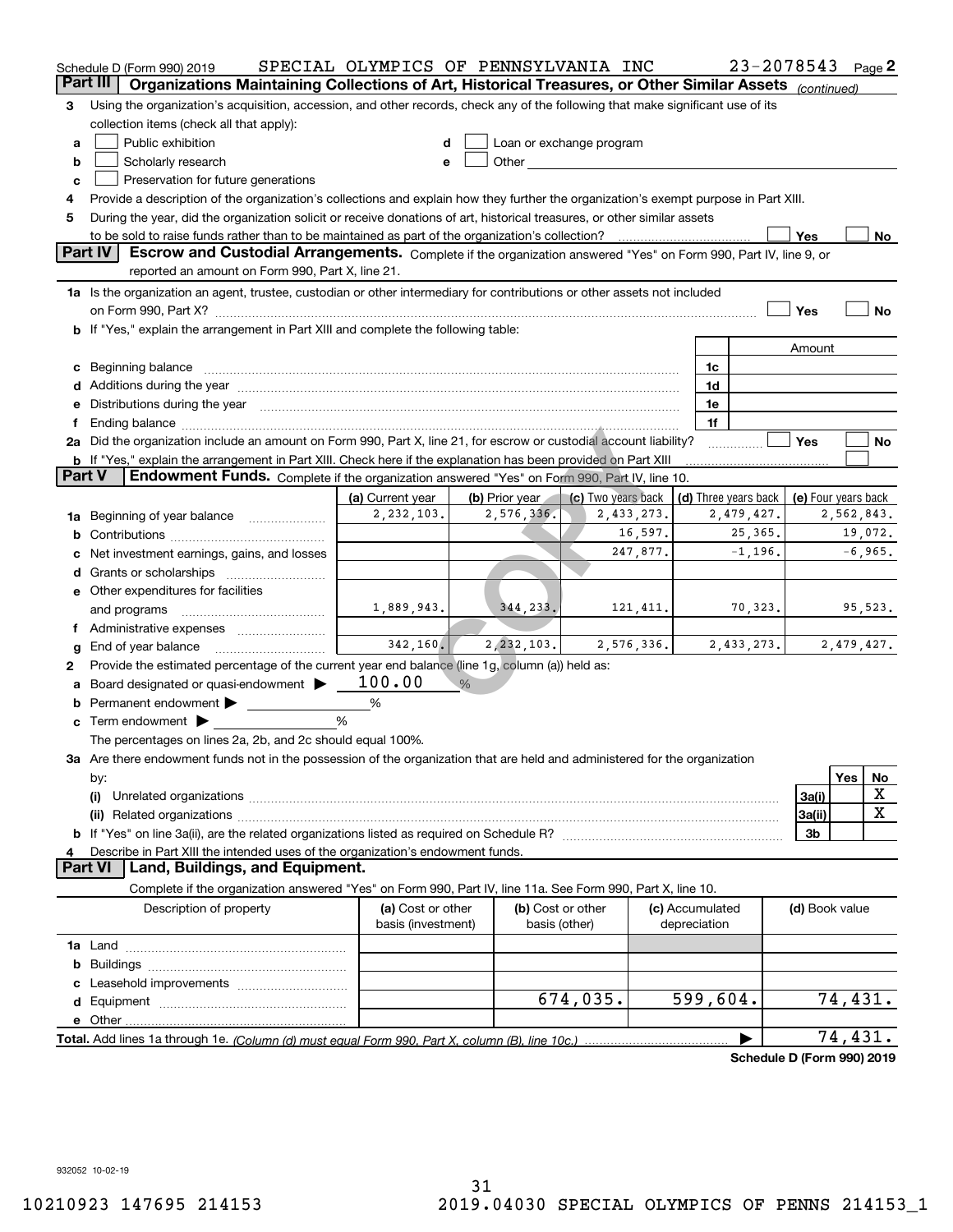| Schedule D (Form 990) 2019<br>Part VII Investments - Other Securities.                                                                                                                                                     | SPECIAL OLYMPICS OF PENNSYLVANIA INC |                                                           | 23-2078543<br>Page $3$ |
|----------------------------------------------------------------------------------------------------------------------------------------------------------------------------------------------------------------------------|--------------------------------------|-----------------------------------------------------------|------------------------|
|                                                                                                                                                                                                                            |                                      |                                                           |                        |
| Complete if the organization answered "Yes" on Form 990, Part IV, line 11b. See Form 990, Part X, line 12.<br>(a) Description of security or category (including name of security)                                         | (b) Book value                       | (c) Method of valuation: Cost or end-of-year market value |                        |
| (1) Financial derivatives                                                                                                                                                                                                  |                                      |                                                           |                        |
|                                                                                                                                                                                                                            |                                      |                                                           |                        |
| (3) Other                                                                                                                                                                                                                  |                                      |                                                           |                        |
| (A)                                                                                                                                                                                                                        |                                      |                                                           |                        |
| (B)                                                                                                                                                                                                                        |                                      |                                                           |                        |
| (C)                                                                                                                                                                                                                        |                                      |                                                           |                        |
| (D)                                                                                                                                                                                                                        |                                      |                                                           |                        |
| (E)                                                                                                                                                                                                                        |                                      |                                                           |                        |
| (F)                                                                                                                                                                                                                        |                                      |                                                           |                        |
| (G)                                                                                                                                                                                                                        |                                      |                                                           |                        |
| (H)                                                                                                                                                                                                                        |                                      |                                                           |                        |
| Total. (Col. (b) must equal Form 990, Part X, col. (B) line 12.)                                                                                                                                                           |                                      |                                                           |                        |
| Part VIII Investments - Program Related.                                                                                                                                                                                   |                                      |                                                           |                        |
| Complete if the organization answered "Yes" on Form 990, Part IV, line 11c. See Form 990, Part X, line 13.                                                                                                                 |                                      |                                                           |                        |
| (a) Description of investment                                                                                                                                                                                              | (b) Book value                       | (c) Method of valuation: Cost or end-of-year market value |                        |
| (1)                                                                                                                                                                                                                        |                                      |                                                           |                        |
| (2)                                                                                                                                                                                                                        |                                      |                                                           |                        |
| (3)                                                                                                                                                                                                                        |                                      |                                                           |                        |
| (4)                                                                                                                                                                                                                        |                                      |                                                           |                        |
| (5)                                                                                                                                                                                                                        |                                      |                                                           |                        |
| (6)                                                                                                                                                                                                                        |                                      |                                                           |                        |
| (7)                                                                                                                                                                                                                        |                                      |                                                           |                        |
| (8)                                                                                                                                                                                                                        |                                      |                                                           |                        |
| (9)                                                                                                                                                                                                                        |                                      |                                                           |                        |
| Total. (Col. (b) must equal Form 990, Part X, col. (B) line 13.)                                                                                                                                                           |                                      |                                                           |                        |
| Part IX<br><b>Other Assets.</b>                                                                                                                                                                                            |                                      |                                                           |                        |
| Complete if the organization answered "Yes" on Form 990, Part IV, line 11d. See Form 990, Part X, line 15.                                                                                                                 |                                      |                                                           |                        |
|                                                                                                                                                                                                                            | (a) Description                      |                                                           | (b) Book value         |
| (1)                                                                                                                                                                                                                        |                                      |                                                           |                        |
| (2)                                                                                                                                                                                                                        |                                      |                                                           |                        |
| (3)                                                                                                                                                                                                                        |                                      |                                                           |                        |
| (4)                                                                                                                                                                                                                        |                                      |                                                           |                        |
| (5)                                                                                                                                                                                                                        |                                      |                                                           |                        |
| (6)                                                                                                                                                                                                                        |                                      |                                                           |                        |
| (7)                                                                                                                                                                                                                        |                                      |                                                           |                        |
| (8)                                                                                                                                                                                                                        |                                      |                                                           |                        |
| (9)                                                                                                                                                                                                                        |                                      |                                                           |                        |
| Total. (Column (b) must equal Form 990. Part X, col. (B) line 15.)<br><b>Other Liabilities.</b><br>Part X                                                                                                                  |                                      |                                                           |                        |
|                                                                                                                                                                                                                            |                                      |                                                           |                        |
| Complete if the organization answered "Yes" on Form 990, Part IV, line 11e or 11f. See Form 990, Part X, line 25.<br>(a) Description of liability                                                                          |                                      |                                                           | (b) Book value         |
| 1.                                                                                                                                                                                                                         |                                      |                                                           |                        |
| (1)<br>Federal income taxes                                                                                                                                                                                                |                                      |                                                           |                        |
| (2)                                                                                                                                                                                                                        |                                      |                                                           |                        |
| (3)                                                                                                                                                                                                                        |                                      |                                                           |                        |
| (4)                                                                                                                                                                                                                        |                                      |                                                           |                        |
| (5)                                                                                                                                                                                                                        |                                      |                                                           |                        |
| (6)                                                                                                                                                                                                                        |                                      |                                                           |                        |
| (7)                                                                                                                                                                                                                        |                                      |                                                           |                        |
| (8)                                                                                                                                                                                                                        |                                      |                                                           |                        |
| (9)                                                                                                                                                                                                                        |                                      |                                                           |                        |
| Total. (Column (b) must equal Form 990. Part X, col. (B) line 25.)<br>2. Liability for uncertain tax positions. In Part XIII, provide the text of the footnote to the organization's financial statements that reports the |                                      |                                                           |                        |
| organization's liability for uncertain tax positions under FASB ASC 740. Check here if the text of the footnote has been provided in Part XIII                                                                             |                                      |                                                           | $\mathbf{X}$           |
|                                                                                                                                                                                                                            |                                      |                                                           |                        |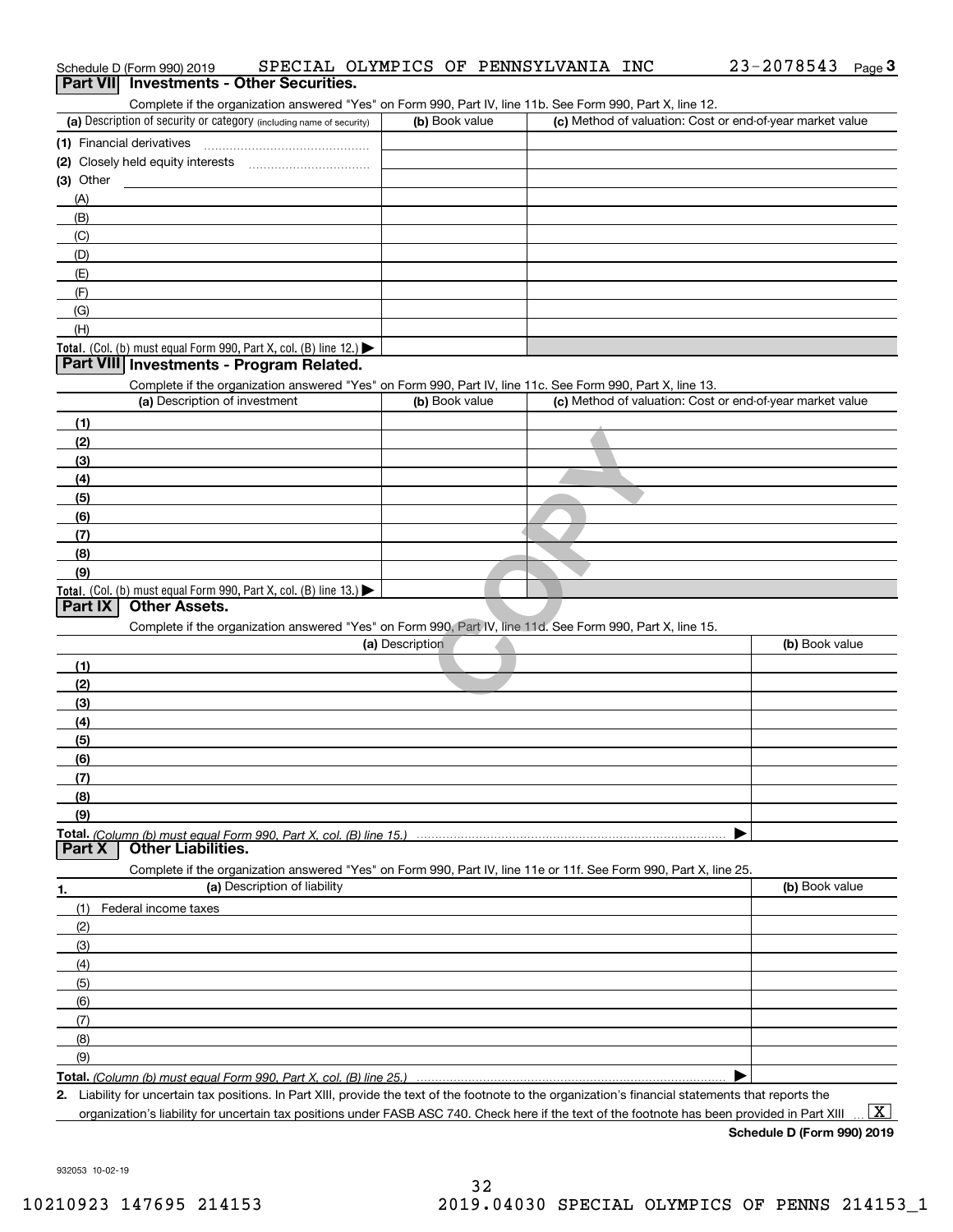|   | SPECIAL OLYMPICS OF PENNSYLVANIA INC<br>Schedule D (Form 990) 2019                                                                                                                                                                   |           |                | 23-2078543                      | Page 4 |
|---|--------------------------------------------------------------------------------------------------------------------------------------------------------------------------------------------------------------------------------------|-----------|----------------|---------------------------------|--------|
|   | Reconciliation of Revenue per Audited Financial Statements With Revenue per Return.<br><b>Part XI</b>                                                                                                                                |           |                |                                 |        |
| 1 | Complete if the organization answered "Yes" on Form 990, Part IV, line 12a.<br>Total revenue, gains, and other support per audited financial statements                                                                              |           | $\blacksquare$ | 10, 296, 345.                   |        |
|   |                                                                                                                                                                                                                                      |           |                |                                 |        |
| 2 | Amounts included on line 1 but not on Form 990, Part VIII, line 12:<br>2a                                                                                                                                                            | 529, 472. |                |                                 |        |
| a | Net unrealized gains (losses) on investments [11] matter contracts and the unrealized gains (losses) on investments<br>2 <sub>b</sub>                                                                                                | 434, 441. |                |                                 |        |
| b |                                                                                                                                                                                                                                      |           |                |                                 |        |
| с | 2 <sub>c</sub>                                                                                                                                                                                                                       | 854,069.  |                |                                 |        |
| d | 2d<br>Other (Describe in Part XIII.)                                                                                                                                                                                                 |           |                |                                 |        |
| е | Add lines 2a through 2d                                                                                                                                                                                                              |           | 2e             | <u>1,817,982.</u><br>8,478,363. |        |
| 3 |                                                                                                                                                                                                                                      |           | $\mathbf{3}$   |                                 |        |
| 4 | Amounts included on Form 990, Part VIII, line 12, but not on line 1:                                                                                                                                                                 |           |                |                                 |        |
| a | 4a                                                                                                                                                                                                                                   |           |                |                                 |        |
| b | 4b<br>Other (Describe in Part XIII.) [100] [100] [100] [100] [100] [100] [100] [100] [100] [100] [100] [100] [100] [                                                                                                                 |           |                |                                 |        |
|   | Add lines 4a and 4b                                                                                                                                                                                                                  |           | 4с             |                                 | 0.     |
| 5 |                                                                                                                                                                                                                                      |           | 5              | 8,478,363.                      |        |
|   | Part XII   Reconciliation of Expenses per Audited Financial Statements With Expenses per Return.                                                                                                                                     |           |                |                                 |        |
|   | Complete if the organization answered "Yes" on Form 990, Part IV, line 12a.                                                                                                                                                          |           |                |                                 |        |
| 1 | Total expenses and losses per audited financial statements                                                                                                                                                                           |           | $\blacksquare$ | 9,674,421.                      |        |
| 2 | Amounts included on line 1 but not on Form 990, Part IX, line 25:                                                                                                                                                                    |           |                |                                 |        |
| a | 2a                                                                                                                                                                                                                                   | 434,441.  |                |                                 |        |
| b | 2 <sub>b</sub>                                                                                                                                                                                                                       |           |                |                                 |        |
|   | 2c                                                                                                                                                                                                                                   |           |                |                                 |        |
| d | $\overline{\phantom{a}}$ 2d                                                                                                                                                                                                          | 854,069.  |                |                                 |        |
| e | Add lines 2a through 2d <b>contained a contained a contained a contained a contained a contained a contained a contained a contact a contact a contact a contact a contact a contact a contact a contact a contact a contact a c</b> |           | 2e             | 1,288,510.                      |        |
| 3 |                                                                                                                                                                                                                                      |           | 3              | 8,385,911.                      |        |
| 4 | Amounts included on Form 990, Part IX, line 25, but not on line 1:                                                                                                                                                                   |           |                |                                 |        |
| a | 4a                                                                                                                                                                                                                                   |           |                |                                 |        |
| b | 4b                                                                                                                                                                                                                                   |           |                |                                 |        |
|   | c Add lines 4a and 4b                                                                                                                                                                                                                |           | 4с             |                                 |        |
| 5 | Total expenses. Add lines 3 and 4c. (This must equal Form 990, Part I, line 18.) [[[[[[[[[[[[[[[[[[[[[[[[[[[[                                                                                                                        |           | 5              | 8,385,911.                      |        |
|   | Part XIII Supplemental Information.                                                                                                                                                                                                  |           |                |                                 |        |
|   | Provide the descriptions required for Part II, lines 3, 5, and 9; Part III, lines 1a and 4; Part IV, lines 1b and 2b; Part V, line 4; Part X, line 2; Part XI,                                                                       |           |                |                                 |        |
|   | lines 2d and 4b; and Part XII, lines 2d and 4b. Also complete this part to provide any additional information.                                                                                                                       |           |                |                                 |        |
|   |                                                                                                                                                                                                                                      |           |                |                                 |        |

PART V, LINE 4:

| THE BOARD OF DIRECTORS HAS DESIGNATED A PORTION OF THE UNRESTRICTED NET   |  |
|---------------------------------------------------------------------------|--|
| ASSETS AS AN ENDOWMENT FUND FOR SUPPORT OF CAPITAL PROJECTS NECESSARY TO  |  |
| ASSIST PARTICIPATING ATHLETES, THE ATHLETE LEADERSHIP FUND TO SUPPORT     |  |
| SOPA'S VISION OF BEING THE "GLOBAL LEADER" IN ATHLETE LEADERSHIP, AND THE |  |
| AL SENAVITIS MISSION IMPACT FUND TO PROVIDE RESOURCES TO ENSURE ATHLETES  |  |
| IN EVERY PART OF THE STATE ARE BEING SERVED WITH OPPORTUNITIES, PROGRAMS  |  |
| AND COMPETITIONS.                                                         |  |
|                                                                           |  |

# THE BALANCE OF BOARD DESIGNATED NET ASSETS WAS \$342,160 AND \$245,064, AT

## DECEMBER 31, 2019 AND 2018, RESPECTIVELY.

932054 10-02-19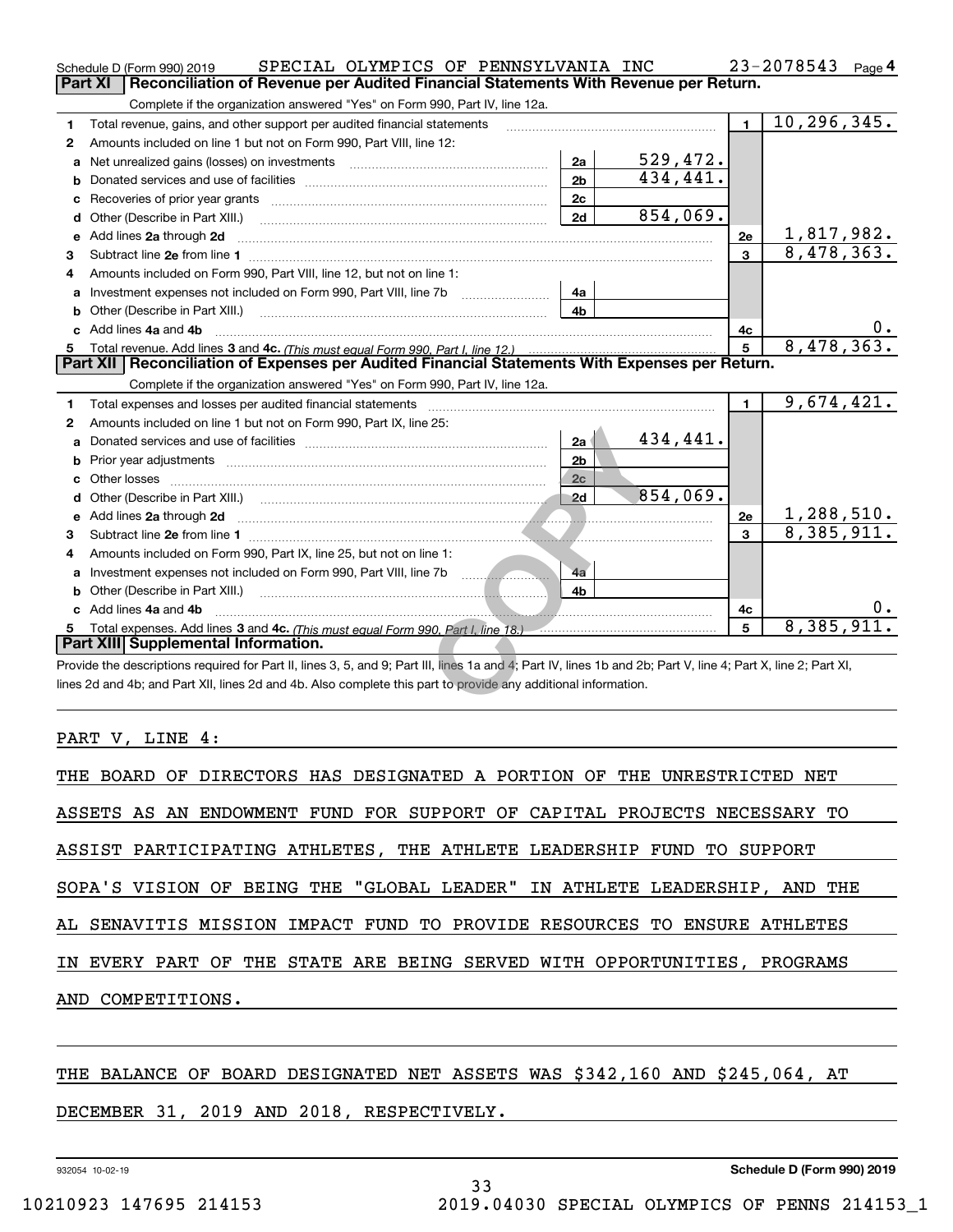| SPECIAL OLYMPICS OF PENNSYLVANIA INC 23-2078543 Page 5<br>Schedule D (Form 990) 2019<br><b>Part XIII Supplemental Information</b> (continued) |
|-----------------------------------------------------------------------------------------------------------------------------------------------|
| PART X, LINE 2:                                                                                                                               |
| THE ORGANIZATION IS INCORPORATED UNDER THE COMMONWEALTH OF PENNSYLVANIA                                                                       |
| (COMMONWEALTH) NOT-FOR-PROFIT CORPORATION LAW AND IS EXEMPT FROM FEDERAL                                                                      |
| INCOME TAXES UNDER SECTION $501(C)(3)$ OF THE INTERNAL REVENUE CODE.<br>THE                                                                   |
| ORGANIZATION IS REGISTERED AS REQUIRED WITH THE PENNSYLVANIA BUREAU OF                                                                        |
| CHARITABLE ORGANIZATIONS. TAX FILINGS ARE SUBJECT TO AUDIT BY VARIOUS                                                                         |
| TAXING AUTHORITIES. OPEN PERIODS SUBJECT TO AUDIT FOR FEDERAL PURPOSES                                                                        |
| ARE GENERALLY THE PREVIOUS THREE YEARS OF TAX RETURNS FILED.                                                                                  |
|                                                                                                                                               |
| PART XI, LINE 2D - OTHER ADJUSTMENTS:                                                                                                         |
| 756,143.<br>COST OF SPECIAL EVENTS                                                                                                            |
| 22,351.<br>COST OF GAMING                                                                                                                     |
| COST OF GOODS SOLD<br>$75,575$ .                                                                                                              |
| TOTAL TO SCHEDULE D, PART XI, LINE 2D<br>854,069.                                                                                             |
|                                                                                                                                               |
| PART XII, LINE 2D - OTHER ADJUSTMENTS:                                                                                                        |
| COST OF SPECIAL EVENTS<br>756,143.                                                                                                            |
| COST OF GAMING<br><u>22,351.</u>                                                                                                              |
| COST OF GOODS SOLD<br>75,575.                                                                                                                 |
| $854,069$ .<br>TOTAL TO SCHEDULE D, PART XII, LINE 2D                                                                                         |
|                                                                                                                                               |
|                                                                                                                                               |
|                                                                                                                                               |
|                                                                                                                                               |

**Schedule D (Form 990) 2019**

932055 10-02-19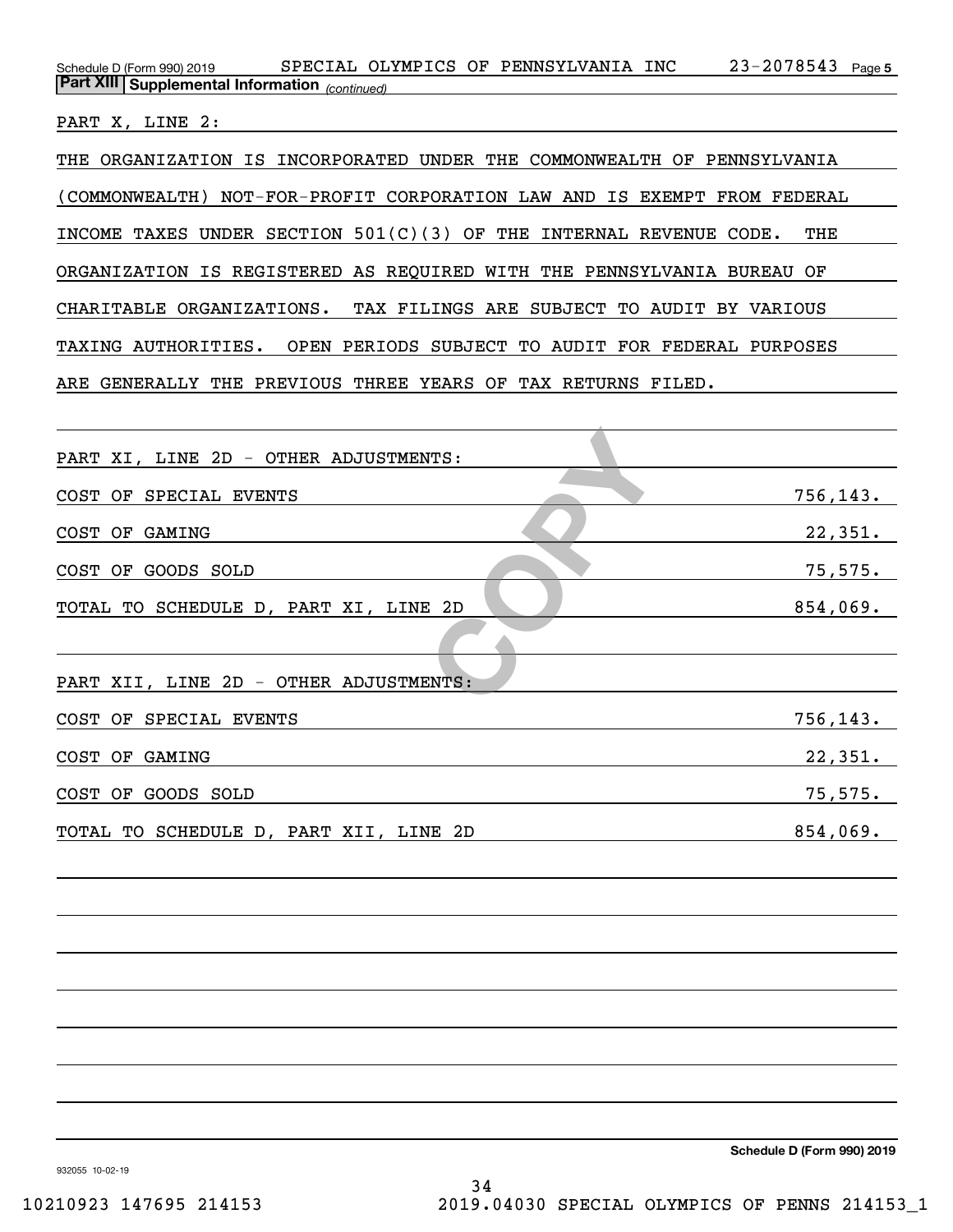| <b>SCHEDULE G</b>                                                                                                                                                                                                                                                                                                                                                                                                                                                                                                                                                             |                                  |                                      |                                                                                                       |                                                                            |    | <b>Supplemental Information Regarding Fundraising or Gaming Activities</b>                                                                                           |                                                                            | OMB No. 1545-0047                                       |
|-------------------------------------------------------------------------------------------------------------------------------------------------------------------------------------------------------------------------------------------------------------------------------------------------------------------------------------------------------------------------------------------------------------------------------------------------------------------------------------------------------------------------------------------------------------------------------|----------------------------------|--------------------------------------|-------------------------------------------------------------------------------------------------------|----------------------------------------------------------------------------|----|----------------------------------------------------------------------------------------------------------------------------------------------------------------------|----------------------------------------------------------------------------|---------------------------------------------------------|
| (Form 990 or 990-EZ)                                                                                                                                                                                                                                                                                                                                                                                                                                                                                                                                                          |                                  |                                      |                                                                                                       |                                                                            |    | Complete if the organization answered "Yes" on Form 990, Part IV, line 17, 18, or 19, or if the<br>organization entered more than \$15,000 on Form 990-EZ, line 6a.  |                                                                            | 2019                                                    |
| Department of the Treasury                                                                                                                                                                                                                                                                                                                                                                                                                                                                                                                                                    |                                  |                                      | Attach to Form 990 or Form 990-EZ.                                                                    |                                                                            |    |                                                                                                                                                                      |                                                                            | <b>Open to Public</b>                                   |
| Internal Revenue Service<br>Name of the organization                                                                                                                                                                                                                                                                                                                                                                                                                                                                                                                          |                                  |                                      |                                                                                                       |                                                                            |    | $\blacktriangleright$ Go to www.irs.gov/Form990 for instructions and the latest information.                                                                         |                                                                            | Inspection<br><b>Employer identification number</b>     |
|                                                                                                                                                                                                                                                                                                                                                                                                                                                                                                                                                                               |                                  | SPECIAL OLYMPICS OF PENNSYLVANIA INC |                                                                                                       |                                                                            |    |                                                                                                                                                                      | 23-2078543                                                                 |                                                         |
| Part I                                                                                                                                                                                                                                                                                                                                                                                                                                                                                                                                                                        |                                  |                                      |                                                                                                       |                                                                            |    | Fundraising Activities. Complete if the organization answered "Yes" on Form 990, Part IV, line 17. Form 990-EZ filers are not                                        |                                                                            |                                                         |
|                                                                                                                                                                                                                                                                                                                                                                                                                                                                                                                                                                               | required to complete this part.  |                                      |                                                                                                       |                                                                            |    |                                                                                                                                                                      |                                                                            |                                                         |
| 1 Indicate whether the organization raised funds through any of the following activities. Check all that apply.<br>$X$ Mail solicitations<br>a<br>b<br>$\overline{X}$ Phone solicitations<br>C<br>$\boxed{\text{X}}$ In-person solicitations<br>d<br>2 a Did the organization have a written or oral agreement with any individual (including officers, directors, trustees, or<br>b If "Yes," list the 10 highest paid individuals or entities (fundraisers) pursuant to agreements under which the fundraiser is to be<br>compensated at least \$5,000 by the organization. | Internet and email solicitations |                                      | $f\left[\frac{X}{X}\right]$ Solicitation of government grants<br>$g\mid X$ Special fundraising events |                                                                            |    | $e$ $\boxed{X}$ Solicitation of non-government grants<br>key employees listed in Form 990, Part VII) or entity in connection with professional fundraising services? | ∣ X ∣ Yes                                                                  | No                                                      |
| (i) Name and address of individual<br>or entity (fundraiser)                                                                                                                                                                                                                                                                                                                                                                                                                                                                                                                  |                                  | (ii) Activity                        |                                                                                                       | (iii) Did<br>fundraiser<br>have custody<br>or control of<br>contributions? |    | (iv) Gross receipts<br>from activity                                                                                                                                 | (v) Amount paid<br>to (or retained by)<br>fundraiser<br>listed in col. (i) | (vi) Amount paid<br>to (or retained by)<br>organization |
| THE HERITAGE COMPANY - 2402                                                                                                                                                                                                                                                                                                                                                                                                                                                                                                                                                   |                                  | TELEMARKETING SERVICES &             |                                                                                                       | Yes                                                                        | No |                                                                                                                                                                      |                                                                            |                                                         |
| WILDWOOD AVE, LITTLE ROCK, AR                                                                                                                                                                                                                                                                                                                                                                                                                                                                                                                                                 |                                  | <b>EDUCATION</b>                     |                                                                                                       |                                                                            | X  | 228,737.                                                                                                                                                             | 108,926.                                                                   | 119,811.                                                |
|                                                                                                                                                                                                                                                                                                                                                                                                                                                                                                                                                                               |                                  |                                      |                                                                                                       |                                                                            |    |                                                                                                                                                                      |                                                                            |                                                         |
|                                                                                                                                                                                                                                                                                                                                                                                                                                                                                                                                                                               |                                  |                                      |                                                                                                       |                                                                            |    |                                                                                                                                                                      |                                                                            |                                                         |
|                                                                                                                                                                                                                                                                                                                                                                                                                                                                                                                                                                               |                                  |                                      |                                                                                                       |                                                                            |    |                                                                                                                                                                      |                                                                            |                                                         |
|                                                                                                                                                                                                                                                                                                                                                                                                                                                                                                                                                                               |                                  |                                      |                                                                                                       |                                                                            |    |                                                                                                                                                                      |                                                                            |                                                         |
|                                                                                                                                                                                                                                                                                                                                                                                                                                                                                                                                                                               |                                  |                                      |                                                                                                       |                                                                            |    |                                                                                                                                                                      |                                                                            |                                                         |
|                                                                                                                                                                                                                                                                                                                                                                                                                                                                                                                                                                               |                                  |                                      |                                                                                                       |                                                                            |    |                                                                                                                                                                      |                                                                            |                                                         |
|                                                                                                                                                                                                                                                                                                                                                                                                                                                                                                                                                                               |                                  |                                      |                                                                                                       |                                                                            |    |                                                                                                                                                                      |                                                                            |                                                         |
|                                                                                                                                                                                                                                                                                                                                                                                                                                                                                                                                                                               |                                  |                                      |                                                                                                       |                                                                            |    |                                                                                                                                                                      |                                                                            |                                                         |
|                                                                                                                                                                                                                                                                                                                                                                                                                                                                                                                                                                               |                                  |                                      |                                                                                                       |                                                                            |    |                                                                                                                                                                      |                                                                            |                                                         |
|                                                                                                                                                                                                                                                                                                                                                                                                                                                                                                                                                                               |                                  |                                      |                                                                                                       |                                                                            |    |                                                                                                                                                                      |                                                                            |                                                         |
| Total                                                                                                                                                                                                                                                                                                                                                                                                                                                                                                                                                                         |                                  |                                      |                                                                                                       |                                                                            |    | 228,737.                                                                                                                                                             | 108,926.                                                                   | 119,811.                                                |
| List all states in which the organization is registered or licensed to solicit contributions or has been notified it is exempt from registration<br>З<br>or licensing.                                                                                                                                                                                                                                                                                                                                                                                                        |                                  |                                      |                                                                                                       |                                                                            |    |                                                                                                                                                                      |                                                                            |                                                         |
| AL, AK, AZ, AR, CA, CO, CT, DE, FL, GA, HI, ID, IL, IN, IA, KS, KY, LA, ME, MD, MA, MI, MN, MS, MO                                                                                                                                                                                                                                                                                                                                                                                                                                                                            |                                  |                                      |                                                                                                       |                                                                            |    |                                                                                                                                                                      |                                                                            |                                                         |

MT, NE, NV, NH, NJ, NM, NY, NC, ND, OH, OK, OR, PA, RI, SC, SD, TN, TX, UT, VT, VA, WA, WV, WI, WY

LHA For Paperwork Reduction Act Notice, see the Instructions for Form 990 or 990-EZ. Schedule G (Form 990 or 990-EZ) 2019 SEE PART IV FOR CONTINUATIONS

932081 09-11-19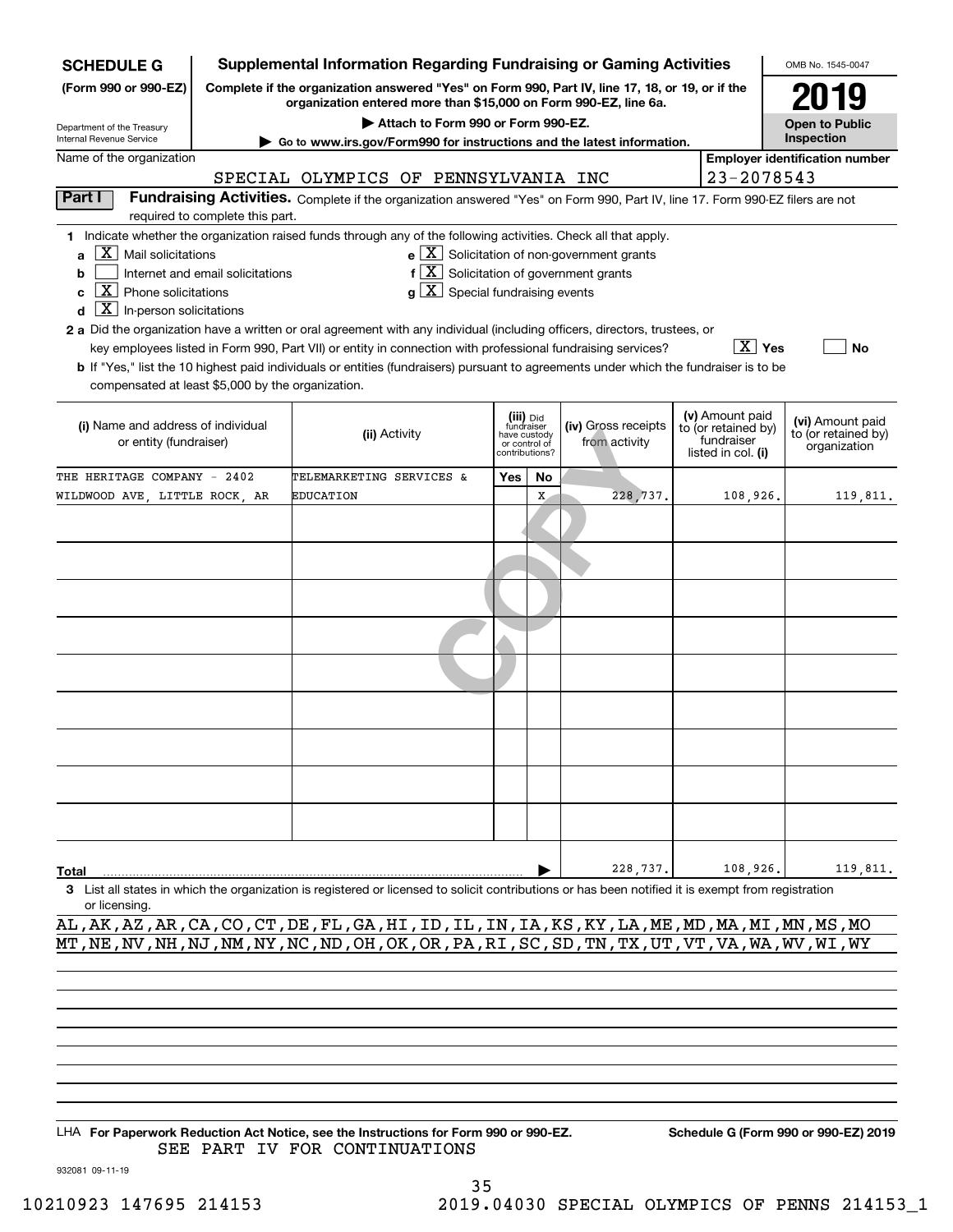**2** Schedule G (Form 990 or 990-EZ) 2019  ${\tt SPECIAL}$   ${\tt OLYMPICS}$   ${\tt OF}$   ${\tt PENNSYLVANIA}$   ${\tt INC}$   $23$  –  $2078543$   ${\tt Page}$ **Part II** | Fundraising Events. Complete if the organization answered "Yes" on Form 990, Part IV, line 18, or reported more than \$15,000

|                 |   | of fundraising event contributions and gross income on Form 990-EZ, lines 1 and 6b. List events with gross receipts greater than \$5,000.                                    |                          |                                                  |                       |                                                     |
|-----------------|---|------------------------------------------------------------------------------------------------------------------------------------------------------------------------------|--------------------------|--------------------------------------------------|-----------------------|-----------------------------------------------------|
|                 |   |                                                                                                                                                                              | (a) Event $#1$           | $(b)$ Event #2                                   | (c) Other events      | (d) Total events                                    |
|                 |   |                                                                                                                                                                              | GOLF                     | POLAR BEAR                                       |                       | (add col. (a) through                               |
|                 |   |                                                                                                                                                                              | TOURNAMENTS              | <b>PLUNGE</b>                                    | 15                    |                                                     |
|                 |   |                                                                                                                                                                              | (event type)             | (event type)                                     | (total number)        | col. (c)                                            |
| Revenue         |   |                                                                                                                                                                              |                          |                                                  |                       |                                                     |
|                 |   |                                                                                                                                                                              | 331,875.                 | 1,608,125.                                       | 672,915.              | 2,612,915.                                          |
|                 |   |                                                                                                                                                                              |                          |                                                  |                       |                                                     |
|                 |   |                                                                                                                                                                              | 299, 210.                | 1,556,016.                                       | 671, 188.             | 2,526,414.                                          |
|                 |   |                                                                                                                                                                              |                          |                                                  |                       |                                                     |
|                 |   | 3 Gross income (line 1 minus line 2)                                                                                                                                         | 32,665.                  | 52,109.                                          | 1,727.                | 86,501.                                             |
|                 |   |                                                                                                                                                                              |                          |                                                  |                       |                                                     |
|                 |   |                                                                                                                                                                              |                          |                                                  |                       |                                                     |
|                 |   |                                                                                                                                                                              |                          |                                                  |                       |                                                     |
|                 |   |                                                                                                                                                                              | 32,666.                  | 52,109.                                          | 1,726.                | 86,501.                                             |
|                 |   |                                                                                                                                                                              |                          |                                                  |                       |                                                     |
|                 |   |                                                                                                                                                                              | 59,498.                  | 33,825.                                          | 45,918.               | 139, 241.                                           |
| Direct Expenses |   |                                                                                                                                                                              |                          |                                                  |                       |                                                     |
|                 |   | 7 Food and beverages                                                                                                                                                         | 20,078.                  | 18,396.                                          | 40,637.               | 79,111.                                             |
|                 |   |                                                                                                                                                                              |                          |                                                  |                       |                                                     |
|                 |   |                                                                                                                                                                              | $\overline{12,953}$ .    | 251, 428.                                        | 186,909.              | 451,290.                                            |
|                 | 9 |                                                                                                                                                                              |                          |                                                  |                       | 756, 143.                                           |
|                 |   | 10 Direct expense summary. Add lines 4 through 9 in column (d)<br>11 Net income summary. Subtract line 10 from line 3, column (d)                                            |                          |                                                  |                       | $-669,642.$                                         |
| Part III        |   | Gaming. Complete if the organization answered "Yes" on Form 990, Part IV, line 19, or reported more than                                                                     |                          |                                                  |                       |                                                     |
|                 |   |                                                                                                                                                                              |                          |                                                  |                       |                                                     |
|                 |   | \$15,000 on Form 990-EZ, line 6a.                                                                                                                                            |                          |                                                  |                       |                                                     |
|                 |   |                                                                                                                                                                              |                          |                                                  |                       |                                                     |
|                 |   |                                                                                                                                                                              | (a) Bingo                | (b) Pull tabs/instant<br>bingo/progressive bingo | (c) Other gaming      | (d) Total gaming (add<br>col. (a) through col. (c)) |
|                 |   |                                                                                                                                                                              |                          |                                                  |                       |                                                     |
| Revenue         |   |                                                                                                                                                                              | 36,755.                  |                                                  | 48,435.               | 85,190.                                             |
|                 |   |                                                                                                                                                                              |                          |                                                  |                       |                                                     |
|                 |   |                                                                                                                                                                              |                          |                                                  |                       |                                                     |
|                 |   |                                                                                                                                                                              |                          |                                                  |                       |                                                     |
|                 |   | 3 Noncash prizes <b>contained</b> Noncash prizes                                                                                                                             | 1,406.                   |                                                  | 16,616.               | 18,022.                                             |
| Expenses        |   |                                                                                                                                                                              |                          |                                                  |                       |                                                     |
|                 |   |                                                                                                                                                                              | 2,099.                   |                                                  |                       | 2,099.                                              |
| Direct          |   |                                                                                                                                                                              |                          |                                                  |                       |                                                     |
|                 | 5 | Other direct expenses                                                                                                                                                        | 718.                     |                                                  | 1,512.                | 2,230.                                              |
|                 |   |                                                                                                                                                                              | 100 %<br>Yes             | Yes<br>%                                         | 100 %<br>Yes          |                                                     |
|                 |   | 6 Volunteer labor                                                                                                                                                            | $\boxed{\text{X}}$<br>No | No                                               | $\boxed{\text{X}}$ No |                                                     |
|                 |   |                                                                                                                                                                              |                          |                                                  |                       |                                                     |
|                 | 7 | Direct expense summary. Add lines 2 through 5 in column (d)                                                                                                                  |                          |                                                  |                       | 22,351.                                             |
|                 |   |                                                                                                                                                                              |                          |                                                  |                       |                                                     |
|                 | 8 | Net gaming income summary. Subtract line 7 from line 1, column (d)                                                                                                           |                          |                                                  |                       | 62,839.                                             |
|                 |   |                                                                                                                                                                              |                          |                                                  |                       |                                                     |
| 9               |   | Enter the state(s) in which the organization conducts gaming activities: $\text{PA}$<br>a Is the organization licensed to conduct gaming activities in each of these states? |                          |                                                  |                       | $\overline{X}$ Yes<br>No                            |

**b**If "No," explain:

**10 a Yes No** Were any of the organization's gaming licenses revoked, suspended, or terminated during the tax year? ~~~~~~~~~ X **b** If "Yes," explain:

932082 09-11-19

**Schedule G (Form 990 or 990-EZ) 2019**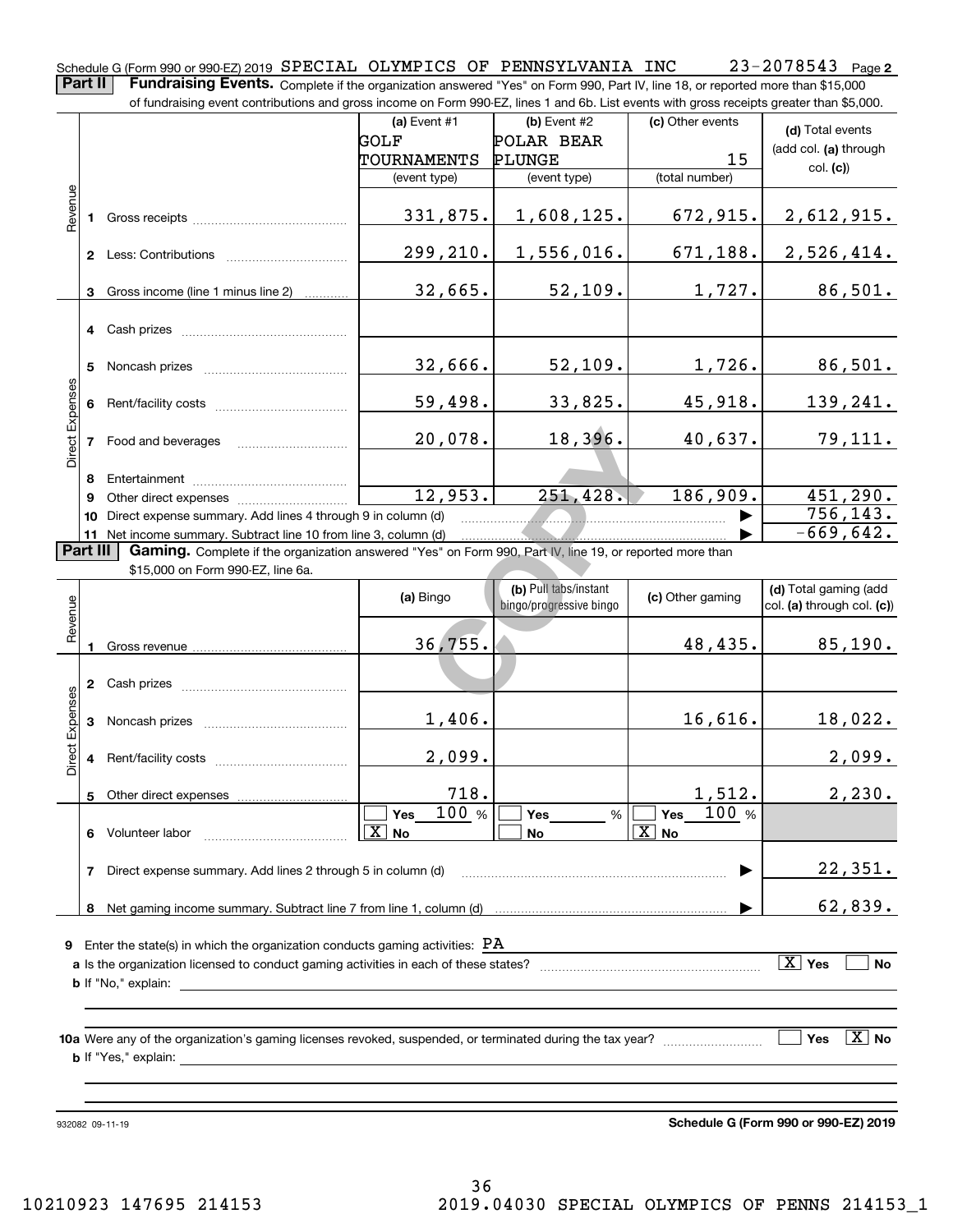| Schedule G (Form 990 or 990-EZ) 2019 SPECIAL OLYMPICS OF PENNSYLVANIA INC                                                                                                                                                                 | 23-2078543                                                                                                                                                                                                                                                                                                                                    | Page 3                |
|-------------------------------------------------------------------------------------------------------------------------------------------------------------------------------------------------------------------------------------------|-----------------------------------------------------------------------------------------------------------------------------------------------------------------------------------------------------------------------------------------------------------------------------------------------------------------------------------------------|-----------------------|
|                                                                                                                                                                                                                                           | Yes                                                                                                                                                                                                                                                                                                                                           | $\boxed{\text{X}}$ No |
| 12 Is the organization a grantor, beneficiary or trustee of a trust, or a member of a partnership or other entity formed                                                                                                                  |                                                                                                                                                                                                                                                                                                                                               | $X$ No                |
| 13 Indicate the percentage of gaming activity conducted in:                                                                                                                                                                               | Yes                                                                                                                                                                                                                                                                                                                                           |                       |
|                                                                                                                                                                                                                                           | 13а                                                                                                                                                                                                                                                                                                                                           | %                     |
| <b>b</b> An outside facility <i>www.communicality.communicality communicality and an outside facility and an outside facility and an outside facility and an outside facility and an outside facility and an outside facility and an </i> | $13b \, 100.00$ %                                                                                                                                                                                                                                                                                                                             |                       |
| 14 Enter the name and address of the person who prepares the organization's gaming/special events books and records:                                                                                                                      |                                                                                                                                                                                                                                                                                                                                               |                       |
| Name MATTHEW B. AARON                                                                                                                                                                                                                     |                                                                                                                                                                                                                                                                                                                                               |                       |
| Address > 2570 BLVD OF THE GENERALS - NORRISTOWN, PA 19403                                                                                                                                                                                |                                                                                                                                                                                                                                                                                                                                               |                       |
|                                                                                                                                                                                                                                           |                                                                                                                                                                                                                                                                                                                                               | $\boxed{\text{X}}$ No |
|                                                                                                                                                                                                                                           |                                                                                                                                                                                                                                                                                                                                               |                       |
|                                                                                                                                                                                                                                           |                                                                                                                                                                                                                                                                                                                                               |                       |
| c If "Yes," enter name and address of the third party:                                                                                                                                                                                    |                                                                                                                                                                                                                                                                                                                                               |                       |
| Name $\blacktriangleright$                                                                                                                                                                                                                |                                                                                                                                                                                                                                                                                                                                               |                       |
|                                                                                                                                                                                                                                           |                                                                                                                                                                                                                                                                                                                                               |                       |
| Address $\blacktriangleright$                                                                                                                                                                                                             |                                                                                                                                                                                                                                                                                                                                               |                       |
|                                                                                                                                                                                                                                           |                                                                                                                                                                                                                                                                                                                                               |                       |
| Gaming manager information:<br>16                                                                                                                                                                                                         |                                                                                                                                                                                                                                                                                                                                               |                       |
| $Name$ $\triangleright$ MATTHEW B. AARON                                                                                                                                                                                                  |                                                                                                                                                                                                                                                                                                                                               |                       |
|                                                                                                                                                                                                                                           |                                                                                                                                                                                                                                                                                                                                               |                       |
| Gaming manager compensation $\triangleright$ \$                                                                                                                                                                                           |                                                                                                                                                                                                                                                                                                                                               |                       |
| Description of services provided > MATTHEW AARON, AS PRESIDENT & CEO, HAS OVERALL                                                                                                                                                         |                                                                                                                                                                                                                                                                                                                                               |                       |
| SUPERVISION AND MANAGEMENT OF ALL ACTIVITIES, INCLUDING GAMING.                                                                                                                                                                           |                                                                                                                                                                                                                                                                                                                                               |                       |
|                                                                                                                                                                                                                                           |                                                                                                                                                                                                                                                                                                                                               |                       |
| $X$ Director/officer<br>Employee<br>Independent contractor                                                                                                                                                                                |                                                                                                                                                                                                                                                                                                                                               |                       |
|                                                                                                                                                                                                                                           |                                                                                                                                                                                                                                                                                                                                               |                       |
| <b>17</b> Mandatory distributions:<br>a Is the organization required under state law to make charitable distributions from the gaming proceeds to                                                                                         |                                                                                                                                                                                                                                                                                                                                               |                       |
|                                                                                                                                                                                                                                           | $\begin{picture}(18,17) \put(0,0){\line(1,0){155}} \put(15,0){\line(1,0){155}} \put(15,0){\line(1,0){155}} \put(15,0){\line(1,0){155}} \put(15,0){\line(1,0){155}} \put(15,0){\line(1,0){155}} \put(15,0){\line(1,0){155}} \put(15,0){\line(1,0){155}} \put(15,0){\line(1,0){155}} \put(15,0){\line(1,0){155}} \put(15,0){\line(1,0){155}} \$ |                       |
| <b>b</b> Enter the amount of distributions required under state law to be distributed to other exempt organizations or spent in the                                                                                                       |                                                                                                                                                                                                                                                                                                                                               |                       |
| organization's own exempt activities during the tax year $\triangleright$ \$                                                                                                                                                              |                                                                                                                                                                                                                                                                                                                                               |                       |
| <b>Part IV</b><br>Supplemental Information. Provide the explanations required by Part I, line 2b, columns (iii) and (v); and Part III, lines 9, 9b, 10b,                                                                                  |                                                                                                                                                                                                                                                                                                                                               |                       |
| 15b, 15c, 16, and 17b, as applicable. Also provide any additional information. See instructions.                                                                                                                                          |                                                                                                                                                                                                                                                                                                                                               |                       |
| SCHEDULE G, PART I, LINE 2B, LIST OF TEN HIGHEST PAID FUNDRAISERS:                                                                                                                                                                        |                                                                                                                                                                                                                                                                                                                                               |                       |
|                                                                                                                                                                                                                                           |                                                                                                                                                                                                                                                                                                                                               |                       |
|                                                                                                                                                                                                                                           |                                                                                                                                                                                                                                                                                                                                               |                       |
| NAME OF FUNDRAISER: THE HERITAGE COMPANY<br>(上)                                                                                                                                                                                           |                                                                                                                                                                                                                                                                                                                                               |                       |
|                                                                                                                                                                                                                                           |                                                                                                                                                                                                                                                                                                                                               |                       |
| ADDRESS OF FUNDRAISER: 2402 WILDWOOD AVE, LITTLE ROCK, AR<br>( I )                                                                                                                                                                        | 72120                                                                                                                                                                                                                                                                                                                                         |                       |
|                                                                                                                                                                                                                                           |                                                                                                                                                                                                                                                                                                                                               |                       |
|                                                                                                                                                                                                                                           |                                                                                                                                                                                                                                                                                                                                               |                       |
|                                                                                                                                                                                                                                           |                                                                                                                                                                                                                                                                                                                                               |                       |
|                                                                                                                                                                                                                                           |                                                                                                                                                                                                                                                                                                                                               |                       |
|                                                                                                                                                                                                                                           |                                                                                                                                                                                                                                                                                                                                               |                       |
|                                                                                                                                                                                                                                           |                                                                                                                                                                                                                                                                                                                                               |                       |
|                                                                                                                                                                                                                                           |                                                                                                                                                                                                                                                                                                                                               |                       |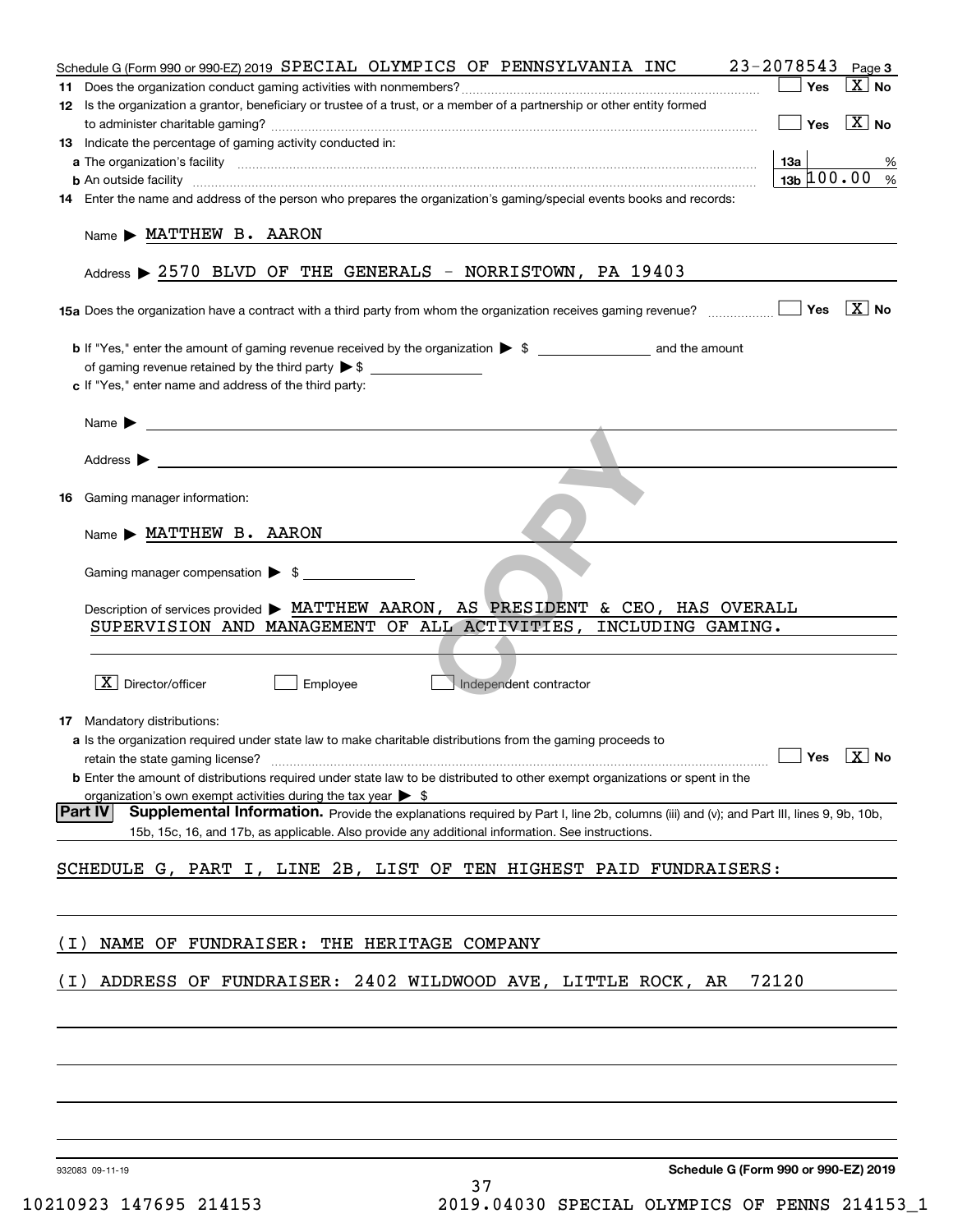| Schedule G (Form 990 or 990-EZ) SPECIAL OLI<br>Part IV   Supplemental Information (continued) |  | SPECIAL OLYMPICS OF PENNSYLVANIA INC | 23-2078543 Page 4               |  |
|-----------------------------------------------------------------------------------------------|--|--------------------------------------|---------------------------------|--|
|                                                                                               |  |                                      |                                 |  |
|                                                                                               |  |                                      |                                 |  |
|                                                                                               |  |                                      |                                 |  |
|                                                                                               |  |                                      |                                 |  |
|                                                                                               |  |                                      |                                 |  |
|                                                                                               |  |                                      |                                 |  |
|                                                                                               |  |                                      |                                 |  |
|                                                                                               |  |                                      |                                 |  |
|                                                                                               |  |                                      |                                 |  |
|                                                                                               |  |                                      |                                 |  |
|                                                                                               |  |                                      |                                 |  |
|                                                                                               |  |                                      |                                 |  |
|                                                                                               |  |                                      |                                 |  |
|                                                                                               |  |                                      |                                 |  |
|                                                                                               |  |                                      |                                 |  |
|                                                                                               |  |                                      |                                 |  |
|                                                                                               |  |                                      |                                 |  |
|                                                                                               |  |                                      |                                 |  |
|                                                                                               |  |                                      |                                 |  |
|                                                                                               |  |                                      |                                 |  |
|                                                                                               |  |                                      |                                 |  |
|                                                                                               |  |                                      |                                 |  |
|                                                                                               |  |                                      |                                 |  |
|                                                                                               |  |                                      |                                 |  |
|                                                                                               |  |                                      |                                 |  |
|                                                                                               |  |                                      |                                 |  |
|                                                                                               |  |                                      |                                 |  |
|                                                                                               |  |                                      |                                 |  |
|                                                                                               |  |                                      |                                 |  |
|                                                                                               |  |                                      |                                 |  |
|                                                                                               |  |                                      |                                 |  |
|                                                                                               |  |                                      |                                 |  |
|                                                                                               |  |                                      |                                 |  |
|                                                                                               |  |                                      |                                 |  |
|                                                                                               |  |                                      |                                 |  |
|                                                                                               |  |                                      |                                 |  |
|                                                                                               |  |                                      |                                 |  |
|                                                                                               |  |                                      | Schedule G (Form 990 or 990-EZ) |  |

932084 04-01-19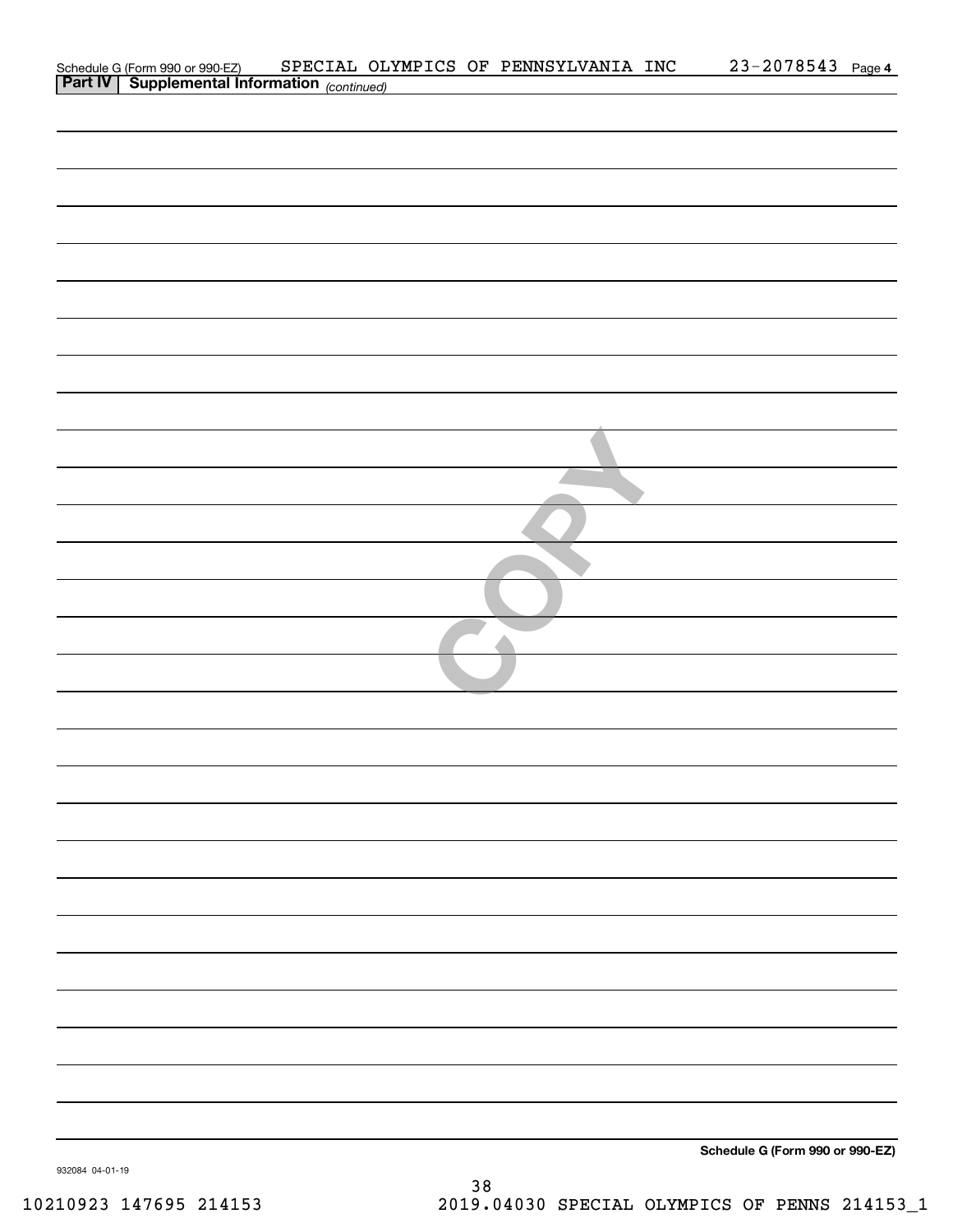|    | <b>SCHEDULE J</b>                                      | <b>Compensation Information</b>                                                                                                                                                                                                    |                                       | OMB No. 1545-0047          |            |                                     |  |
|----|--------------------------------------------------------|------------------------------------------------------------------------------------------------------------------------------------------------------------------------------------------------------------------------------------|---------------------------------------|----------------------------|------------|-------------------------------------|--|
|    | (Form 990)                                             | For certain Officers, Directors, Trustees, Key Employees, and Highest                                                                                                                                                              |                                       |                            | 2019       |                                     |  |
|    |                                                        | <b>Compensated Employees</b>                                                                                                                                                                                                       |                                       |                            |            |                                     |  |
|    |                                                        | Complete if the organization answered "Yes" on Form 990, Part IV, line 23.<br>Attach to Form 990.                                                                                                                                  |                                       | <b>Open to Public</b>      |            |                                     |  |
|    | Department of the Treasury<br>Internal Revenue Service | Go to www.irs.gov/Form990 for instructions and the latest information.                                                                                                                                                             |                                       | Inspection                 |            |                                     |  |
|    | Name of the organization                               |                                                                                                                                                                                                                                    | <b>Employer identification number</b> |                            |            |                                     |  |
|    |                                                        | SPECIAL OLYMPICS OF PENNSYLVANIA INC                                                                                                                                                                                               |                                       | 23-2078543                 |            |                                     |  |
|    | Part I                                                 | <b>Questions Regarding Compensation</b>                                                                                                                                                                                            |                                       |                            |            |                                     |  |
|    |                                                        |                                                                                                                                                                                                                                    |                                       |                            | <b>Yes</b> | No                                  |  |
|    |                                                        | <b>1a</b> Check the appropriate box(es) if the organization provided any of the following to or for a person listed on Form 990,                                                                                                   |                                       |                            |            |                                     |  |
|    |                                                        | Part VII, Section A, line 1a. Complete Part III to provide any relevant information regarding these items.                                                                                                                         |                                       |                            |            |                                     |  |
|    | First-class or charter travel                          | Housing allowance or residence for personal use                                                                                                                                                                                    |                                       |                            |            |                                     |  |
|    | Travel for companions                                  | Payments for business use of personal residence                                                                                                                                                                                    |                                       |                            |            |                                     |  |
|    |                                                        | Tax indemnification and gross-up payments<br>Health or social club dues or initiation fees                                                                                                                                         |                                       |                            |            |                                     |  |
|    |                                                        | Discretionary spending account<br>Personal services (such as maid, chauffeur, chef)                                                                                                                                                |                                       |                            |            |                                     |  |
|    |                                                        |                                                                                                                                                                                                                                    |                                       |                            |            |                                     |  |
|    |                                                        | <b>b</b> If any of the boxes on line 1a are checked, did the organization follow a written policy regarding payment or<br>reimbursement or provision of all of the expenses described above? If "No," complete Part III to explain |                                       | 1b                         |            |                                     |  |
| 2  |                                                        | Did the organization require substantiation prior to reimbursing or allowing expenses incurred by all directors,                                                                                                                   |                                       |                            |            |                                     |  |
|    |                                                        |                                                                                                                                                                                                                                    |                                       | $\mathbf{2}$               |            |                                     |  |
|    |                                                        |                                                                                                                                                                                                                                    |                                       |                            |            |                                     |  |
| з  |                                                        | Indicate which, if any, of the following the organization used to establish the compensation of the organization's                                                                                                                 |                                       |                            |            |                                     |  |
|    |                                                        | CEO/Executive Director. Check all that apply. Do not check any boxes for methods used by a related organization to                                                                                                                 |                                       |                            |            |                                     |  |
|    |                                                        | establish compensation of the CEO/Executive Director, but explain in Part III.                                                                                                                                                     |                                       |                            |            |                                     |  |
|    | $ \mathbf{X} $ Compensation committee                  | Written employment contract                                                                                                                                                                                                        |                                       |                            |            |                                     |  |
|    |                                                        | Compensation survey or study<br>Independent compensation consultant                                                                                                                                                                |                                       |                            |            |                                     |  |
|    | $\boxed{\textbf{X}}$ Form 990 of other organizations   | Approval by the board or compensation committee                                                                                                                                                                                    |                                       |                            |            |                                     |  |
|    |                                                        |                                                                                                                                                                                                                                    |                                       |                            |            |                                     |  |
|    |                                                        | During the year, did any person listed on Form 990, Part VII, Section A, line 1a, with respect to the filing                                                                                                                       |                                       |                            |            |                                     |  |
|    | organization or a related organization:                |                                                                                                                                                                                                                                    |                                       |                            |            |                                     |  |
|    |                                                        | Receive a severance payment or change-of-control payment?                                                                                                                                                                          |                                       | 4a                         |            | x                                   |  |
|    |                                                        |                                                                                                                                                                                                                                    |                                       | 4b                         |            | $\overline{\mathbf{x}}$             |  |
|    |                                                        |                                                                                                                                                                                                                                    |                                       | 4c                         |            | $\overline{\text{x}}$               |  |
|    |                                                        | If "Yes" to any of lines 4a-c, list the persons and provide the applicable amounts for each item in Part III.                                                                                                                      |                                       |                            |            |                                     |  |
|    |                                                        |                                                                                                                                                                                                                                    |                                       |                            |            |                                     |  |
|    |                                                        | Only section 501(c)(3), 501(c)(4), and 501(c)(29) organizations must complete lines 5-9.                                                                                                                                           |                                       |                            |            |                                     |  |
| 5. |                                                        | For persons listed on Form 990, Part VII, Section A, line 1a, did the organization pay or accrue any compensation                                                                                                                  |                                       |                            |            |                                     |  |
|    | contingent on the revenues of:                         |                                                                                                                                                                                                                                    |                                       |                            |            |                                     |  |
|    |                                                        | a The organization? <b>Manual Community Community</b> Community Community Community Community Community Community Community                                                                                                        |                                       | 5a                         |            | <u>x</u><br>$\overline{\mathbf{x}}$ |  |
|    |                                                        |                                                                                                                                                                                                                                    |                                       | 5b                         |            |                                     |  |
|    |                                                        | If "Yes" on line 5a or 5b, describe in Part III.                                                                                                                                                                                   |                                       |                            |            |                                     |  |
| 6. |                                                        | For persons listed on Form 990, Part VII, Section A, line 1a, did the organization pay or accrue any compensation                                                                                                                  |                                       |                            |            |                                     |  |
|    | contingent on the net earnings of:                     |                                                                                                                                                                                                                                    |                                       |                            |            | <u>x</u>                            |  |
|    |                                                        |                                                                                                                                                                                                                                    |                                       | 6a<br>6b                   |            | $\overline{\mathbf{x}}$             |  |
|    |                                                        | If "Yes" on line 6a or 6b, describe in Part III.                                                                                                                                                                                   |                                       |                            |            |                                     |  |
|    |                                                        | 7 For persons listed on Form 990, Part VII, Section A, line 1a, did the organization provide any nonfixed payments                                                                                                                 |                                       |                            |            |                                     |  |
|    |                                                        |                                                                                                                                                                                                                                    |                                       | 7                          |            | х                                   |  |
| 8  |                                                        | Were any amounts reported on Form 990, Part VII, paid or accrued pursuant to a contract that was subject to the                                                                                                                    |                                       |                            |            |                                     |  |
|    |                                                        |                                                                                                                                                                                                                                    |                                       | 8                          |            | х                                   |  |
| 9  |                                                        | If "Yes" on line 8, did the organization also follow the rebuttable presumption procedure described in                                                                                                                             |                                       |                            |            |                                     |  |
|    |                                                        |                                                                                                                                                                                                                                    |                                       | 9                          |            |                                     |  |
|    |                                                        | erwork Reduction Act Notice, see the Instructions for Form 000                                                                                                                                                                     |                                       | Schodule I (Form 000) 2010 |            |                                     |  |

LHA For Paperwork Reduction Act Notice, see the Instructions for Form 990. Schedule J (Form 990) 2019

932111 10-21-19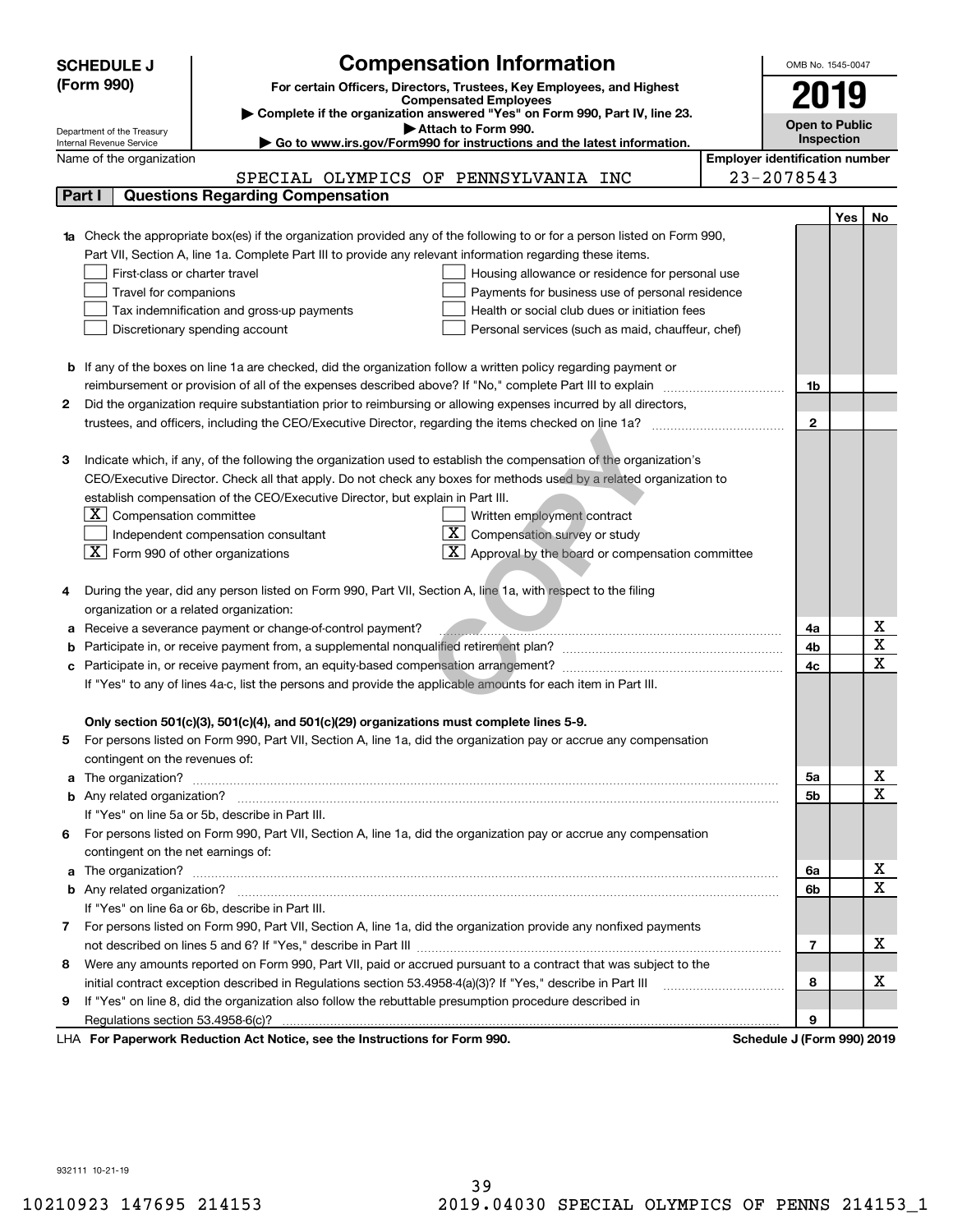**2**

# **Part II Officers, Directors, Trustees, Key Employees, and Highest Compensated Employees.**  Schedule J (Form 990) 2019 Page Use duplicate copies if additional space is needed.

For each individual whose compensation must be reported on Schedule J, report compensation from the organization on row (i) and from related organizations, described in the instructions, on row (ii). Do not list any individuals that aren't listed on Form 990, Part VII.

**Note:**  The sum of columns (B)(i)-(iii) for each listed individual must equal the total amount of Form 990, Part VII, Section A, line 1a, applicable column (D) and (E) amounts for that individual.

|                      |                    |                          | (B) Breakdown of W-2 and/or 1099-MISC compensation |                                           | (C) Retirement and<br>(D) Nontaxable |                  | (E) Total of columns | (F) Compensation                                           |  |
|----------------------|--------------------|--------------------------|----------------------------------------------------|-------------------------------------------|--------------------------------------|------------------|----------------------|------------------------------------------------------------|--|
| (A) Name and Title   |                    | (i) Base<br>compensation | (ii) Bonus &<br>incentive<br>compensation          | (iii) Other<br>reportable<br>compensation | other deferred<br>compensation       | benefits         | $(B)(i)$ - $(D)$     | in column (B)<br>reported as deferred<br>on prior Form 990 |  |
| (1) MATTHEW B. AARON | (i)                | 200, 394.                | $\overline{0}$ .                                   | $\overline{0}$ .                          | 14,028.                              | 20,552.          | 234,974.             | $\overline{0}$ .                                           |  |
| PRESIDENT & CEO      | (ii)               | $\overline{0}$ .         | $\overline{\mathfrak{o}}$ .                        | $\overline{0}$ .                          | $\overline{0}$ .                     | $\overline{0}$ . | $\overline{0}$ .     | $\overline{0}$ .                                           |  |
|                      | $(\sf{i})$         |                          |                                                    |                                           |                                      |                  |                      |                                                            |  |
|                      | (ii)               |                          |                                                    |                                           |                                      |                  |                      |                                                            |  |
|                      | $(\sf{i})$         |                          |                                                    |                                           |                                      |                  |                      |                                                            |  |
|                      | (ii)               |                          |                                                    |                                           |                                      |                  |                      |                                                            |  |
|                      | $(\sf{i})$         |                          |                                                    |                                           |                                      |                  |                      |                                                            |  |
|                      | (ii)               |                          |                                                    |                                           |                                      |                  |                      |                                                            |  |
|                      | $(\sf{i})$<br>(ii) |                          |                                                    |                                           |                                      |                  |                      |                                                            |  |
|                      | $(\sf{i})$         |                          |                                                    |                                           |                                      |                  |                      |                                                            |  |
|                      | (ii)               |                          |                                                    |                                           |                                      |                  |                      |                                                            |  |
|                      | $(\sf{i})$         |                          |                                                    |                                           |                                      |                  |                      |                                                            |  |
|                      | (ii)               |                          |                                                    |                                           |                                      |                  |                      |                                                            |  |
|                      | (i)                |                          |                                                    |                                           |                                      |                  |                      |                                                            |  |
|                      | (ii)               |                          |                                                    |                                           |                                      |                  |                      |                                                            |  |
|                      | (i)                |                          |                                                    |                                           |                                      |                  |                      |                                                            |  |
|                      | (ii)               |                          |                                                    |                                           |                                      |                  |                      |                                                            |  |
|                      | (i)                |                          |                                                    |                                           |                                      |                  |                      |                                                            |  |
|                      | (ii)               |                          |                                                    |                                           |                                      |                  |                      |                                                            |  |
|                      | (i)<br>(ii)        |                          |                                                    |                                           |                                      |                  |                      |                                                            |  |
|                      | (i)                |                          |                                                    |                                           |                                      |                  |                      |                                                            |  |
|                      | (ii)               |                          |                                                    |                                           |                                      |                  |                      |                                                            |  |
|                      | $(\sf{i})$         |                          |                                                    |                                           |                                      |                  |                      |                                                            |  |
|                      | (ii)               |                          |                                                    |                                           |                                      |                  |                      |                                                            |  |
|                      | $(\sf{i})$         |                          |                                                    |                                           |                                      |                  |                      |                                                            |  |
|                      | (ii)               |                          |                                                    |                                           |                                      |                  |                      |                                                            |  |
|                      | (i)                |                          |                                                    |                                           |                                      |                  |                      |                                                            |  |
|                      | (ii)               |                          |                                                    |                                           |                                      |                  |                      |                                                            |  |
|                      | $(\sf{i})$         |                          |                                                    |                                           |                                      |                  |                      |                                                            |  |
|                      | (ii)               |                          |                                                    |                                           |                                      |                  |                      |                                                            |  |

**Schedule J (Form 990) 2019**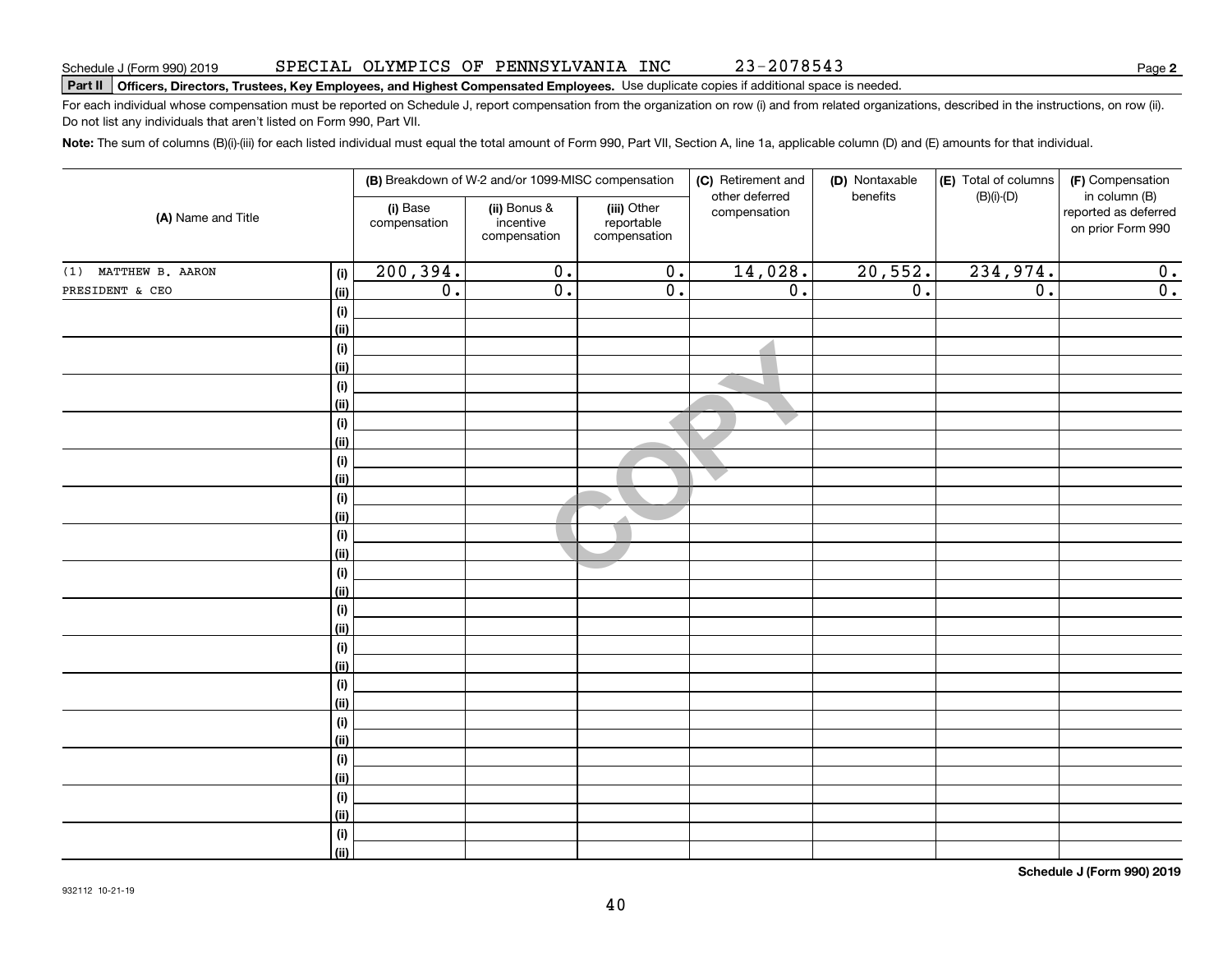| 23-2078543 | Page 3 |
|------------|--------|
|            |        |

## **Part III Supplemental Information**

Schedule J (Form 990) 2019 SPECIAL OLYMPICS OF PENNSYLVANIA INC 23-2078543<br>Part III Supplemental Information<br>Provide the information, explanation, or descriptions required for Part I, lines 1a, 1b, 3, 4a, 4b, 4c, 5a, 5b, 6

41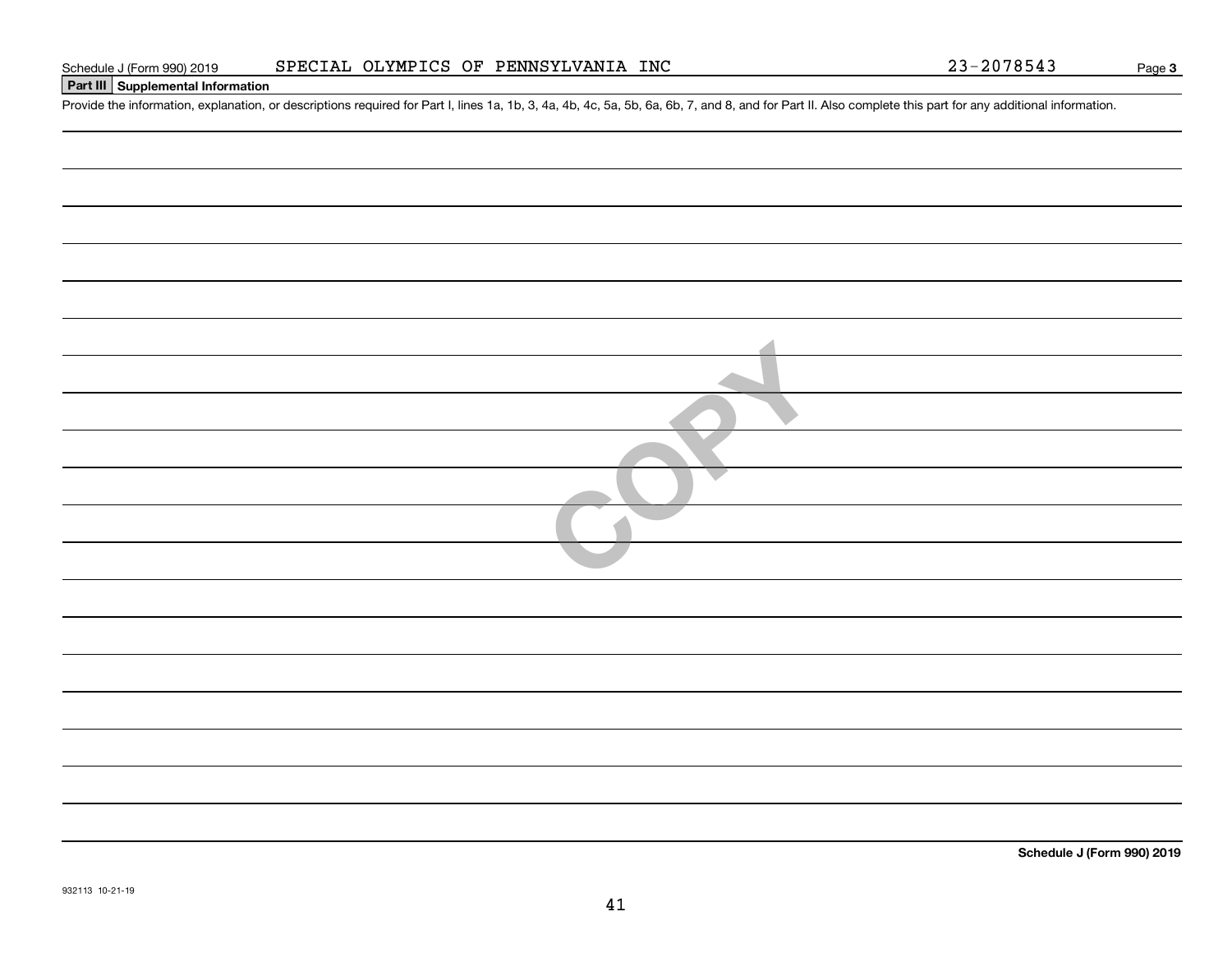## **SCHEDULE M (Form 990)**

# **Noncash Contributions**

OMB No. 1545-0047

**Open to Public Inspection**

| Department of the Treasury |
|----------------------------|
| Internal Revenue Service   |

**Complete if the organizations answered "Yes" on Form 990, Part IV, lines 29 or 30.** <sup>J</sup>**2019**

**Attach to Form 990.** J

 **Go to www.irs.gov/Form990 for instructions and the latest information.** J

Name of the organization

|  | SPECIAL OLYMPICS OF PENNSYLVANIA INC |  |
|--|--------------------------------------|--|

| <b>Employer identification number</b> |
|---------------------------------------|
| $23 - 2078543$                        |

| (d)<br>(a)<br>(b)<br>(c)<br>Number of<br>Noncash contribution<br>Check if<br>Method of determining<br>contributions or<br>amounts reported on<br>applicable<br>noncash contribution amounts<br>items contributed  Form 990, Part VIII, line 1g<br>1.<br>2<br>з<br>4<br>Clothing and household goods<br>5<br>6<br>7<br>Intellectual property<br>8<br>9<br>Securities - Closely held stock<br>10<br>Securities - Partnership, LLC, or<br>11<br>trust interests<br>12<br>Qualified conservation contribution -<br>13<br>Historic structures<br>Qualified conservation contribution - Other<br>14<br>Real estate - Residential<br>15<br>16<br>17<br>18<br>19<br>20<br>Drugs and medical supplies<br>21<br>22<br>23<br>24<br>Archeological artifacts<br>110,258.FMV<br>15<br>х<br>(FOOD AND MATE)<br>Other $\blacktriangleright$<br>25<br>Other $\blacktriangleright$<br>26<br>$\left(\begin{array}{ccc} \begin{array}{ccc} \end{array} & & \end{array}\right)$<br>Other $\blacktriangleright$<br>27<br>the control of the control of the control of the<br>28<br>Other<br>29<br>Number of Forms 8283 received by the organization during the tax year for contributions<br>for which the organization completed Form 8283, Part IV, Donee Acknowledgement<br>29<br>Yes<br>No<br>30a During the year, did the organization receive by contribution any property reported in Part I, lines 1 through 28, that it<br>must hold for at least three years from the date of the initial contribution, and which isn't required to be used for<br>х<br>exempt purposes for the entire holding period?<br><b>30a</b><br><b>b</b> If "Yes," describe the arrangement in Part II.<br>X<br>Does the organization have a gift acceptance policy that requires the review of any nonstandard contributions?<br>31<br>31<br>32a Does the organization hire or use third parties or related organizations to solicit, process, or sell noncash<br>х<br>contributions?<br>32a<br><b>b</b> If "Yes," describe in Part II.<br>If the organization didn't report an amount in column (c) for a type of property for which column (a) is checked,<br>33 | Part I | <b>Types of Property</b> |  |  |  |  |
|---------------------------------------------------------------------------------------------------------------------------------------------------------------------------------------------------------------------------------------------------------------------------------------------------------------------------------------------------------------------------------------------------------------------------------------------------------------------------------------------------------------------------------------------------------------------------------------------------------------------------------------------------------------------------------------------------------------------------------------------------------------------------------------------------------------------------------------------------------------------------------------------------------------------------------------------------------------------------------------------------------------------------------------------------------------------------------------------------------------------------------------------------------------------------------------------------------------------------------------------------------------------------------------------------------------------------------------------------------------------------------------------------------------------------------------------------------------------------------------------------------------------------------------------------------------------------------------------------------------------------------------------------------------------------------------------------------------------------------------------------------------------------------------------------------------------------------------------------------------------------------------------------------------------------------------------------------------------------------------------------------------------------------------------------------------------------------------------------------------------------------|--------|--------------------------|--|--|--|--|
|                                                                                                                                                                                                                                                                                                                                                                                                                                                                                                                                                                                                                                                                                                                                                                                                                                                                                                                                                                                                                                                                                                                                                                                                                                                                                                                                                                                                                                                                                                                                                                                                                                                                                                                                                                                                                                                                                                                                                                                                                                                                                                                                 |        |                          |  |  |  |  |
|                                                                                                                                                                                                                                                                                                                                                                                                                                                                                                                                                                                                                                                                                                                                                                                                                                                                                                                                                                                                                                                                                                                                                                                                                                                                                                                                                                                                                                                                                                                                                                                                                                                                                                                                                                                                                                                                                                                                                                                                                                                                                                                                 |        |                          |  |  |  |  |
|                                                                                                                                                                                                                                                                                                                                                                                                                                                                                                                                                                                                                                                                                                                                                                                                                                                                                                                                                                                                                                                                                                                                                                                                                                                                                                                                                                                                                                                                                                                                                                                                                                                                                                                                                                                                                                                                                                                                                                                                                                                                                                                                 |        |                          |  |  |  |  |
|                                                                                                                                                                                                                                                                                                                                                                                                                                                                                                                                                                                                                                                                                                                                                                                                                                                                                                                                                                                                                                                                                                                                                                                                                                                                                                                                                                                                                                                                                                                                                                                                                                                                                                                                                                                                                                                                                                                                                                                                                                                                                                                                 |        |                          |  |  |  |  |
|                                                                                                                                                                                                                                                                                                                                                                                                                                                                                                                                                                                                                                                                                                                                                                                                                                                                                                                                                                                                                                                                                                                                                                                                                                                                                                                                                                                                                                                                                                                                                                                                                                                                                                                                                                                                                                                                                                                                                                                                                                                                                                                                 |        |                          |  |  |  |  |
|                                                                                                                                                                                                                                                                                                                                                                                                                                                                                                                                                                                                                                                                                                                                                                                                                                                                                                                                                                                                                                                                                                                                                                                                                                                                                                                                                                                                                                                                                                                                                                                                                                                                                                                                                                                                                                                                                                                                                                                                                                                                                                                                 |        |                          |  |  |  |  |
|                                                                                                                                                                                                                                                                                                                                                                                                                                                                                                                                                                                                                                                                                                                                                                                                                                                                                                                                                                                                                                                                                                                                                                                                                                                                                                                                                                                                                                                                                                                                                                                                                                                                                                                                                                                                                                                                                                                                                                                                                                                                                                                                 |        |                          |  |  |  |  |
|                                                                                                                                                                                                                                                                                                                                                                                                                                                                                                                                                                                                                                                                                                                                                                                                                                                                                                                                                                                                                                                                                                                                                                                                                                                                                                                                                                                                                                                                                                                                                                                                                                                                                                                                                                                                                                                                                                                                                                                                                                                                                                                                 |        |                          |  |  |  |  |
|                                                                                                                                                                                                                                                                                                                                                                                                                                                                                                                                                                                                                                                                                                                                                                                                                                                                                                                                                                                                                                                                                                                                                                                                                                                                                                                                                                                                                                                                                                                                                                                                                                                                                                                                                                                                                                                                                                                                                                                                                                                                                                                                 |        |                          |  |  |  |  |
|                                                                                                                                                                                                                                                                                                                                                                                                                                                                                                                                                                                                                                                                                                                                                                                                                                                                                                                                                                                                                                                                                                                                                                                                                                                                                                                                                                                                                                                                                                                                                                                                                                                                                                                                                                                                                                                                                                                                                                                                                                                                                                                                 |        |                          |  |  |  |  |
|                                                                                                                                                                                                                                                                                                                                                                                                                                                                                                                                                                                                                                                                                                                                                                                                                                                                                                                                                                                                                                                                                                                                                                                                                                                                                                                                                                                                                                                                                                                                                                                                                                                                                                                                                                                                                                                                                                                                                                                                                                                                                                                                 |        |                          |  |  |  |  |
|                                                                                                                                                                                                                                                                                                                                                                                                                                                                                                                                                                                                                                                                                                                                                                                                                                                                                                                                                                                                                                                                                                                                                                                                                                                                                                                                                                                                                                                                                                                                                                                                                                                                                                                                                                                                                                                                                                                                                                                                                                                                                                                                 |        |                          |  |  |  |  |
|                                                                                                                                                                                                                                                                                                                                                                                                                                                                                                                                                                                                                                                                                                                                                                                                                                                                                                                                                                                                                                                                                                                                                                                                                                                                                                                                                                                                                                                                                                                                                                                                                                                                                                                                                                                                                                                                                                                                                                                                                                                                                                                                 |        |                          |  |  |  |  |
|                                                                                                                                                                                                                                                                                                                                                                                                                                                                                                                                                                                                                                                                                                                                                                                                                                                                                                                                                                                                                                                                                                                                                                                                                                                                                                                                                                                                                                                                                                                                                                                                                                                                                                                                                                                                                                                                                                                                                                                                                                                                                                                                 |        |                          |  |  |  |  |
|                                                                                                                                                                                                                                                                                                                                                                                                                                                                                                                                                                                                                                                                                                                                                                                                                                                                                                                                                                                                                                                                                                                                                                                                                                                                                                                                                                                                                                                                                                                                                                                                                                                                                                                                                                                                                                                                                                                                                                                                                                                                                                                                 |        |                          |  |  |  |  |
|                                                                                                                                                                                                                                                                                                                                                                                                                                                                                                                                                                                                                                                                                                                                                                                                                                                                                                                                                                                                                                                                                                                                                                                                                                                                                                                                                                                                                                                                                                                                                                                                                                                                                                                                                                                                                                                                                                                                                                                                                                                                                                                                 |        |                          |  |  |  |  |
|                                                                                                                                                                                                                                                                                                                                                                                                                                                                                                                                                                                                                                                                                                                                                                                                                                                                                                                                                                                                                                                                                                                                                                                                                                                                                                                                                                                                                                                                                                                                                                                                                                                                                                                                                                                                                                                                                                                                                                                                                                                                                                                                 |        |                          |  |  |  |  |
|                                                                                                                                                                                                                                                                                                                                                                                                                                                                                                                                                                                                                                                                                                                                                                                                                                                                                                                                                                                                                                                                                                                                                                                                                                                                                                                                                                                                                                                                                                                                                                                                                                                                                                                                                                                                                                                                                                                                                                                                                                                                                                                                 |        |                          |  |  |  |  |
|                                                                                                                                                                                                                                                                                                                                                                                                                                                                                                                                                                                                                                                                                                                                                                                                                                                                                                                                                                                                                                                                                                                                                                                                                                                                                                                                                                                                                                                                                                                                                                                                                                                                                                                                                                                                                                                                                                                                                                                                                                                                                                                                 |        |                          |  |  |  |  |
|                                                                                                                                                                                                                                                                                                                                                                                                                                                                                                                                                                                                                                                                                                                                                                                                                                                                                                                                                                                                                                                                                                                                                                                                                                                                                                                                                                                                                                                                                                                                                                                                                                                                                                                                                                                                                                                                                                                                                                                                                                                                                                                                 |        |                          |  |  |  |  |
|                                                                                                                                                                                                                                                                                                                                                                                                                                                                                                                                                                                                                                                                                                                                                                                                                                                                                                                                                                                                                                                                                                                                                                                                                                                                                                                                                                                                                                                                                                                                                                                                                                                                                                                                                                                                                                                                                                                                                                                                                                                                                                                                 |        |                          |  |  |  |  |
|                                                                                                                                                                                                                                                                                                                                                                                                                                                                                                                                                                                                                                                                                                                                                                                                                                                                                                                                                                                                                                                                                                                                                                                                                                                                                                                                                                                                                                                                                                                                                                                                                                                                                                                                                                                                                                                                                                                                                                                                                                                                                                                                 |        |                          |  |  |  |  |
|                                                                                                                                                                                                                                                                                                                                                                                                                                                                                                                                                                                                                                                                                                                                                                                                                                                                                                                                                                                                                                                                                                                                                                                                                                                                                                                                                                                                                                                                                                                                                                                                                                                                                                                                                                                                                                                                                                                                                                                                                                                                                                                                 |        |                          |  |  |  |  |
|                                                                                                                                                                                                                                                                                                                                                                                                                                                                                                                                                                                                                                                                                                                                                                                                                                                                                                                                                                                                                                                                                                                                                                                                                                                                                                                                                                                                                                                                                                                                                                                                                                                                                                                                                                                                                                                                                                                                                                                                                                                                                                                                 |        |                          |  |  |  |  |
|                                                                                                                                                                                                                                                                                                                                                                                                                                                                                                                                                                                                                                                                                                                                                                                                                                                                                                                                                                                                                                                                                                                                                                                                                                                                                                                                                                                                                                                                                                                                                                                                                                                                                                                                                                                                                                                                                                                                                                                                                                                                                                                                 |        |                          |  |  |  |  |
|                                                                                                                                                                                                                                                                                                                                                                                                                                                                                                                                                                                                                                                                                                                                                                                                                                                                                                                                                                                                                                                                                                                                                                                                                                                                                                                                                                                                                                                                                                                                                                                                                                                                                                                                                                                                                                                                                                                                                                                                                                                                                                                                 |        |                          |  |  |  |  |
|                                                                                                                                                                                                                                                                                                                                                                                                                                                                                                                                                                                                                                                                                                                                                                                                                                                                                                                                                                                                                                                                                                                                                                                                                                                                                                                                                                                                                                                                                                                                                                                                                                                                                                                                                                                                                                                                                                                                                                                                                                                                                                                                 |        |                          |  |  |  |  |
|                                                                                                                                                                                                                                                                                                                                                                                                                                                                                                                                                                                                                                                                                                                                                                                                                                                                                                                                                                                                                                                                                                                                                                                                                                                                                                                                                                                                                                                                                                                                                                                                                                                                                                                                                                                                                                                                                                                                                                                                                                                                                                                                 |        |                          |  |  |  |  |
|                                                                                                                                                                                                                                                                                                                                                                                                                                                                                                                                                                                                                                                                                                                                                                                                                                                                                                                                                                                                                                                                                                                                                                                                                                                                                                                                                                                                                                                                                                                                                                                                                                                                                                                                                                                                                                                                                                                                                                                                                                                                                                                                 |        |                          |  |  |  |  |
|                                                                                                                                                                                                                                                                                                                                                                                                                                                                                                                                                                                                                                                                                                                                                                                                                                                                                                                                                                                                                                                                                                                                                                                                                                                                                                                                                                                                                                                                                                                                                                                                                                                                                                                                                                                                                                                                                                                                                                                                                                                                                                                                 |        |                          |  |  |  |  |
|                                                                                                                                                                                                                                                                                                                                                                                                                                                                                                                                                                                                                                                                                                                                                                                                                                                                                                                                                                                                                                                                                                                                                                                                                                                                                                                                                                                                                                                                                                                                                                                                                                                                                                                                                                                                                                                                                                                                                                                                                                                                                                                                 |        |                          |  |  |  |  |
|                                                                                                                                                                                                                                                                                                                                                                                                                                                                                                                                                                                                                                                                                                                                                                                                                                                                                                                                                                                                                                                                                                                                                                                                                                                                                                                                                                                                                                                                                                                                                                                                                                                                                                                                                                                                                                                                                                                                                                                                                                                                                                                                 |        |                          |  |  |  |  |
|                                                                                                                                                                                                                                                                                                                                                                                                                                                                                                                                                                                                                                                                                                                                                                                                                                                                                                                                                                                                                                                                                                                                                                                                                                                                                                                                                                                                                                                                                                                                                                                                                                                                                                                                                                                                                                                                                                                                                                                                                                                                                                                                 |        |                          |  |  |  |  |
|                                                                                                                                                                                                                                                                                                                                                                                                                                                                                                                                                                                                                                                                                                                                                                                                                                                                                                                                                                                                                                                                                                                                                                                                                                                                                                                                                                                                                                                                                                                                                                                                                                                                                                                                                                                                                                                                                                                                                                                                                                                                                                                                 |        |                          |  |  |  |  |
|                                                                                                                                                                                                                                                                                                                                                                                                                                                                                                                                                                                                                                                                                                                                                                                                                                                                                                                                                                                                                                                                                                                                                                                                                                                                                                                                                                                                                                                                                                                                                                                                                                                                                                                                                                                                                                                                                                                                                                                                                                                                                                                                 |        |                          |  |  |  |  |
|                                                                                                                                                                                                                                                                                                                                                                                                                                                                                                                                                                                                                                                                                                                                                                                                                                                                                                                                                                                                                                                                                                                                                                                                                                                                                                                                                                                                                                                                                                                                                                                                                                                                                                                                                                                                                                                                                                                                                                                                                                                                                                                                 |        |                          |  |  |  |  |
|                                                                                                                                                                                                                                                                                                                                                                                                                                                                                                                                                                                                                                                                                                                                                                                                                                                                                                                                                                                                                                                                                                                                                                                                                                                                                                                                                                                                                                                                                                                                                                                                                                                                                                                                                                                                                                                                                                                                                                                                                                                                                                                                 |        |                          |  |  |  |  |
|                                                                                                                                                                                                                                                                                                                                                                                                                                                                                                                                                                                                                                                                                                                                                                                                                                                                                                                                                                                                                                                                                                                                                                                                                                                                                                                                                                                                                                                                                                                                                                                                                                                                                                                                                                                                                                                                                                                                                                                                                                                                                                                                 |        |                          |  |  |  |  |
|                                                                                                                                                                                                                                                                                                                                                                                                                                                                                                                                                                                                                                                                                                                                                                                                                                                                                                                                                                                                                                                                                                                                                                                                                                                                                                                                                                                                                                                                                                                                                                                                                                                                                                                                                                                                                                                                                                                                                                                                                                                                                                                                 |        |                          |  |  |  |  |
|                                                                                                                                                                                                                                                                                                                                                                                                                                                                                                                                                                                                                                                                                                                                                                                                                                                                                                                                                                                                                                                                                                                                                                                                                                                                                                                                                                                                                                                                                                                                                                                                                                                                                                                                                                                                                                                                                                                                                                                                                                                                                                                                 |        |                          |  |  |  |  |
|                                                                                                                                                                                                                                                                                                                                                                                                                                                                                                                                                                                                                                                                                                                                                                                                                                                                                                                                                                                                                                                                                                                                                                                                                                                                                                                                                                                                                                                                                                                                                                                                                                                                                                                                                                                                                                                                                                                                                                                                                                                                                                                                 |        |                          |  |  |  |  |
|                                                                                                                                                                                                                                                                                                                                                                                                                                                                                                                                                                                                                                                                                                                                                                                                                                                                                                                                                                                                                                                                                                                                                                                                                                                                                                                                                                                                                                                                                                                                                                                                                                                                                                                                                                                                                                                                                                                                                                                                                                                                                                                                 |        |                          |  |  |  |  |
| describe in Part II.                                                                                                                                                                                                                                                                                                                                                                                                                                                                                                                                                                                                                                                                                                                                                                                                                                                                                                                                                                                                                                                                                                                                                                                                                                                                                                                                                                                                                                                                                                                                                                                                                                                                                                                                                                                                                                                                                                                                                                                                                                                                                                            |        |                          |  |  |  |  |

For Paperwork Reduction Act Notice, see the Instructions for Form 990. **Schedule M** (Form 990) 2019 LHA

932141 09-27-19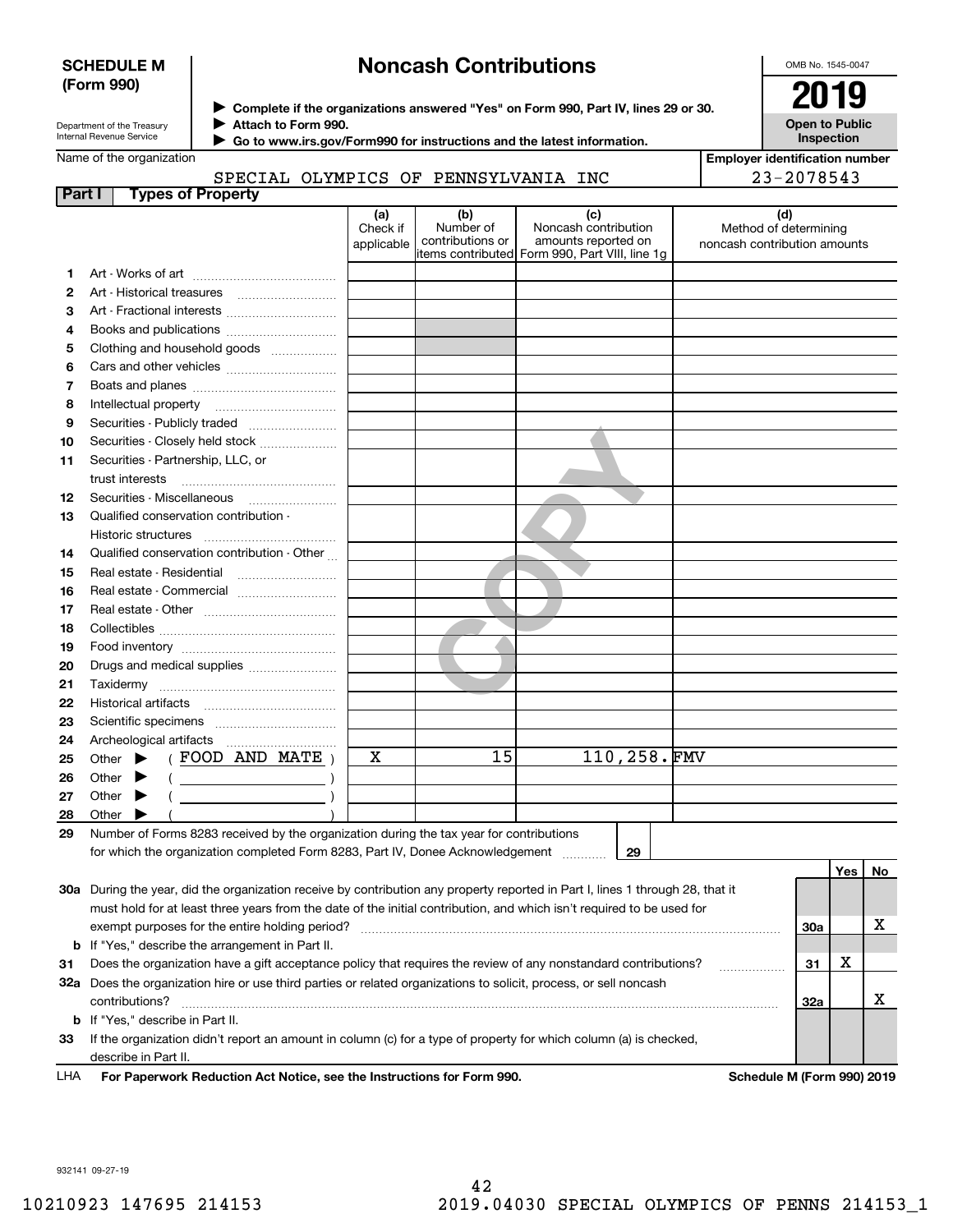|                 |                                                                                                         | SPECIAL OLYMPICS OF PENNSYLVANIA INC |  |    |  | 23-2078543                                                                                                                                                                                                                          | Page 2 |
|-----------------|---------------------------------------------------------------------------------------------------------|--------------------------------------|--|----|--|-------------------------------------------------------------------------------------------------------------------------------------------------------------------------------------------------------------------------------------|--------|
|                 | Schedule M (Form 990) 2019<br><b>Part II</b>   Supplementa<br>this part for any additional information. |                                      |  |    |  | <b>Supplemental Information.</b> Provide the information required by Part I, lines 30b, 32b, and 33, and whether the organization is reporting in Part I, column (b), the number of contributions, the number of items received, or |        |
|                 |                                                                                                         |                                      |  |    |  |                                                                                                                                                                                                                                     |        |
|                 |                                                                                                         |                                      |  |    |  |                                                                                                                                                                                                                                     |        |
|                 |                                                                                                         |                                      |  |    |  |                                                                                                                                                                                                                                     |        |
|                 |                                                                                                         |                                      |  |    |  |                                                                                                                                                                                                                                     |        |
|                 |                                                                                                         |                                      |  |    |  |                                                                                                                                                                                                                                     |        |
|                 |                                                                                                         |                                      |  |    |  |                                                                                                                                                                                                                                     |        |
|                 |                                                                                                         |                                      |  |    |  |                                                                                                                                                                                                                                     |        |
|                 |                                                                                                         |                                      |  |    |  |                                                                                                                                                                                                                                     |        |
|                 |                                                                                                         |                                      |  |    |  |                                                                                                                                                                                                                                     |        |
|                 |                                                                                                         |                                      |  |    |  |                                                                                                                                                                                                                                     |        |
|                 |                                                                                                         |                                      |  |    |  |                                                                                                                                                                                                                                     |        |
|                 |                                                                                                         |                                      |  |    |  |                                                                                                                                                                                                                                     |        |
|                 |                                                                                                         |                                      |  |    |  |                                                                                                                                                                                                                                     |        |
|                 |                                                                                                         |                                      |  |    |  |                                                                                                                                                                                                                                     |        |
|                 |                                                                                                         |                                      |  |    |  |                                                                                                                                                                                                                                     |        |
|                 |                                                                                                         |                                      |  |    |  |                                                                                                                                                                                                                                     |        |
|                 |                                                                                                         |                                      |  |    |  |                                                                                                                                                                                                                                     |        |
|                 |                                                                                                         |                                      |  |    |  |                                                                                                                                                                                                                                     |        |
|                 |                                                                                                         |                                      |  |    |  |                                                                                                                                                                                                                                     |        |
|                 |                                                                                                         |                                      |  |    |  |                                                                                                                                                                                                                                     |        |
|                 |                                                                                                         |                                      |  |    |  |                                                                                                                                                                                                                                     |        |
|                 |                                                                                                         |                                      |  |    |  |                                                                                                                                                                                                                                     |        |
|                 |                                                                                                         |                                      |  |    |  |                                                                                                                                                                                                                                     |        |
|                 |                                                                                                         |                                      |  |    |  |                                                                                                                                                                                                                                     |        |
|                 |                                                                                                         |                                      |  |    |  |                                                                                                                                                                                                                                     |        |
| 932142 09-27-19 |                                                                                                         |                                      |  |    |  | Schedule M (Form 990) 2019                                                                                                                                                                                                          |        |
|                 |                                                                                                         |                                      |  | 43 |  |                                                                                                                                                                                                                                     |        |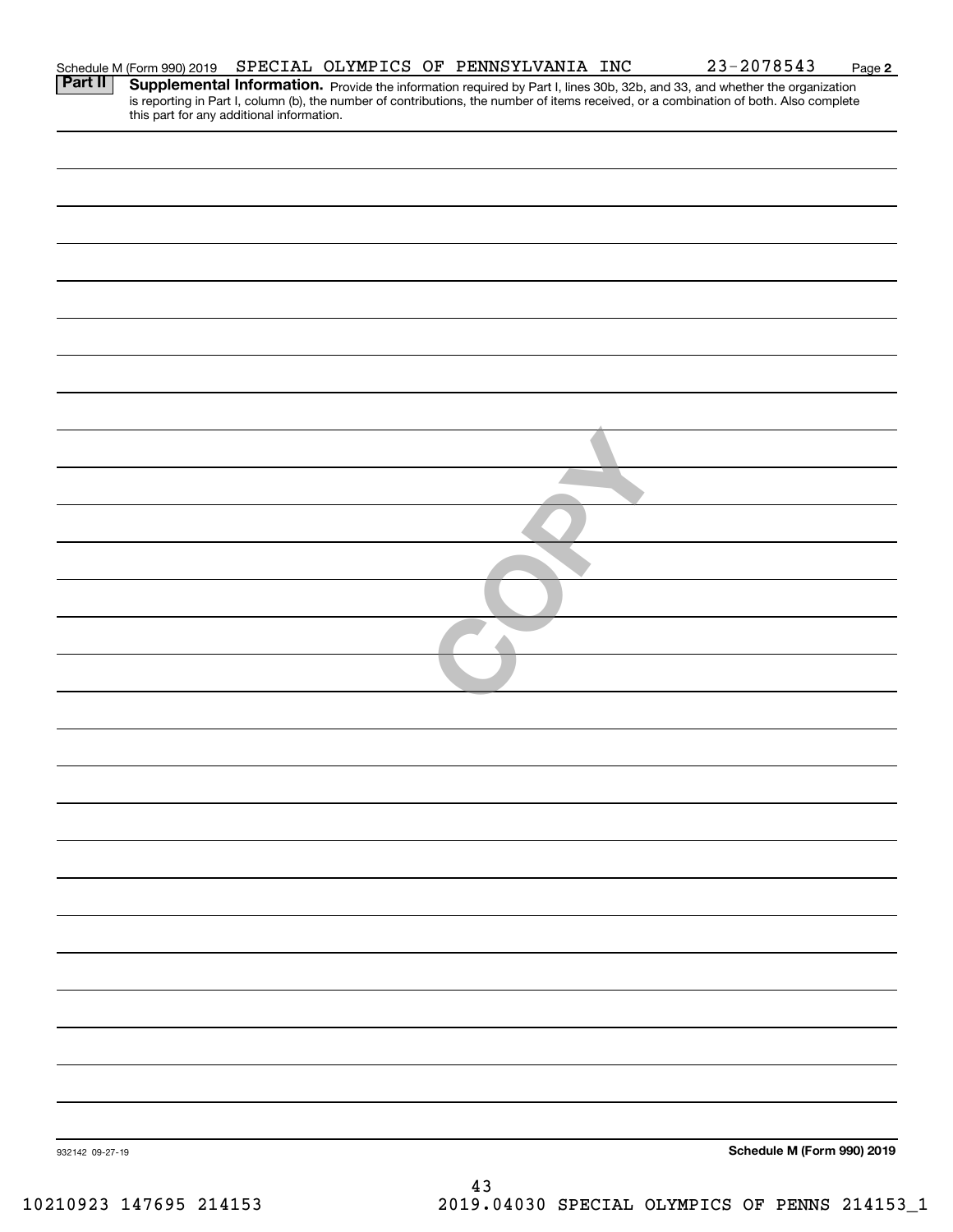**(Form 990 or 990-EZ)**

## **SCHEDULE O Supplemental Information to Form 990 or 990-EZ**

**Complete to provide information for responses to specific questions on Form 990 or 990-EZ or to provide any additional information. | Attach to Form 990 or 990-EZ. | Go to www.irs.gov/Form990 for the latest information.**



Department of the Treasury Internal Revenue Service Name of the organization

SPECIAL OLYMPICS OF PENNSYLVANIA INC | 23-2078543

**Employer identification number**

FORM 990, PART III, LINE 1, DESCRIPTION OF ORGANIZATION MISSION:

THE MISSION OF SPECIAL OLYMPICS IS TO PROVIDE YEAR-ROUND SPORTS

TRAINING AND COMPETITION IN A VARIETY OF OLYMPIC-TYPE SPORTS FOR

CHILDREN AND ADULTS WITH INTELLECTUAL DISABILITIES, GIVING THEM

CONTINUING OPPORTUNITIES TO DEVELOP PHYSICAL FITNESS, DEMONSTRATE

COURAGE, EXPERIENCE JOY, AND PARTICIPATE IN A SHARING OF GIFTS, SKILLS,

AND FRIENDSHIP WITH THEIR FAMILIES, OTHER SPECIAL OLYMPICS ATHLETES,

AND THE COMMUNITY.

FORM 990, PART III, LINE 4A, PROGRAM SERVICE ACCOMPLISHMENTS:

PHYSICAL ACTIVITY, SOCIAL INTERACTION, AND THE DEMONSTRATION OF

**EXAM SERVICE ACCOMPLISH**<br>TION, AND THE DEMONSTR<br>AMILIES AND THE COMMUN<br>LS AS THE BENEFITS OF<br>THEM TO LIVE MORE INDE COMPETENCE TO THEMSELVES, THEIR FAMILIES AND THE COMMUNITY. ATHLETES

LEARN DEVELOPMENTAL AND LIFE SKILLS AS THE BENEFITS OF PARTICIPATION

TRANSLATE BEYOND SPORTS, HELPING THEM TO LIVE MORE INDEPENDENT AND

REWARDING LIVES. SPECIAL OLYMPICS ALSO PROVIDES A POSITIVE VENUE FOR

FAMILIES, VOLUNTEERS, AND DONORS TO BECOME PART OF A CARING COMMUNITY,

AND TO BECOME INVOLVED IN THE MOVEMENT.

FORM 990, PART VI, SECTION B, LINE 11B:

THE FORM 990 IS REVIEWED BY THE FINANCE COMMITTEE PRIOR TO FILING.

FORM 990, PART VI, SECTION B, LINE 12C:

THE ORGANIZATION DISTRIBUTES A CONFLICT OF INTEREST QUESTIONNAIRE ANNUALLY

TO OFFICERS, DIRECTORS, AND KEY EMPLOYEES. IF A POTENTIAL CONFLICT OF

INTEREST IS DISCOVERED, THE BOARD OF DIRECTORS WILL REVIEW THE POTENTIAL

932211 09-06-19 LHA For Paperwork Reduction Act Notice, see the Instructions for Form 990 or 990-EZ. Schedule O (Form 990 or 990-EZ) (2019) CONFLICT AND MAKE A DETERMINATION IF A CONFLICT EXISTS. THE PERSONS WITH A

44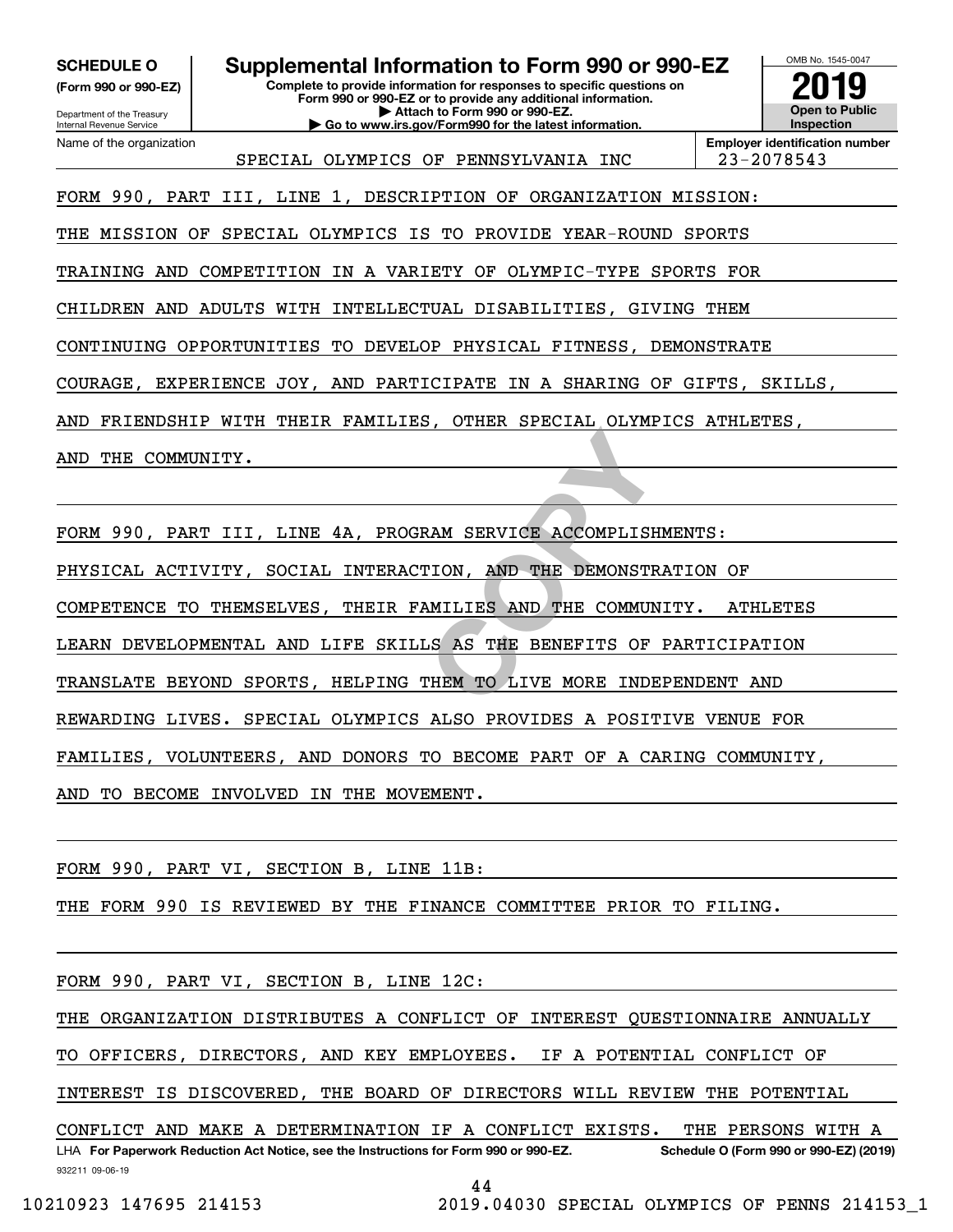| <b>Employer identification number</b><br>Name of the organization     |  |
|-----------------------------------------------------------------------|--|
| 23-2078543<br>SPECIAL OLYMPICS OF PENNSYLVANIA INC                    |  |
|                                                                       |  |
| POTENTIAL CONFLICT ARE PROHIBITED FROM PARTICIPATING IN THE GOVERNING |  |

BODY'S DELIBERATION AND DECISION IN THE TRANSACTION.

FORM 990, PART VI, SECTION B, LINE 15:

FOR ALL OTHER STAFF M<br>E 19:<br>ING DOCUMENTS AND CONF<br>ON REQUEST.<br>TED ASU 2018-08 CLARIF THE INDEPENDENT BOARD OF DIRECTORS ESTABLISHES COMPENSATION FOR THE CEO BASED ON A FORMAL ANNUAL REVIEW PROCESS. THE PROCESS INCLUDES A REVIEW OF JOB DUTIES, PERFORMANCE AND COMPARABILITY DATA IN FUNCTIONALLY COMPARABLE POSITIONS AT SIMILARLY SITUATED ORGANIZATIONS. THE CEO FOLLOWS A SIMILAR ANNUAL PERFORMANCE REVIEW PROCESS FOR ALL OTHER STAFF MEMBERS.

FORM 990, PART VI, SECTION C, LINE 19:

THE ORGANIZATION MAKES ITS GOVERNING DOCUMENTS AND CONFLICT OF INTEREST

POLICY AVAILABLE TO THE PUBLIC UPON REQUEST.

PART X BALANCE SHEET

DURING 2019 THE ORGANIZATION ADOPTED ASU 2018-08 CLARIFYING THE SCOPE

AND THE ACCOUNTING GUIDANCE FOR CONTRIBUTIONS RECEIVED AND

CONTRIBUTIONS MADE. AS A RESULT OF THIS NEW STANDARD, THE BEGINING OF

THE YEAR BALANCE SHEET BALANCES FOR ACCOUNTS RECEIVABLE (LINE 4),

ACCOUNTS PAYABLE AND ACCRUED EXPENSES (LINE 17) AND NET ASSETS WITH

DONOR RESTRICTIONS (LINE 28) WERE ADJUSTED TO REFLECT THIS NEW

PRONOUNCEMENT.

932212 09-06-19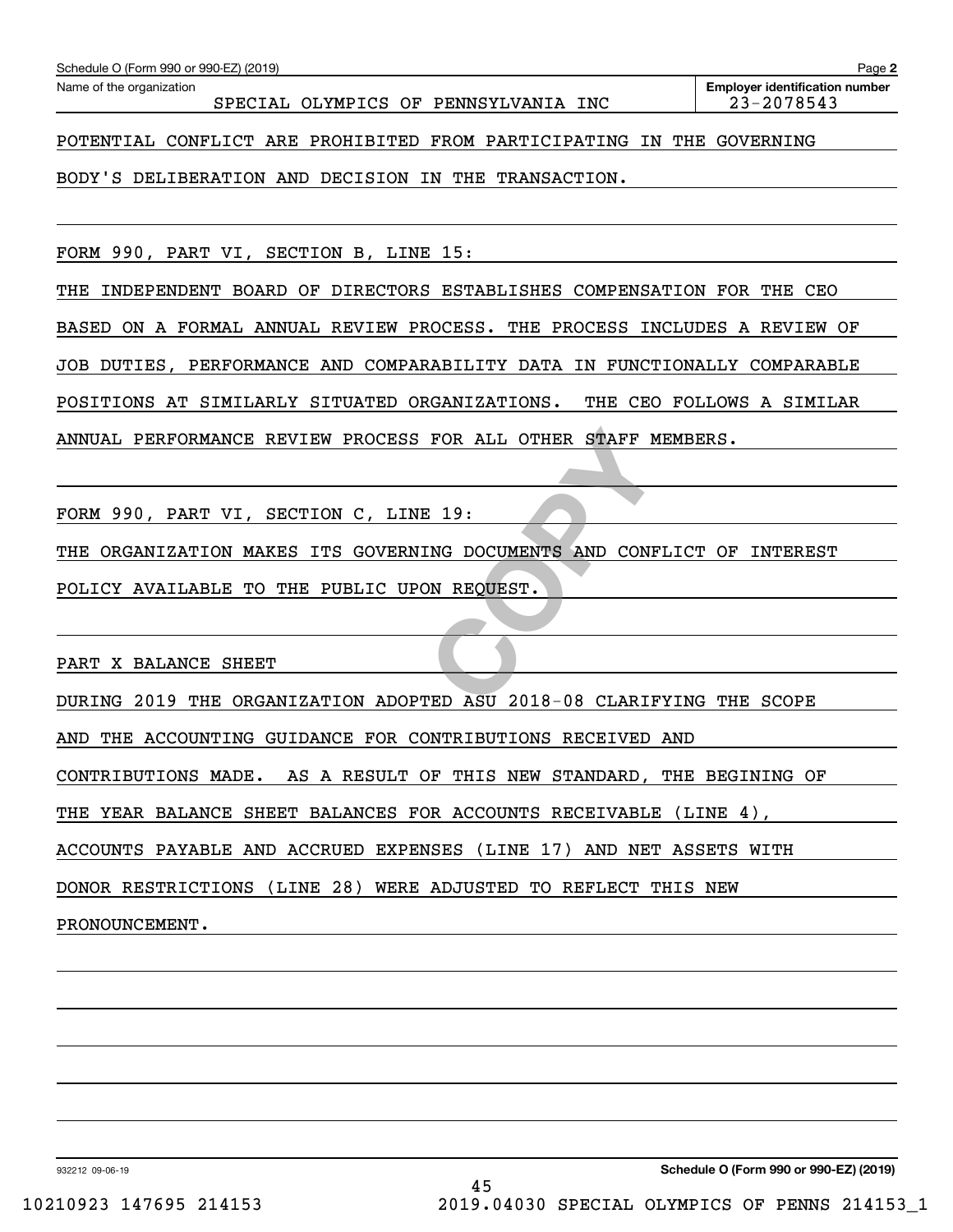(Rev. January 2020)

# **Application for Automatic Extension of Time To File an Exempt Organization Return**

Department of the Treasury Internal Revenue Service

**| File a separate application for each return.**

**| Go to www.irs.gov/Form8868 for the latest information.**

**Electronic filing (e-file).**  You can electronically file Form 8868 to request a 6-month automatic extension of time to file any of the filing of this form, visit www.irs.gov/e-file-providers/e-file-for-charities-and-non-profits. forms listed below with the exception of Form 8870, Information Return for Transfers Associated With Certain Personal Benefit Contracts, for which an extension request must be sent to the IRS in paper format (see instructions). For more details on the electronic

## **Automatic 6-Month Extension of Time.** Only submit original (no copies needed).

All corporations required to file an income tax return other than Form 990-T (including 1120-C filers), partnerships, REMICs, and trusts must use Form 7004 to request an extension of time to file income tax returns.

| Type or                                        | Name of exempt organization or other filer, see instructions.                                                                                                                                                                                                                                                                                                                                                                                                                                                                                                                                                 |        |                                                                                                                                                                              |                |            | Taxpayer identification number (TIN) |
|------------------------------------------------|---------------------------------------------------------------------------------------------------------------------------------------------------------------------------------------------------------------------------------------------------------------------------------------------------------------------------------------------------------------------------------------------------------------------------------------------------------------------------------------------------------------------------------------------------------------------------------------------------------------|--------|------------------------------------------------------------------------------------------------------------------------------------------------------------------------------|----------------|------------|--------------------------------------|
| print                                          | SPECIAL OLYMPICS OF PENNSYLVANIA INC                                                                                                                                                                                                                                                                                                                                                                                                                                                                                                                                                                          |        |                                                                                                                                                                              |                | 23-2078543 |                                      |
| File by the                                    | Number, street, and room or suite no. If a P.O. box, see instructions.                                                                                                                                                                                                                                                                                                                                                                                                                                                                                                                                        |        |                                                                                                                                                                              |                |            |                                      |
| due date for<br>filing your<br>return. See     | 2750 BLVD OF THE GENERALS, NO. 124                                                                                                                                                                                                                                                                                                                                                                                                                                                                                                                                                                            |        |                                                                                                                                                                              |                |            |                                      |
| instructions.                                  | City, town or post office, state, and ZIP code. For a foreign address, see instructions.<br>NORRISTOWN, PA<br>19403                                                                                                                                                                                                                                                                                                                                                                                                                                                                                           |        |                                                                                                                                                                              |                |            |                                      |
|                                                | Enter the Return Code for the return that this application is for (file a separate application for each return)                                                                                                                                                                                                                                                                                                                                                                                                                                                                                               |        |                                                                                                                                                                              |                |            | 0 1                                  |
| Application                                    |                                                                                                                                                                                                                                                                                                                                                                                                                                                                                                                                                                                                               | Return | Application                                                                                                                                                                  |                |            | Return                               |
| Is For                                         |                                                                                                                                                                                                                                                                                                                                                                                                                                                                                                                                                                                                               | Code   | Is For                                                                                                                                                                       |                |            | Code                                 |
|                                                | Form 990 or Form 990-EZ                                                                                                                                                                                                                                                                                                                                                                                                                                                                                                                                                                                       | 01     | Form 990-T (corporation)                                                                                                                                                     |                |            | 07                                   |
| Form 990-BL                                    |                                                                                                                                                                                                                                                                                                                                                                                                                                                                                                                                                                                                               | 02     | Form 1041-A                                                                                                                                                                  |                |            | 08                                   |
|                                                | Form 4720 (individual)                                                                                                                                                                                                                                                                                                                                                                                                                                                                                                                                                                                        | 03     | Form 4720 (other than individual)                                                                                                                                            |                |            | 09                                   |
| Form 990-PF                                    |                                                                                                                                                                                                                                                                                                                                                                                                                                                                                                                                                                                                               | 04     | Form 5227                                                                                                                                                                    |                |            | 10                                   |
|                                                | Form 990-T (sec. 401(a) or 408(a) trust)                                                                                                                                                                                                                                                                                                                                                                                                                                                                                                                                                                      | 05     | Form 6069                                                                                                                                                                    |                |            | 11                                   |
|                                                | Form 990-T (trust other than above)                                                                                                                                                                                                                                                                                                                                                                                                                                                                                                                                                                           | 06     | Form 8870<br>THE ORGANIZATION - 2750 BLVD OF THE GENERALS, NO. 124                                                                                                           |                |            | 12                                   |
| $box \blacktriangleright$<br>1<br>$\mathbf{2}$ | Telephone No. $\triangleright$ 610-630-9450<br>If this is for a Group Return, enter the organization's four digit Group Exemption Number (GEN) _________. If this is for the whole group, check this<br>. If it is for part of the group, check this box $\blacktriangleright$<br>I request an automatic 6-month extension of time until<br>the organization named above. The extension is for the organization's return for:<br>$\blacktriangleright$ $\boxed{\text{X}}$ calendar year 2019 or<br>If the tax year entered in line 1 is for less than 12 months, check reason:<br>Change in accounting period |        | Fax No.<br>and attach a list with the names and TINs of all members the extension is for.<br>NOVEMBER 16, 2020, to file the exempt organization return for<br>Initial return | Final return   |            |                                      |
| За                                             | If this application is for Forms 990-BL, 990-PF, 990-T, 4720, or 6069, enter the tentative tax, less<br>any nonrefundable credits. See instructions.                                                                                                                                                                                                                                                                                                                                                                                                                                                          |        |                                                                                                                                                                              | За             | \$         | 0.                                   |
| b                                              | If this application is for Forms 990-PF, 990-T, 4720, or 6069, enter any refundable credits and                                                                                                                                                                                                                                                                                                                                                                                                                                                                                                               |        |                                                                                                                                                                              |                |            |                                      |
|                                                | estimated tax payments made. Include any prior year overpayment allowed as a credit.                                                                                                                                                                                                                                                                                                                                                                                                                                                                                                                          |        |                                                                                                                                                                              | 3 <sub>b</sub> | \$         | $0$ .                                |
| c                                              | <b>Balance due.</b> Subtract line 3b from line 3a. Include your payment with this form, if required, by                                                                                                                                                                                                                                                                                                                                                                                                                                                                                                       |        |                                                                                                                                                                              |                |            |                                      |
|                                                | using EFTPS (Electronic Federal Tax Payment System). See instructions.                                                                                                                                                                                                                                                                                                                                                                                                                                                                                                                                        |        |                                                                                                                                                                              | 3c             | \$         | 0.                                   |
| instructions.<br>LHA                           | Caution: If you are going to make an electronic funds withdrawal (direct debit) with this Form 8868, see Form 8453-EO and Form 8879-EO for payment<br>For Privacy Act and Paperwork Reduction Act Notice, see instructions.                                                                                                                                                                                                                                                                                                                                                                                   |        |                                                                                                                                                                              |                |            | Form 8868 (Rev. 1-2020)              |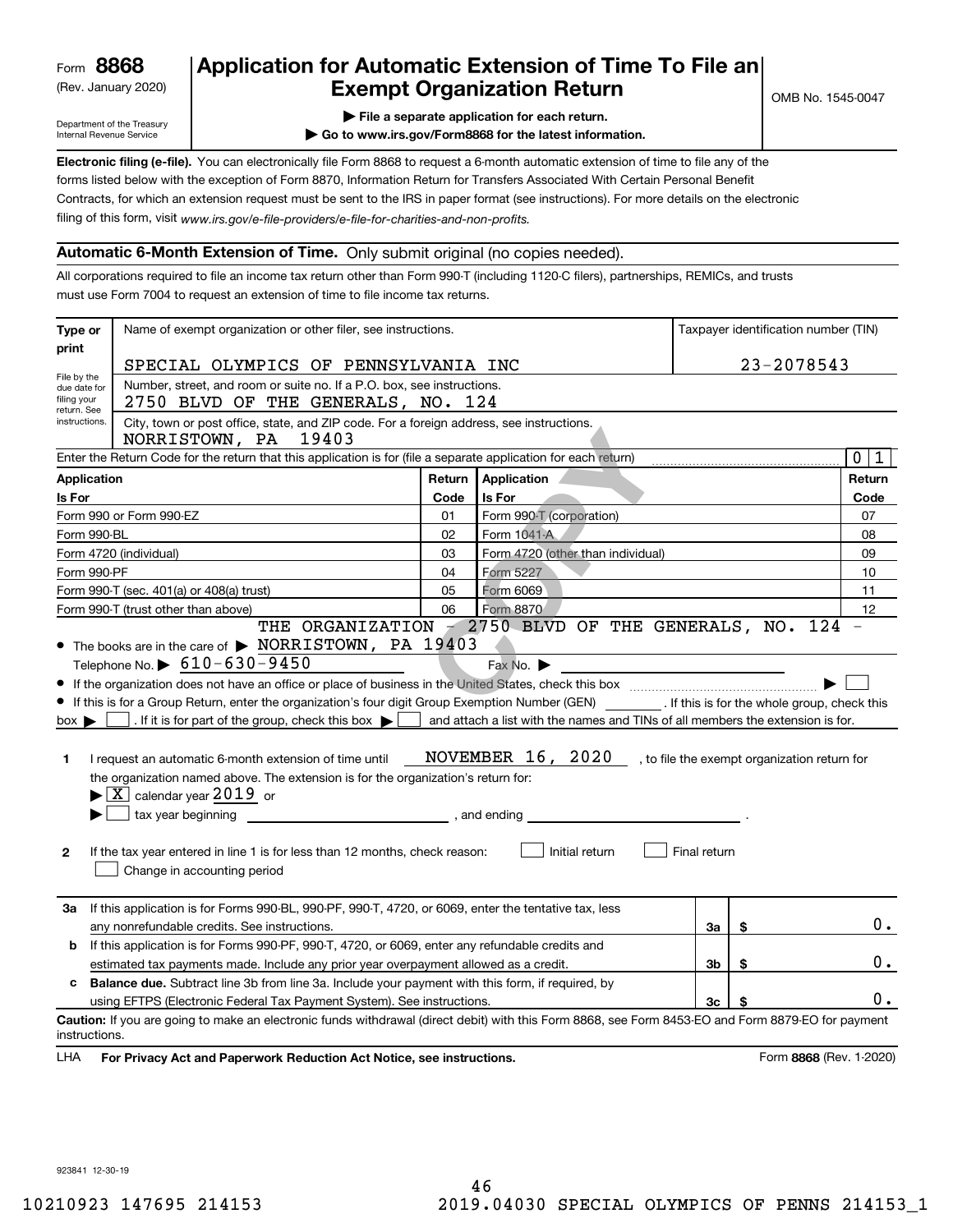# **TAX RETURN FILING INSTRUCTIONS**

PENNSYLVANIA FORM BCO-10

## **FOR THE YEAR ENDING**

December 31, 2019

## **Prepared For:**

Special Olympics of Pennsylvania Inc 2750 Blvd of the Generals No. 124 Norristown, PA 19403

## **Prepared By:**

Wipfli LLP 170 North Radnor-Chester Road, Suite 200 Radnor, PA 19087

## **Amount of Tax:**

Balance due of \$250

## **Make Check Payable To:**

Commonwealth of Pennsylvania

**Mail Tax Return To:**

trations Bureau of Charitable Organizations 207 North Office Building Harrisburg, PA 17120

## **Return Must Be Mailed On Or Before:**

Please mail as soon as possible.

## **Special Instructions:**

The report should be signed and dated by an authorized individual(s).

A completed and signed copy of the federal Form 990 (and all applicable attachments) must be included with Form BCO-10.

We recommend that returns be mailed certified mail, return receipt requested, with the stamp validated at a postal station in order to have proof of timely mailing.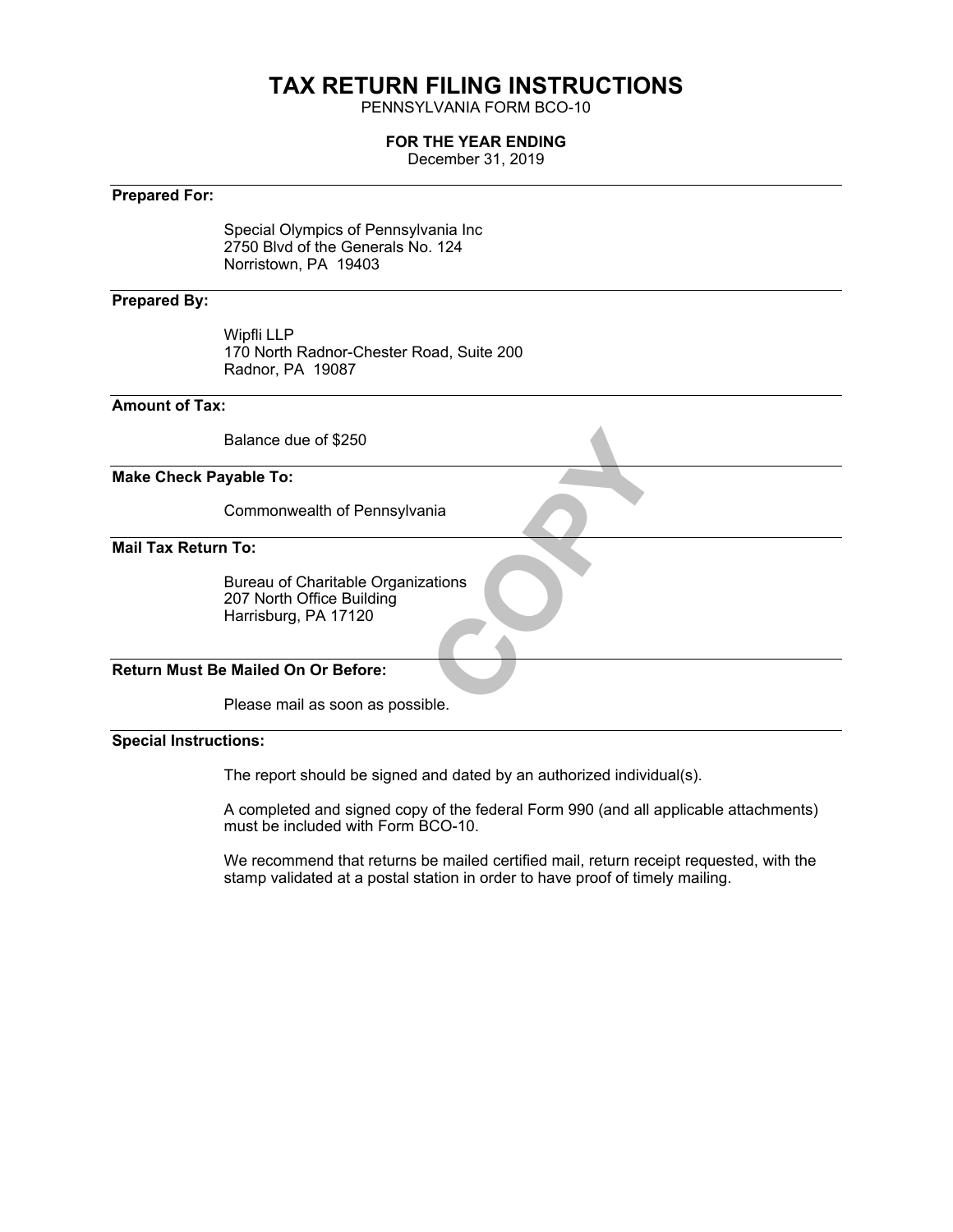| Mail to:<br>Pennsylvania Department of State<br>Bureau of Corporations and Charitable Organizations<br>207 North Office Building<br>Harrisburg, PA 17120<br>See www.dos.pa.gov/charities for more information                                       | <b>Charitable Organization</b><br><b>Registration Statement</b><br>BCO-10 (rev. 8/2017)<br><b>Fee: See instructions</b>                                             |
|-----------------------------------------------------------------------------------------------------------------------------------------------------------------------------------------------------------------------------------------------------|---------------------------------------------------------------------------------------------------------------------------------------------------------------------|
|                                                                                                                                                                                                                                                     | Read all instructions prior to completing form.                                                                                                                     |
| Certificate number: 00567<br>(N/A if initial registration)                                                                                                                                                                                          | If this is a voluntary registration, check and complete the<br>applicable box(es). For a registration to be voluntary, at<br>least one of the following must apply: |
| 12/31/2019<br>Fiscal year ended:                                                                                                                                                                                                                    | Organization is exempt from registration because                                                                                                                    |
| FEIN: 23-2078543                                                                                                                                                                                                                                    | Organization does not solicit contributions in<br>Pennsylvania                                                                                                      |
| 1. Legal name of organization:                                                                                                                                                                                                                      | SPECIAL OLYMPICS OF PENNSYLVANIA INC                                                                                                                                |
| Check if name change and give previous name                                                                                                                                                                                                         |                                                                                                                                                                     |
| 2. All other names used to solicit contributions:                                                                                                                                                                                                   |                                                                                                                                                                     |
| SEE STATEMENT                                                                                                                                                                                                                                       |                                                                                                                                                                     |
| з.<br>Contact person: SUSAN WYLAND<br>Physical address of organization:<br>4.<br>2750 BLVD OF THE GENERALS,<br>NO.                                                                                                                                  | Contact's E-mail: SWYLAND@SPECIALOLYMPICSPA.OR<br>Mailing address: (If different than physical)                                                                     |
| 124                                                                                                                                                                                                                                                 |                                                                                                                                                                     |
| <b>NORRISTOWN</b>                                                                                                                                                                                                                                   |                                                                                                                                                                     |
| 19403<br>PA                                                                                                                                                                                                                                         |                                                                                                                                                                     |
| MONTGOMERY<br>County:                                                                                                                                                                                                                               | Phone number: $610 - 630 - 9450$                                                                                                                                    |
| <u> 1980 - Andrea Aonaich, ann an t-Èireann an t-Èireann an t-Èireann an t-Èireann an t-Èireann an t-Èireann an t-Èireann an t-Èireann an t-Èireann an t-Èireann an t-Èireann an t-Èireann an t-Èireann an t-Èireann an t-Èirean</u><br>800 number: |                                                                                                                                                                     |
| Email (if different than Contact's email):                                                                                                                                                                                                          |                                                                                                                                                                     |
| Website: WWW.SPECIALOLYMPICSPA.ORG                                                                                                                                                                                                                  |                                                                                                                                                                     |
| Type of organization (e.g. non-profit corporation, unincorporated association, etc.):<br>5.<br>CORPORATION                                                                                                                                          |                                                                                                                                                                     |
| Where established: PENNSYLVANIA                                                                                                                                                                                                                     | Date established: 01/01/1970                                                                                                                                        |
| *Initial registrants must submit copies of organizational documents such as charter, articles of incorporation                                                                                                                                      |                                                                                                                                                                     |

\*Initial registrants must submit copies of organizational documents such as charter, articles of incorporation, constitution or other organizational instrument and by-laws.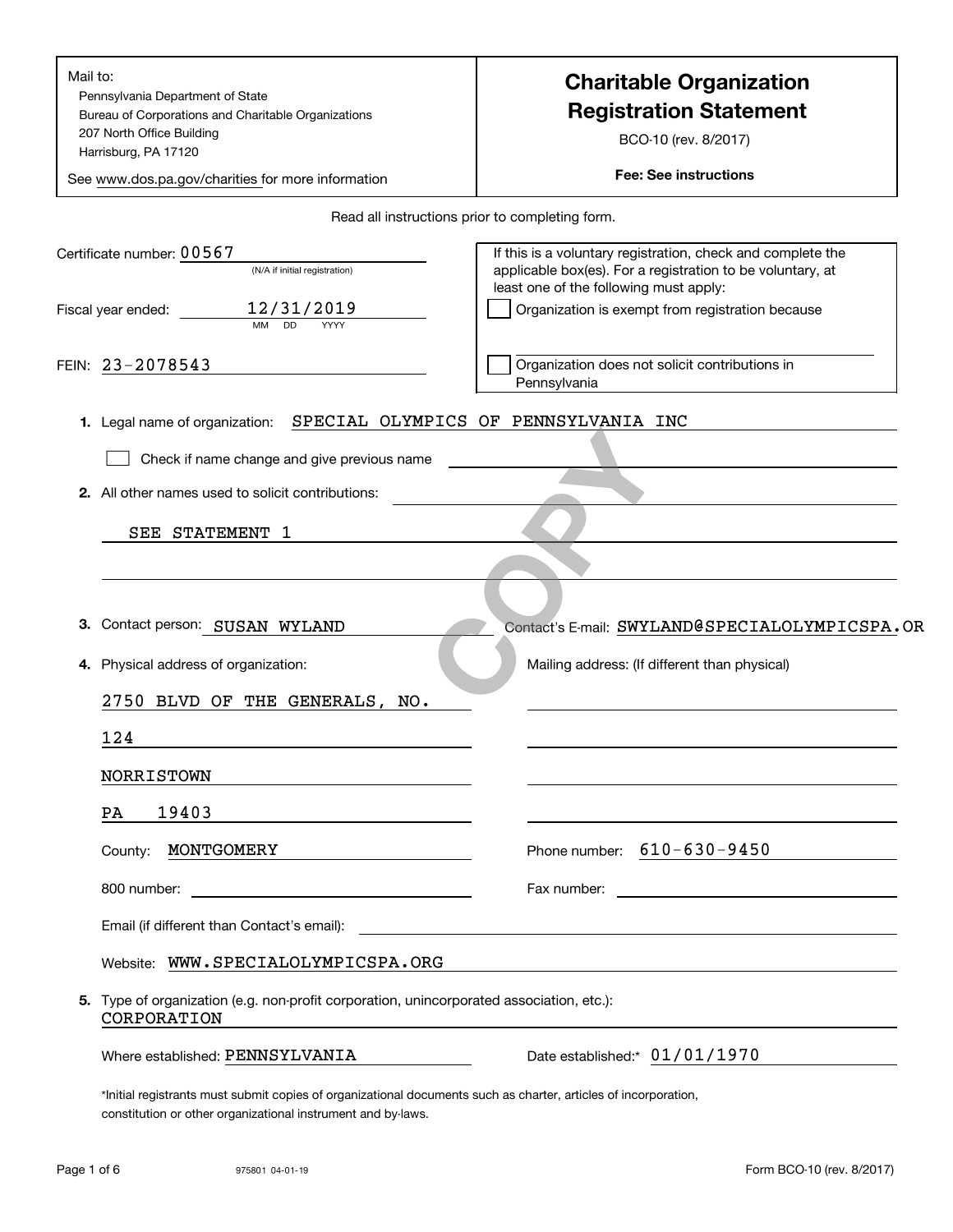| 6. Name and addresses of all offices, chapters, branches, auxiliaries, affiliates or other subordinate units located in |
|-------------------------------------------------------------------------------------------------------------------------|
| Pennsylvania, which share in the contributions or other revenue raised in the Commonwealth: (Attach a separate          |
| sheet if necessary)                                                                                                     |

| 7. Short form registration applicability - Specified types of charitable organizations described in §162.7(a) of the Act may |
|------------------------------------------------------------------------------------------------------------------------------|
| file a short form registration, which permits the organization to register without filing a financial report. Check the      |
| section that describes the organization. If the organization does not meet any of the criteria below for short form          |
| registration, check "Not Applicable":                                                                                        |

 $\S 162.7$ (a)(1) - Persons or organizations which solicit contributions for the relief of a specific individual, when all of the contributions collected are turned over to the named beneficiary for his/her use without any deductions and provided that all contributions collected shall be held in trust

 $\S162.7(a)(2)$  - Organizations which only solicit within the membership of the organization by other members of the organization. The term "membership" shall not include those persons who are granted a membership solely upon making a contribution as the result of solicitation. "Member" means a person having membership in a nonprofit corporation, or other organization, in accordance with the provisions of its articles of incorporation, bylaws or other instruments creating its form and organization and having bona fide rights and privileges in the organization such as the right to vote, to elect officers and directors, to hold office or position as ordinarily conferred on members of such organizations. The membership of the organization by other data was theld in trust<br>theld in trust<br>the membership of the organization by oth<br>clude those persons who are granted a mem<br>n. "Member" means a person having memb<br>ance with the pr

¤ Organizations which receive gross contributions of no more than \$25,000 per fiscal year whose 162.7(a)(3) fundraising activities are carried on only by volunteers, members, officers or permanent employees and only permanent employees are compensated for those fundraising activities

¤ Veterans organizations chartered under Federal law, organizations of volunteer firemen, 162.7(a)(4) ambulance associations, rescue squad associations and their auxiliaries or affiliates, which are not exempt from registration, did not receive gross contributions in excess of \$100,000 and did not use a professional solicitor.

## | X | Not Applicable

Charitable organizations which check boxes  $\,$  §162.7(a)(1)  $\,$  §162.7(a)(4) are not required to file a financial report with this registration. If "Not Applicable" is checked, the charitable organization must submit financial reports which are audited, reviewed, compiled or internally prepared. See Instructions.

| Items 8 and 9 are required to be completed by initial registrants only                                                                                                                                                                           |    |     |             |  |
|--------------------------------------------------------------------------------------------------------------------------------------------------------------------------------------------------------------------------------------------------|----|-----|-------------|--|
| Date organization first solicited contributions from Pennsylvania residents:<br>8.                                                                                                                                                               |    |     |             |  |
|                                                                                                                                                                                                                                                  | MM | DD  | <b>YYYY</b> |  |
| Other                                                                                                                                                                                                                                            |    |     |             |  |
|                                                                                                                                                                                                                                                  |    |     |             |  |
| If organization solicited Pennsylvania residents and received gross* contributions totaling more than<br>9.<br>\$25,000 in any given fiscal year, provide the date the organization first received contributions totaling more<br>than \$25,000. |    |     |             |  |
|                                                                                                                                                                                                                                                  | мм | DD. | YYYY        |  |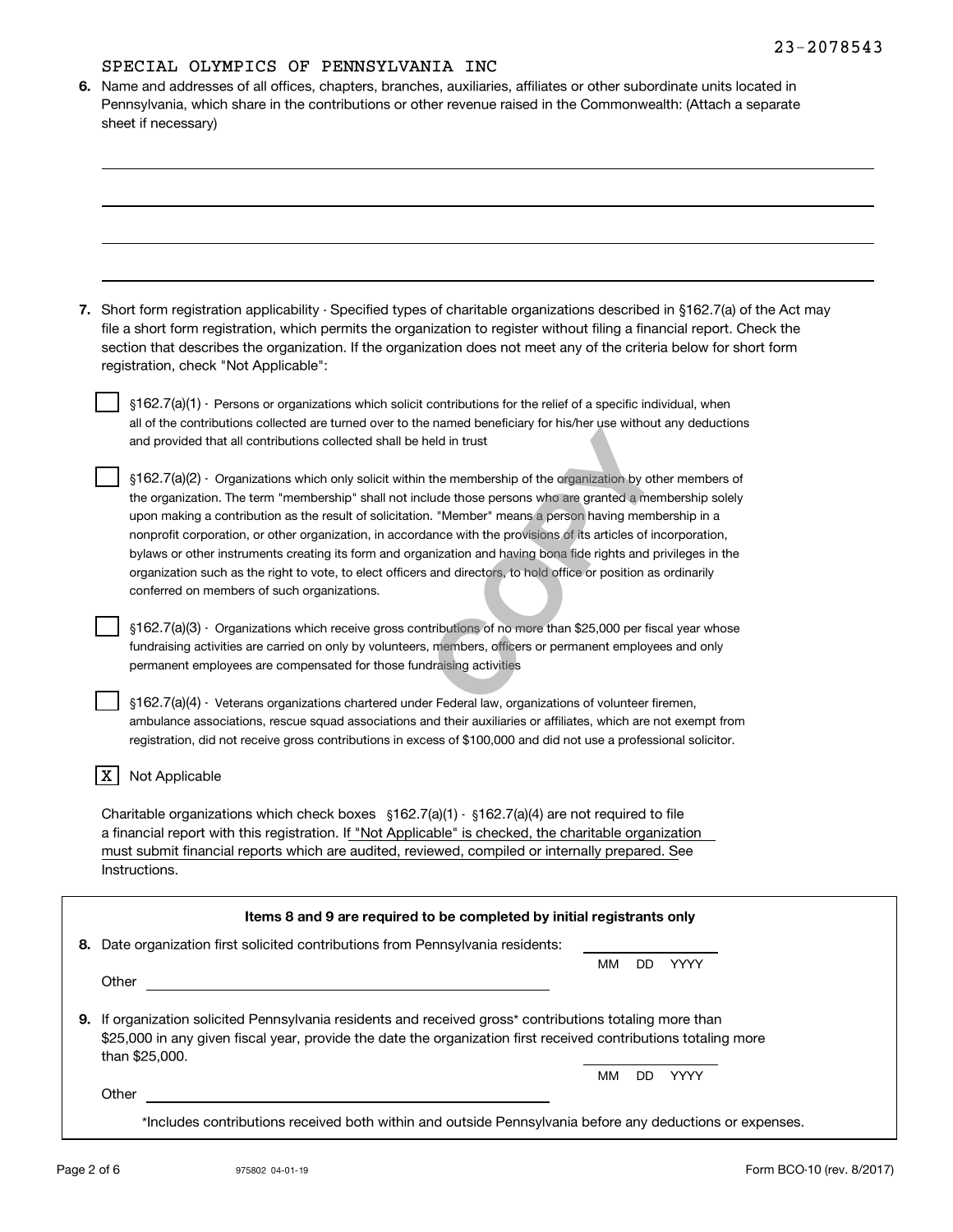| 23-2078543                                                                                                                                                                                                                                                                                                                                                                                     |
|------------------------------------------------------------------------------------------------------------------------------------------------------------------------------------------------------------------------------------------------------------------------------------------------------------------------------------------------------------------------------------------------|
| SPECIAL OLYMPICS OF PENNSYLVANIA INC<br>X Yes<br>10. Has the organization been granted IRS tax-exempt status?<br>No                                                                                                                                                                                                                                                                            |
| A. If "Yes," under which IRS code section: $501(C)(3)$<br>and attach a<br>copy of the IRS exemption letter if not previously submitted.                                                                                                                                                                                                                                                        |
| IXINo<br>B. Has the organization's tax-exempt status ever been denied, revoked or modified?<br>Yes<br>(If "Yes," attach a copy of the denial, revocation or modification and subsequent reinstatement, if any, and if not previously submitted.)                                                                                                                                               |
| 11. Was the organization required to file any type of IRS 990 return, including 990, 990EZ, 990PF or 990N and applicable<br>$X$ Yes<br>schedules, for its most recently completed fiscal year?<br>$\overline{\phantom{a}}$ No                                                                                                                                                                  |
| (If "Yes," attach a copy of the most recently filed 990, 990EZ, 990PF or 990N and include all schedules. If "No," attach an explanation<br>of why the organization is exempt from filing an IRS 990 return. An organization that is not required to file an IRS 990 return or an<br>organization that files a 990N, 990EZ or 990PF, must file a Pennsylvania public disclosure form (BCO-23).) |
| 12. Manner in which contributions are solicited (e.g. direct mail, telephone, internet, etc.):                                                                                                                                                                                                                                                                                                 |
| TELEPHONE, DIRECT MAIL, INTERNET                                                                                                                                                                                                                                                                                                                                                               |
|                                                                                                                                                                                                                                                                                                                                                                                                |
|                                                                                                                                                                                                                                                                                                                                                                                                |
| 13. A clear description of the specific programs for which contributions are used or will be used, and a statement<br>describing whether such programs are planned or in existence.                                                                                                                                                                                                            |
| SUPPORT COSTS OF SPORTS TRAINING AND COMPETITION FOR 20,000 ATHELETES IN PENNSYLVANIA. PROGRAMS ARE<br>ONGOING ANNUALLY AT THIS LEVEL AND THERE IS NO CHARGE FOR PARTICIPATION.                                                                                                                                                                                                                |
|                                                                                                                                                                                                                                                                                                                                                                                                |
|                                                                                                                                                                                                                                                                                                                                                                                                |
|                                                                                                                                                                                                                                                                                                                                                                                                |
|                                                                                                                                                                                                                                                                                                                                                                                                |
|                                                                                                                                                                                                                                                                                                                                                                                                |
| 14. Is the organization registered to solicit contributions in any other state or municipality?                                                                                                                                                                                                                                                                                                |
| (If "Yes," list all states and municipalities. Attach a separate sheet if necessary.)<br>No                                                                                                                                                                                                                                                                                                    |
|                                                                                                                                                                                                                                                                                                                                                                                                |
|                                                                                                                                                                                                                                                                                                                                                                                                |
|                                                                                                                                                                                                                                                                                                                                                                                                |
|                                                                                                                                                                                                                                                                                                                                                                                                |
| 15. Is any person compensated, or does the organization intend to compensate any person, who solicits contributions in                                                                                                                                                                                                                                                                         |
| Pennsylvania, including, but not limited to, employees of the organization and professional solicitors?<br>(Do not check                                                                                                                                                                                                                                                                       |
| $X \mid N$ o<br>"Yes" if the organization only uses or intends to only use a professional fundraising counsel.)<br>Yes                                                                                                                                                                                                                                                                         |
| If "Yes," give the date the person or entity started or will start soliciting contributions from Pennsylvania                                                                                                                                                                                                                                                                                  |
| residents:                                                                                                                                                                                                                                                                                                                                                                                     |
| Month<br>Day<br>Year                                                                                                                                                                                                                                                                                                                                                                           |
| 16. Names, addresses, and telephone numbers of all professional solicitors the organization uses or intends to use to                                                                                                                                                                                                                                                                          |
| solicit contributions from Pennsylvania residents. For each entry, include the beginning and ending dates of all                                                                                                                                                                                                                                                                               |
| contracts and dates Pennsylvania residents were first solicited, or will be solicited: (Attach a separate sheet if necessary)                                                                                                                                                                                                                                                                  |
| SEE STATEMENT 2                                                                                                                                                                                                                                                                                                                                                                                |
|                                                                                                                                                                                                                                                                                                                                                                                                |
|                                                                                                                                                                                                                                                                                                                                                                                                |
|                                                                                                                                                                                                                                                                                                                                                                                                |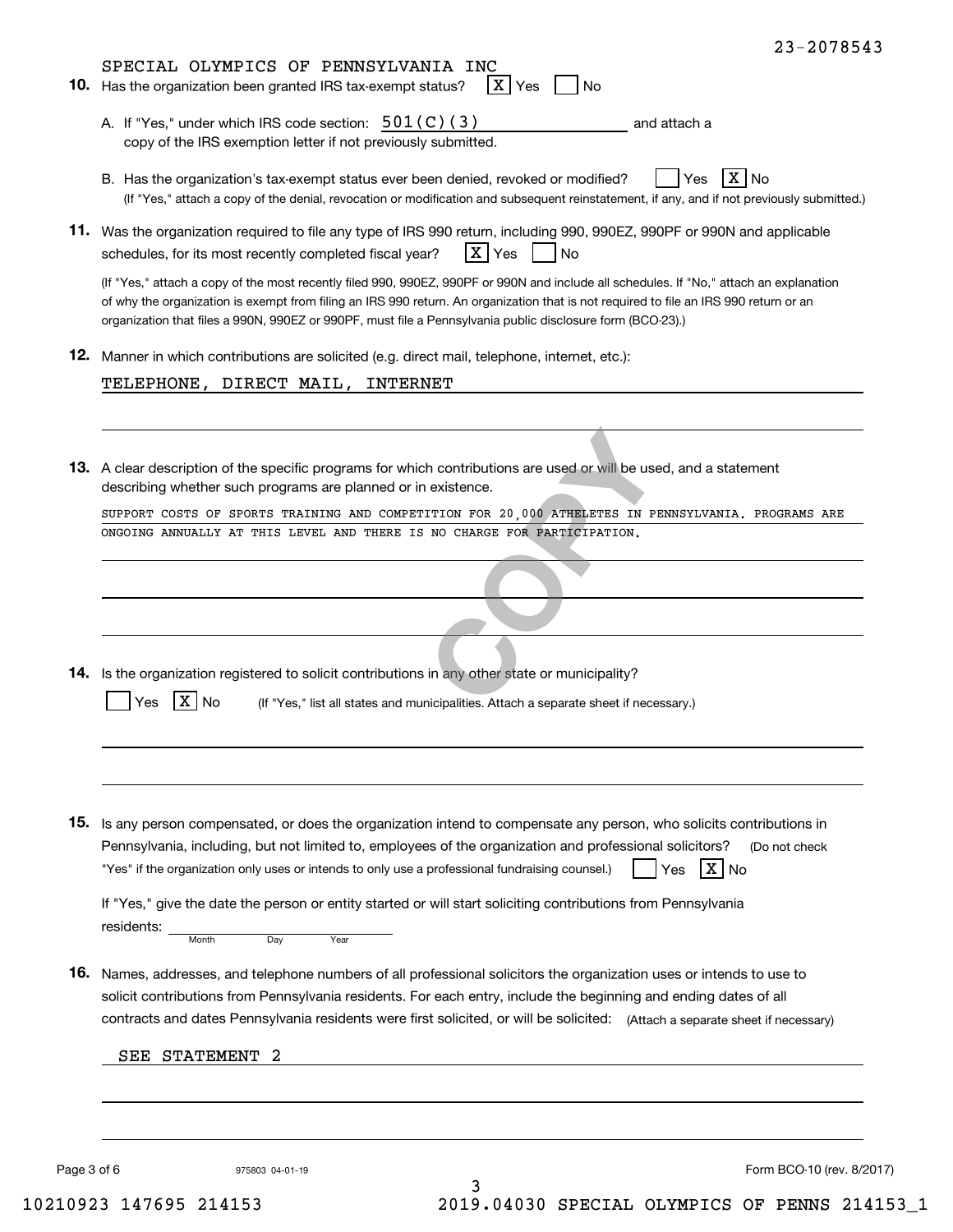|     | 17. Names, addresses, and telephone numbers of all professional fundraising counsel the organization uses or intends<br>to use to provide services with respect to the solicitation of contributions from Pennsylvania residents. For each entry,<br>include the beginning and ending dates of all contracts and dates services began, or will begin, with respect to<br>soliciting contributions from Pennsylvania residents: (Attach a separate sheet if necessary) |
|-----|-----------------------------------------------------------------------------------------------------------------------------------------------------------------------------------------------------------------------------------------------------------------------------------------------------------------------------------------------------------------------------------------------------------------------------------------------------------------------|
| 18. | Names, addresses, and telephone numbers of any commercial coventurers under contract with the organization:<br>(Attach a separate sheet if necessary)                                                                                                                                                                                                                                                                                                                 |
| 19. | If the registering charity is a parent organization located in Pennsylvania, does the organization elect to file a combined<br>registration covering all of its Pennsylvania affiliates?<br>X Not Applicable<br><b>No</b><br>(See note "Affiliate and Parent Organization")<br>Yes                                                                                                                                                                                    |
|     | If "Yes," give all names and certificate numbers of the affiliate organizations:<br>(Each affiliate whose parent organization files an IRS 990 group return must submit a copy of the parent organization's 990 group<br>return and file a public disclosure form (BCO-23) for each affiliate.)                                                                                                                                                                       |
|     | 20. Is the registering charity a Pennsylvania affiliate of a parent organization, which elected to file a combined registration<br>on the registering charity's behalf? (See note "Affiliate and Parent Organization")                                                                                                                                                                                                                                                |
|     | X Not Applicable<br><b>No</b><br>Yes<br>If "Yes," provide the name and, if available, certificate number of the parent organization.<br>(Each affiliate whose parent organization files an IRS 990 group return must submit a copy of the parent organization's 990 group return<br>and file a public disclosure form (BCO-23) for each affiliate.)                                                                                                                   |
|     | Legal name of parent organization<br>Pennsylvania certificate number                                                                                                                                                                                                                                                                                                                                                                                                  |
| 21. | Provide the names and addresses of all officers, directors, trustees and principal salaried executive staff officers.<br>(Attach separate sheet if necessary. A reference to the 990 or the BCO-23 is not sufficient.)                                                                                                                                                                                                                                                |
|     | SEE STATEMENT<br>-3                                                                                                                                                                                                                                                                                                                                                                                                                                                   |
|     |                                                                                                                                                                                                                                                                                                                                                                                                                                                                       |

4

975811 04-01-19 Page 4 of 6 Form BCO-10 (rev. 8/2017)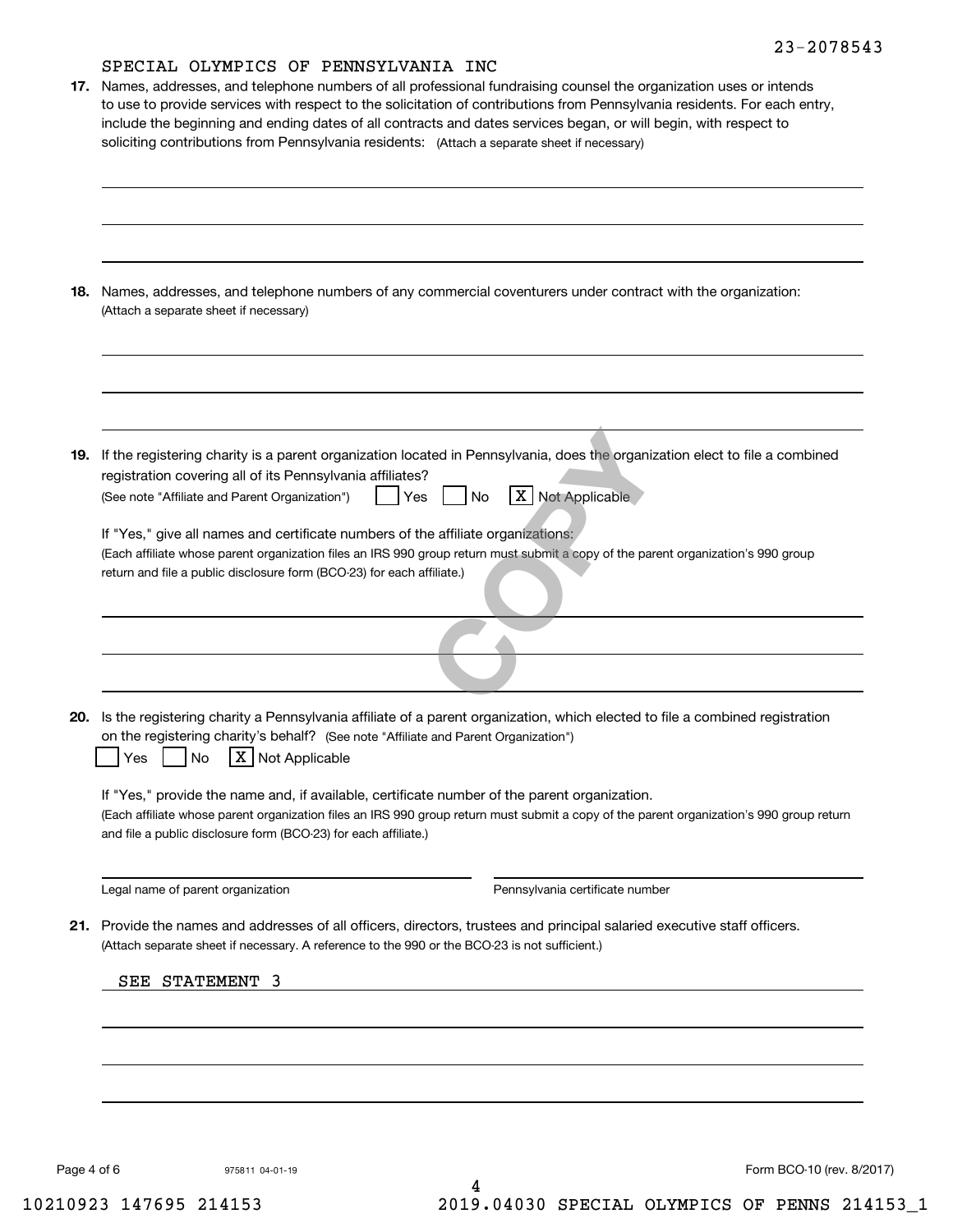**22.** Names of the individuals or officers of the organization who: (Attach a separate sheet if necessary)

A. Are in charge of solicitation activities:

#### SEE STATEMENT 4

B. Have final responsibility for the custody of contributions:

| SEE | <b>STATEMENT</b> | 5 |
|-----|------------------|---|
|-----|------------------|---|

C. Have final responsibility for final distribution of contributions:

|  | SEE STATEMENT | 6 |
|--|---------------|---|
|--|---------------|---|

D. Are responsible for custody of financial records:

| STATEMENT<br>SEE |  |
|------------------|--|
|------------------|--|

- **23.**Are any officers, directors, trustees, or employees related by blood, marriage, or adoption to:
	- A. Any other officer, director, trustee, or employee?  $\blacksquare$  Yes  $\blacksquare$  X No Yes X No
- B. Any officer, agent, or employee of any professional fundraising counsel or solicitor under contract with organization? \*\* es | X | No Plated by blood, marriage, or adoption
	- C. Any officers, agents or employees of any supplier or vendor providing goods or services? \*\*

## Yes |X|No

\*\*(this includes any officer, director, trustee, or employee of the charitable organization who is also an officer, director, trustee, employee or owner of a professional fundraising counsel, professional solicitor, supplier or vendor)

If "Yes" is checked to any of the above, attach a list of related individuals including names, business, and residence addresses of related parties.

- **24.**Has the organization or any of its present officers, directors, executive personnel or trustees ever:
	- A. Been found to have engaged in unlawful practices in the solicitation of contributions or administration of charitable assets or been enjoined from soliciting contributions or currently has such proceedings pending in this or any other jurisdiction?n? | |Yes |X|No
	- B. Had its registration or license to solicit contributions denied, suspended, or revoked by any governmental agency? Yes |X|No
	- C. Entered into any legally enforceable agreement (such as a consent agreement, an assurance of voluntary compliance or discontinuance or any similar agreement) with any district attorney, Office of Attorney General, or other local or state governmental agency?  $Yes$   $X$  No

(If "Yes" is checked in response to any of the above, attach a written explanation, including the reasons for actions, and copies of all relevant documents.)

5

Page 5 of 6 Form BCO-10 (rev. 8/2017)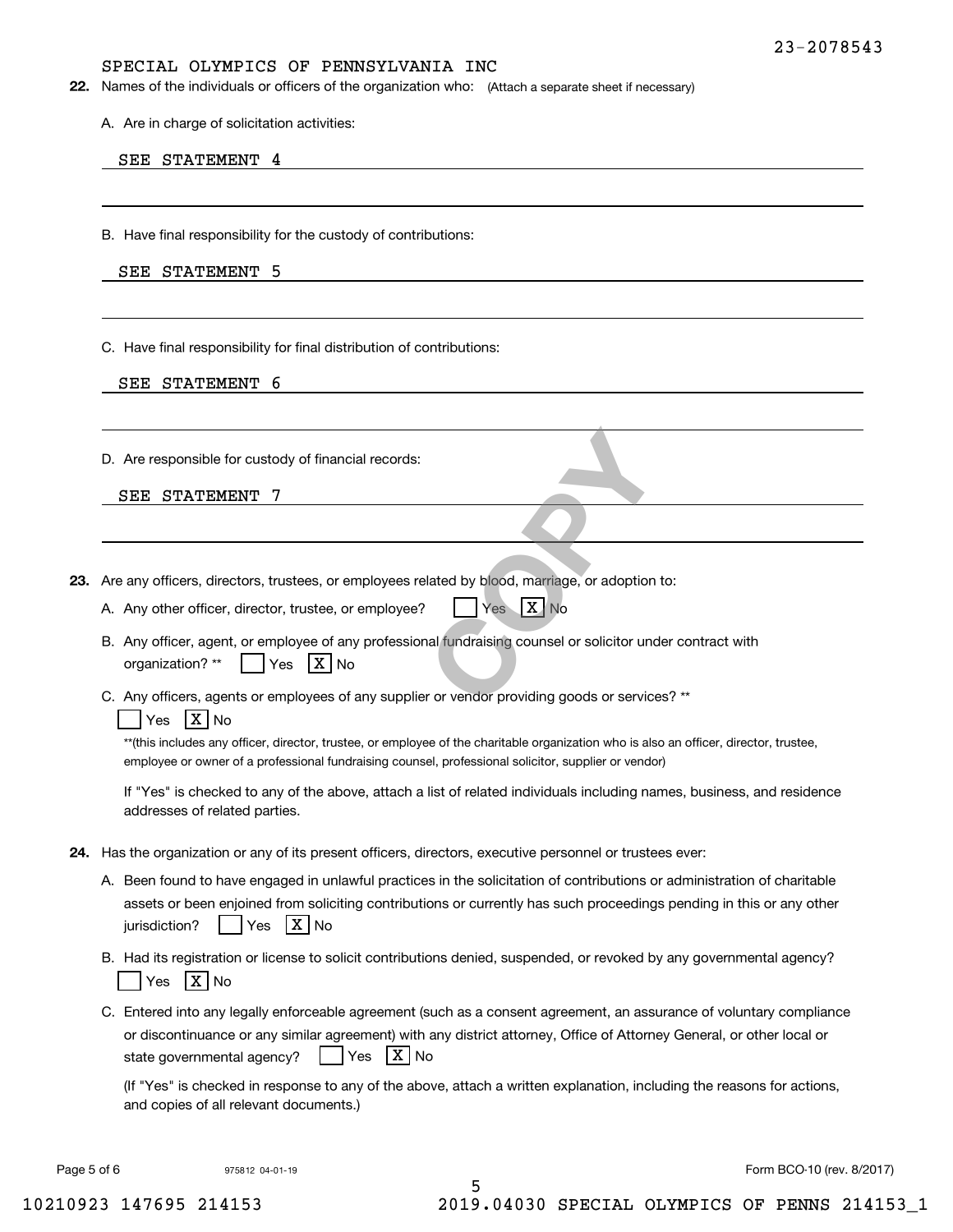**Certification -** This registration statement must be signed by two different officers of the organization, one of whom shall be the chief fiscal officer or the equivalent.

documentation made is subject to the penalties of 18 Pa.C.S.  $\ _{\S}$ 4904 (relating to **<b>unsworn falsification to authorities) and 10 P.S.** <sub>§</sub>162.17 (relating to administrative **I certify that the information provided in this registration, including all statements and attached documentation, is true and correct to the best of my knowledge, information and belief. I understand that the falsification of any statement or enforcement and penalties).**

| Signature of Chief Fiscal Officer                                                                                       | Date        |
|-------------------------------------------------------------------------------------------------------------------------|-------------|
| SUSAN WYLAND, VP OF FINANCE & ADMINISTRATION                                                                            |             |
| Type or print name and title of Chief Fiscal Officer                                                                    |             |
|                                                                                                                         |             |
| Signature of Other Authorized Officer                                                                                   | <b>Date</b> |
| MATTHEW B. AARON, PRESIDENT & CEO                                                                                       |             |
| Type or print name and title of Other Authorized Officer                                                                |             |
|                                                                                                                         |             |
| Checklist for registration:                                                                                             |             |
| X<br>Completed registration statement properly signed and dated.                                                        |             |
| X<br>A copy of the IRS 990/990EZ/990PF/990N Return and required schedules,<br>signed and dated by an authorized officer |             |
| Public Disclosure Form BCO-23 (if required)                                                                             |             |
| X<br>Applicable Financial Statements (audited, reviewed, compiled or internally prepared)                               |             |
| X<br>Registration fee and any late filing fees                                                                          |             |
| Initial Registrants Only: IRS determination letter, articles of incorporation or charter and<br>by-laws.                |             |
| See Instructions for more information on completing this form and attachments.                                          |             |

6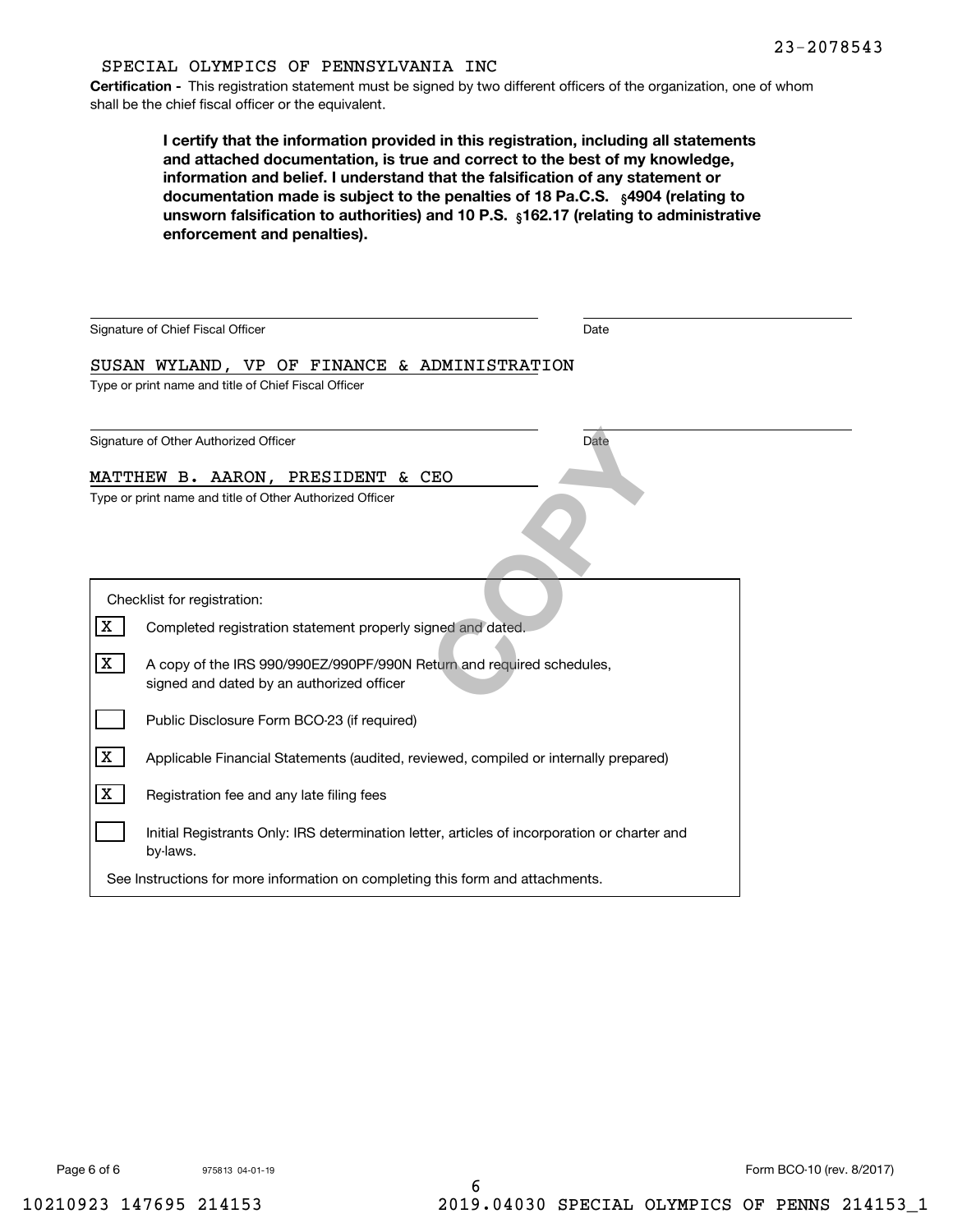## ~~~~~~~~~~~~~~~~~~~~~~~~~~~~~~~~~~~~~~~~~~~~~~~~~~~~~~~~~~~~~~~~~~~~~~~~~~~~~~~~FORM BCO-10 NAMES USED TO SOLICIT CONTRIBUTIONS STATEMENT 1

- OTHER NAMES USED
- SOPA, INC-ADAMS COUNTY
- SOPA, INC-ALLEGHENY COUNTY
- SOPA, INC-AREA M
- SOPA, INC-AREA P
- SOPA, INC-SCRANTON/LACKAWANNA COUNTY
- SOPA, INC-ARMSTRONG/INDIANA COUNTY
- SOPA, INC-BEAVER COUNTY
- SOPA, INC-BEDFORD COUNTY
- SOPA, INC-BERKS COUNTY
- SOPA, INC-BETHLEHEM COUNTY
- SOPA, INC-BLAIR COUNTY
- SOPA, INC-BRADFORD/SULLIVAN COUNTY
- SOPA, INC-BUCKS COUNTY
- SOPA, INC-BUTLER COUNTY
- SOPA, INC-CAMBRIA COUNTY
- SOPA, INC-CARBON COUNTY
- SOPA, INC-CENTRE COUNTY
- SOPA, INC-CHESTER COUNTY

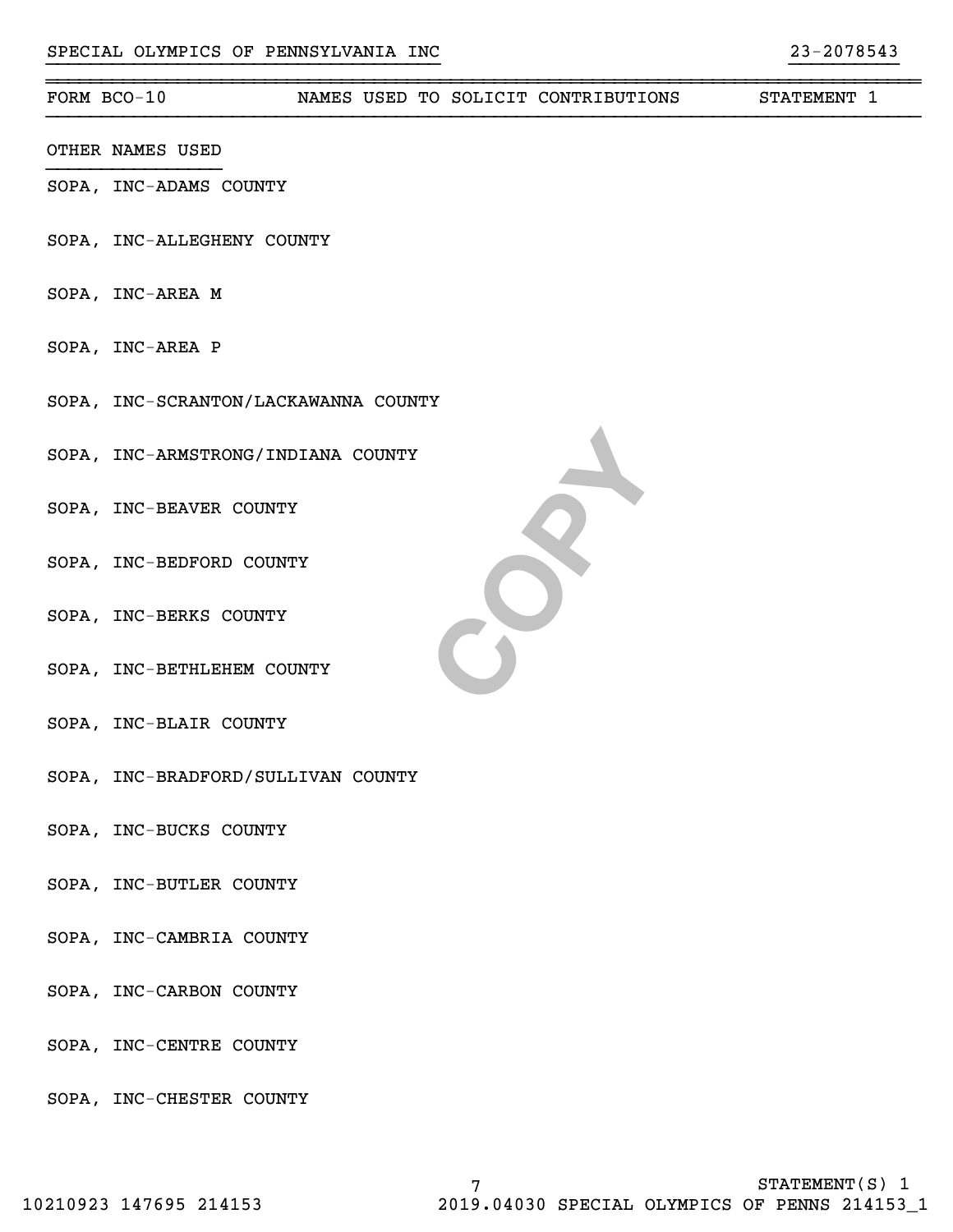SOPA, INC-CLARION COUNTY

- SOPA, INC-CLEARFIELD COUNTY
- SOPA, INC-CLINTON COUNTY
- SOPA, INC-COLUMBIA/MONTOUR COUNTIES
- SOPA, INC-CRAWFORD COUNTY
- SOPA, INC-DELAWARE COUNTY
- SOPA, INC-DUBOIS/JEFFERSON COUNTY
- SOPA, INC-ELK/CAMERON COUNTY
- SOPA, INC-ERIE CITY
- SOPA, INC-ERIE COUNTY
- SOPA, INC-FAYETTE COUNTY
- SOPA, INC-FRANKLIN COUNTY
- SOPA, INC-GREENE COUNTY
- SOPA, INC-HUNTINGDON/FULTON COUNTIES
- SOPA, INC-LANCASTER COUNTY
- SOPA, INC-LAWRENCE COUNTY
- SOPA, INC-LEBANON COUNTY
- SOPA, INC-LEHIGH COUNTY
- SOPA, INC-LUZERNE COUNTY
- SOPA, INC-LYCOMING COUNTY



}}}}}}}}}}}}}}}}}}}}}}}}}}}}}}}}}}}} }}}}}}}}}}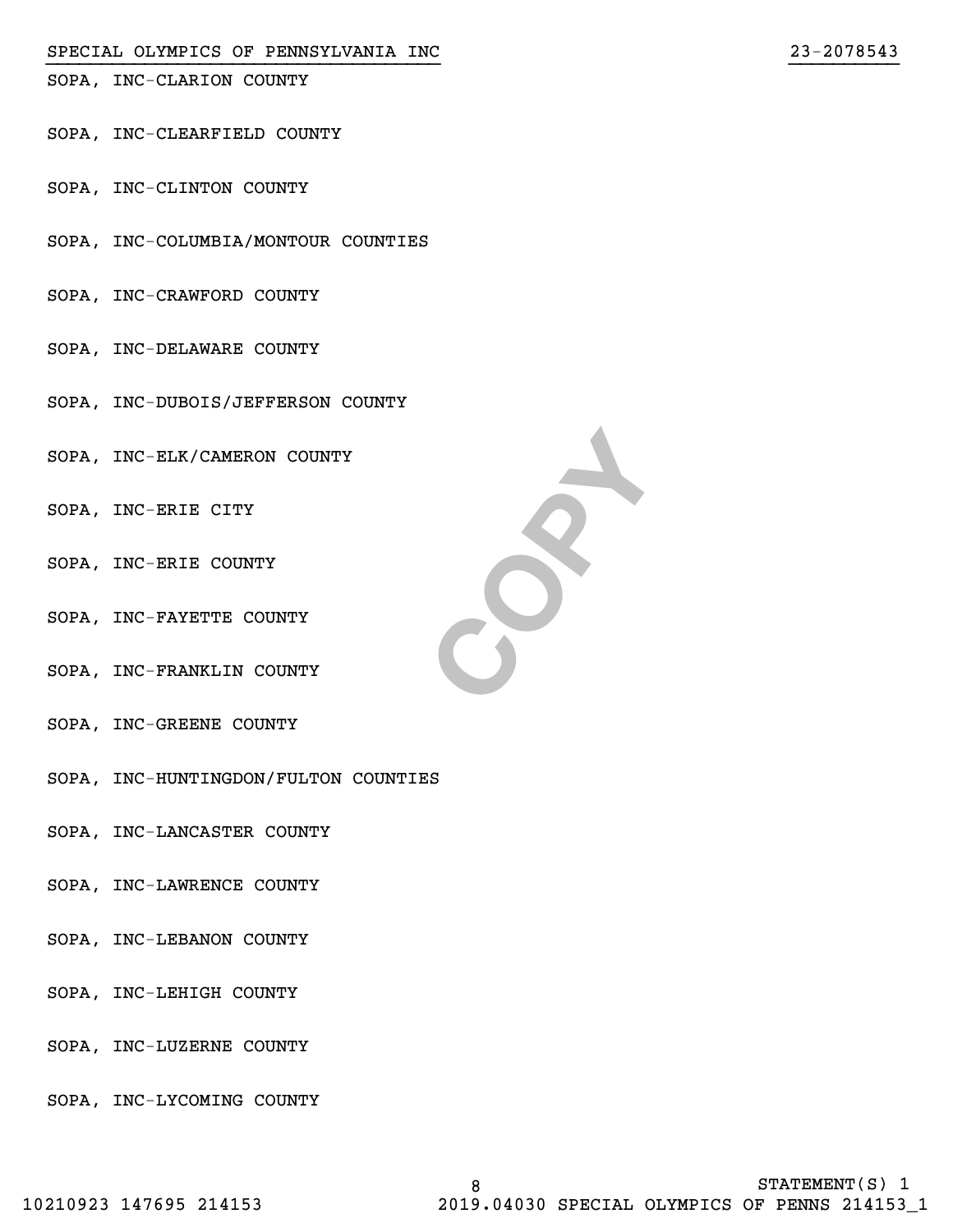SOPA, INC-MCKEAN COUNTY

- SOPA, INC-MERCER COUNTY
- SOPA, INC-MIFFLIN/JUNIATA COUNTIES
- SOPA, INC-MONROE COUNTY
- SOPA, INC-MONTGOMERY COUNTY
- SOPA, INC-NORTHAMPTON COUNTY
- SOPA, INC-NORTHUMBERLAND/SNYDER COUNTIES
- SOPA, INC-POTTER COUNTY
- SOPA, INC-SCHUYLKILL COUNTY
- SOPA, INC-SOMERSET COUNTY
- SOPA, INC-TIOGA COUNTY
- SOPA, INC-UNION COUNTY
- SOPA, INC-VENANGO/FOREST COUNTIES
- SOPA, INC-WARREN COUNTY
- SOPA, INC-WASHINGTON COUNTY
- SOPA, INC-WESTMORELAND COUNTY

SOPA, INC-YORK COUNTY



}}}}}}}}}}}}}}}}}}}}}}}}}}}}}}}}}}}} }}}}}}}}}}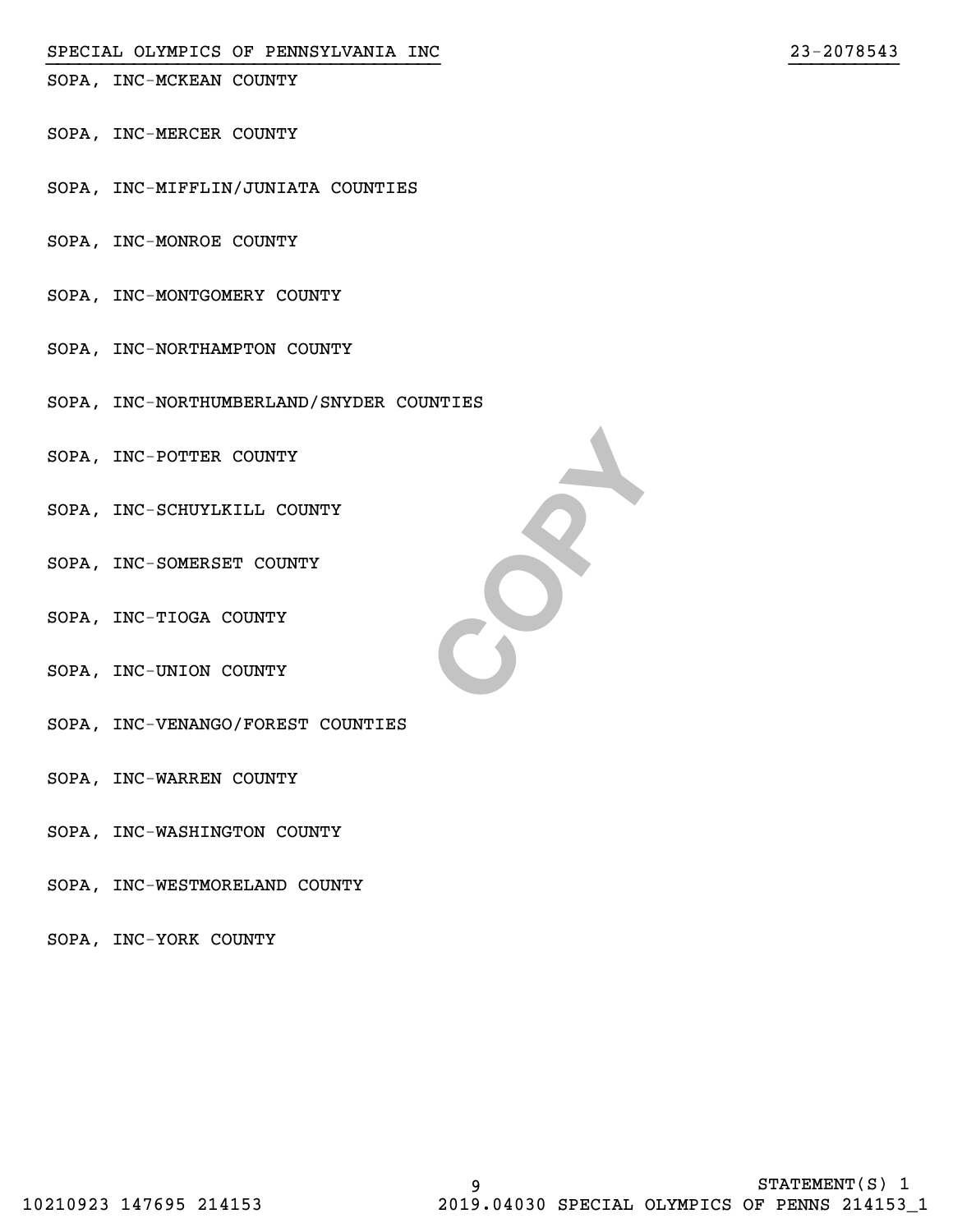| FORM BCO-10                                                                       | ALL PROFESSIONAL SOLICITORS                  |                     | STATEMENT 2        |
|-----------------------------------------------------------------------------------|----------------------------------------------|---------------------|--------------------|
| NAME AND ADDRESS                                                                  |                                              |                     | PHONE NUMBER       |
| THE HERITAGE COMPANY<br>2402 WILDWOOD AVE.<br>LITTLE ROCK, AR 72120               |                                              |                     | $501 - 835 - 5000$ |
| CONTRACT BEGIN DATE                                                               | CONTRACT END DATE                            | SOLICIT DATE        |                    |
| 01/01/2019                                                                        | 12/31/2019                                   |                     |                    |
|                                                                                   |                                              |                     |                    |
| FORM BCO-10                                                                       | OFFICERS, DIRECTORS, TRUSTEES AND EXECUTIVES |                     | STATEMENT 3        |
| NAME AND ADDRESS                                                                  |                                              | TITLE               |                    |
| MATTHEW B. AARON<br>2750 BLVD OF THE GENERALS, NO. 124<br>NORRISTOWN, PA 19403    |                                              | PRESIDENT & CEO     |                    |
| NAME AND ADDRESS                                                                  |                                              | TITLE               |                    |
| <b>JAMES WENNER</b><br>2750 BLVD OF THE GENERALS, NO. 124<br>NORRISTOWN, PA 19403 |                                              | <b>CHAIRMAN</b>     |                    |
| NAME AND ADDRESS                                                                  |                                              | TITLE               |                    |
| BOB LOPEZ<br>2750 BLVD OF THE GENERALS, NO. 124<br>NORRISTOWN, PA 19403           |                                              | VICE CHAIR          |                    |
| NAME AND ADDRESS                                                                  |                                              | TITLE               |                    |
| TOM HINDMAN<br>2750 BLVD OF THE GENERALS, NO. 124<br>NORRISTOWN, PA 19403         |                                              | TREASURER           |                    |
| NAME AND ADDRESS                                                                  |                                              | TITLE               |                    |
| JOHANNA SCHOENECK<br>2750 BLVD OF THE GENERALS, NO. 124<br>NORRISTOWN, PA 19403   |                                              | SECRETARY           |                    |
| NAME AND ADDRESS                                                                  |                                              | TITLE               |                    |
| CINDY ALVEAR<br>2750 BLVD OF THE GENERALS, NO. 124<br>NORRISTOWN, PA 19403        |                                              | <b>BOARD MEMBER</b> |                    |

}}}}}}}}}}}}}}}}}}}}}}}}}}}}}}}}}}}} }}}}}}}}}}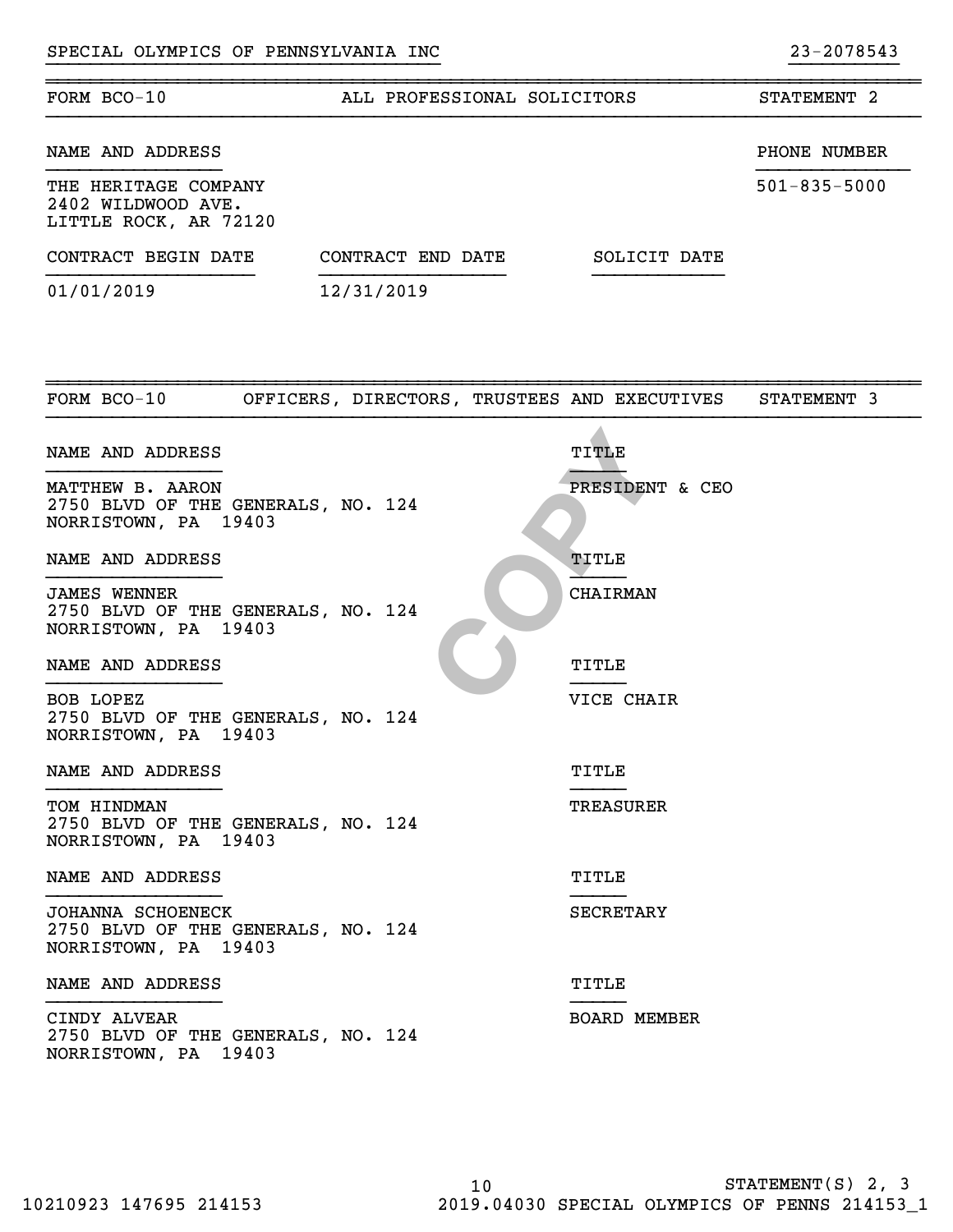| NAME AND ADDRESS<br>TITLE<br>C SHANNON BARRY<br><b>BOARD MEMBER</b><br>2750 BLVD OF THE GENERALS, NO. 124<br>NORRISTOWN, PA 19403<br>NAME AND ADDRESS<br>TITLE<br>KRISTI BOCCELLA<br><b>BOARD MEMBER</b><br>2750 BLVD OF THE GENERALS, NO. 124<br>NORRISTOWN, PA 19403<br>NAME AND ADDRESS<br>TITLE<br>MARC BRUNO<br><b>BOARD MEMBER</b><br>2750 BLVD OF THE GENERALS, NO. 124<br>NORRISTOWN, PA 19403<br>NAME AND ADDRESS<br>TITLE<br>CARL BURGESS<br>BOARD MEMBER<br>2750 BLVD OF THE GENERALS, NO. 124<br>NORRISTOWN, PA 19403<br>NAME AND ADDRESS<br>TITLE<br>BRAD CAVEN<br><b>BOARD MEMBER</b><br>2750 BLVD OF THE GENERALS, NO. 124<br>NORRISTOWN, PA 19403<br>NAME AND ADDRESS<br>TITLE<br>CARRIE COLLINS<br><b>BOARD MEMBER</b><br>2750 BLVD OF THE GENERALS, NO. 124<br>NORRISTOWN, PA 19403<br>NAME AND ADDRESS<br>TITLE<br>TERRILL DRAKE<br><b>BOARD MEMBER</b><br>2750 BLVD OF THE GENERALS, NO. 124<br>NORRISTOWN, PA 19403<br>NAME AND ADDRESS<br>TITLE<br>TONY GILLESPIE<br><b>BOARD MEMBER</b><br>2750 BLVD OF THE GENERALS, NO. 124<br>NORRISTOWN, PA 19403<br>NAME AND ADDRESS<br>TITLE<br>ALICIA HICKOK<br><b>BOARD MEMBER</b><br>2750 BLVD OF THE GENERALS, NO. 124<br>NORRISTOWN, PA 19403<br>NAME AND ADDRESS<br>TITLE<br>TANYA JARRETT<br><b>BOARD MEMBER</b><br>2750 BLVD OF THE GENERALS, NO. 124<br>NORRISTOWN, PA 19403 | SPECIAL OLYMPICS OF PENNSYLVANIA INC | 23-2078543 |
|----------------------------------------------------------------------------------------------------------------------------------------------------------------------------------------------------------------------------------------------------------------------------------------------------------------------------------------------------------------------------------------------------------------------------------------------------------------------------------------------------------------------------------------------------------------------------------------------------------------------------------------------------------------------------------------------------------------------------------------------------------------------------------------------------------------------------------------------------------------------------------------------------------------------------------------------------------------------------------------------------------------------------------------------------------------------------------------------------------------------------------------------------------------------------------------------------------------------------------------------------------------------------------------------------------------------------------------------------|--------------------------------------|------------|
|                                                                                                                                                                                                                                                                                                                                                                                                                                                                                                                                                                                                                                                                                                                                                                                                                                                                                                                                                                                                                                                                                                                                                                                                                                                                                                                                                    |                                      |            |
|                                                                                                                                                                                                                                                                                                                                                                                                                                                                                                                                                                                                                                                                                                                                                                                                                                                                                                                                                                                                                                                                                                                                                                                                                                                                                                                                                    |                                      |            |
|                                                                                                                                                                                                                                                                                                                                                                                                                                                                                                                                                                                                                                                                                                                                                                                                                                                                                                                                                                                                                                                                                                                                                                                                                                                                                                                                                    |                                      |            |
|                                                                                                                                                                                                                                                                                                                                                                                                                                                                                                                                                                                                                                                                                                                                                                                                                                                                                                                                                                                                                                                                                                                                                                                                                                                                                                                                                    |                                      |            |
|                                                                                                                                                                                                                                                                                                                                                                                                                                                                                                                                                                                                                                                                                                                                                                                                                                                                                                                                                                                                                                                                                                                                                                                                                                                                                                                                                    |                                      |            |
|                                                                                                                                                                                                                                                                                                                                                                                                                                                                                                                                                                                                                                                                                                                                                                                                                                                                                                                                                                                                                                                                                                                                                                                                                                                                                                                                                    |                                      |            |
|                                                                                                                                                                                                                                                                                                                                                                                                                                                                                                                                                                                                                                                                                                                                                                                                                                                                                                                                                                                                                                                                                                                                                                                                                                                                                                                                                    |                                      |            |
|                                                                                                                                                                                                                                                                                                                                                                                                                                                                                                                                                                                                                                                                                                                                                                                                                                                                                                                                                                                                                                                                                                                                                                                                                                                                                                                                                    |                                      |            |
|                                                                                                                                                                                                                                                                                                                                                                                                                                                                                                                                                                                                                                                                                                                                                                                                                                                                                                                                                                                                                                                                                                                                                                                                                                                                                                                                                    |                                      |            |
|                                                                                                                                                                                                                                                                                                                                                                                                                                                                                                                                                                                                                                                                                                                                                                                                                                                                                                                                                                                                                                                                                                                                                                                                                                                                                                                                                    |                                      |            |
|                                                                                                                                                                                                                                                                                                                                                                                                                                                                                                                                                                                                                                                                                                                                                                                                                                                                                                                                                                                                                                                                                                                                                                                                                                                                                                                                                    |                                      |            |
|                                                                                                                                                                                                                                                                                                                                                                                                                                                                                                                                                                                                                                                                                                                                                                                                                                                                                                                                                                                                                                                                                                                                                                                                                                                                                                                                                    |                                      |            |
|                                                                                                                                                                                                                                                                                                                                                                                                                                                                                                                                                                                                                                                                                                                                                                                                                                                                                                                                                                                                                                                                                                                                                                                                                                                                                                                                                    |                                      |            |
|                                                                                                                                                                                                                                                                                                                                                                                                                                                                                                                                                                                                                                                                                                                                                                                                                                                                                                                                                                                                                                                                                                                                                                                                                                                                                                                                                    |                                      |            |
|                                                                                                                                                                                                                                                                                                                                                                                                                                                                                                                                                                                                                                                                                                                                                                                                                                                                                                                                                                                                                                                                                                                                                                                                                                                                                                                                                    |                                      |            |
|                                                                                                                                                                                                                                                                                                                                                                                                                                                                                                                                                                                                                                                                                                                                                                                                                                                                                                                                                                                                                                                                                                                                                                                                                                                                                                                                                    |                                      |            |
|                                                                                                                                                                                                                                                                                                                                                                                                                                                                                                                                                                                                                                                                                                                                                                                                                                                                                                                                                                                                                                                                                                                                                                                                                                                                                                                                                    |                                      |            |
|                                                                                                                                                                                                                                                                                                                                                                                                                                                                                                                                                                                                                                                                                                                                                                                                                                                                                                                                                                                                                                                                                                                                                                                                                                                                                                                                                    |                                      |            |
|                                                                                                                                                                                                                                                                                                                                                                                                                                                                                                                                                                                                                                                                                                                                                                                                                                                                                                                                                                                                                                                                                                                                                                                                                                                                                                                                                    |                                      |            |
|                                                                                                                                                                                                                                                                                                                                                                                                                                                                                                                                                                                                                                                                                                                                                                                                                                                                                                                                                                                                                                                                                                                                                                                                                                                                                                                                                    |                                      |            |

 $23 - 2078543$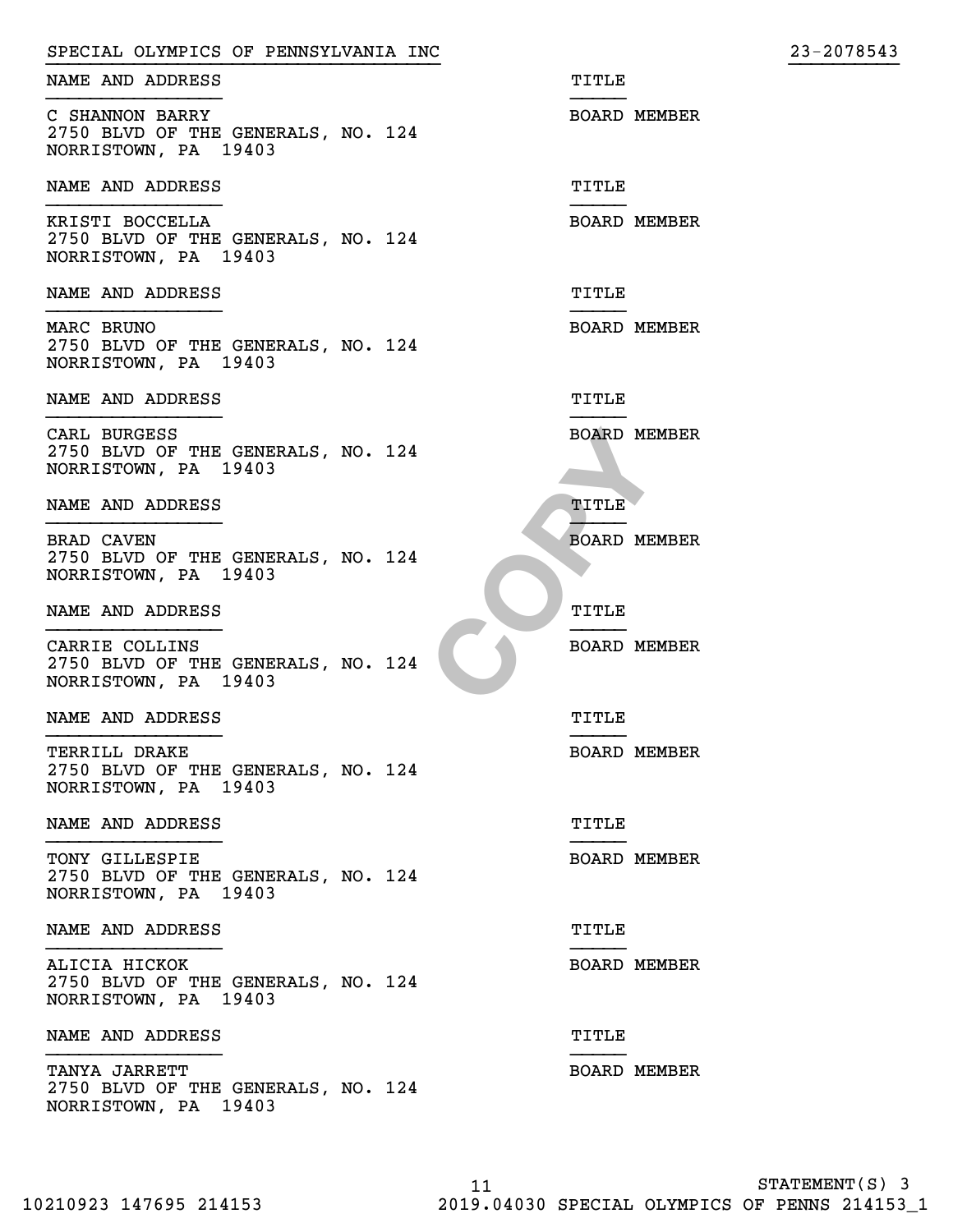| SPECIAL OLYMPICS OF PENNSYLVANIA INC                                                | 23-2078543          |
|-------------------------------------------------------------------------------------|---------------------|
| NAME AND ADDRESS                                                                    | TITLE               |
| <b>JIM LAUGHMAN</b><br>2750 BLVD OF THE GENERALS, NO. 124<br>NORRISTOWN, PA 19403   | <b>BOARD MEMBER</b> |
| NAME AND ADDRESS                                                                    | TITLE               |
| <b>MARY MEDER</b><br>2750 BLVD OF THE GENERALS, NO. 124<br>NORRISTOWN, PA 19403     | <b>BOARD MEMBER</b> |
| NAME AND ADDRESS                                                                    | TITLE               |
| SUE PATERNO<br>2750 BLVD OF THE GENERALS, NO. 124<br>NORRISTOWN, PA 19403           | <b>BOARD MEMBER</b> |
| NAME AND ADDRESS                                                                    | TITLE               |
| JOHN PAPAZOGLOU<br>2750 BLVD OF THE GENERALS, NO. 124<br>NORRISTOWN, PA 19403       | <b>BOARD MEMBER</b> |
| NAME AND ADDRESS                                                                    | TITLE               |
| <b>JAMES PETERS</b><br>2750 BLVD OF THE GENERALS, NO. 124<br>NORRISTOWN, PA 19403   | <b>BOARD MEMBER</b> |
| NAME AND ADDRESS                                                                    | TITLE               |
| ERNIE ROUNDTREE<br>2750 BLVD OF THE GENERALS, NO. 124<br>NORRISTOWN, PA 19403       | <b>BOARD MEMBER</b> |
| NAME AND ADDRESS                                                                    | TITLE               |
| <b>SCOTT SCHUBERT</b><br>2750 BLVD OF THE GENERALS, NO. 124<br>NORRISTOWN, PA 19403 | <b>BOARD MEMBER</b> |
| NAME AND ADDRESS                                                                    | TITLE               |
| PETER SEIDENBERG, MD<br>2750 BLVD OF THE GENERALS, NO. 124<br>NORRISTOWN, PA 19403  | <b>BOARD MEMBER</b> |
| NAME AND ADDRESS                                                                    | TITLE               |
| DAVID SIMONETTI<br>2750 BLVD OF THE GENERALS, NO. 124<br>NORRISTOWN, PA 19403       | <b>BOARD MEMBER</b> |
| NAME AND ADDRESS                                                                    | TITLE               |
| MICHAEL TRETTEL<br>2750 BLVD OF THE GENERALS, NO. 124<br>NORRISTOWN, PA 19403       | <b>BOARD MEMBER</b> |
|                                                                                     |                     |

 $23 - 2078543$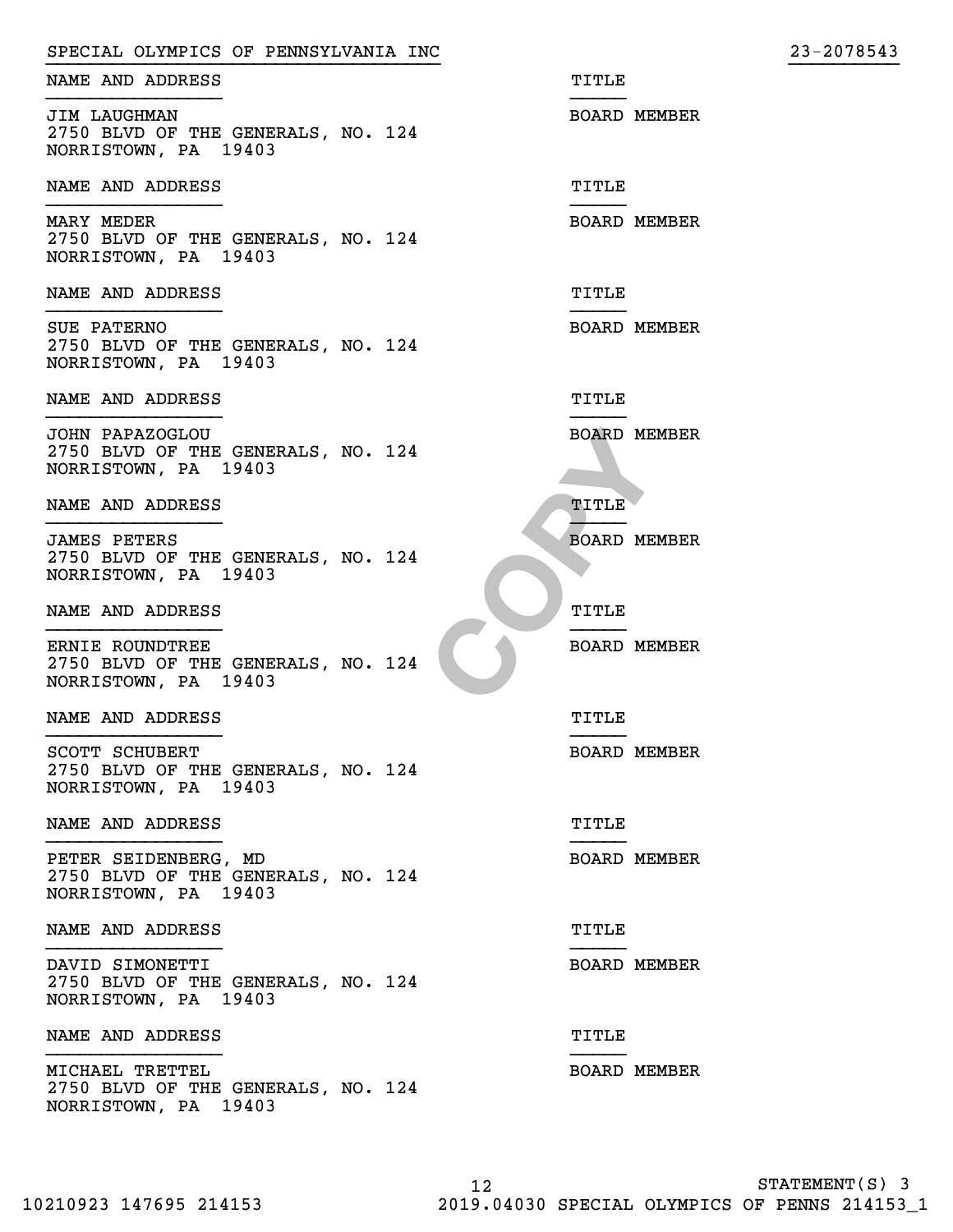NAME AND ADDRESS TITLE

}}}}}}}}}}}}}}}}}}}}}}}}}}}}}}}}}}}} }}}}}}}}}}

DENNIS WILSON BOARD MEMBER

2750 BLVD OF THE GENERALS, NO. 124 NORRISTOWN, PA 19403

~~~~~~~~~~~~~~~~~~~~~~~~~~~~~~~~~~~~~~~~~~~~~~~~~~~~~~~~~~~~~~~~~~~~~~~~~~~~~~~~FORM BCO-10 IN CHARGE OF SOLICITATION ACTIVITIES STATEMENT 4

NAME AND ADDRESS

MATTHEW B. AARON - PRESIDENT & CEO 2570 BLVD. OF THE GENERALS NORRISTOWN, PA 19403

}}}}}}}}}}}}}}}} }}}}}

NAME AND ADDRESS

**CONTRANSISTED ASSESSMENT CONTRANSISTED ASSESSMENT CONTRANSISTED ASSESSMENT OF CONTRANSISTED ASSESSMENT OF A LOST OF CONTRANSISTED ASSESSMENT OF A LOST OF CONTRANSISTED ASSESSMENT OF A LOST OF CONTRANSISTED ASSESSMENT OF A** KRAIG MAKOHUS - VP OF DEVELOPMENT 2570 BLVD. OF THE GENERALS NORRISTOWN, PA 19403

FORM BCO-10 FINAL RESPONSIBILITY CUSTODY OF CONTRIBUTIONS STATEMENT 5

~~~~~~~~~~~~~~~~~~~~~~~~~~~~~~~~~~~~~~~~~~~~~~~~~~~~~~~~~~~~~~~~~~~~~~~~~~~~~~~~

NAME AND ADDRESS

MATTHEW B. AARON - PRESIDENT & CEO 2570 BLVD. OF THE GENERALS NORRISTOWN, PA 19403

NAME AND ADDRESS

SUSAN WYLAND - VP OF FINANCE & ADMINISTRATION 2570 BLVD. OF THE GENERALS NORRISTOWN, PA 19403